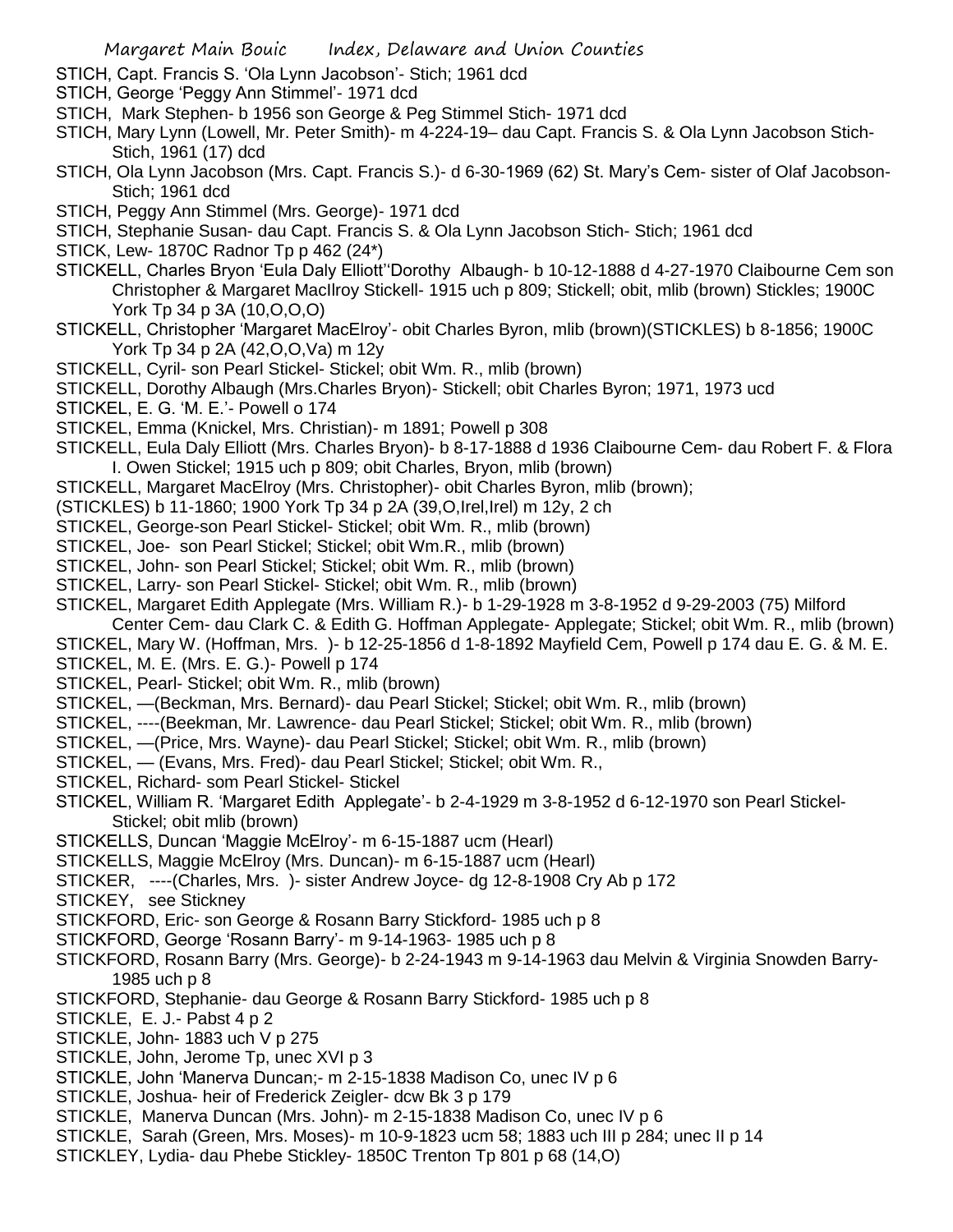- STICKLEY, Pat- Early Settlers of Champaign Co, mlib unec XXII p 2
- STICKLEY, Phebe (Day, Mrs. Presley)- m 10-5-1856 dcm; 1850C Trenton Tp 801 p 68 (32,Maine)
- STICKLEN, Audra (Mrs. John H,)- Sticklen
- STICKLEN, Dorothy Kramer, Mrs. )- sister John H. Sticklen- Sticklen
- STICKLEN, Jon- son John Sticklen- Sticklen
- STICKLEN, John H,. 'Audra'- d 11-21-1979 (74) Ashley Cem- Sticklen
- STICKLEN, Mabel (Williams, Mrs. )- sister John H. Sticklen- Sticklen
- STICKLER, Edward 'Elizabeth Miller'-b 1837 d 1919 ped Arlene Mansfield #146 18;unec IV p 9
- STICKLER, Elizabeth (Hoover, Mrs. David C.)- b 1865 d 1929 dau Edward & Elizabeth Miller Stickler- ped Arlene Mansfield #146- unec IV p 9
- STICKLER, Elizabeth Miller (Mrs. Edward)- b 1833 d 1910 ped Arlene Mansfield #146 19; unec IV p 9
- STICKLER, Lydia (Caldwell, Mrs. James)- m 6-30-1860 dcm
- STICKLES, Elizabeth Simpkins (Mrs. Henry)- m 2-13-1830 Madison Co, unec V p 40
- STICKLES, Henry 'Elizabeth Simpkins'- m 2-13-1830 Madison Co, unec V p 40
- STICKLES, Ruth- b 9-1896 dau Christoper & Margaret MacElroy Stickles- 1900C York Tp 34 p 2A (4,O,O,O)
- STICKLES, Sarah S. (Davis, Mrs. Absalom C.)- m 11-6-1880 ucm 6829
- STICKLEY, Catherine (Baker, Mrs. Philip)- Hutchisson p 27
- STICKLEY, George- son Phebe Stickle- 1850C Trenton tp 801 p 68 (5,ILL)
- STICKLEY, John- 1840C Marlborough Tp p 253 (60-70)
- STICKLEY, John 'Minerva Stickley'- m 3-10-1850 dcm
- STICKLEY, Minerva (Stickley, Mrs. John)- m 3-10-1850 dcm
- STICKLEY, Pat #191, research Russell, Stickley- unec X p 3, XI p 3, XII p 3
- STICKLY, George- 1870C Genoa Tp p 355 (25\*)
- STICKNEY Bible- several pages owned by Jean Neering- in surname file, mlib
- STICKNEY, Mrs. )- dau Jerry Johnson- mt 3-22-1905, p6c3, Abs p 9
- STICKNEY, Alfred- Pabst 7 p 40
- STICKNEY, Alice dau Mr. & Mrs. Marion Stickney- dg 9-29-1916, Cry Ab p 95
- STICKNEY, Alvirah (Shuster, Mrs. George Albert)- dau Hugh Stickney- 1908 dch p 704
- STICKNEY, Ann- 1850C Liberty Tp Un Co 1054-1071 p 157 (43,Va)
- STICKNEY, Ann (Erwin, Mrs. Joshua)- m 1-16-1853 ucm 1908; unec VIII p 10, XV p 30
- STICKNEY, Anna Baker (Mrs. Hugh)- dumch p 494 see Hannah
- STICKNEY, Anna R.- d 12-23-1895 (25-1-5) dau William Penbowod?- Porter Tp dcdeaths
- STICKNEY, Anson Pearl 'Elizabeth Amrine'- b 3-6-1852 m 1-24-1900 d 8-28-1901 (49-5-22); mt 9-4-1901 p2c3, mt 9-11-1901, Abs p 10- son John & Ellen Stickney- 1860C Liberty Tp Un Co 929-939 p 125 (8,O); 1870C Lib Tp 279 p 34 (18,O)
- STICKNEY, Arthur- 1850C Liberty Tp Un Co 1054-1071 p 157 (17,O)
- STICKNEY, Bessie- d 1918 (40) dau Isaac & Julia F. Stickney- query bu Jean Neering, unec XXI p 25; 1880C Liberty Tp Un Co, Peoria 111-113 p 12 (3/12,O,O,O)
- STICKNEY, Charles F. 'Della M. Stiner'- m 12-26-1886 ucm (Hearl) d 1-4-1910 Oakdale 2252 (259E) I p 43 (E-R41-4)- son John & Eleanor Stickney- 1870C Liberty Tp Un Co 279 p 34 (7,O); 1880C Lib Tp 78-79 p 7 (13,O,O,O)
- STICKNEY, Charles Samuel- b 3-27-1869 d 10-20-1908 (39-6-24)- dg 11-3-1908, Cry Ab p 165; 1870C Delaware Tp p 267 (1)
- STICKNEY, Cora Leona- b 3-8-1879 d 12-7-1892 (19-8-29) dau William & Sarah Stickney- mt 12-14-1892, Abs p 31; mt 1-4-1893 p4c5, Abs p 32
- STICKNEY, Della M. Stiner (Mrs. Charles R.)- b 1867 Champaign Co m 12-26-1886 ucm (Hearl) d 1-31-1915 (47y3m)Oakdale 2718(E-259) I p 43 (E-R41-4)
- STICKNEY, Edith Folsom (Myers, Mrs. Clarence F.)- dau Dr. Frank Albert & Mary L. Campbell Stickney- 1908 dch p 814; dumch p 494
- STICKNEY, Elizabeth Amrine (Mrs. Anson Pearl)- mt 9-11-1901, Abs p 10
- STICKNEY, Eleanor/Ellen Gladhill (Mrs. John)- lic 9-14/15-1847 ucm 1248 d 4-1-1890 (84-4-12) Baughan
- Cem, lptw p 10; mt 6-25-1890 p5c5, Abs p 13; unec VII p 25; 1850C Liberty Tp Un Co 1042-1058 p 155 (29,O); 1860C Lib Tp 929-939 p 125 (35,O); 1870C Lib Tp 279 p 34 (45,O)
- STICKNEY, son John & Elanor Stickney- 1860C Liberty Tp Un Co 929-939 p 125 (2/12,O)
- STICKNEY, Eliza S.- dau Thomas & Elizabeth Longberry Stickney- 1860C Darby Tp 436 p 61 (9,O)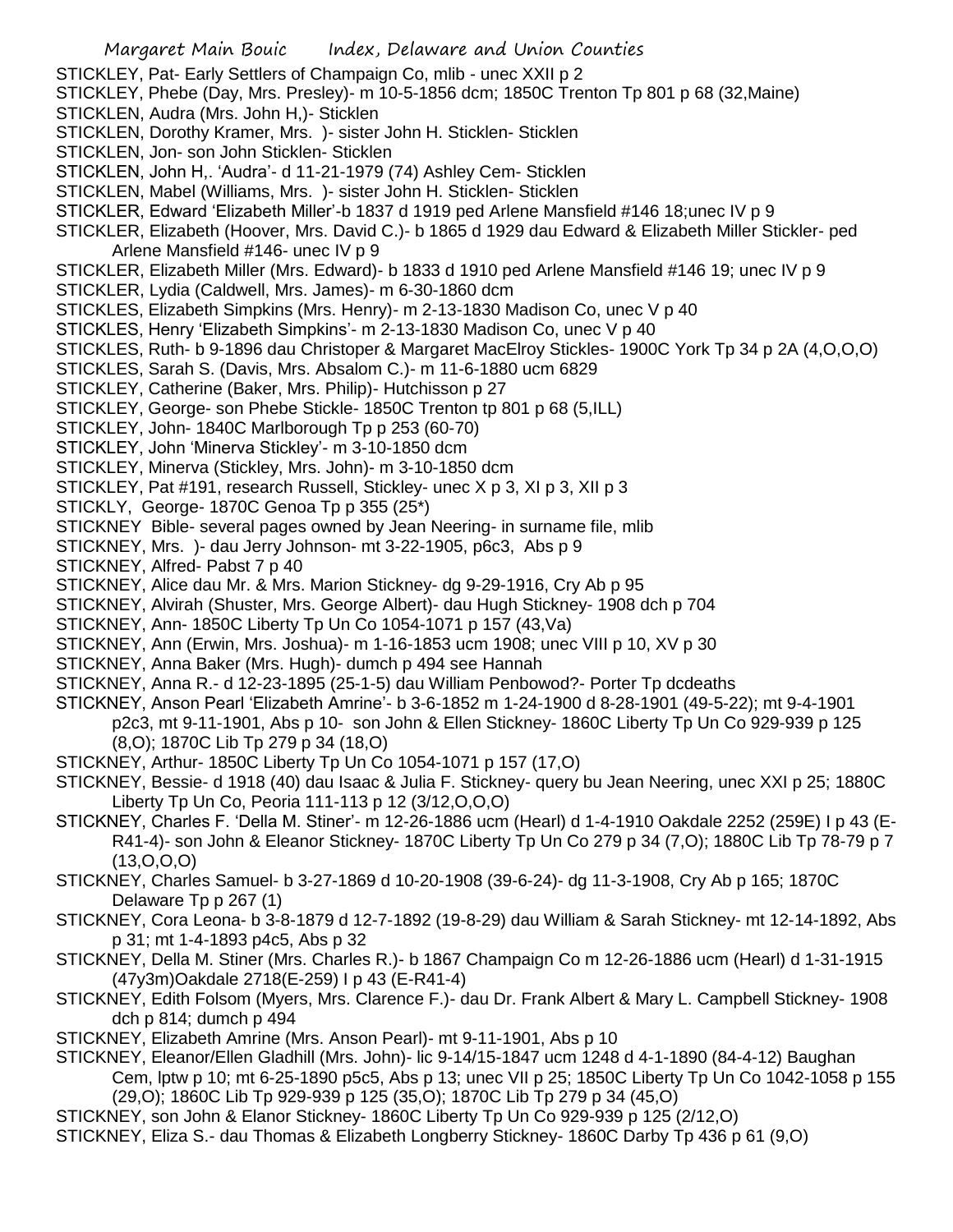- STICKNEY, Elizabeth Jane Longberry (Mrs. Thomas M.)- m 5-7-1850 ucm 1534- unec VII p 60, XIV p 17; 1850C Liberty Tp un Co 1054-1071 p 157 (19,O); 1860C Darby Tp 436-437 p 61 (25,O)
- STICKNEY, Elsa (McGurer, Mrs. )- d 12-19-1973 (101) bur Worthington- Stickney
- STICKNEY, Ethel May (Stelzer, Mrs. Henry)- dau Dr. Frank Albert & Mary L. Campbell Stickney- 1908 dch p 814; dumch p 494
- STICKNEY, Dr Frank/Francis Albert 'Mary L. Campbell'- b 1852 m 1880 son Hugh ' Anna Baker (Hannah Draper)' Stickney- 1908 dch p 368, 446, 759, 814; dumch p 494; 1976 dch p 296; dg 7-26-1895, Cry Ab p 30; mt 8-27-1902 p 5c3 Abs p 16
- STICKNEY, George- d 5-21-1880 (22-3-2) Baughan Cem, lptw p 10
- STICKNEY, George W.- son John & Ellen Stickney- 1860C Liberty Tp Un Co 929-939 p 125 (2,O); 1870C Lib Tp 279 p 34 (12,O)
- STICKNEY, Gertrude- dau Mr. and Mrs. Marion Stickney- dg 9-29-1916, Cry Ab p 95
- STICKNEY, Grace Stevens (Mrs. )- dau Margaret E. Wells Stevens- dg 5-26-1914, Cry Ab p 124
- STICKNEY, Guy 'Jennie Graham'- 1908 dch p 544
- STICKNEY, Hannah Jane Draper (Mrs. Hugh)(Kroninger, Mrs. John) m 10-5-1846 ucm 1165; 1908 dch p 544, 814, 834; unec VI p 69
- STICKNEY, Hugh 'Hannah Jane Draper'- m 10-5-1846 ucm 1165; dumch p 494; 1908 dch p 704, 814, 834; unec VI p 69
- STICKNEY, Isaac B. 'Julia L. Downs'- lic 4-5-1879 ucm 6464- son John & Ellen Stickney- ; query by Jean Neering, unec XXI p 25; 1870C Liberty Tp Un Co 279 p 34 (10,O); 1880C Lib Tp111-113 p 12 Peoria,  $(20, 0, 0, 0)$
- STICKNEY, J.- pallbearer for Daniel W. Johnson- dg 5-9-1916, Cry Ab p 60
- STICKNEY, Jennie Graham (Mrs. Guy)- dau Milo & Alvesta Kroninger Graham- 1908 dch p 544
- STICKNEY, John 'Eleanor Gladhill'- lic 9-14/15-1847 ucm 1248 d 12-11-1875 (52-2-11) Baughan Cem, lptw p 10; 1883 uch IV p 531; mt 3 p 21, 29; mt 1-19-1876; 7-26-1876; unec VII p 25, VIII p 48; 1850C Liberty Tp Un Co 1042 p 155 (26,O); 1860C Lib Tp 929-939 p 125 (36,O); 1870C Lib Tp 279 p 34 (47,O); unclaimed letter, 1844, unec X p 55
- STICKNEY, John W.-b 3-1854 son John & Ellen Stickney-1860C Liberty Tp Un Co 929-939 p 125 (6,O); 1870C Lib Tp 279 p 34 (16,O); 1880C Lib. Tp 111-113 p 12 (26,O,O,O); 1900C Lib Tp 274-280 p 12B (46,O,O,O)
- STICKNEY, Joshua- 1908 dch p 406; Pabst 7 p 40; 1883 uch IV p 494; 1976 dch p 348; brother William- mt 8- 27-1902 p 5c3, Abs p 16; 1870C Delaware Tp p 267 (28\*)
- STICKNEY, J. S.- pallbearer for Alonzo Blauvelt- dg 4-11-1916, Cry Ab p 48
- STICKNEY, Julia L. Downs (Mrs. Isaac B.)- lic 4-5-1879 ucm 6464; 1880C Liberty Tp Un Co 111-113 p 12 Peoria (19,O,Irel,Ireland); query by Jean Neering- unec XXI p 25
- STICKNEY, (Kroninger, Mrs. John)- m 1863 dg 10-12-1894, Cry Ab p 182
- STICKNEY, Laura Grace (Bonham, Mrs. James H.0- b 10-30-1876 m 10-17-1894 d 9-29-1907 (30y11m) Cheshire Cem- dg 10-8-1908 Cry Ab p 73
- STICKNEY Mabel G.- d 7-13-1879- dcdeaths
- STICKNEY, Maggie- d 12-5-1881 (1m) Delaware dcdeaths
- STICKNEY, Malinda Stanley (Mrs. Otho)- m 11-22-1855 ucm (Hearl)
- STICKNEY, Marie D.- dau John & Eleanor Gladhill Stickney- teacher, mt 4-17-1889, Abs p 7; 1870C Liberty Tp Un Co 279 p 34 (3,O); 1880C Lib Tp 78-79 p 7 (13,O,O,O)
- STICKNEY, Marion, Mr. and Mrs.- dg 9-29-1916, Cry Ab p 95
- STICKNEY, Marion- ch Mr. and Mrs. Marion Stickey- dg 9-29-1916, Cry Ab p 95
- STICKNEY, Mary A.- 1870C Delaware Tp p 267 (19)
- STICKNEY, Mary E. (Phelps, Mrs. Amaziah)- m 7-3-1875 ucm 5709- dau John & Ellen Stickney- ; mt 3 p 14; mt 8-4-1875; 1860C Liberty Tp Un Co 929-939 p 125 (4,O); 1870C Lib Tp 279 p 34 (14,O)
- STIDAM, Mary Henderson (Mrs. )- b 1895 Oakdale I p 47 (E-R46-5)
- STICKNEY, Mary L/S. Campbell (Mrs. Dr, Frank A.)- b 9-1859 m 1880 d yesterday- dau Ransom & Henrietta P. Campbell- dg 7-26-1895, dg 7-30-1895 Cry Ab p 30, 31; 1908 dch p 368, 763, 814
- STICKNEY, Melinda Stanley (Mrs. Otho)- m 11-20-1855 ucm 2354l unec XIII p 35
- STICKNEY, Nora Evelyn- d Tuesday (3) dau Mr. and Mrs. Marion stickney- dg 9-29-1916, Cry Ab p 95
- STICKNEY, Olive I. Porter (Mrs. Dr. Frank Albert)-b 1-19-1860 m 11-30-1899 d 5-1945 Green Mound Cem,
- Kilbourne- dau Joseph & Margaret Porter; dg 5-9-1945; Fowler p 10
- STICKNEY, Omer S.-b10-1899 d1-20-1962 PFC Co D. 166th Inf WWI, Byhalia Cem, lptw p 120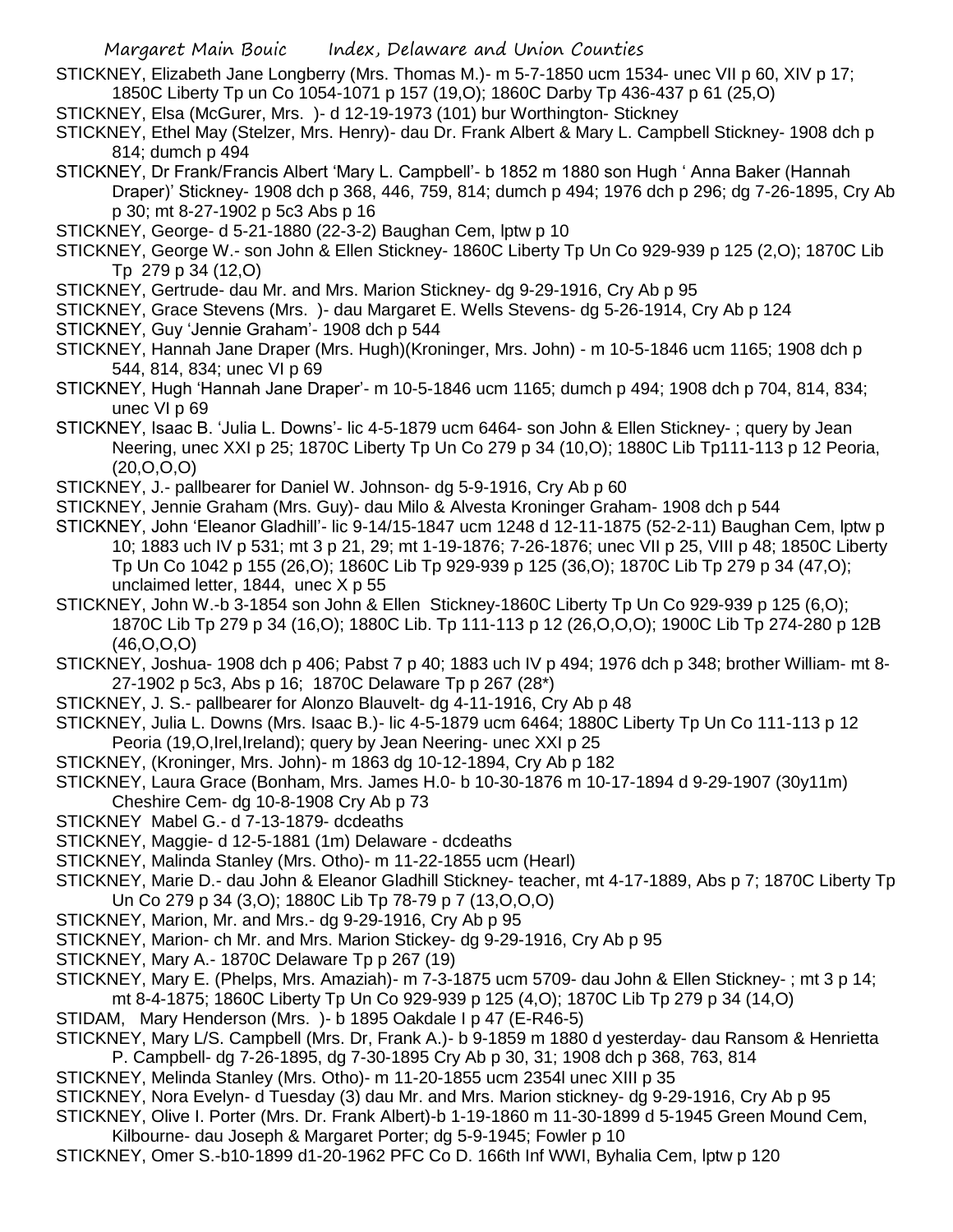STICKNEY, Otho 'Malinda Stanley'- m 11-22-1855 ucm 2354; unec VIII p 35, XVII p 42

STICKNEY, Pearl- son John & Eleanor Gladhill Stickney- 1880C Liberty Tp Un Co 78-79 p 7 (29,O,O,O)

STICKNEY, Ralph- nephew of Elsa Stickney McGurer- Stickney

STICKNEY, Robert Porter- son Francis Albert & Olive I. Porter Stickney- 1908 dch p 814

STICKNEY, Sarah A. Griffith (Mrs. William T.)- m 5-2-1872 ucm 5077

STICKNEY, Sarah A. (Sterling, Mrs. Samuel A.)- m 9-16-1874 ucm 5540; mt 3 p 12; mt 9-23-1874, mt 11-4-

1874; dau John & Eleanor Gladhill Stickeny- 1860C Liberty Tp Un Co 929-939 p 125 (10,O); 1870C Lib Tp 279 p 34 (19,O); 1880C Lib Tp 103-104 (30,O,O,O)

STICKNEY, Sarah (Mrs. William)- mt 1-4-1893 p4c5 Abs p 32

STICKNEY, Stella Stiner (Mrs. )- dau Calvin W. & Marie P. Bowen Stiner- mt 9-26-1900 p8c3, Abs p 16

STICKNEY, Susan E. (Mrs. )- dau Rhoda Johnson-1910C Paris Tp 41-42 p 3A (38) wid 9ch 6 living, Stickney STICKNEY, Susan (Lombard, Mrs. Israel)- Powers Pat p 115

STICKNEY, Thomas C.- son Thomas & Elizabeth Jane Longberry Stickney- 1860C Darby Tp 436-437 p 61 (2,O)

STICKNEY, Thomas M. 'Elizabeth Jane Longberry'- m 5-7-1850 ucm 1534; unec VII p 60, XIV p 17; 1850C Liberty Tp Un Co 1054-1071 p 157 (19,O); 1860C Darby Tp 436-437 p 61 (29,O)

STICKNEY, Vernon E.- b Columbus- d 4-4-1917 (2y3m) Oakdale I p 43 (E-R41-4)

STICKNEY, William- b 9-15-1849 died recently mt 8-27-1902 p 5c3; Abs p 16; 1870C Delaware Town p 321 (22\*)

STICKNEY, William A.- son Thomas & Elizabeth Jane Longberry Stickney- 1860C Darby Tp 436-437 p 61 (4,O)

STICKNEY, —(Shuster, Mrs. G. A.) Sister William Stickney- mt 8-27-1902 p5c3, Abs p 16

STICKNEY, William T. 'Sarah A. Griffith'- m 5-2-1872 ucm 5077 d 12-30-1874 Baughan Cem, lptw p 10; - son John & Eleanor Gladhill Stickney- mt 3 p 5; mt 1-6-1875; mt 1-4-1893 p4c5, Abs p 32; 1850C Liberty Tp Un Co 1042-1058 p 155 (2,O); 1860C Lib Tp 929-939 p 125 (12,O); 1870C Lib Tp 279 p 34 (22,O)

- STICKNEY, W. T.- d Tuesday, mt 3 p 5. ,mt 1-6-1875
- STICKROS, Pauline- 1959 ucd

STIDAM, Angela "Angie" (Donohoe, Mrs. Terry)- b 1965 dau David & Virginia Lowry Stidam- Stidam; 1971, 1973. 1979 ucd

STIDAM, Anthony 'Janice'- Stidam

STIDAM, Ashley Marie- b 9-8-1988 dau Anthony & Janice Stidam- Stidam

STIDAM, Barbara- b 1957 dau John Jr. & Shirley Stidam- 1971, 1973 ucd

- STIDAM, Beverly- b 1954 ch John Jr. & Shirley Stidam- 1971 ucd
- STIDAM, Dale E. 'Elizabeth A.'- 1971, 1973, 1975, 1977, 1979 ucd
- STIDAM, Dale- b 1972 son Dale E. & Elizabeth A. Stidam- 1973, 1975, 1977, 1979, 1983 ucd
- STIDAM, Danny- son Ralph & Fern Stidam- 1975 ucd
- STIDAM, Elizabeth A. (Mrs. Dale E.)- 1973, 1975, 1977, 1979 ucd

STIDAM, Ethel (Mrs. John,Sr)- Stidam; 1975, 1977, 1979 ucd

STIDAM, Fern (Mrs. Ralph)- 1975, 1977, 1983 ucd Stidham

STIDAM, Hazel- dau Ralph & Fern Stidam- 1975 ucd

STIDAM, Jamie- b 1976 ch Dale E. & Elizabeth A. Stidam- 1977, 1979 ucd

STIDAM, Janice (Mrs. Anthony)- Stidam

STIDAM, Jay- son John,Sr. & Ethel Stidam- Stidam

STIDAM, Jim- b 1968 son John,Jr. & Shirley Stidam- 1971, 1973, 1975 ucd

STIDAM, John,Sr. 'Ethel'- son James S. & Margaret Stidham- Stidham; 1975, 1977, 1979, 1983 ucd

STIDAM, John E. Jr. 'Shirley'- son John,Sr. & Ethel Stidam- 1971, 1973, 1975 ucd

STIDAM, Kayleen- b 1966 dau Rodney & Pam E. Stidam- 1971, 1979 ucd

STIDAM, Linda (Farnlacher, Mrs. Earl Lewis)- b 12-9-1941 m 8-28-1960 dau John & Ethel Stidam- Rausch (134211) III p 270; St. Paul p 59

STIDAM, Margaret S. (Bright Mrs. Edward S.)- Stidam; Bright

STIDAM, Michael- b 1966 son John,Jr. & Shirley Stidam- 1971, 1973, 1975 ucd

STIDAM, Michele- b 1969 dau Rodney & Pam E. Stidam- 1971 dcd

STIDAM, Pam- b 1955 dau Virginia l. Stidam- 1971 ucd

STIDAM, Pam E. (Mrs. Rodney)- Stidham; 1969, 1971, 1980 dcd

STIDAM, Ralph 'Fern'- son James S. & Margaret Stidham- Stidham; 1975, 1977,. 1979 ucd

STIDAM, Ralph- b 1967 son Ralph & Fern Stidam- 1975, 1977, 1979 ucd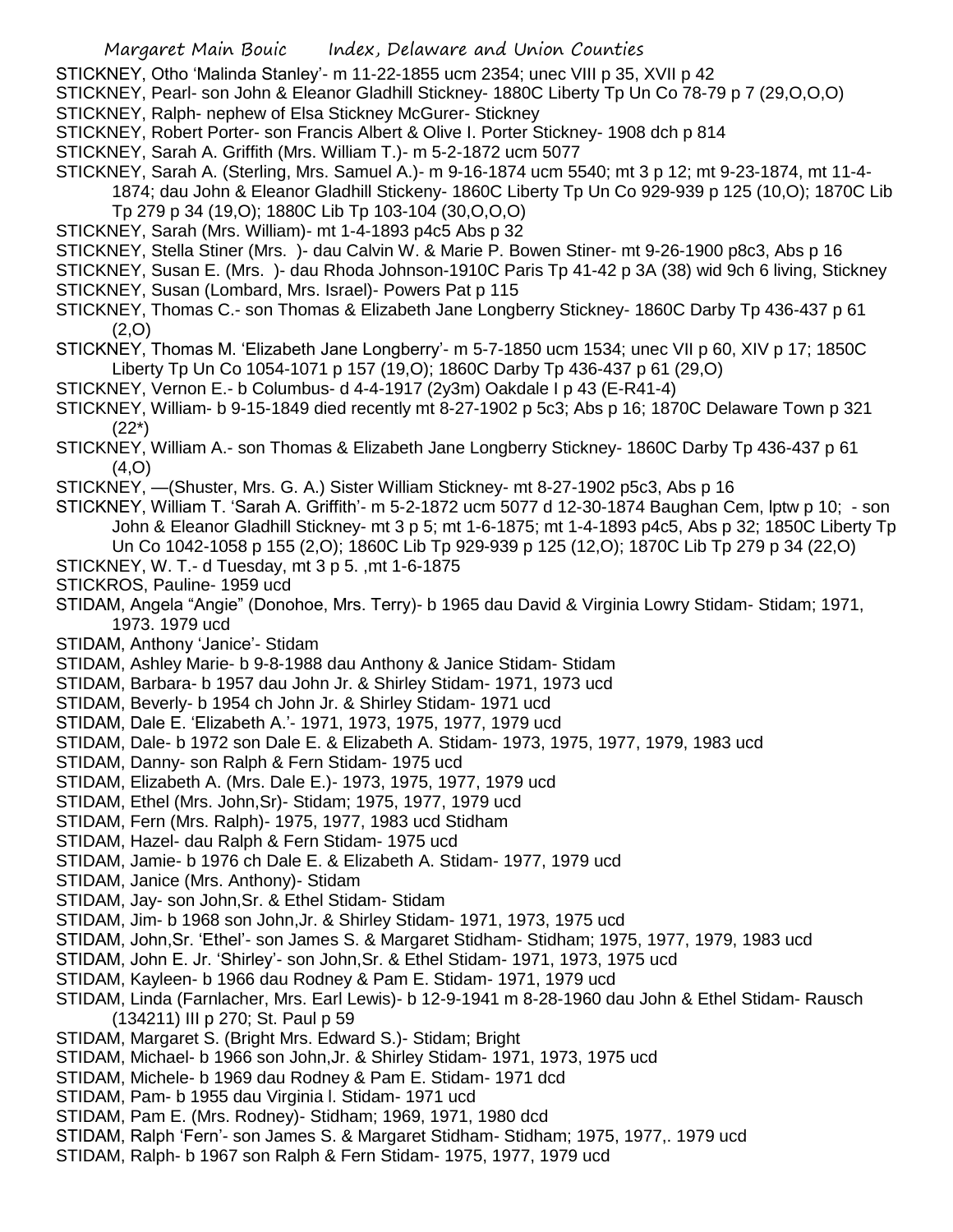- STIDAM, Richard,Jr.- 1980 dcd Richard- 1962 ucd
- STIDAM, Robert- b 1961 son Virginia l. Stidam- 1971 ucd
- STIDAM, Rodney "Ron"'Pam E.'- Stidham; 1969, 1971, 1980 dcd
- STIDAM, Shirley (Mrs. John,Jr.)- 1971, 1973, 1975 ucd
- STIDAM, Sue- b 1956 dau John, ,Jr. & Shirley Stidam- Stidham' 1971, 1973, 1975 ucd
- STIDAM, Tom- son Ralph & Fern Stidam- 1975, 1977, 1979 ucd
- STIDAM, Travis- b 1975 dau Dale E. & Elizabeth A. Stidam- 1975, 1977, 1979 ucd
- STIDAM, Virginia L.- Stidahm; 1971, 1973, 1975, 1979, 1981 ucd
- STIDDS, Mary A.- 1870C Orange Tp p 424 (23\*)
- STIDHAM, Aaron 'Lori'- b 1974 son Kenneth & Beverly K. Stidham- Stidham; 1975, 1977, 1979, 1981, 1983 ucd
- STIDHAM, Amanda- b 1978 dau Jerry & Virginia E. Stidham- 1983 ucd
- STIDHAM, Amy- b 1964 dau Ralph & Pat Stidham- 1973, 1975, 1979, 1981, 1983 ucd
- STIDHAM, Angela- b 1965 dau Virginia L. Stidham- 1977 ucd
- STIDHAM , Angie (Mrs. Shad)- Stidham
- STIDHAM, Barbara (Jones, Mrs. Bill)- dau Leonder "Lee: & Gladys Gilliam Stidham- Stidham; 1949 ucd
- STIDHAM, Becky (Luke, Mrs. Michael)- dau David & Virginia Lowry Stidham- Stidham
- STIDHAM, Beth- b 1969 dau Richard & Betty Stidham- 1971 ucd
- STIDHAM, Betty (Mrs. Richard)- 1971 ucd
- STIDHAM, Beverly Davis (Mrs. )- dau Kenneth L. & Charlotte Davids Davis- 1976 dch p 373
- STIDHAM, Beverly K. (Mrs. Kenneth)- Stidham; 1975, 1977, 1979, 1981, 1983 ucd
- STIDHAM, Bonnie Gay (McClenen, Mrs. Ted)-- dau Leonder "Lee" & Gladys Gilliam Stidham- Stidham; 1949 ucd
- STIDAM, Brad 'Michelle Strausbaugh'- Stidham
- STIDAM, Candy (Welch, Mrs. Chris)- b 1966 dau David & Virginia Lowry Stidam- Stidham; 1971, 1973, 1977, 1979 ucd
- STIDHAM, Charles- son Leonder " Lee" & Gladys Gilliam Stidham- Gilliam; 1949 ucd
- STIDHAM, Curtis- son James S. & Margaret Stidham- Stidham, obit James S., mlib
- STIDHAM, Dale 'Libby'- son David & Virginia Lowry Stidham- Stidham
- STIDHAM, Darci- dau David, Jr. & Denise Wilson Stidham-Stidham,engaged to Travis Ramsey
- STIDHAM, David- son James S. & Margaret Stidham- Stidham, obit James S., mlib
- STIDHAM, . (Mitchell, Mrs. Richard)- dau James S. & Margaret Stidham- Stidham; obit James, mlib
- STIDHAM, David Jr. 'Denise Wilson'- b 8-8-1944 m 2-20-1976 d 7-7-2003 (58) Bellefontaine Cem- son David & Virginia Lowry Stidham- Stidham
- STIDHAM, David 'Virginia Lowry'- Stidham
- STIDHAM, Deborah Diane (Jolly, Mrs. Gary)- dau William E. & Dorothy L. Trimble Stidham- Stidham
- STIDHAM, Denise Wilson (Mrs. David,Jr.)- m 2-20-1976 Stidham
- STIDHAM, Dorothy L. Trimble(Mrs. William E.)- b 11-19-1931 Ky m 4-1-1949 d 11-17-1999 (67)bur Milford Cem.- dau Archie & Eva Williams Trimble-Stidham; 1975, 1977, 1981, 1983 ucd
- STIDHAM, Elizabeth- b 1977 dau Phillip D. & Patricia J. Stidham- 1983 ucd
- STIDHAM, Eric- b 1968 son Ralph & Pat Stidham- 1973, 1975, 1979, 1981, 1983 ucd
- STIDHAM, Esther (Mrs Robert Lee)- Stidham
- STIDHAM, Ethel M. (Mrs. John)- 1981 ucd
- STIDHAM, Gladys Gilliam (Mrs. Leonder "Lee")- b 2-26-1913 Ky m 9-10-1934 Ky d 6-22-2003 (90) Claibourne Cem- dau Henry & Minnie May Crisp Gilliam- Stidham; 1949, 1971, 1974, 1977, 1979, 1981, 198 3ucd STIDHAM, Harve- brother James S. Stidham- Stidham; obit James S., mlib
- STIDHAM, Jaella Adele- b d 1-7-1995 Mt. Herman cem dau Brad & Michelle Strausbaugh Stidham- Stidham STIDHAM, —(Amburger, Mrs. Don)- sister James S. Stidham- Stidham; obit James, mlib
- STIDHAM, James S. 'Margaret'- b 1863 d 1-22-1958 (95) son Richard & Nancy Neace Stidham- Stidham; obit, mlib
- STIDHAM, ----(Trimble, Mrs. Charles)- dau James S. & Margaret Stidham- Stidham; obit, James, mlib
- STIDHAM,—(Ritchie, Mrs. Orville)-dau James S. & Margaret Stidham-Stidham;obit James, mlib
- STIDHAM, --(Miller, Mrs. David)- dau James S. & Margaret Stidham- Stidham; obit James, mlib
- STIDHAM, Jerry 'Virginia'- son Leonder " Lee" & Gladys Gilliam Stidham- Stidham; 1949 ucd 1971, 1975, 1977, 1979, 1981, 1983 ucd
- STIDHAM, Jim- b 1968 son John E. & Shirley Stidham- 1977 ucd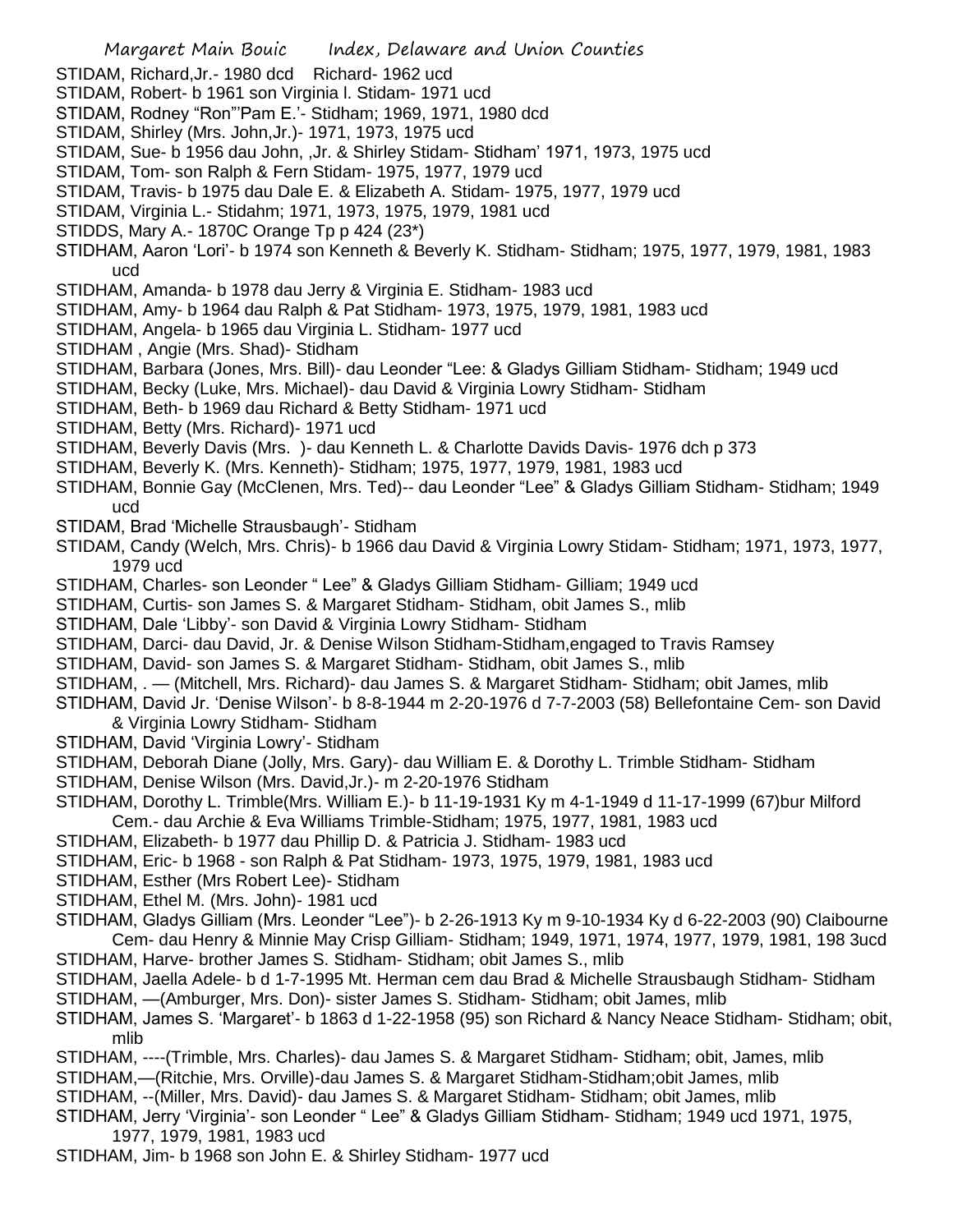STIDHAM, John E. 'Shirley'- 1971, 1977 ucd STIDHAM, John 'Ethel M.'- 1981 ucd STIDHAM, John- son James & Margaret Stidham- obit James, mlib STIDHAM, Joshua- b 1981 son Jerry & Virginia E. Stidham- 1983 ucd STIDHAM, Karen (Mrs. Robert Shannon)- Stidham STIDHAM, Kayleen- b 1966 dau Ronnie & Pam Stidham- 1980 dcd STIDHAM, Keith- 1975 ucd STIDHAM, Kenneth 'Beverly K.'-- son Lee & Gladys Stidham- Stidham; 1949 ucd 1971, 1973, 1975, 1977, 1979, 1981, 1983 ucd STIDHAM, Leonder " Lee" 'Gladys Gilliam;- m 9-10-1934 Ky, d 1-27-1991- Stidham; 1949, 1971, 1973, 1975, 1977, 1979, 1981, 1983 ucd STIDHAM, Libby (Mrs. Dale)- Stidham STIDHAM, Linda (Mrs. William Keith)- Stidham STIDHAM, Lori (Mrs. Aaron)- Stidham STIDHAM, Margaret (Mrs. James S.)- d 1939- Stidham, obit James, mlib STIDHAM, Mark- b 1966 son John E. & Shirley Stidham- 1977 ucd STIDHAM, Marlene (Mrs. Ralph)- Stidham STIDHAM, Michele- b 1969 ch Ronnie & Pam Stidham- 1980 dcd STIDHAM, Nancy Neace (Mrs. Richard)- Stidham; obit James S; mlib STIDHAM, Pam (Pinney, Mrs. Greg)- dau David & Virginia Lowry Stidham- Stidham STIDHAM, Pam (Mrs. Ronnie)- Stidham; 1980 dcd STIDHAM, Patricia "Pat"(Mrs. Philip)- Stidham; 1971, 1973, 1983 ucd STIDHAM, Pat (Mrs. Ralph)- 1973, 1975, 1979, 1981, 1983 ucd STIDHAM, Philip 'Patricia'- son Leonder "Lee: & Gladys Gilliam Stidham; Stidham; 1971, 1973, 1983 ucd STIDHAM, Phyllis (Mrs. Roger)- Stidham STIDHAM, Ralph- son James & Margaret Stidham- obit James, mlib STIDHAM, Ralph 'Marlene- son Leonder "Lee" & Gladys Gilliam Stidham- Stidham; 1949 ucd STIDHAM, Ralph 'Pat'- 1973. 1975, 1981, 1983 ucd STIDHAM, Richard 'Betty'- 1971 ucd STIDHAM, Richard- son James & Margaret Stidham- obit James, mlib STIDHAM, Richard 'Nancy Neace'- Stidham; obit James S, mlib STIDHAM, Richard Steven 'Laura'- son William E. & Dorothy L. Trimble Stidham- Stidham STIDHAM, Rickey- b 1962 son Richard & Betty Stidham- 1971 ucd STIDHAM, Robert- 1979 ucd STIDHAM, Robert Lee 'Esther'- son Leonder "Lee" & Gladys Gilliam Stidham- Stidhham;1949 ucd STIDHAM, Robert Shannon 'Karen'- son William E. & Dorothy L. Trimble Stidham- Stidham STIDHAM, Robert- b 1961 son Virginia L. Stidham- 1973, 1977 ucd STIDHAM, Robin (Stillings, Mrs. Lloyd)- b 1961 dau David & Virginia Lowry Stidham- Stidham; 1973, 1977 ucd STIDHAM, Roger 'Phyllis'- son David & Virginia Lowry Stidham- Stidham STIDHAM, Ronnie 'Pam'- son Leonder "Lee" & Gladys Gilliam Stidham- Stdham; 1980 dcd STIDHAM, Sara- b 1976- dau Kenneth & Beverly K. Stidham- 1977, 1979, 1981, 1983 ucd STIDHAM, Shad 'Angie'- son David, Jr. & Denise Wilson Stidham- Stidham STIDHAM, Shannon- b 1972 dau William & Dorothy Stidham- 1977 ucd STIDHAM, Shirley (Mrs. John E.'- 1977 ucd STIDHAM, Stacy- b 1972 ch Phillip D. & Patricia J; Stidham- 1983 ucd; unec IV p 61 STIDHAM, Strother- son James & Margaret Stidham, obit James, mlib STIDHAM, Sue- 1977 ucd, Milford STIDHAM, Tammy- b 1966 ch Richard & Betty Stidham- 1971 ucd STIDHAM, Taylor Lynn- b 8-22-2001 dau Aaron & Lori Stidham- Stidham STIDHAM, Terry Lee 'Therese'- son William E. & Dorothy L. Trimble Stidham- Stidham STIDHAM, Thomas- brother James S. Stidham- Stidham; obit James S, milb STIDHAM, Tony- b 1964 son Richard & Betty Stidham- 1971 ucd STIDHAM, Virginia l.- 1977 ucd STIDHAM, Virginia (Mrs. Jerry)- Stidham; 1975, 1977, 1979, 1981, 1983 ucd STIDHAM, William E. 'Dorothy'- 1975, 1977, 1979, 1981, 1983 ucd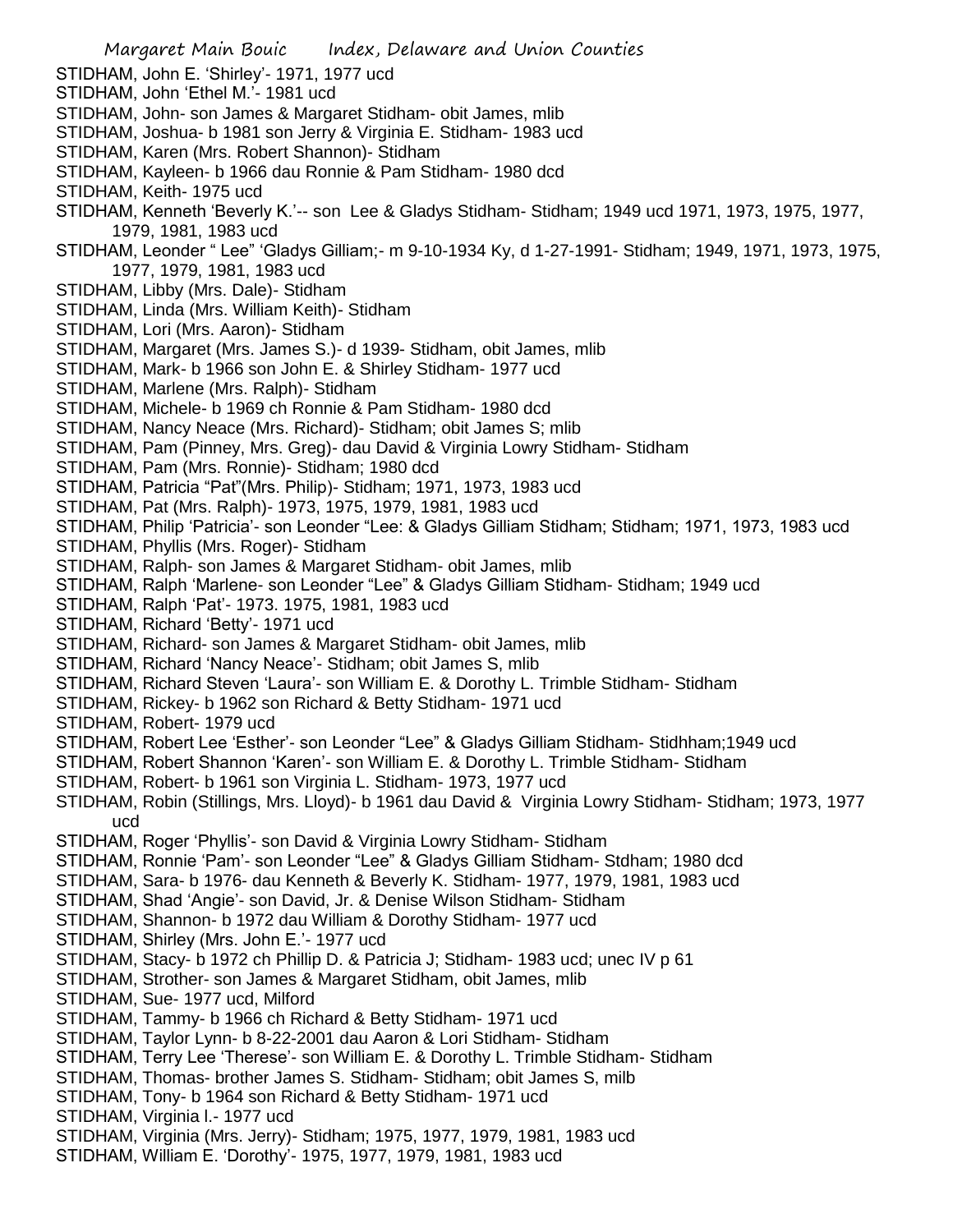- STIEMAN, Ann- dau Ralph & Bessie Stidman- 1949 ucd
- STIDMAN, Bessie (Mrs. Ralph)- 1949 ucd,
- STIDMAN. Carolyn Jean- dau Ralph & Bessie Stidman- 1949 ucd
- STIDMAN, Patricia- dau Ralph & Bessie Stidman- 1949 ucd
- STIDMAN, Ralph 'Bessie'- 1949 ucd
- STIDMAN, Ralph- son Ralph & Bessie Stidman- 1949 ucd
- STIDMAN, Rosalee- dau Ralph & Bessie Stidman- 1949 ucd
- STIDMAN, Wendall- son Ralph & Bessie Stidman- 1949 ucd
- STIDS, Thomas- 1908 dch p 406
- STIEGELMEYER, Barbara Jane- sister William M. Stiegelmeyer- Stiegelmeyer
- STIEGELMEYER, Charlie 'Tracy'- son William M. & Ginger Stiegelmeyer- Steigelmeyer
- STIEGELMEYER, Ginger (Mrs. William M.)- Stiegelmeyer
- STIEGELMEYER, Roy F.- brother William M. Stiegelmeyer- Stiegelmeyer
- STIEGELMEYER, Vicki (Darrough, Mrs. John)- dau William M. & Ginger Stiegelmeyer- Stiegelmeyer
- STIEGELMEYER, William M. 'Ginger'- b Toledo d 6-17-2003 (72) Glen Rest Cem- Stiegelmeyer
- STIELY, Charles 'Emma Helen Souders'- b 2-22-1866 d 7-19-1937- Weiser p 738
- STIELY, Elsie May (Hartman, Mrs. Ephraim)- b 12-14-1902 dau Charles & Emma Helen Souders Stiely-Weiser p 739
- STIELY, Emma Helen Souders (Mrs. Chrles)- b 12-28-1866 d 12-5-1931 dau Thomas Tobias & Margaret Rebecca Weiser Souders- Weiser p 738
- STIELY, Helen Mary (Farrell, Mrs. Willard O.)- b 4-27-1905 dau Charles & Emma Helen Souders Stiely-Weiser p 739
- STIELY, Margaret Florence (Longenecker, Mrs. Samuel Manning)- b 4-8-1901 dau Charles & Emma Helen Souders Stiely- Weiser p 739
- STIEN, Richard- 1980 dcd
- STIENBECK, C.- 1869 wsc; Pabst 8 p 20
- STIENBECK, S.- 1869 wsc; Pabst 8 p 20
- STIERHOFF, Alfred B. 'Matilda Kleiber'- b 3-2-1889 m 5-26-1915 d 6-9-1971 bur Broadway, lptw p 82 son Martin & Clara Germann Stierhoff- Stierhoff; obit, obit Matilda, mlib (brown); 1949, 1959, 1962, 1967, 1971 ucd
- STIERHOFF, Alice (Courter, Mrs. )- dau Alfred & Matilda Kunigunda Kleiber Stierhoff- Stierhoff; obit Alfred B., obit Matilda, mlib (brown)
- STIERHOFF, Allan Jonathan- b 1-31-1980 son Mark Allen & Donna Jean Lett Stierhoff- Stierhoff
- STIERHOFF, Alvin C.- b 1937 d 1956 Oakdale II p 111 (K-R2-4) son Harry C. & Hazel L. Leonard Stierhoff; 3 ring binder 3-23-1956, mlib ; Stierhoff
- STIERHOFF, Andrew 'Barbara'- 1860C Darby Tp 353-355 p 50 (49,Bav)
- STIERHOFF, Andrew- b 9-29-1863 d 5-6-1940 Oakdale -son John Andrew & Anna B. Schemm Stierhoff- obit, mlib; mt 10-11-1899, p8c4; Abs p 63; 1900C Darby Tp 154-161 p 8A (36,O,Ger,Ger)
- STIERHOFF, Andrew- son John & Margaret B. Stierhoff- 1860C Darby Tp 359-361 p 51 (6,O); 1870C Darby Tp 28-26 p 4 (6,O)
- STIERHOFF, Angie-b 1965 dau Frederick Robert Theodore & Mary Emma Wallick Stierhoff- 1971, 1975, 1977, 1979, 1981, 1983 ucd
- STIERHOFF, Anna Barbara;Schumm (Mrs. John Andrew)- b 2-9-1830 m(2) 6-18-1850; d 12-13-1915 (85-10- 4) St. John's Lutheran Cem, DJ p 61; 1985 uch p 144; obit Andrew, mlib; mt 10-11-1899 p8c4, Abs p 63; ped Fred Stierhoff 9, unec XX p 9; 1860C Darby Tp 353-355 p 50 (30,Bav); 1880C Darby Tp 97 (44,Ger,Ger,Ger); 1900C Darby Tp 154-161 p 8A (70,Ger,Ger,Ger) widow 9 ch, 6 living
- STIERHOFF, Barbara- d age 20, mt 9-30-1874, mt 3 p 1- dau Andrew & Barbra Stierhoff- 1860C Darby Tp 353-355 p 50 (5,O)
- STIERHOFF, Barbara Ann (Hervey, Mrs. )- dau Howard C. & Geneva Huston Stierhoff- Stierhoff; 1949, 1959 (17), 1962 ucd
- STIERHOFF, Barbara Magdalena (Scheiderer, Mrs. George)- b 6-18-1853 d 7-31-1877 dau Johann Andrew & Anna Barbara Schumm Stierhoff- 1985 uch p 144
- STIERHOFF, Barbra- dau John & Margaret B. Stierhoff- 1860C Darby Tp 359-361 p 51 (7/12,O); 1870C Darby Tp 28-26 p 4 (15,)
- STIERHOFF, Betty Skeeter (Mrs. Harold)- Stierhoff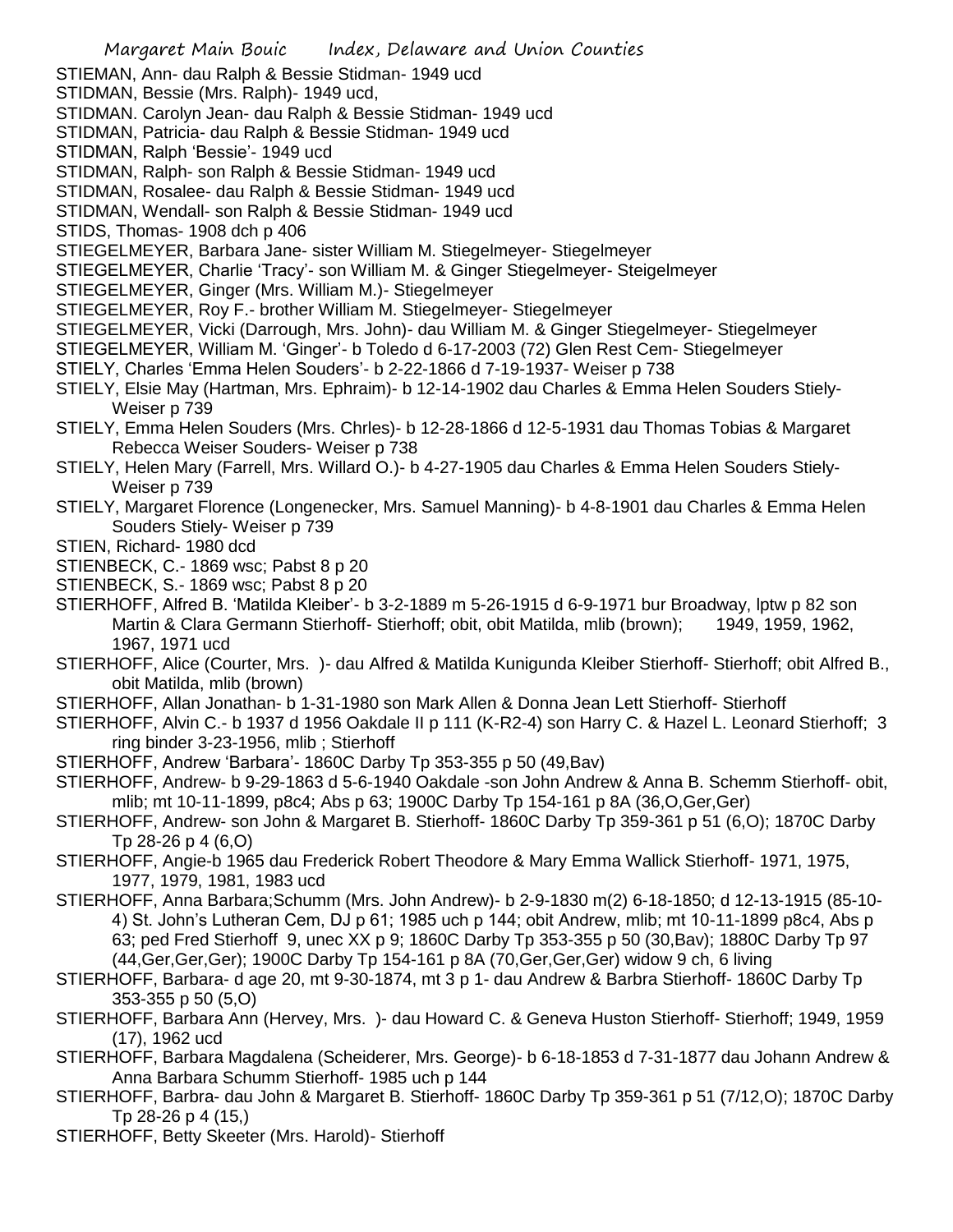STIERHOFF, Brian- b 1964 son Frederick Robert Theodore & Mary Emma Walitck Stierhoff- 1971, 1975, 1977, 1979, 1981, 1983 ucd

- STIERHOFF, Carolyn- dau Edward M. & Mary Stierhoff- 1959 (15), 1962 ucd
- STIERHOFF, Cheryl- dau Gerald A. Stierhoff- 1959 (4) ucd
- STIERHOFF, Chester Mathias 'Gertrude Boerger'- b 12-24-1912 m 4-16-1938 d 5-13-1984 St. John's Cem, DJ p 72- son Frederick & Mary Ruhl Stierhoff son Fred J. & Mary Ruhl Stierhoff- obit Fred J., obit Mary Ruhl, mlib; obit Elmer O.F.mlib (brown); Rausch (14281), (18341) ; 1949, 1959, 1962 ucd; ped Fred #700 2; unec XX p 9
- STIERHOFF, Christine (Bunrside, Mrs. Harlan E.)- dau Alfred & Matilda Kunigunda Kleiber Stierhoff- Stierhoff; obit Alfred B., obit Matilda, mlib (brown)
- STIERHOFF, Clara Germann (Mrs. Martin)
- STIERHOFF, Conrad 'Margaret Barbara Rupright'- m 11-13-1881 ucm 7066- son Johann & Anna Barbara Schumm Stierhoff- mt 10-11-1899 p8c4, Abs p 63; 1860C Darby Tp 353-355 p 50 (3,O); 1880C Darby Tp 97 (23,O,Ger,Ger); 1900C Paris Tp 25 p 2B (43,O,Ger,Ger) m 15y
- STIERHOFF, Daniel E.- b 10-10-1931 d 2-9-1965 Oakdale II p 110 (K-R1-2) son Howard G. & Geneva Huston Stierhoff- 1949, 1959 ucd
- STIERHOFF, Donna Jean Lett (Mrs. Mark Allan)- m 8-23-1975 dau Ralph B. Lett- Stierhoff
- STIERHOFF, Edward M. 'Mary E.'- son Alfred B. & Matilda Kunigunda Kleiber Stierhoff- Stierhoff; obit, obit Alfred B., obit Matilda, mlib (brown); 1959, 1962 ucd
- STIERHOFF, Elmer G. F. 'Laura E. Schwausch' -b 10-18-1910 m 4-15-1945 d 11-3-1978 St. John's Lutheran Cem, DJ p 74- son Fred J. & Mary Ruhl Stierhoff- obit Fred J, obit Mary Ruhl, mlib; 1959, 1962, 1967, 1971, 1973, 1975, 1977 ucd; Tec 5 US Army /WWII
- STIERHOFF, Fred- son John Andrew,Sr. & Anna Barbara Schemm Stierhoff- mt 10-11-1899 p8c4 Abs p 63; query surname Moyer , unec XXI p 70. XXII p 70
- STIERHOFF, Fredrick 'Mary F. Ruhl'-b 4-21-1874 m 2-13-1898 ucm (Hearl) d 6-17/18-1940 St. John Lutheran Cem, DJ p 69- son John Andrew & Anna Barbara Schumm Stoierhoff- Stierhoff; obit Elmer O. F., mlib (brown); ped Fred Stierhoff #700 4; unec XX p 9; 1880C Darby Tp 97 (6,O,Ger,Ger); 1900C Paris Tp 19 p 2A (26,O,Ger,Ger) m 2y
- STIERHOFF, Frederick Robert Theodore 'Mary Emma Wallick'-b 4-4-1943 m 10-5-1963 son Chester & Gertrude Boerger Stierhoff- Rausch 142812 III p 282, 163412 III p 297; 1949, ped 1 unec XX p 9; 1959, 1962, 1971, 1977, 1979, 1981, 1983 ucd
- STIERHOFF, Geneva A. Huston (Mrs. Howard C.)- b 1908 m 4-17-1927 Oakdale II p 110 (K-R1-2); 1949, 1962 ucd

STIERHOFF, George- d 12-31-1862 bur German Cem, hjt p 199, 205; 1883 uch IV p 532, 541

- STIERHOFF, George Philipp 'Margaretha Barbara Schafer'- ped Fred Stierhoff #700 16; unec XX p 9
- STIERHOFF, George W.- b 4-23-1836 d 2-14-1963 St. John's Lutheran Cem, DJ p 61; Pvt Co D 18th Reg Inf. Civil War
- STIERHOFF, George W.- son John & Margaret B. Stierhoff- 1860C Darby Tp 359-361 p 51 (3,O); 1870C Darby Tp 28-26 p 4 (13,O)
- STIERHOFF, Gerald 'Jane'- 1949 ucd
- STIERHOFF, Gerald A.- son Alfred B. & Matilda M. Kleiber Stierhoff- obit Alfred B., obit Matilda, mlib (brown); 1959, 1962, 1967, 1971, 1973, 1975, 1977, 1979, 1981, 1983 ucd
- STIERHOFF, Gerald- son Edward M. & Mary Stierhoff- 1959 (3) ucd
- STIERHOFF, Gertrude Boerger (Mrs. Chester)- b 2-28-1919/8 m 4-16-1938 St. John's Lutheran cem, DJ p 72 dau Leo P. & Elnora Mayer Boerger- Rausch 14281, 16341 III p 297; 1949, 1959, 1962 ucd; ped Fred Stierhoff #700 3; unec XX p 9
- STIERHOFF, Gustav U. 'Janet'- son Elmer & Laura Emilie Schwausch Stierhoff- obit Elmer O. mlib (brown); Stierhoff; 1959 (13), 1962, 1971, 1973, 1975, 1977, 1979, 1981, 1983 ucd
- STIERHOFF, Harold 'Betty Skeeter'- son Harry Gl & Hazel Leonard Stierhoff- Stierhoff
- STIERHOFF, Harold F.- son Harry Stierhoff- Stierhoff
- STIERHOFF, Harry- son Gerald A. Stierhoff- 1959 (3) ucd
- STIERHOFF, Harry G 'Hazel L. Davis'- b 1908 d 6-11- 1982 Oakdale II p 111 (K-R2-4)- son Frederick J. & Mary Ruhl Stierhoff- obit Fred J., obit Mary Ruhl, mlib; obit Elmer O. F. mlib (brown); 1985 uch p 113
- STIERHOFF, Hazel Leonard (Mrs. Harry G.)- b 6-27-1914 m 9-26-1932 d 10-22-2003 (89) Oakdale II p 111
	- (K-R2-4) dau Alvin & Florence Lame Leonard- Stierhoff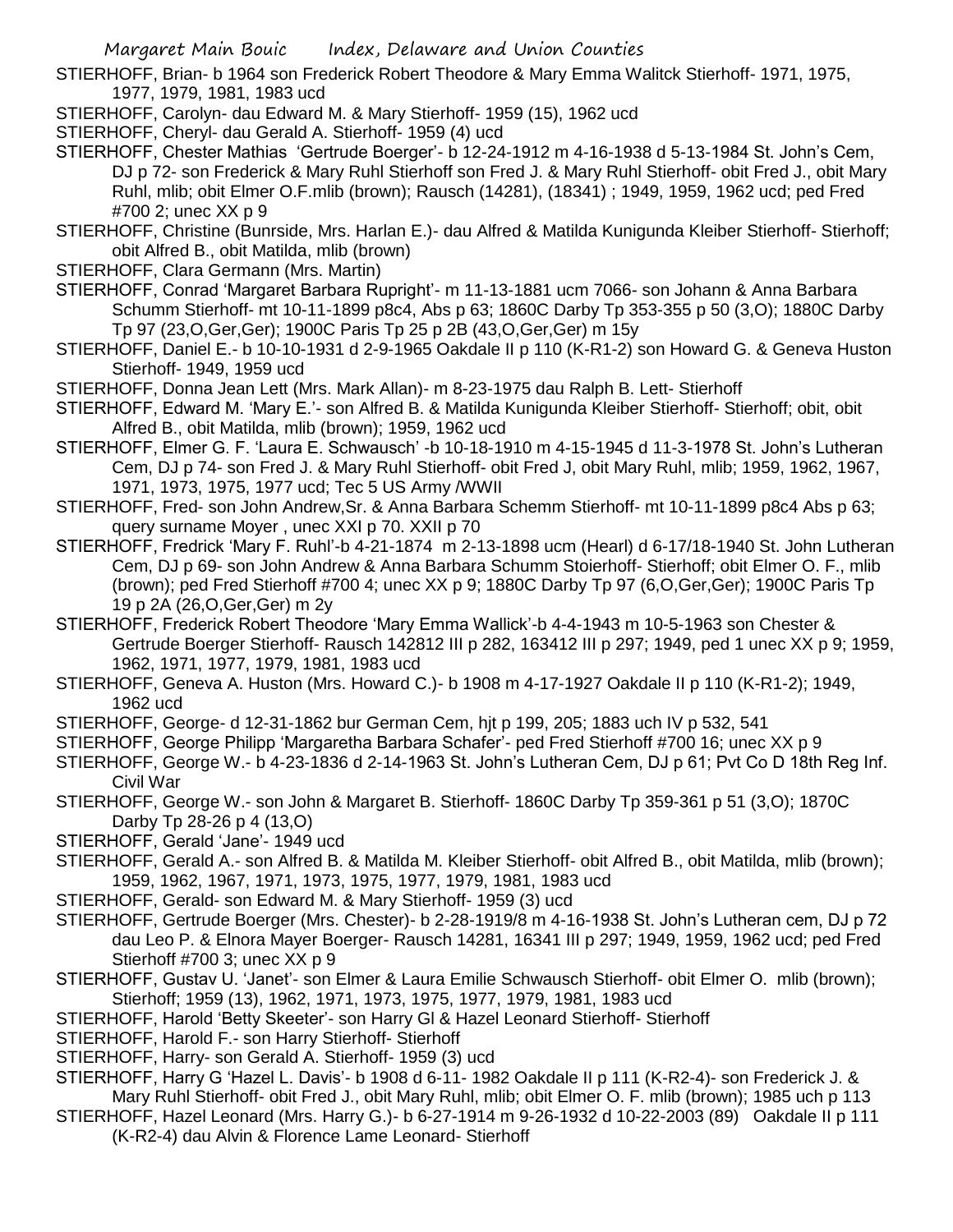- STIERHOFF, Howard C. 'Geneva A. Huston'- b 11-17-1900 m 4-17-1927 d 6-1-1963 Oakdale II p 110 (K-R1- 2); 1949, 1959, 1962 ucd
- STIERHOFF, Imo (Covert, Mrs. N. C. )- dau Frederick. & Mary Ruhl Stierhoff- obit Fred J., obit Mary Ruhl, mlib; obit Elmer O. F. mlib (brown)
- STIERHOFF, James- 1959 ucd
- STIERHOFF, James Alfred 'Lana Sue Bevis'- m 6-25-1960 son Edward M. Stierhoff- Bevis
- STIERHOFF, Jane (Mrs. Gerald)- 1949 ucd
- STIERHOFF, Janet (Mrs. Gustav)- Stierhoff; 1973, 1975, 1977, 1979, 1981, 1983 ucd
- STIERHOFF, ----Rupright (Mrs. J. C.)- dau Leonard & Lena Rupright- mt 1-31-1906 p1c1, Abs p 2
- STIERHOFF, Jeffrey Davis- b 8-24-1973 son Gustav & Janet Stierhoff- Stierhoff; 1973, 1975 1977, 1979, 1981, 1983 ucd
- STIERHOFF, Jerry- son Edward M. & Mary E. Stierhoff- 1962 (5) ucd
- STIERHOFF, Johanna A. (child) no dates St. John's Lutheran Cem, DJ p 61
- STIERHOFF, John- b 2-1867; 1900C Darby Tp 135-141 p 7A (33,O,Ger,Ger)
- STIERHOFF, Johann Andrew 'Ann Barbara Schumm'- b 4-29-1811 Ger.m 6-18-1850 d 10-9-1889 (68-5-10) St. John's Lutheran Cem DJ p 61- son George Philipp & Margaretha Barbara Schafer- 1985 uch p 144; obit Andrew, mlib; mt 10-11-1899 p8c4 Abs p 63; ped Fred Stierhoff, 700 8; unec XX p 9; 1880C Darby Tp 97 (68,Ger,Ger,Ger)
- STIERHOFF, Johann 1910C Marysville 12-13 (46,O,Ger,Ger)
- STIERHOFF, John- b 1851 Franklin Co d 8-8-1924 (76y) Oakdale I p 69 (D-R1-7) son Anna Stierhoff- son Andrew & Barbra Stierhoff- 1860C Darby Tp 353-355 p 50 (9,O); 1900C Darby Tp 154-161 p 8A (49,O,Ger,Ger)- 1910C Darby Tp 197 p 10B (57,O,Ger,Ger)
- STIERHOFF, John Conrad- b 9-9-1856 d 10-20-1912 (56y23d) St. Paul's Cem, DJ p 26
- STIERHOFF, John Michael b 2-11-1867 d 3-6-1945 Milford Cem- son John Andrew & Ann B. Schumm Stierhoff- obit Fred J., obit, mlib; mt 10-11-1899 p8c4, Abs p 63
- STIERHOFF, John 'Margaret B.'- 1860C Darby Tp 359-361 p 51 (40,Bav); 1870C Darby Tp 28-26 p 4 (59,Ger)
- STIERHOFF, John- son John & Margaret B. Stierhoff- 1860C Darby Tp 359-361 p 51 (5,O); 1870C Darby Tp 28-26 p 4 (19,O)
- STIERHOFF, Julia/Julie- b 1968 dau Frederick Robert Theodore & Mary Emma Wallick Stierhoff- 1971, 1973, 1975, 1977, 1979, 1981, 1983 ucd
- STIERHOFF, Lana Sue Bevis (Mrs. James Alfred)- b 1941 m 6-25-1960 dau Fay D,. & Audrey Emma Trapp Bevis- 1985 uch p 10, 139
- STIERHOFF, Laura Emilie Schwausch (Mrs. Elmer)- b 3-27-1906 m 4-15-1945 d 7-12-2000 (94) St. John's DJ p 74- dau Gustav & Lydia Neitsch Schwausch; obit Elmer G. F., mlib (brown); 1959, 1962, 1967, 1971, 1973, 1975, 1977, 1979 ucd
- STIERHOFF, Laura- b 1905 St. John's Cem, DJ p 69; obit Elmer F., mlib (brown); dau Fred J. & Mary Ruhl Stierhoff- obit Fred J., obit Mary Ruhl, mlib
- STIERHOFF, Leland- b 12-31-1938 d 3-23-1956 St. John's Lutheran cem- DJ p 72- ;son Chester M. & Gerturde Boerger Stierhoff- Rausch 142811, III p 282; 163411 III p 297- 3 ring binder, mlib 1949 ucd
- STIERHOFF, Lena- dau John & Margaret Stierhoff- 1870C Darby Tp 28-26 p 4 (17,O)
- STIERHOFF, Leonard- son Andrew & Barbra Stierhoff- 1860C Darby Tp 353-355 p 50 (7,O)
- STIERHOFF, Lori E.- 1981, 1983 ucd
- STIERHOFF, Lucille (Cowgill, Mrs. R. Hurd)- dau Alfred B. & Matilda Kunigunda Kleiber Stierhoff- Stierhoff; obit Alfred B., obit Matilda, mlib (brown)
- STIERHOFF, Lucille H. Nicol (Mrs. Theodore)- b 2-8-1930 m 2-18-1950 dau George Herman & Eleanora Blumenschein Nicol- Rausch 13(11)13; 1959, 1962, 1967, 1971, 1973, 1975, 1983 ucd
- STIERHOFF, Mable/Mabel Dora (Nicol, Mrs. Henry)- b 12-18-1898 m 1-30-1914/8 d 9-26-1973 dau Fred J. & Mary Ruhl Stierhoff- obit Fred J., obit Mary Ruhl- mlib; Rausch (1344) III p 271; St. Paul p 61; 1900C
- STIERHOFF, Magdalena B. (Scheiderer, Mrs. )- b 8-7-1852 d 7-31-1877 24-11-21) St. John's Lutheran Cem, DJ p 57
- STIERHOFF, Maggie- b 8-15-1863 d 8-6-1917 uninf p 27
- STIERHOFF, Margaret B. (Mrs. John)- 1860C Darby Tp 359-361 p 51 (34,Bav); 1870C Darby Tp 28-26 p 4 (40,Ger)
- STIERHOFF, Margaret Barbara Rupright (Mrs. Conrad)- m 11-13-1881 ucm 7066; 1900C Paris Tp 25 p 2B (38,O,Ger,Ger)- m 18y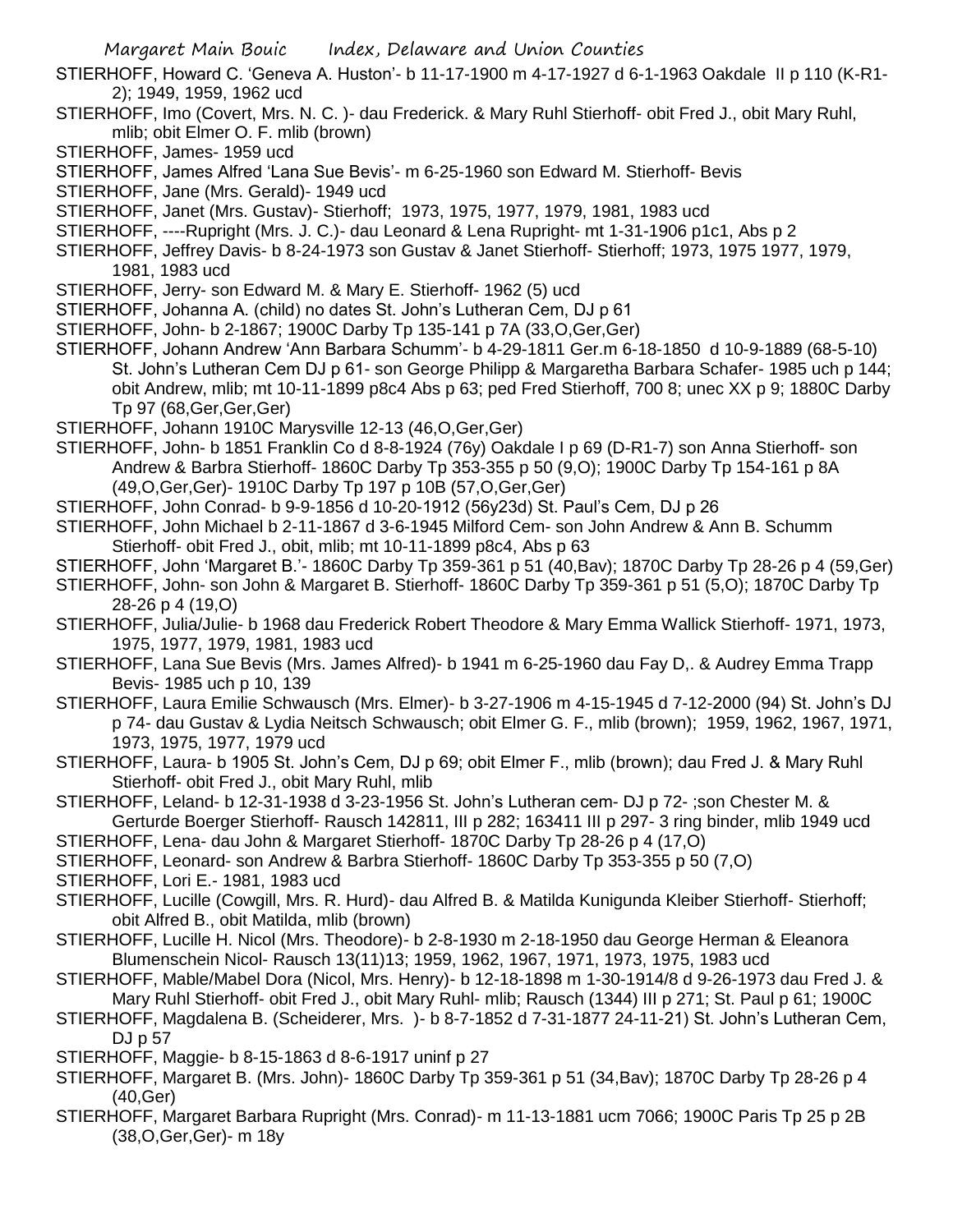- STIERHOFF, Margaretha Barbara Schafer (Mrs. George Philipp)- b 5-30-1851 d 9-22-1871 St. John's Lutheran Cem, DJ p 61; ped Fred Stierhoff #700 17; unec XX p 9
- STIERHOFF, Marie (Pfarr, Mrs. Glenn)- dau Frederick J. & Mary Ruhl Stierhoff- obit Fred J., obit Mary Ruhl, mlib; obit Elmer G. F. mlib (brown)
- STIERHOFF, Marjorie- b 1950 dau Gerald A. Stierhoff- 1962 (11), 1967, 1971 ucd
- STIERHOFF, Mark Allen'Donna Jean Lett'- b 5-25-1955 m 8-23-1975 son Theodore & Lucille Nicol Stierhoff-Stierhoff; 1959, 1962, 1967, 1971, 1973 ucd
- STIERHOFF, Martin- 1880C Darby Tp 97 (16,O,Ger,Ger)
- STIERHOFF, Martin 'Clara Germann'- son John A. & Anna Barbara. Schumm Stierhoff- obit Fred J. mlib; son John & Margaret Stierhoff- mt 10-11-1899 p8c4, Abs p 63; 1860C Darby Tp 353-355 p 50 (2,O); 1870C Darby Tp 28-26 p 4 (12,O); 1880C Darby Tp 93 (22,O,Ger,Ger)
- STIERHOFF, Mary (Mrs. Edward M.)- 1959, 1962 ucd
- STIERHOFF, Mary Emma Wallick (Mrs. Frederick Robert Theodore)- b 10-27-1940 m 10-5-1963 dau Robert Edgar Wallick,Sr.- 1971, 1975, 1977, 1979, 1981, 1983 ucd; ped Fred Stierhoff #700 (1); unec XX p 9
- STIERHOFF, Mary F. Ruhl (Mrs. Fredrick)- b 8-2-1879 m 2-13-1898 ucm (Hearl) d 1-15-1951 (71) St. John's Cem, DJ p 69-dau Casper & Mary Scheiderer Ruhl- obit Fred J., mlib; ped Fred Stierhoff #700 5; unec XX p 9 1900C Paris Tp 19 p 2A (20,O,O,O) m 2y, 1 ch
- STIERHOFF, Mary- dau John & Margaret B. Stierhoff- 1860C Darby Tp 359-361 p 51 (2,O)
- STIERHOFF, Matilda M. Kunigunda Kleiber (Mrs Alfred B.)- b 10-21-1894 m 1913 or 5-26-1915 d 6-27-1970 Broadway Cem, lptw p 82- dau Edward & Kujigunda Ruhl kleiber , obit Alfred, mlib (brown); Stierhoff; 1949, 1959, 1962, 1967 ucd
- STIERHOFF, Michael Adam- b 5-2-1976 son Gustav H. & Janet Stierhoff- Stierhoff; 1977, 1979, 1981, 1983 ucd
- STIERHOFF, Michael- son Johann & Anna Barbara Schumm Stierhoff- mt 10-11-1899 p8c4, Abs p 63; 1880C Darby Tp 97 (13,O,Ger,Ger)
- STIERHOFF, Michael- son John & Margaret Stierhoff- 1870C Darby Tp 28-26 p 4 (3,O)
- STIERHOFF, Michael King- b 10-26-1962 son Harold & Betty Skeeter Stierhoff- Stierhoff
- STIERHOFF, Retta (Retterer, Mrs. )- dau Howard C. & Geneva Huston Stierhoff- Stierhoff; 1949 ucd
- STIERHOFF, Robert- son Edward M. & Mary Stierhoff- 1959 (6mo), 1962 ucd
- STIERHOFF, Rosannah- dau John & Margaret B. Stierhoff- 1860C Darby Tp 359-361 p 51 (9,ILL)
- STIERHOFF, Sharon May (McConnell, Mrs. Michael E.)- m 6-5-1971 dau Harry G. & Hazel Leonard Stierhoff-**Stierhoff**
- STIERHOFF, Sheryl Luann- b 1954 dau Gerald A. Stierhoff- 1962 (7), 1967 ucd
- STIERHOFF, Steven Paul- b 4-3-1951 son Theodore & Lucille Nicol Stierhoff- Rausch 13(11)131 III p 277; 1959, 1962, 1967, 1971, 1973 ucd
- STIERHOFF, Susan- dau Edward M. & Mary Stierhoff- 1959 (11), 1962 ucd
- STIERHOFF, Teddy- son Howard & Geneva Stierhoff- 1949 ucd
- STIERHOFF, Terri- b 1955 dau Gerald A. Stierhoff- 1962 (6), 1967 ucd
- STIERHOFF, Thelma (Beeney, Mrs. R. d.)- dau Alfred B. & Matilda Kunigunda Kleiber Stierhoff- Stierhoff; obit Alfred B, obit Matilda, mlib (brown)
- STIERHOFF, Theodore H. 'Lucille M. Nicol'- b 3-17-1928 m 2-18-1950- Rausch (13(11)13), II p 267, III p 277; 1959, 1962, 1967, 1971, 1973, 1975, 1983 ucd
- STIERHOFF, Verna (Clevenger, Mrs. Delmas)- m 1-1941 dau Frederick J. & Mary Ruhl Stierhoff-
- Stierhoff;1985 uch p 26; obit Fred J., obit Mary Ruhl, mlib. obit Elmer F., mlib )
- STIERHOFF, Vickie- dau Harold & Betty Skeeter Stierhoff- Stierhoff
- STIERHOFF, Violet (Scott, Mrs. )- daj Howard C. & Geneva Huston Stierhoff- Stierhoff; 1949 ucd
- STIERHOFF, Vivian- b 12-20-1949 dau Chester & Gertrude Boerger Stierhoff- Rausch 142813 III p 282p; 163413, III p 257; 1959, 1962(12) ucd
- STIERS. Ada Arnold (Mrs. Charles)- b 2-23-1866 d 8-28-1911 dau John Peter & Frances Chellew Arnold-Weiser p 745
- STIERS, Charles 'Ada Arnold'- Weiser p 745
- STIERS, Cornleius- 1883 uch V p 561
- STIERS, Daryn Ashley- b 1-25-2000 dau Jeff & Leanne McMahon Stiers- Stiers
- STIERS, Jeff 'Leanne McMahon'- son Rick & Connie Stiers- Stiers
- STIERS, Leanne McMahon (Mrs. Jeff)- dau Gene & Diane McMahon- Stiers
- STIERS, Mary (Clark, Mrs. Thomas)- Powell p 322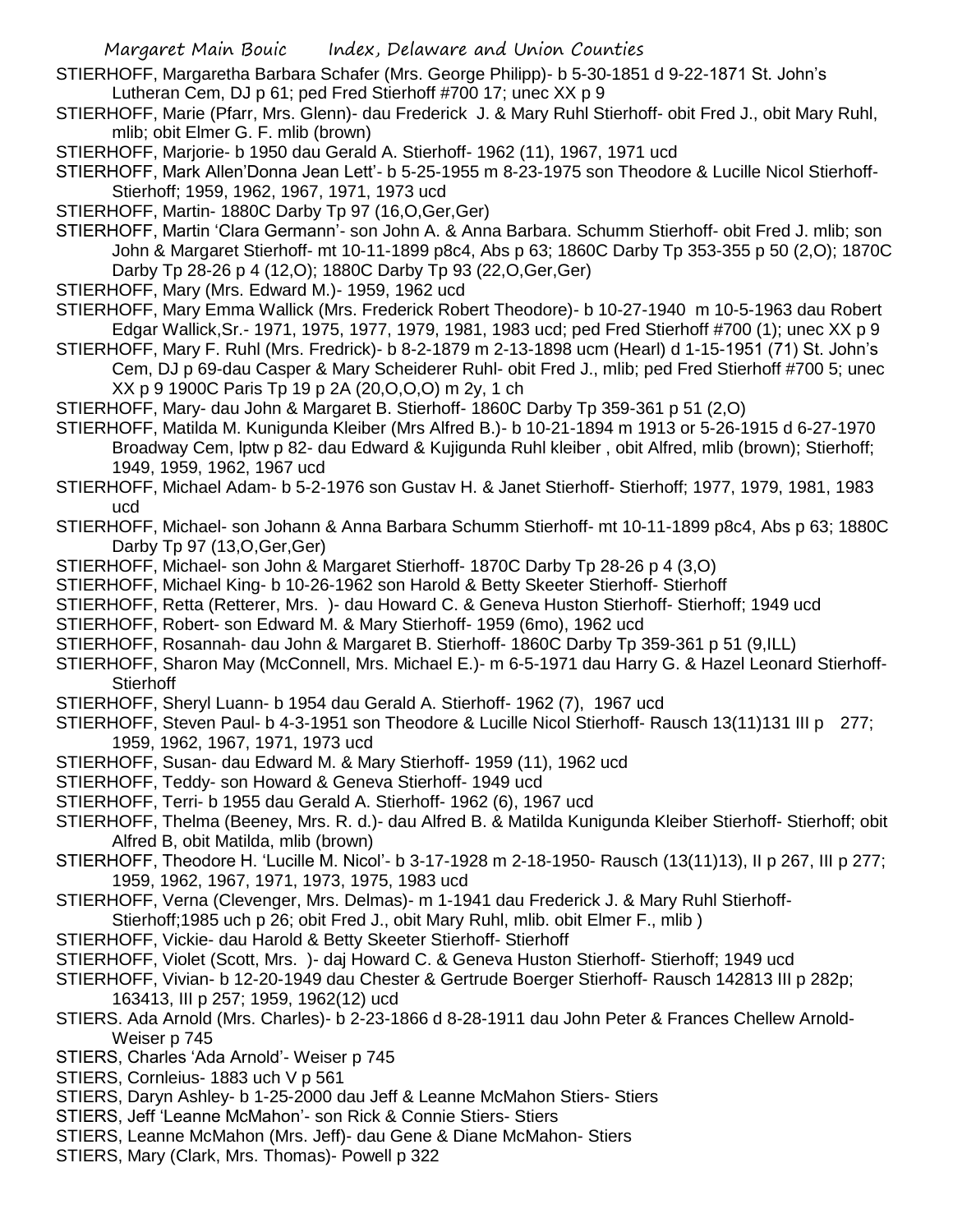- STIETZ, Delila- b Radnor d 11-2-1880 (2y) dcdeaths
- STIETZ, J. W.- 1908 dch p 434
- STIETZ, L. E.- pallbearer for Wm. D. Patten- dg 1-27-1914, Cry Ab p 88
- STIEZ, Catherine Amos (Mrs. Jacob)- dcc Ray Bauman 29
- STIEZ, Jacob 'Catherine Amos'- dcc Ray Bauman 28
- STIFE, Catherine A. (Mrs. Philip)- b 3-2-1830 Condit m 7-18-1854 d 3-22-1916 (86y19d)- dg 3-24-1916, Cry Ab p 39
- STIFE, Leora May- d 10 years ago- dau Philip & Catherine Stife- dg 4-7-1916, Cry Ab p 46
- STIFE, Minnie D. (Gage, Mrs. P. W.)- 12-24-1882 dg 4-7-1916, Cry Ab p 47; dg 3-24-1916 Cry Ab p 39; dg 3- 28-1916, Cry Ab p 40
- STIFE, Philip 'Catherine A.'- m 7-18-1854- d 6-14-1904 dg 4-7-1916, Cry Ab p 46
- STIFFLER, Abigail Gast (Mrs. Henry)- m 12-28-1843 dcm
- STIFFLER, Adam- 1880C Taylor Tp 52-53 p 5 (32,Pa,Pa,Pa) artist
- STIFFLER, Adam 'Elizabeth A. Thompson'-Powell p 371
- STIFFLER, Adam son George & Nancy Dirst Stiffler- 1880 dch p 821; 1850C Porter Tp 3077 p 166 (22,O)
- STIFFLER, Albert T.- son Louis H. & Jessie F. J. Stiffler- 1910C Paris Tp 138-140 p 8A 91 (6/12,O,O,O)
- STIFFLER, Albert 'Zona Bensley' 'Velma Hough'- Stiffler
- STIFFLER, Alex- 1870C Thompson Tp p 504 (18)
- STIFFLER, —(Mrs. Amos)- dau George & Jane Willey, sister of Isaac Willey- dg 12-19-1905, Cry Ab p 69
- STIFFLER, Amy- b 1975 dau John J. & Janice Stiffler- 1980 dcd
- STIFFLER, Amy Large (Mrs. Lewis)- b 4-17-1898 d 8-25-1981 Grand Praire Cem, Marion Star, obit, mlib
- STIFFLER, Angeline Epps (Mrs. Nicholas) (Adamson, Mrs. Charles)- m 12-23-1852 ucm 1897 m(2) 8-11-1864
- ucm 3611- unec VIII p 9. XV p 30; 1860C Allen Tp 794-803 p 109 (25,O); 1870C Allen Tp (35,O)
- STIFFLER, Ann (Adamson, Mrs. Charles)- m 8-11-1864 ucm 3611, unec XXI p 18
- STIFFLER, Ann Morgan (Mrs. George W.)- 1880 dch p 821
- STIFFLER, Barbara J. Howard (Hornsby, Mrs. -)(Mrs. Paul Arthur)- b 5-18-1933 m (2) 4-7-1969 d 4-9-2000 (66) Marengo Cem- dau Harry & Jeannette Humes Howard- Stiffler; Milligan VI p 8
- STIFFLER, Barbara L. (Reisinger, Mrs. Virgil R )- b 6-14-1931 Columbus m 12-20-1947 Ky d 10-21-1994 (63) Maple Grove Cem- dau Evelyn Stiffler;
- STIFFLER, Carol (Wheeler, Mrs. Edward)- dau Albert & Zona Bensley Stiffler- Stiffler
- STIFFLER, Caroline Lauer (Mrs. Clifford)- m 6-26-1936 d 4-9-1993- Stiffler
- STIFFLER, Catherine (Fisher, Mrs. George)- b 11-22-1933 m 2-28-1851 or 2-5-1852 dcm- dau George & Nancy Dirst Stiffler- 1880 dch p 821
- STIFFLER, Cecil Arlue (Hutchisson, Mrs. Homer Everett)- b 3-25-1912 d 7-17-1937 Fairview Cem p 14- dau William/John Henry & Ida Belle Milligan Stiffler- Hutchisson p 60; Stiffler 4,5; Milligan V p 4; dcc Kathy Beckley 7
- STIFFLER, Charles- 1870C Scioto Tp p 492 (5m)
- STIFFLER, Charles N.- son Louis H. & Jessie F. J. Stiffler- 1910C Paris Tp 138-140 p 8A (3,O,O,O)
- STIFFLER, Charles- son Nichols & Eva Richcreek Stiffler- 1880C Allen Tp 252-267 p 25 (1,O,O,O)
- STIFFLER, Clifford 'Caroline Lauer'- b 11-2-1912 m 6-26-1936 d 7-12-2001 (88) son Earl & Laura Miley Stiffler- Stiffler
- STIFFLER, C. W.- b 2-14-1879 son Nicholas & Eva Richerick/Richcreek Stiffler- unec XIV p 6
- STIFFLER, Cynthia Anway (Mrs. Jacob)- m 2-18-1838 dcm
- STIFFLER, Cynthia (Fagar, Mrs. John)- m 9-28-1843 dcm
- STIFFLER, Daniel- son Samuel H. & Elizabeth Malloy Stiffler- Stiffler 2
- STIFFLER, Debra Lynn- dau Ronald L. & Emma F. Stiffler- Stiffler
- STIFFLER, Dianna (Dutt, Mrs. Merle)- dau Ray D. & Erma Louise Lauer Stiffler- Stiffler
- STIFFLER, Donald- son Ernest L. & Marthabelle Stiffler- 1961 (9), 1964, 1969 dcd
- STIFFLER, Dora Lynn- b 4-6-1956 dau George & Jeannette Eloise Heister Stiffler- Weiser p 667
- STIFFLER, Dorothy(Lauer, Mrs. James)- sister Ray D. Stiffler- Stiffler
- STIFFLER, Earl 'Laura Miley'- Stiffler- parents of Clifford, Goldie
- STIFFLER, Earnest L. 'Marthabelle'- 1961, 1964, 1969, 1971, 1980 dcd
- STIFFLER, Edward 'Jeanne Renetta Casner'- b 4-28-1927 m 9-29-1953- Weiser p 761
- STIFFLER, Effie (Montgomery, Mrs. Earl)- b 12-1894 dau Nicholas & Minnie Kuntz Stiffler- obit Nicholas, mlib; obit Minnie, mlib; 1900C Paris Tp 143-146 p 9A (5,O,O,O); 1910C Paris Tp 158-160 p 8B (15,O,O,O)
- STIFFLER, Elizabeth- 1850C Porter Tp 3077 p 166 (15,NY)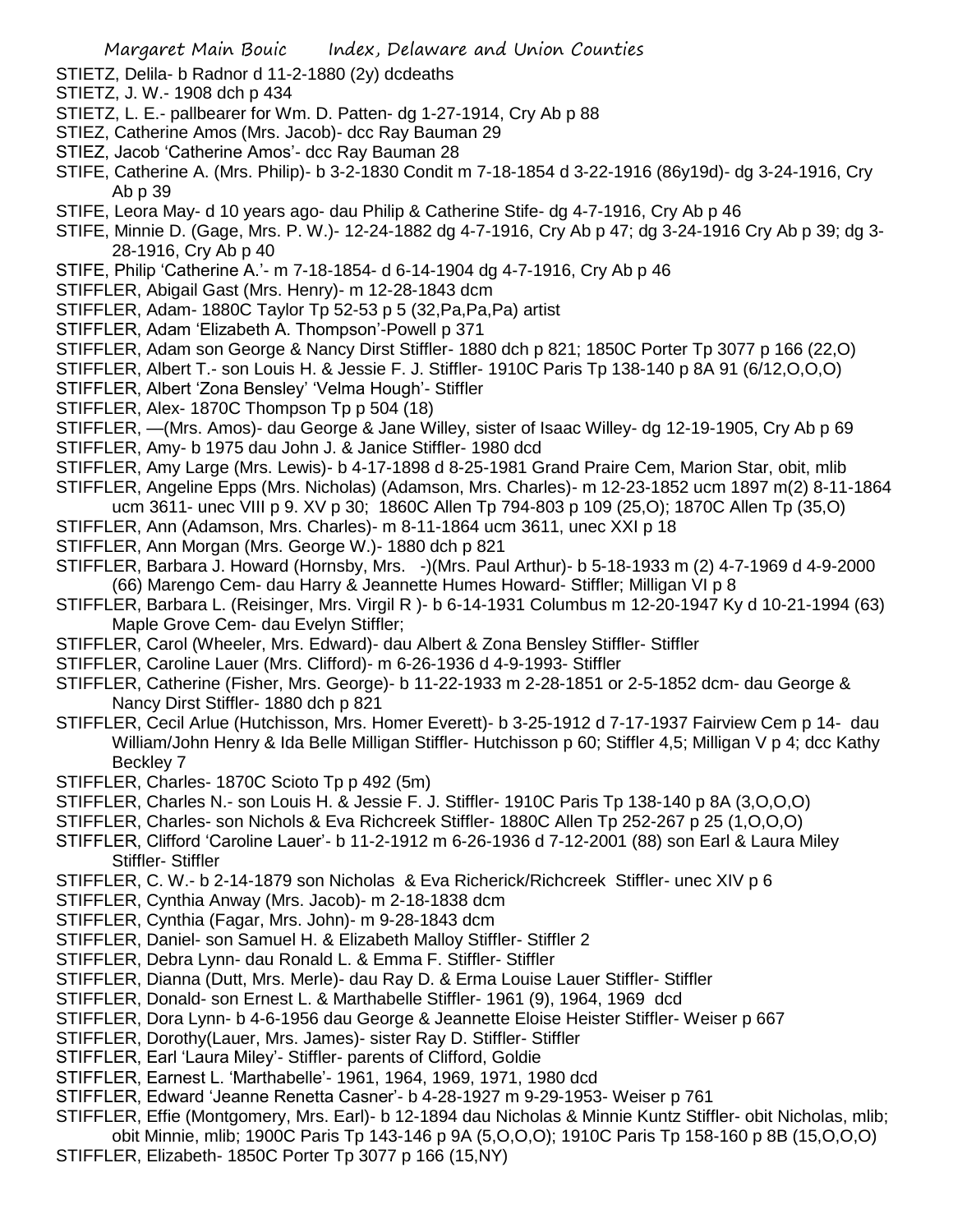STIFFLER, Elizabeth- 1870C Delaware Tp p 270 (21\*)

- STIFFLER, Elizabeth A. Thompson (Mrs. Adam)- dau Henry & Patty Page Thompson- Powell p 371
- STIFFLER, Elizabeth Gast(Mrs. Jacob)-m 4-23-1837 dcm-dau Christian Gast, Jr.- Powell p 308
- STIFFLER, Elizabeth- dau John W. & Hattie Rodgers Stiffler- Stiffler 3; J. Rodgers 414
- STIFFLER, Elizabeth Malloy (Mrs. Samuel R.)- b 1835 -Stiffler 1,2
- STIFFLER, Elizabeth Stevens (Mrs. Wesley)- m 4-12-1853 dcm
- STIFFLER, Emma F. (Mrs. Ronald L.)- Stiffler
- STIFFLER, Emma Miley (Mrs. Ray D.)- Stiffler
- STIFFLER, Erma Louise Lauer (Mrs. Ray D.)- Stiffler
- STIFFLER, Ernest- son Jay David & Emma Miley Stiffler- dg 9-1953
- STIFFLER, Ernest- brother Ray D. Stiffler- Stiffler
- STIFFLER, Ethel (O,Neil, Mrs. Curtis )- b 12-1897 dau Nicholas & Minnie Kuntz Stiffler- obit Nicholas, mlib; obit, Minnie, mlib; 1900C Paris tp 143-146 p 9A (2,O,O,O); 1910C Paris Tp 1158-160 p 8B (12,O,O,O)
- STIFFLER, Eva Richcreek (Mrs. Nicholas)- m 8/9-17-1878 ucm (Hearl) 6300 d 7-16-1887 ; obit Nichols, mlib; unec XIV p 6l 1880C Allen Tp 252-267 p 25 (19,O,O,O)
- STIFFLER, Evelyn Eloise- b 2-24-1936 dau John William & Golda May Phelps Stiffler- Stiffler 5; Milligan V p 4,
- STIFFLER, Evelyn (Mrs. )(Rhoades, Mrs. Charles)- Stiffler
- STIFFLER, Flora D.(Mrs. John)- b 11-1875 1900C Richwood 44-47 p 2B (24,O,O,O) m 4y 1 ch
- STIFFLER, Florence Esther (Hutchisson , Mrs. Claude Iulus)- b 1-25-1915 m 11-23-1935 dau William Henry & Ida Belle Milligan Stiffler- Hutchisson p 60; Stiffler 4,5; Milligan IV p 2, V p 4; opc 763
- STIFFLER, Geneva E.- b 11-1899 dau John & Flora C. Stiffler- 1900C Richwood 44-47 p 2B (6/12,O,O,O)
- STIFFLER, George- 1835 men p 50 #40 p 92 Porter Tp
- STIFFLER, George, Jr.- b 9-30-1953 son George & Jeannette Eloise Heister Stiffler- Weiser p 667
- STIFFLER, George 'Jeannette Eloise Heister'- m 4-6-1952- Weiser p 667
- STIFFLER, George 'Nancy Dirst'- b 5-1797 d 7-16-1860 iowa- 1880 dch p 821
- STIFFLER, George- son Samuel R. & Elizabeth Malloy Stiffler- Stiffler 2
- STIFFLER, George W. 'Ann Morgan'- son George & Nancy Dirst Stiffler- 1880 dch p 821
- STIFFLER, Gerald Lee 'Roberta'- b 11-12-1951 son Paul Arthur & Ruth Adkins Stiffler- Milligan VI p 8; Stiffler 5
- STIFFLER, Ginger- b 3-7-1965 dau James Edward & Mary Altizer Stiffler- Milligan VI p 9
- STIFFLER, Golda Mae Phelps (Mrs. John William) m 4-19-1930- Milligan V p 4; Stiffler 4,5
- STIFFLER, Goldie (Wood, Mrs. )- dau Earl & Laura Miley Stiffler- Stiffler
- STIFFLER, Harold B.- son Ray D. & Erma Louise Lauer Stiffler- Stiffler
- STIFFLER, Harry- son Samuel R. & Elizabeth Malloy Stiffler- Stiffler 2
- STIFFLER, Harvey- son George & Nancy Dirst Stiffler- 1880 dch p 821
- STIFFLER, Hattie Ro(d)gers (Mrs; John Wesley)- b 1855 m 1881 d 1933- dau James & Martha Rhoades
- Rodgers- Stiffler 2,3; dcc Kathy Beckley 29; ; Rhoades 2,3; 1880C Scioto Tp 251 (15,O,O,O)
- STIFFLER, Hazel (Cluff, Mrs. )- dau Earl & Laura Miley Stiffler- Stiffler
- STIFFLER, Henry 'Abigail Gast'- m 12-28-1843 dcm
- STIFFLER, Henry- son George & Nancy Dirst Stiffler- 1880 dch p 821
- STIFFLER, Henry- b 10-2-1881 m 4-25-1906 son John & Hattie Rodgers Stiffler- Stiffler 3,4; J. Rodgers 411
- STIFFLER, Herbert E.- son Louis H. & Jessie F. J. Stiffler- 1910C Paris Tp 138-140 (5,O,O,O)
- STIFFLER, Ida Belle Milligan (Mrs. John/William Henry)- b 12-14-1881 m 4-25-1906 d 1-6-1958 dau William Joseph & Elzina Swartz Milligan- dcc Kathy Beckley 15; Milligan III p 1, IV p 2; Stiffler 3,4
- STIFFLER, Ida Ivalue (Smith, Mrs. Walter Harley)- b 6-18-1924 m 1-20-1944 d 9-2003 dau William Henry & Ida Belle Milligan Stiffler- Milligan IV p 2, V p 4; Stiffler 4, 5
- STIFFLER, Inez L.- dau Louis H. & Jessie F. J. Stiffler- 1910C Paris Tp 138-140 (7,O,O,O)
- STIFFLER, Isabelle A. Jones (Mrs. William)- m 1-5-1854 dcm see letter from Jeanne Keatinge
- STIFFLER, Isabell- 1870C Scioto Tp p 492 (34)
- STIFFLER, Jacob- 1840C Radnor Tp 105 (30-40); hadc p 48
- STIFFLER, Jacob 'Cynthia Anway'- m 2-18-1838 dcm
- STIFFLER, Jacob Elizabeth Gast'- m 4-23-1837 dcm
- STIFFLER, James- son Angelina Stiffler- 1860C Allen Tp 794-803 p 109 (6,O)
- STIFFLER, James Edward 'Mary Altizer'- b 9-27-1934 m 1959 son Paul Edward & Mary Eloise Beckley Stiffler-Milligan V p 4; Stiffler 4,5
- STIFFLER, James L.- Stiffler
- STIFFLER, Jan (Boon, Mrs. Raymond)- dau Albert & Zona Bensley Stiffler- Stiffler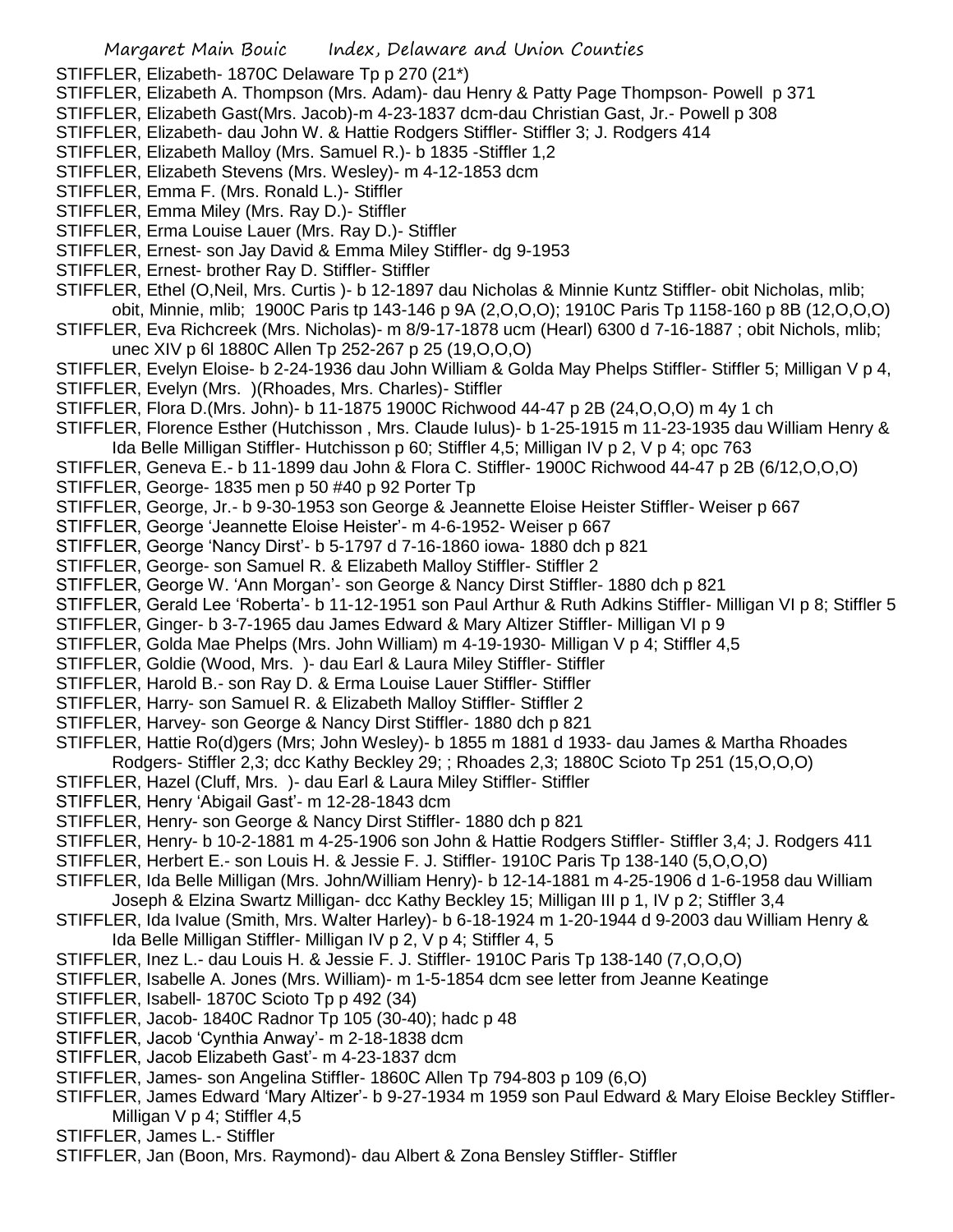- STIFFLER, Jane-probably dau Nicholas & Angeline Epps Stiffler- 1870C Allen Tp 47-46 (16,O)
- STIFFLER, Janet Arleen- b 3-14-1952 d 8-20-1959 Bloomfield Cem- dau Paul Edward & Ruth LaVonir Stiffler-Milligan V p 4; Stiffler 5
- STIFFLER, Janice (Mrs. John J.)- 1980 dcd
- STIFFLER, Jay David 'Emma Miley'-m 5-12-1910 d 9-1853 (69) Prospect Cem- dg 9-1953
- STIFFLER, —(Lauer, Mrs. James)- dau Jay David & Emma Miley Stiffler- dg 9-1953
- STIFFLER, Jay- son John W. & Hattie Rodgers Stiffler- Stiffler 3; J. Rodgers 416
- STIFFLER, Jeanne Renetta Casner (Mrs. Edward)- b 11-20-1928 m 9-29-1953 dau Charles Wesley & Esta Minerva Winkleman Casner- Weiser p 761
- STIFFLER, Jeannette Eloise Heister (Mrs. George)- b 8-30-1930 m 4-6-1952 dau Forrest Raymond & Dora Belle Cline Freeland Heister)- Weiser p 666
- STIFFLER, Jennie (Spain, Mrs. )- b 8-1882 dau Nicholas & Eva Richcreek Stiffler- obit Nicholas, mlib1900C Paris Tp 143-146 p 8B (17,O,O,O)
- STIFFLER, Jessie Burris (Mrs. Lewis)- d 5-11-1926 (42) Oakdale dau Dolph Burris- obit mlib
- STIFFLER, Jessie C.-b Franklin Co d 11-25-1921 (1m) Oakdale I p 25 (E-R22-4)p49(E-R49-1)
- STIFFLER, infant of J. H- b Franklin Co d 10-15-1922 Oakdale I p 25 (E-R22-4);p 49 (E-R49-1)
- STIFFLER, Jessie F.J.(Mrs. Lewis H.)-d 5-10-1926 (41)Oakdale 3822 (G164) II p 51 (G-R10-6)
- STIFFLER, John- son Ernest L. & Marthabelle Stiffler- 1961 (12) ucd
- STIFFLER, John 'Flora C.'- b 9-18721900C Richwood 44-47 p 2B (27,O,O,Wales)
- STIFFLER, John/William Henry 'Ida Belle Milligan'- b 10-2-1881 m 4-25-1906 d 12-11-1949 son John &
- Hattie Rodgers Milligan- Milligan IV p 2; Stiffler 2,3; Rhoades 2,3- dcc Kathy Beckley 14
- STIFFLER, John- 1870C Scioto tp p 492 (13)
- STIFFLER, John J. 'Janice'- son Ernest L. & Marthabelle Stiffler- 1964, 1969, 1980 dcd
- STIFFLER, John Wesley 'Harriett "Hattie" Rogers'- b 3-9-1855/9 m 1881 d 1950 son Samuel W. & Elizabeth Malloy Stiffler- Stiffler 2,3; Rhoades 1,2- dcc Kathy Beckley 28
- STIFFLER, John William 'Golda Mae Phelps'- b 3-7-1907 m 4-19-1930 son William Henry & Ida Belle Milligan Stiffler- Milligan IV p 2, V p 4; Stiffler 4,5
- STIFFLER, John W. 'Martha Limpus'- son George & Nancy Dirst Stiffler- 1880 dch p 821
- STIFFLER, Joseph- son George & Nancy Dirst Stiffler- 1880 dch p 821
- STIFFLER, Karla- b 1971 dau John J. & Janice Stiffler- 1980 dcd
- STIFFLER, Katharine (Fisher, Mrs. George)- Fisher p 2, see Catharine
- STIFFLER, Lauer Miley (Mrs. Earl)- Stiffler; parents of Clifford, Goldie, Hazel
- STIFFLER, Leslie Kanniard (Mrs. Ronald)- Stiffler; parents of Logan Andrew
- STIFFLER, Levi- 1880CTaylor Tp 52-53 p 5 (21,Pa,Pa,Pa) artist
- STIFFLER, Lewis 'Amy Large'- d 7-18-1984 obit Amy, mlib
- STIFFLER, Lewis H. 'Jessie F. J.'- b 4-1885 d 1965 Oakdale II p 51 9G-R10-6) son Nicholas & Eva Richcreek Stiffler- obit Jessie Burris, mlib; obit Nichols, mlib; 1900C Paris Tp 143-146 p 9A (15,O,O,O); 1910C Paris Tp 138-140 p 8A (26,O,O,O) m 5y
- STIFFLER, Lewis H. ;'F. Mabel Worstell' Stiffler; obit Mabel, mlib (brown)
- STIFFLER, Logan Andrew- b 7-25-2002- son Ronald & Leslie Kanniard Stiffler- Stiffler
- STIFFLER, Lori- b 1974 dau John J. & Janice Stiffler- 1980 dcd
- STIFFLER, Louisa (Beightler, Mrs. Madison)- m 10-4-1871 ucm 4987
- STIFFLER, Louisa J. (Mrs. James Madison)- b 10-6-1853 m 10-4-1871 d 6-1-1934 (80-7-25) obit, mlib
- STIFFLER, Luella (Kent, Mnrs. Alfred)- m 7-1-1896 dau William & Isabelle Jones Stiffler- see Jeane Keating letter
- STIFFLER, Lula (Rittenhouse, Mrs. Norman S.)- b 7-2-1886 m 3-26-1903 dau John & Hattie Rodgers Stiffler-Stiffler 3; J. Rodgers 412
- STIFFLER, Lynnie Mae (Russell, Mrs. William E.)- b 2-21-1935 m 6-9-1958 dau Paul Edward & Mary Eloise Beakley Stiffler- Stiffler 5; Milligan V p 4
- STIFFLER, F. Mabel Worstell (Rogers, Mrs. George Walter)(Mrs. Lewis H.)- b 2-2-1895 d 3-3-1980 dau Warren & Martha McMannis Worstell- obit, mlib (brown); Stiffler
- STIFFLER, Malinda- dau Melvin Leon & Vicki Fout Stiffler- Milligen VI p 1
- STIFFLER, Margaret (Boger, Mrs. William R.)- Schultz p 7
- STIFFLER, Margaret- dau Samuel R. & Elizabeth Malloy Stiffler- Stiffler 2
- STIFFLER, Martha Limpus (Mrs. John W.)- 1880 dch p 821
- STIFFLER, Marthabelle (Mrs.Earnest L.)- 1961, 1964. 1969, 1971, 1980 dcd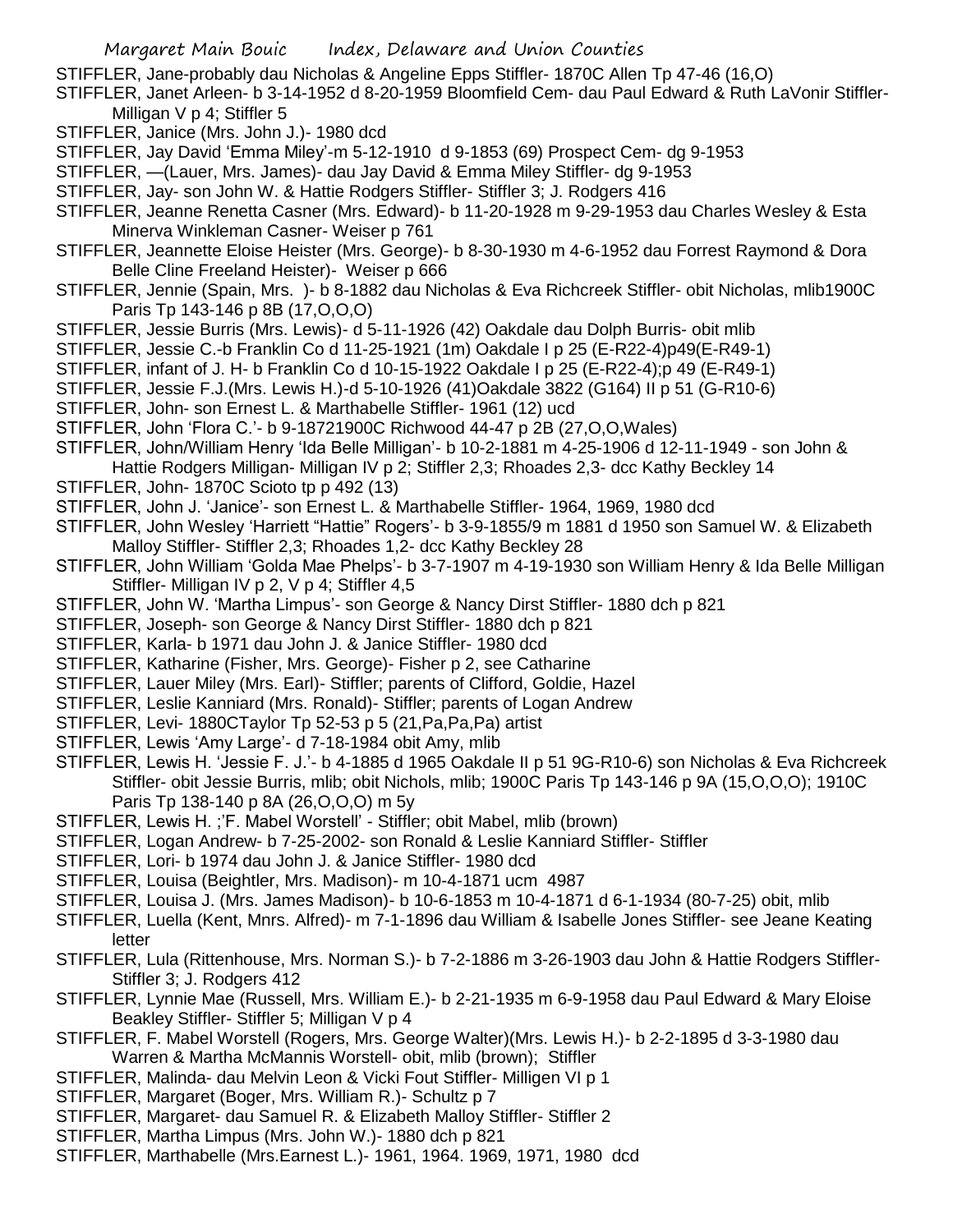- STIFFLER, Mary- 1870C Scioto Tp p 492 (6)
- STIFFLER, Mary Altizer (Mrs. James Edward)- m 1959- Milligan VI p 9
- STIFFLER, Mary Eloise Beckley (Mrs. Paul Edward)(Russell, Mrs. Ed)- m(1) 8-10-1933- Milligan V p 4; Stiffler 4,5
- STIFFLER, Mary Jane (Karch, Mrs. Henry Pounds)- Pounds 4,5
- STIFFLER, Melvin Leon 'Vicki Fout' -b 7-28-1953 m 9-14-1974 son Paul Arthur & Ruth Adkins Stiffler- Milligan VI p 8, VII p 1
- STIFFLER, Melvin Leon,Jr- b 4-15-1975 son Melvin Leon & Vicki Fout Stiffler- Milligan VI p 1
- STIFFLER, Milton F.- b 1909 Franklin Co d 6-26-1922 (13y) Oakdale I p 25 (E-R22-4) p 49 (E-49-1)
- STIFFLER, Minnie Kuntz (Mrs. Nicholas)-b 2-25-1873 m 9-23-1892 ucm (Hearl) d 2-11-1959 (86) Oakdale Cem- dau Christopher & Dora Kuntz- Stiffler; 1900C Paris Tp 143-146 p 8B (28,O,Ger,Ger); 1910C Paris Tp 158-160 p 8B (34,O,Ger,Ger)- m 17y, 2 ch
- STIFFLER, Myrtle- dau John W. & Hattie Rodgers Stiffler- Stiffler 3; J.Rodgers 413
- STIFFLER, Nancy Dirst (Mrs. George)- b 1800 d 10-11-1866- 1880 dch p 821
- STIFFLER, Nick- brother-in-law of Madison Beightler- mt 2-3-1904, Abs p 4
- STIFFLER, Nicholas- son Angeline Stiffler- 1860C Allen Tp 794-803 p 109 (2,O)
- STIFFLER, Nicholas 'Angeline Epps'- m 12-23-1852 ucm 1897; unec VIII p 9, XV p 30
- STIFFLER, Nicholas 'Eva Richcreek''Minnie Kuntz'- b 7-9-1858 m 8-17-1878 ucm (Hearl) m (2) 9-23-1892 ucm (Hearl) d 1939- son Nicholas & Angeline/Anna Epps Stiffler; obit Louisa J., mlib; unec XIV p 6; 1870C Allen Tp 47-46 (11,O); 1880C Allen Tp p 26 (21,O,O,O); 1900C Paris Tp 148-146 p 8B (41,O,ILLL,O) m 8y; 1910C Paris Tp 158-160 p 8B (51,O,Pa,O) m 17y
- STIFFLER, Nora- 1870C Scioto Tp p 492 (3)
- STIFFLER, P. A. 'Patty'- 1980 dcd
- STIFFLER, Patty (Mrs. P. A.)- 1980 dcd
- STIFFLER, Paul Arthur 'Ruth Adkins''Barbara Hornsby'-b 6-30-1931 (1) 9-1950 son John William & Golda Mae Phelps Stiffler- Stiffler 5; Milligan Powell p 4, VI p 8
- STIFFLER, Paul Edward 'Mary Eloise Beckley''Ruth La Vonnne Stephens''- b 6-23-1909 m(1) 8-10-1933 (2) 6- 1945 son William Henry & Ida Belle Milligan Stiffler- Stiffler 4,5; Milligan IV p 2, V p 4
- STIFFLER, Ray son Jay David & Emma Miley Stiffler- dg 9-1953
- STIFFLER, Ray D. 'Emma Louise Lauer'- d 11-14-1980 (65) bur Prospect- Stiffler
- STIFFLER, Ray- son John W. & Hattie Rodgers Stiffler- Stiffler 3; J. Rodgers 415
- STIFFLER, Rebecca(Richards, Mrs. Peter)- dau George & Nancy Dirst Stiffler- 1880 dch p 821
- STIFFLER, Rebecca (Wilcox, Mrs. Barnum)- m 1-3-1854 dcm
- STIFFLER, Robert 'Sharon'- son Clifford & Caroline Lauer Stiffler- Stiffler
- STIFFLER, Roberta (Mrs. Gerald Lee)- Stiffler
- STIFFLER, Ronald L. 'Emma F.'- Stiffler
- STIFFLER, Ronald 'Leslie Kanniard '- Stiffler; parents of Logan Andrew Stiffler
- STIFFLER, Ruth Adkins (Mrs. Paul Arthur)- Milligan VI p 8; Stiffler 5
- STIFFLER, Ruth Lavonne Stephens (Mrs. Paul Edward)- b 12-31-1926 m 6-1945 Milligan V p 4; Stiffler 4,5
- STIFFLER, Samuel R.B 'Elizabeth Malloy'- b 1834 son William Stiffler- Stiffler 1,2
- STIFFLER, Sandra Eilene (Stooksbury, Mrs. Thomas)- b 5-25-1949 m 9-6-1969 dau Paul Edward & Ruth LaVonne Stevens Stiffler- Stiffler 5; milligan V p 4, VI p 9
- STIFFLER, Sarah- 1850C Allen Tp 1515/2-1534 p 225 (9,O); lived with David & Elizabeth Neal
- STIFFLER, Sharon (Mrs. Robert)- Stiffler
- STIFFLER, Sherri- b 1974 dau P. A. & Patty Stiffler- 1980 dcd
- STIFFLER, Shirley Ann (Thurston, Mrs. James)- b 6-4-1946 m 8-5-1967 dau John William & Golda Mae Phelps Stiffler- Stiffler 5; Milligan V p 4, VI p 9
- STIFFLER, Simon F. son George & Nancy Dirst Stiffler- 1880 dch p 821
- STIFFLER, Simon- son Samuel R. & Elizabeth Malloy Stiffler- 1880 dch p 821
- STIFFLER, Susannah (Thompson, Mrs. Luther)- m 2-16-1850 dcm- dau George & Nancy Dirst Stiffler- 1880 dch p 821
- STIFFLER, Thomas R.- son Ray D. & Emma Louise Lauer Stiffler- Stiffler
- STIFFLER, Velma Hough (Mrs. Albert)- d 12-26-1980 (74) Ashley Cem- Stiffler
- STIFFLER, Vicki Fout (Mrs. Milvin Leon)- m 9-14-1974- Stiffler
- STIFFLER, Victoria Jean- dau James L. Stiffler- Stiffler
- STIFFLER, Wesley 'Eliza Stevens'- m 4-12-1953 dcm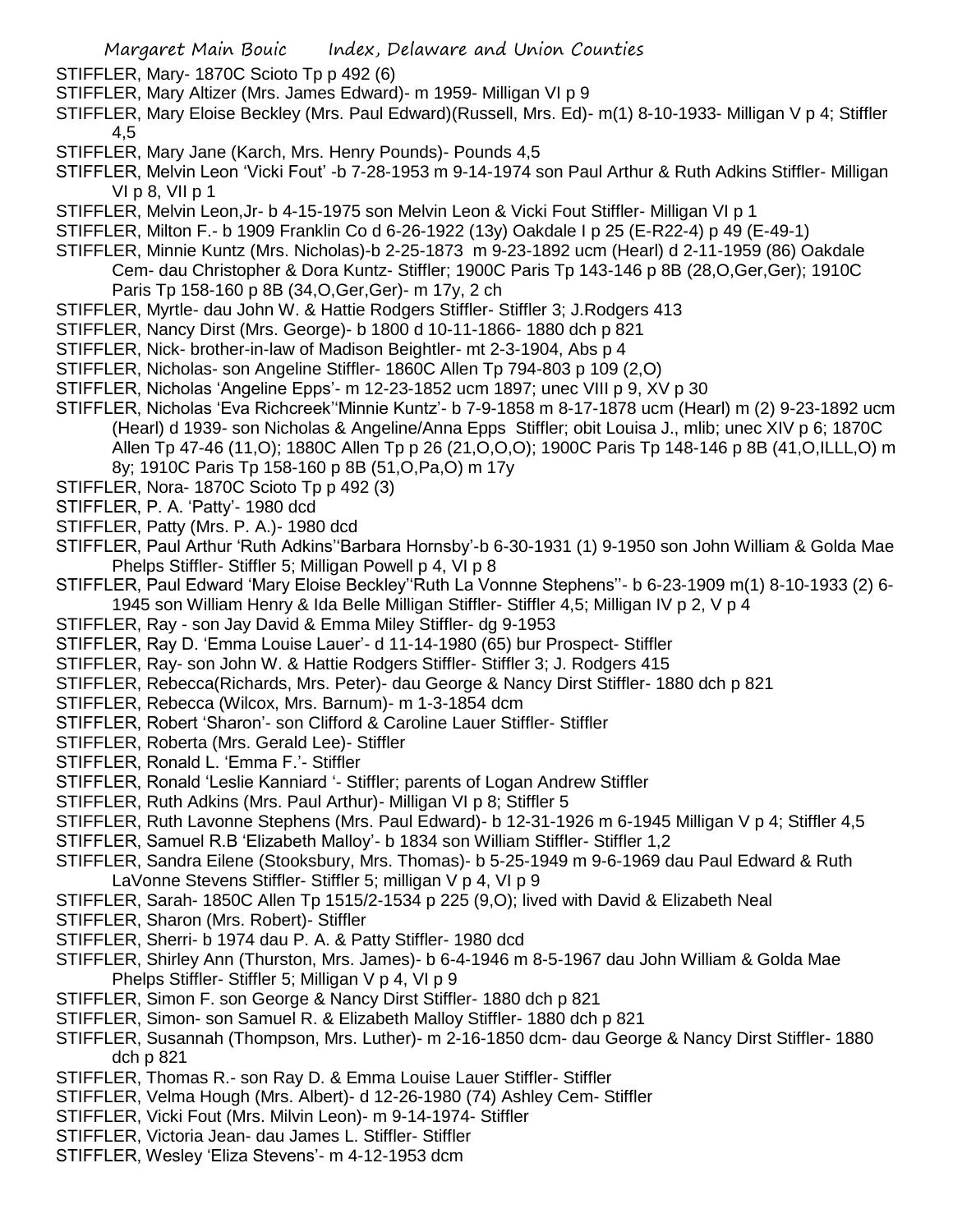- STIFFLER, William- 1870C Scioto Tp p 492 (39\*)
- STIFFLER, Willie- 1870C Scioto Tp p 492 (16)
- STIFFLER, William Henry 'Ida Belle Milligan'- son John & Harriet Rodgers Stiffler- Stiffler 3,4; Milligan IV p 2; J. Rodgers (411)
- STIFFLER, William 'Isabelle A. Jones'-b 1814 m 1-5-1854 dcm- Stiffler 1
- STIFFLER, Zona Bensley (Mrs. Albert)- d 2-3-1878 (65) Forest Lawn Cem- Stiffler
- STIFFNER, Elizabeth 1870C Delaware Tp p 272 (57)
- STIFFNER, William- 1870C Delaware Tp p 272 (72\*)
- STIGALL, Louisa Winston (Mrs. )- b 11-4-1841 d 4-1-1948 (106) Milford Center, bur Ky, former slave; obit, mlib
- STIGERS, Mary (Huntoon, Mrs. Oren)(Taylor, Mrs. Burgess)-b 3-27-1822 mt 4-3-1907 p1c1 picture, twin, Abs p 41
- STIGERS, Rachel (Middleton, Mrs. James)- b 3-27-1822 Pa m 2-5-1852; mt 4-3-1907 p1c3, picture, twin; Abs p 41
- STIGGERS, Addie (Mrs. Henry Clay)- b 1874 d 12-24-1953 York Cem p 44; 1910C Claibourne Tp 134 p 5B (23,O,pa,O) m 4y, 1 ch
- STIGGERS, Belle (Easton, Mrs. Melville)- m 2-17-1881 ucm 6914
- STIGGERS, Cora Knight (Mrs. James)- d Wed, Van Wert, funeral W. Mansfield- mt 1-31-1906 p3c5, Abs p 2; niece of Mrs. George C. Edwards
- STIGGERS, Edwin Lewis 'Winnie May'- b 1905 d 11-2-1905 Sec A. York Cem p 50
- STIGGERS, Emery Fay 'Luretta'- b 1876 d 11-22-1922 Sec A. York Cem p 49
- STIGGERS, Fay- son Lewis & Melinda Cahill Stiggers- 1880C York Tp p 215 (4,O,O,O)
- STIGGERS, –funeral Friday- son of Fay mt 11-8-1905 p 8c2 Abs p 27
- STIGGERS, Fetta- dau Lewis & Melinda Cahill Stiggers- 1880C York Tp p 215 (7,O,O,O)
- STIGGERS, Henry Clay- b 1876 d 10-21-1947 York Cem p 44 son Lewis & Melinda Cahill Stiggers- 1915 uch p 149; 1880C York Tp 215 (4,O,O,O); 1910C Claibourne 134 p 5A (33,O,O,O) m 9y
- STIGGERS, Isebell- dau Lewis & Melinda Cahill Stiggers- 1870C York Tp 122-120 (9,O); 1880C York Tp 215 (19,O,O,O)
- STIGGERS, James A.- son Lewis & Melinda Cahill Stiggers- 1870C York Tp 122-120 (8,O); 1880C York Tp 215 (18,O,O,O)
- STIGGERS, James 'Cora Knight'- mt 1-31-1906 p3c5, Abs p 2
- STIGGERS, Joseph H.- d 3-30-1876 (9-4-6) son Lewis W. & Malinda Cahill Stiggers- York Cem p 41
- STIGGERS, Lewis W. 'Melinda Cahill'- b 11-20-1834 m 5-26-1859 ucm 2889 d 3-30-1908 York Cem p 4- 1870C York Tp 122-120 p 16 (35,O); 1880C York Tp 215 (44,O,O,O); 1900C York Tp 112 p 5B (65,O,Pa,Pa)- 1915 uch p 482; 1883 uch V p 491; unec IV p 10
- STIGGERS, Luretta (Mrs. Emery Fay)- b 1879 d 2-1961 Sec A. York Cem p 49
- STIGGERS, Maggie E. (Johnson, Mrs. Harry B.)- m 11-15-1894 ucm (Hearl)
- STIGGERS, Melinda Cahill (Mrs. Lewis W. )- b 10-5-1838 m 5-26-1859 ucm 2889; d 12–16-1910 York Cem p 41; 1870C York Tp 122-120 p 16 (32,O); 1880C York Tp 215 (42,O,O,O); 1900C York Tp 112 p 5B (61,O,O,O) m 41y, 8 ch 7 liv; unec IV p 10
- STIGGERS, Okey B. (Worthington, Mrs. John L.)- m 3-11-1887 ucm (Hearl) -dau Lewis & Melinda Cahill Stiggers- 1870C York Tp 122-120 p 16 (1,O); 1880C York Tp 215 (12,O,O,O)
- STIGGERS, Rachel (Middleton, Mrs. James)- ,m 2-5-1842, mt 4-17-1901, Abs p 3
- STIGGERS, Winnie May (Mrs. Edwin Lewis)- b 1904 d 9-8-1917 Sec A. York Cem p 50
- STIGGINS, Lewis 'Melinda Cahill'- m 5-26-1859 ucm 2889; unec XIX p 17
- STIGGINS, Melinda Cahill (Mrs. Lewis)- m 5-26-1859 ucm 2889- unec XIX p 17
- STIGHALL, Eliza (Maine, Mrs.Charles C.)- Asp (B19)
- STIGNA, Alvin- 1870C Delaware Tp p 268 (19)
- STIGNA, Joshua- 1860C Liberty Tp Un Co 946-956 p 130 (12,O)
- STIGNEY, Anson P. 'Susan'- b 3-1847 1900C Paris Tp 64-66 p 4B (53,O,\_.\_)
- STIGNEY, John W.- 1910C Liberty Tp Un C0 292 p 12A (56,O,O,O) laborer, odd jobs
- STIGNEY, Susan (Mrs. Anson P.)- b 9-1851- 1900C Paris Tp 64-66 p 4B (48,O,O,O) no ch
- STILES, Abram- Pabst 1 p 8
- STILES, Albert W.- 1908 dch p 185, 405
- STILES, Alexander 'Nellie Frances Converse'- dg 1-21-1910, Cry Ab p 89
- STILES, Alice H. Miller (Mrs. William Collins)- m 11-29-1866 dg 6-13-1899, Cry Ab p 203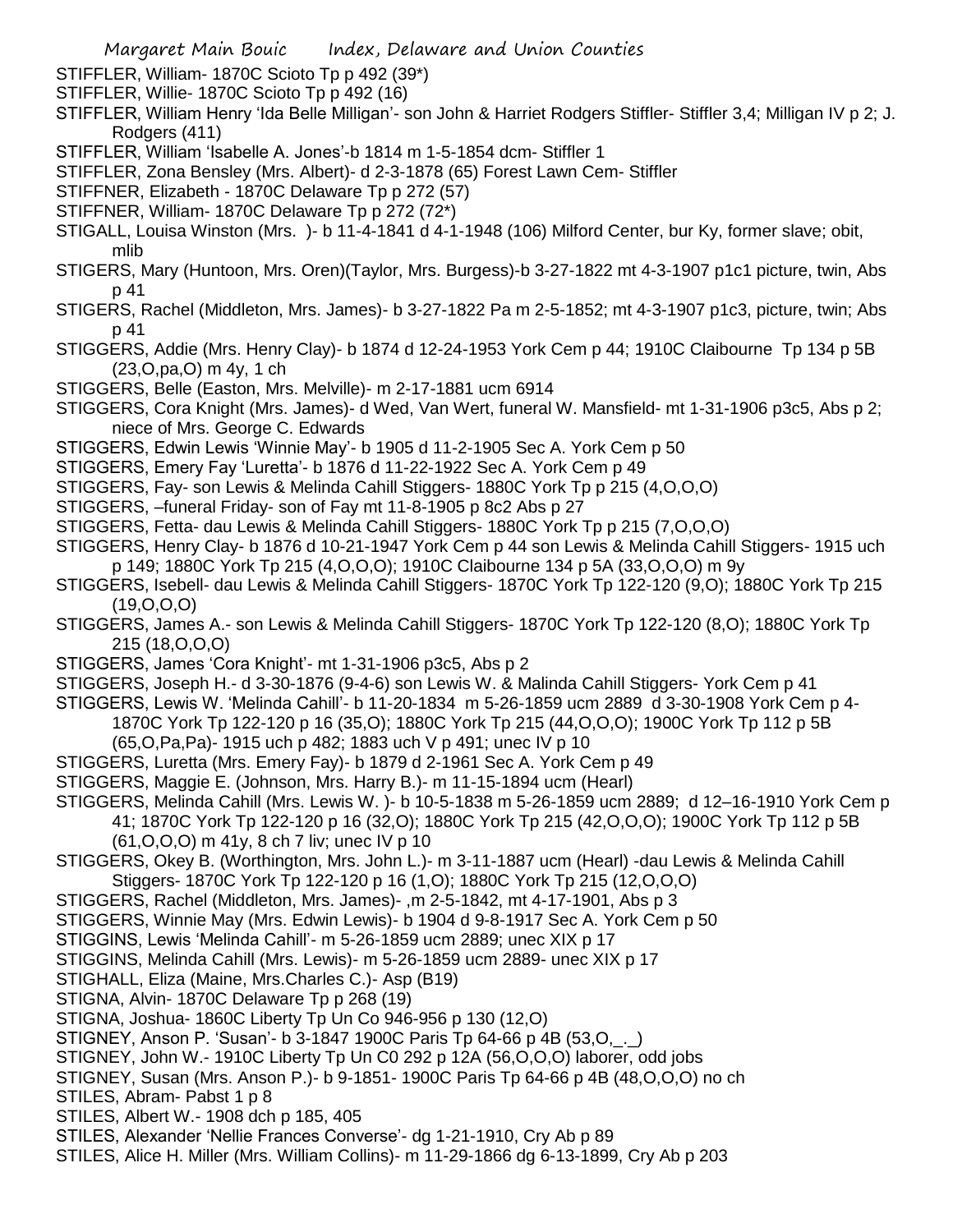STILES, Alice J.- dau Samuel & Susan Stiles- 1860C York Tp 1227-1236 p 166 (5/12,O)

STILES, Anita Delores Franciscus (Mrs. Morrison S.) b 4-26-1922 m 6-21-1941- Weiser p 172

- STILES, Ann- dau Edward & Eliza Stiles- 1870C Richwood 101-96 p 11 (8,O)
- STILES, Anna (Mrs. Clarence)-b 4-1879 1900C Jerome Tp 290-299 p 139 (21,O,O,O) m 2y1 ch
- STILES, Arthur E.- b 9-1896 son Wilfrid Stiles- 1900C Richwood 246-259 p 10A (3,O,O,O)
- STILES, Arthur G.- b 8-1877 1915 uch p 201, 499- son Henry S. & Clara Stiles- 1880C Richwood 284-300 p 26 (2,O,Eng,Eng); 1900C Richwood 320-338 p 12B (22,O,Eng,Eng)
- STILES, Capt A. W.- Supt. Girl's Industrial Home, brother William Collins- dg 6-13-1899, Cry Ab p 203
- STILES, Barbara E. (Russell, Mrs. Bob)- b 1955 dau Wayne E. & Margaret Delores Carrington Stiles- Stiles; 1959, 1962, 1967, 1971 ucd
- STILES, Barbara (Mrs. Merrill)- Stiles
- STILES, Benjamin- dcw Bk 4 p 313(33)
- STILES, Bessie (Burns, Mrs. Frank)- b 7-28-1887 d 11-22-1961 dau Samuel & Levina Stiles- Burns
- STILES, Betty (Mrs. George E.)- Stiles
- STIKES, Blake 'Orvella'- son Joseph Henry & Inez Fausnaugh Stiles- Stiles
- STILES, Calvin L.- son Samuel & Susan Stiles- 1860C York Tp 1227-1236 p 166 (7,O)
- STILES, Care/Clarra (Mrs. Henry S.)- b 12-1847 1870C Richwood 2 p 38 (22,Eng); 1880C Richwood 284-300 p 26 (32,Eng,Eng,Eng);1900C Richwood 320-338 p 12B (52,Eng,Eng,Ed) m 30y, 7 ch 6 living
- STILES, Carsandra (Randolph, Mrs. )- dau William Stiles- dcw Bk 4 p 313 (33)
- STILES, Charles, Jr. b d 1954, Marlborough Cem p 171
- STILES, Clarence 'Anna'- b 7-1837 1900C Jerome Tp 290-294 p 139 (42,O,O,O) m 2y
- STILES, Clarence H. 'Estella Dudgeon'- d 12-18-1965 (700 Oak Grove Cem, Stiles; 1961 dcd
- STILES, Cordelia- dau Samuel & Susan Stiles- 1860C York Tp 1227-1236 p 166 (9,O)
- STILES, Delmore- son Samuel & Susan Stiles- 1860C York Tp 1227-1236 p 166 (3,O)
- STILES, Dora S. Humiston (Mrs. Edward J.)- m 2-28-1863 dcm
- STILES, Dorothy (Mrs. C. Earl)- Stiles; 1964 dcd
- STILES, C. Earl 'Dorothy'- son Clarence H. & Estella Dudgeon Stiles- Stiles; 1961 dcd
- STILES, Edith- b 1-1885 dau Henry & Clara Stiles- 1900C Richwood 320-338 p 12B (15,O,Eng,Eng)
- STILES, Edith- sister Henry S. Stiles, Emma French- dg 3-27-1914, Cry Ab p 106
- STILES, Edward 'Eliza'- 1870C Richwood 101-96 p 11 (36,Eng) butcher
- STILES, Edward J. 'Dora S. Humiston'- m 2-28-1863 dcm; 1908 dch p 405
- STILES, Edward 'Eunice Salsbery'- m 10-20-1855 dcm
- STILES, Edward B.- b 1834 d 1875 Oak Grove Cem, Powell p 441
- STILES, Edward V.- d 1875 mt 3-10-1875, 4-12-1876; mt 3 p 9, 24
- STILES, Elaine (Durham, Mrs. )- dau Joseph Henry & Inez Fausnaugh Stiles- Stiles
- STILES, Eli P.- son Samuel & Susan Stiles- 1860C York Tp 1227-1236 p 166 (19,Iowa)
- STILES, Eliza A. (Baker, Mrs. Mitchell K.)- m 11-7-1878 ucm (Hearl)
- STILES, Eliza (Mrs. Edward)- 1870C Richwood 101-96 p 4 (26,O)
- STILES, Elizabeth (Cross, Mrs. )- dau William Stiles- dcw Bk 4 p 313 (33)
- STILES, Emily- b 8-1881 dau Henry & Clara Stiles- 1900C Richwood 320-338 p 12B (18,O,Eng,Eng)
- STILES, Emily Ann- d 12-3-1856 (1mo)- Radnor Cem, Powell p 221 dau E. V. & E. A.
- STILES, Emma (French, Mrs. )- sister Henry S. Stiles- dg 3-27-1914, Cry Ab p 106
- STILES, Erma (Millikan, Mrs. Richard)- dau Clarence H. & Estella Dudgeon Stiles- Stiles
- STILES, Estella Dudgeon (Mrs. Clarence H.)- d 8-25-1966 (70) Oak Grove Cem- 1961 dcd
- STILES, Esther B. (Mrs. Seymour B.)- d 10-28-1854 (42) Curtis Cem Powell p 111; 1850C Berkshire Tp 32 p 4 (36,Conn)
- STILES, Eunice Salsbery (Mrs. Edward)- m 10-20-1855 dcm dau Ephraim Salsbury- dec Bk 4 p 435(46)
- STILES, Ferris M. 'Virginia'- son Clarence H. & Estella Dudgeon Stiles- Stiles; 1961 dcd
- STILES, Frances Apeler- b 10-12-1951 dau Morrison N. & Anita Delores Franciscus Stiles- Weiser p 173
- STILES, Frances Edith Muhlenberg (Mrs. Morrison N.)- b 12-2-1899 m 10-4-1911 dau Francis Benjamin & Margaret Orr Muhlenberg- Weiser p 172
- STILES, Gail- b 1956 ch Wayne E. & Margaret Delores Carrington Stiles- Stiles; 1959, 1962, 1967, 1971 ucd
- STILES, George P.- 1908 dch p 405
- STILES, George B.- b 1839 d 1879 Oakgrove Cem- Powell p 440
- STILES, George B. :Laura J. Downer'- m 12-26-1861 dcm
- STILES, George B. 'Mary Westlake'- m 6-17-1867 ucm 4200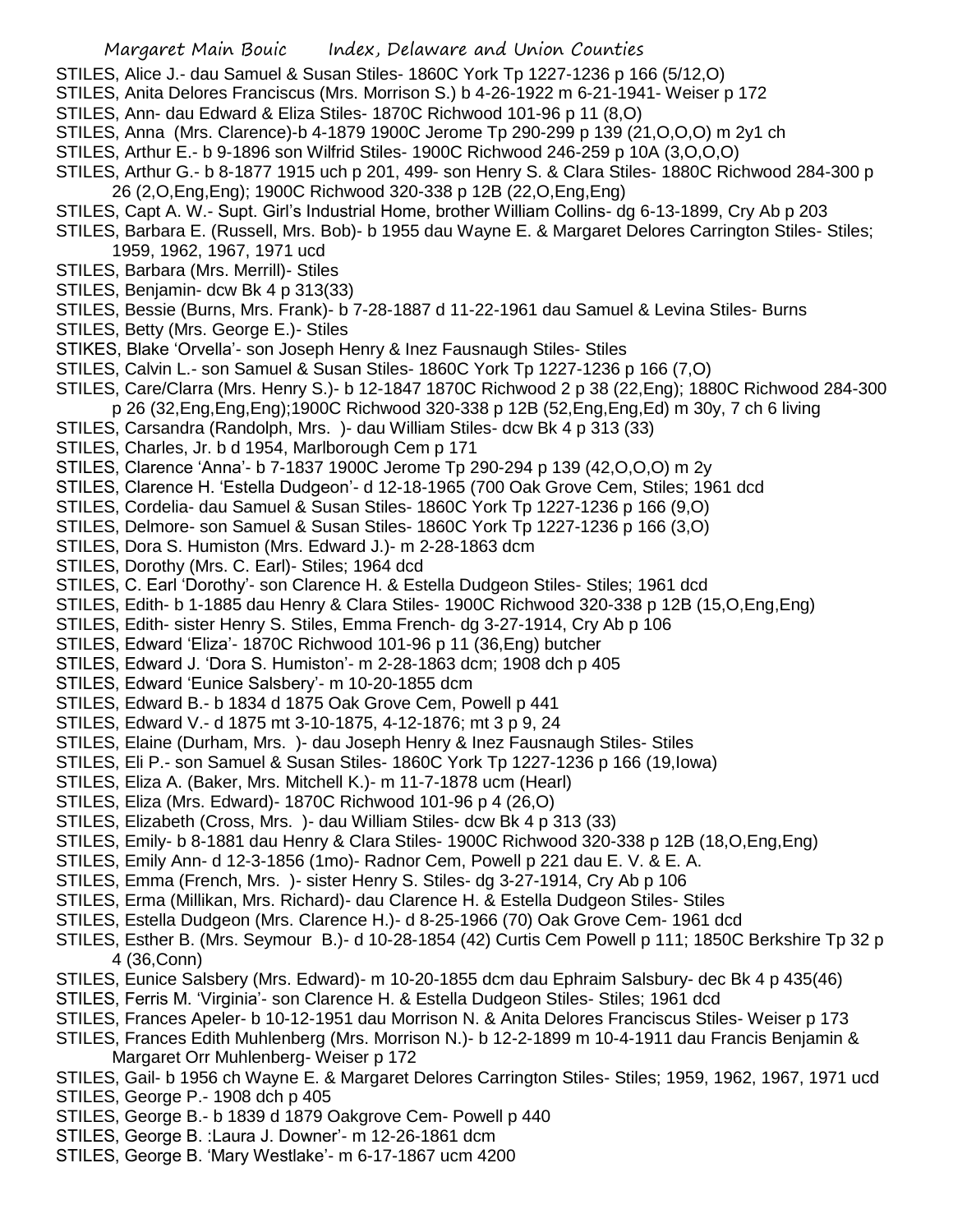- STILES, George D.- son Seymour B. & Ester B. Stiles- 1850C Berkshire Tp 32 p 4 (10, Vt)
- STILES, George Ed R. .- b Belmont Co b 1874 d 3-22-1886 (11-6-27) dcdeaths Oak Grove Cem- Powell p 440 STILES, George E. 'Betty'- d 9-19-1971 (69) bur Hamilton- Stiles
- STILES, Harold- son Henry S. & Clara Stiles- 1880C Richwood 284-300 p 26 (5,O,Eng,Eng); 1900C Richwood 320-339 p 12 (25,O,Eng,Eng)
- STILES, Hannah O. (Newhouse, Mrs. Stiles W.)- m 6-28-1866 ucm (Hearl)
- STILES, Henry- b 1800 d 1869 Oak Grove Cem- Powell p 441
- STILES, Henry B.- hmp p 163
- STILES, Henry- son Edward D. & Eliza Stiles- 1870C Richwood 101-96 p 11 (10,O)
- STILES, Henry S.- d Natick, MS 3-17-1914- brother of Mrs. Emma French and Edith Stiles- dg 3-27-1914, Cry Ab p 106
- STILES, Henry S. 'Clara'- 1870C Richwood 2 p 38 (38,Eng) ; 1880C Richwood 284-300 p 26
- (48,Eng,EngEng); 1900C Richwood 320-338 p 12B (68,Eng,Eng,Eng) m 30y; insurance ag.
- STILES, Inez Fausnaugh (Mrs. Joseph Henry)- Stiles; parents of Wayne E.
- STILES, Jacob, bur Friday, Concord Tp, d Findlay- grandson H. B. Collins, gr grandson of Jacob Benson- dg 12-29-1899, Cry Ab p 229
- STILES, Jan Alrich- b 2-27-1947 dau Richard Carson & Virginia Alrich Stiles- Weiser p 173
- STILES, Jill Alrich- b 6-15-1952 dau Richard Carson & Virginia Alrich Stiles- Weiser p 173
- STILES, Jimmy Alrich- b 11-29-1958 son Richard Carson & Virginia Alrich Stiles- Weiser p 173
- STILES, John- son William Stiles- dcw Bk 4 p 313
- STILES, John- Pabst 1 p 8 John- unec XII p 69
- STILES, Joseph- son Ferris M. Stiles- 1961 dcd (11)
- STILES, Joseph Henry 'Inez Fausnaugh'- Stiles parents of Wayne E.
- STILES, Karen Lynn (Baker, Mrs. Leo M.)- b 1950 m 2-22-1969 dau Wayne E. & Margaret Delores Carrington Stiles- Baker; Stiles; 1959, 1962, 1967 ucd
- STILES, Laura Downer (Mrs. George B.)- m 12-26-1861 dcm
- STILES, Laura Beth b 1963 d 1991 dau Wayne E. & Margaret Stiles- Stiles; 1971, 1973, 1975, 1977, 1979 ucd
- STILES, Lavina (Mrs. Samuel)- Burns
- STILES, Louis- b 5-1899 son Clarence & Anna Stiles- 1900C Jerome Tp 290-299 p 13A (1,O,O,O)
- STILES, Lloyd M.- d 12-6-1962 (48) Oak Grove Cemson Clarence H. & Estella Dudgeon Stiles- Stiles
- STILES, Lyman A.- son Seymour B. & Esther B Stiles- 1850C Berkshire Tp 32 p 4 (3,Vt)
- STILES, Maggie M. Mull (Mrs. Wilford)- m 12-22-1895 ucm (Hearl)
- STILES, Margaret T.- b 8-1878 dau Henry S. & Clara Stiles- 1880C Richwood 284-300 p 26 (10/12,O,Eng,Eng); 1900C Richwood 320-338 p 12B (20,O,Eng,Eng) school teacher
- STILES, Margaret Delores Carrington (Mrs. Wayne E.)- m 12-14-1946; Stiles; 1959, 1962, 1967, 1971, 1973, 1975, 1977, 1979, 1981, 1983 ucd
- STILES, Maria C.- dau Samuel & Susan Stiles- 1860C York Tp 1227-1236 p 66 (16,Iowa)
- STILES, Marilyn Elaine- dau Ferris M. Stiles- 1961 (14) dcd
- STILES, Mary Westlake (Mrs. George B)- m 6-17-1867 ucm (Hearl)
- STILES, Merrill 'Barbara'- son Joseph henry & Inez Fasnaugh Stiles- Stiles
- STILES, Morrison N. 'Anita Delores Franciscus'- m 6-21-1941 m 12-2-1912 son Morrison N. & Frances Edith Muhlenberg Stiles- Weiser p 172
- STILES, Morrison N, 'Frances Edith Muhlenbrg'- b 10-20-1942 m 10-4-1911- Weiser p 172
- STILES, Nellie Frances (Mrs. Alexander)- b 3-26-1888 d 1-18-1910 Oak Grove Cem- dau Joseph & Emma Converse- dg 1-21-1910 Cry Ab p 89
- STILES, Orvella (Mrs. Blake)- Stiles
- STILES, Peter M.- b 4-26-1947 son Morrison N. & Anita Delores Franciscus Stiles- Weiser p 173
- STILES, Richard D.,H. Jr. 'Welthy Martin'- m 1-20-1838 dcm
- STILES, S,.- 1869 wsc; Pabst 8
- STILES, Samuel 'Lovina'- Burns
- STILES, Samuel- Nash p 68
- STILES, Samuel 'Susan'- 1860C York Tp 1227-1236 p 166 (46,Pa)
- STILES, Sarah (Bland, Mrs. ) dau William Stiles- dcw Bk 4 p 313 (33)
- STILES, Sarah Johnson (Mrs. Seymour)- m 9-17-1855 dcm d 5-30-1861 (36);Oak Grove Cem, Powell p 93; dbg p 9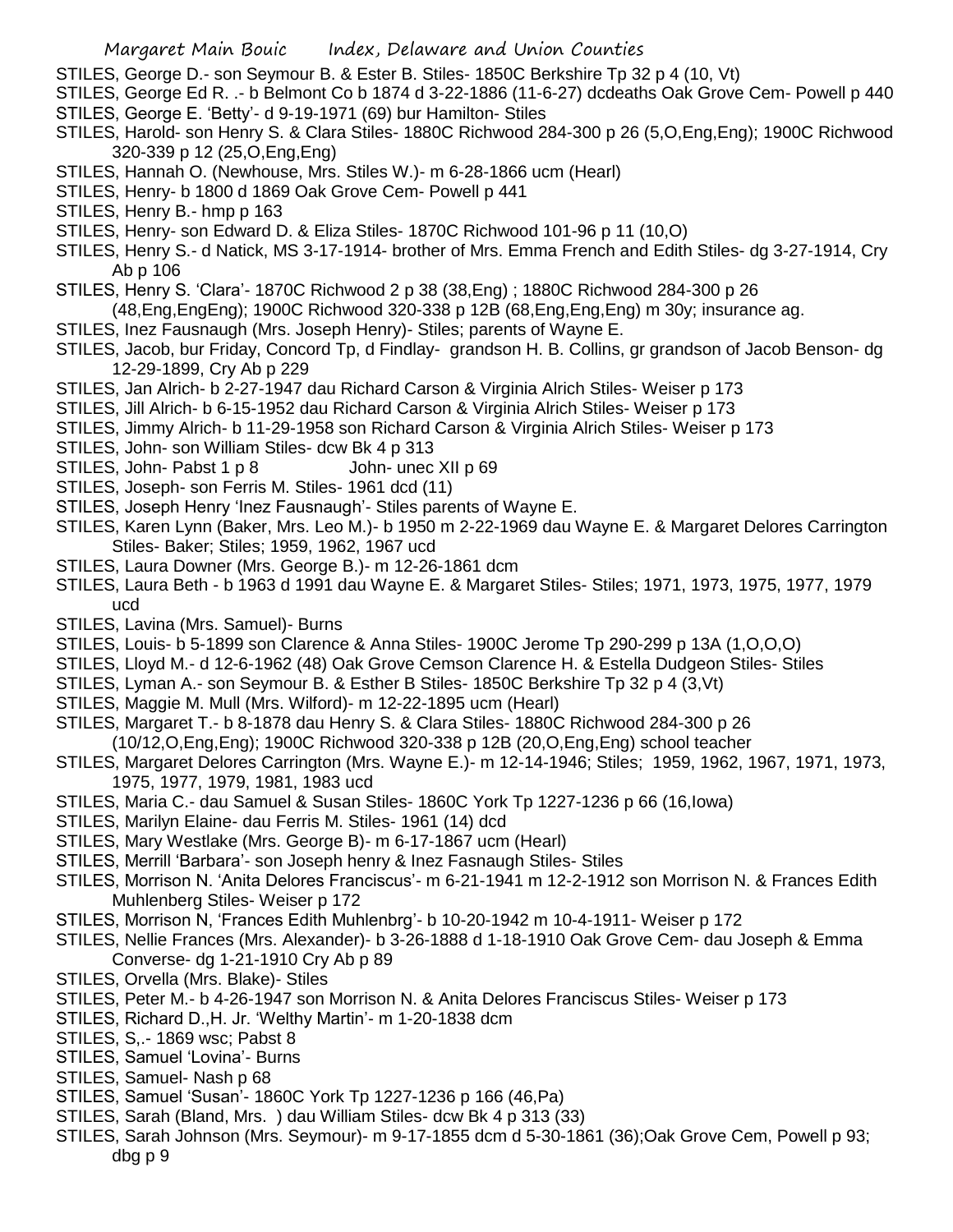- STILES, Sarah E.- dau Edward & Eliza Stiles- 1870C Richwood 101-96 p 11 (12,O)
- STILES, Sarah (Mrs. Seymore)- d 3-30-1864 (36)- dau James & Elizabeth Johnson, dg 4-8-1864 Cry Ab p 40
- STILES, Seymore A. 'Sarah Johnson' dg 4-8-1864, Cry Ab p 40; 1908 dch p 405; Pabst 8 p 24; dbg p 9; 1869 wsc p 12
- STILES, Seymour B. 'Ester B.'- Powell p 93, 103; 1850C Berkshire Tp 32 p 4 (42,Va)
- STILES, Shirley (Gordon, Mrs. )- dau Lloyd M. Stiles- Stiles
- STILES, Stephen- son William Stiles- dcw Bk 4 p 313 (33)
- STILES, Susan (Mrs. Samuel)- 1860C York Tp 1227-1236 p 166 (49,Pa)
- STILES, Thomas- son William Stiles- exec dcw Bk 4 p 313 (33)
- STILES, Virginia Alrich (Mrs. Richard Carson)- b 5-15-1919 m 1-17-1942- Weiser p 173
- STILES, Virginia (Mrs. Ferris M.)- 1961 dcd
- STILES, M. Virginia (McKitrick, Mrs. )- b 1918 Oakdale II p 143 (M-R8-9)
- STILES, Walter S.- d 10-20-1871 (20days) son Henry S. & Clara Stiles- Claibourne Cem p 9
- STILES, Wayne E. 'Margaret D.)- b 2-27-1925 m 12-14-1946 d 3-3-2002 (77) Oakdale Cem- son Joseph Henry & Inez Fausnaugh Stiles- Stiles; 1959, 1962, 1967, 1971, 1973, 1975, 1977, 1979, 1981, 1983 ucd
- STILES, Welthy Martin (Mrs. Richard D. Jr.) m 1-2-1838 dcm
- STILES, Jolliff (Mrs. Wilbur C.)- d 1-7-1976 (61) dau George & Jenie Beck Jolif- Stiles; obit mlib (brown)
- STILES, Wilford 'Maggie M. Mull'- m 12-22-1895 ucm (Hearl)
- STILES, Wilfred- b 8-1874 1900C Richwood 246-259 p 10A (25,O,O,O) m 4y 1 ch
- STILES, Wilfred- son Henry S. & Clara Stiles- 1880C Richwood 284-300 p 26 (7,O,Eng,Eng)
- STILES, William- well, dcw Bk 4 p 313 (33); 1867, West Virginia
- STILES, William Collins 'Alice H. Miller'- b 9-15-1844 m 11-29-1866 Civil War, brother Capt. A. W. Stiles- dg 6- 13-1899, Cry Ab p 203
- STILES, Wilma G.- b 1914 d 1976 Claibourne cem p 45
- STILL, Ann (Mrs. Oliver)- 1850C Berkshire Tp 202 p 21 (70,Pa)
- STILL, Arnold- hadc p 14 (1849 Bennington Tp
- STILL, Charles 'J. Nell'- Still; 1977, 1979, 1981, 1983 ucd
- STILL, Connie G. (Mrs. Robert L.)- 1975, 1977, 1979, 1981, 1983 ucd
- STILL, C. Edward- b 1960 son Chrles A. & Nell Still- 1977, 1979 ucd
- STILL, Felicia Gail- dau Charles Still- Still
- STILL, George 'Urania'- 1840C Berkshire Tp 184 (30-40); 1850C Berkshire Tp 109 p 11(43,O); Powell p 41
- STILL, Harriet Sawyer (Mrs. William)- m 10-4-1854 dcm
- STILL, Harriet Virginia Marsh (Mrs Walter Rollin)- b 5-14-1915 m 7-27-1941 Broadway Cem, lptw p 82-dau Dr. Evert John & Frances Bonner Marsh- 1985 uch p 95; 1949, 1959, 1967, 1971, 1973, 1975, 1977, 1979, 1981, 1983 ucd
- STILL, James- 1976 dch p 51
- STILL, Jane (Collum, Mrs. Nelson)- m 1-5-1841 dcm
- STILL, Jerry 'Marsha'- Still- parents of Michelle Lynn
- STILL, June Yohe (Mertz, Mrs. Russell)(Mrs. Richard Grant)- b 5-7-1917 dau Albert & Bertie Nebinger Yohe-Weiser p 451
- STILL, Lola F, b 1905 d 5-28-1923 (17) Sec C. York Cem-dau Ode S; car-railroad accident- obit Lola, mlib
- STILL, Martha Ruh (Sullivan, Mrs. Jerry)- dau Rollie & Harriet B. Still- 1985 uch p 95; 1959 (16) ucd
- STILL, Mildred Kinikin (Mrs. )- b 1910 d 1933 (23) Claibourne Cem p 50
- STILL, Nancy(Slack, Mrs. Ralph)- Powell p 187
- STILL, J. Nell (Mrs. Charles B.)- 1977, 1981, 1983 ucd
- STILL, Ode 'Pearl McCafferty'- b 1-28-1878 m 1902 d 12-14-1065 Sec C. York Cem p 79; obit Louis, mlib
- STILL, Odus Terry- d 2-26-1952 SR ch of R. Sec C. York Cem p 79
- STILL, Olive (Cowgill, Mrs. Axay)- m 6-9-1806 onwq I
- STILL, Oliver 'Ann'- 1880 dch p 433; 1820C Berkshire Tp; 1835 men p 9 #241 p 10 Berk Tp 1840C Berk Tp p 182 (60-70); 1850C Berk. Tp 202 p 2 (70,Pa); Pabst 1 p 4, 5 p 2
- STILL, Oliver 'Phoebe Dewell'- m 2-6-1851 dcm
- STILL, Pearl McCafferty (Mrs. Ode)- d 11-8-1935
- STILL, Phoebe Dewell (Mrs. Oliver)- m 2-6-1851 dcm
- STILL, Richard Grant 'June Yohe'- b 2-21-1921- Weiser p 451
- STILL, Richard Grant,Jr.- b 11-30-1953 d 6-22-1958 son Rchard Grant & June Yohe Still- Weiser p 451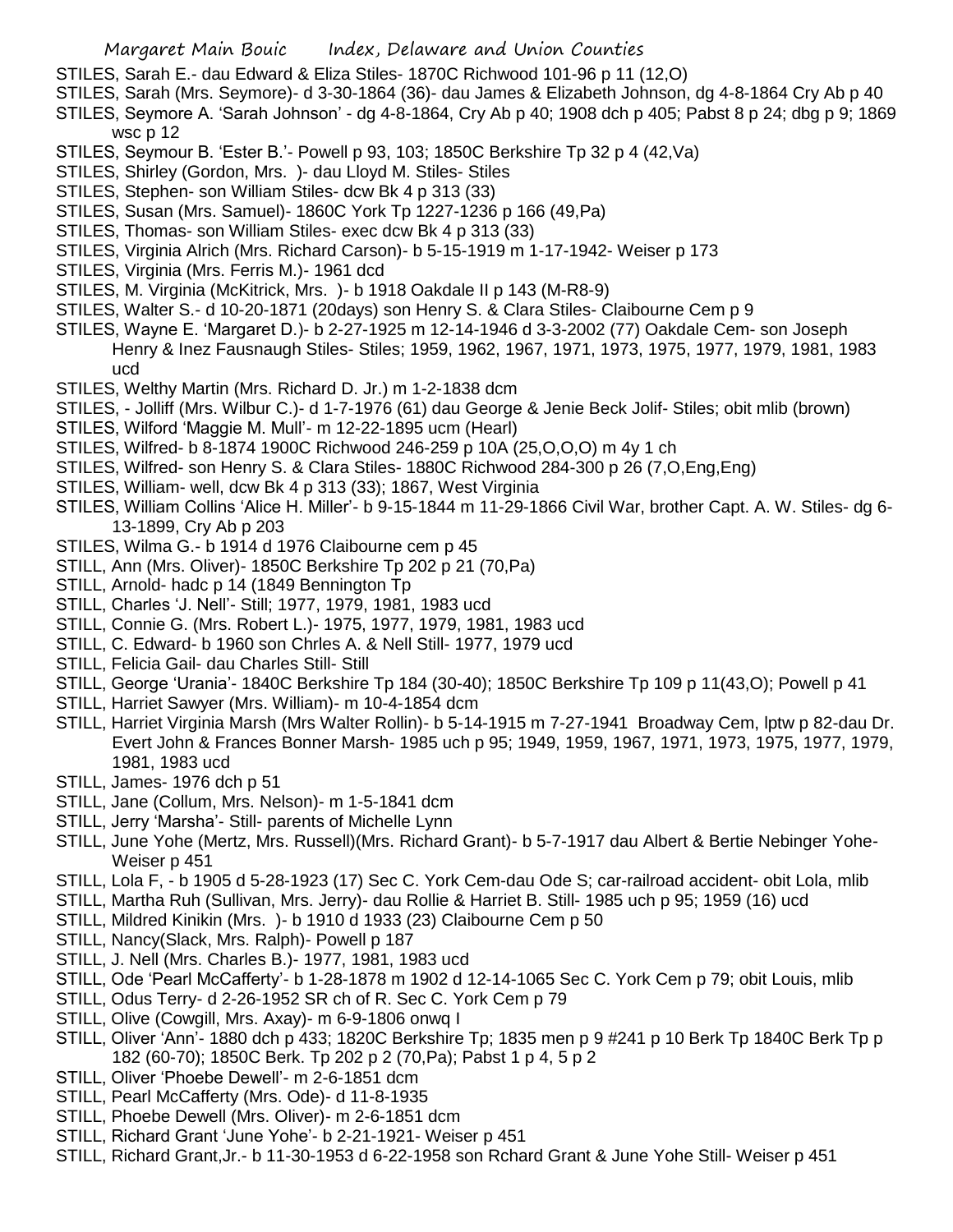- STILL, Robert L, 'Connie'- son Walter Rollie L. & Harriet B. Marsh Still- 1985 uch p 95- 1949, 1959 (11), 1967, 1971, 1975k 1977, 1979, 1971 1981, 1983 ucd
- STILL, Sarah (Manter, Mrs. John)- m 2-25-1840 dcm
- STILL, Suzanne- b 1978 dau Robert L. & Connie Still- 1981, 1983 ucd
- STILL, Terry- son Walter Rollie & Harriet Marsh Still- Still
- STILL, Uranie (Mrs. George)- Powell p 41; 1850C Berkshire Tp 109 p 11 (44,Tenn)
- STILL, Volney- d 2-5-1849 (14-3-9) Sunbury Cem son George C. & Urania Still- Powell p 41
- STILL, Walter Rollie 'Harriet B. Marsh Still- b 11-2-1903 m 7-27-1941 d 12-18-1980 bur Broadway, lptw p 82 son Ode & Pearl McCafferty Still- 1985 uch p 95; 1949, 1959, 1962, 1967, 1971, 1973, 19751979 ucd; obit Lois, mlib
- STILL, Wendy- b 1976 dau Robert L. & Connie C. Still- 1977, 1979, 1981, 1983 ucd
- STILL, William 'Harriet Sawyer'- m 10-4-1854 dcm
- STILLABOWER, Laura Lee- b 12-7-1978 dau Morris D & Teresa Stillabower- 1975, 1977 ucd
- STILLABOWER, Morris D. 'Teresa'- son Isabel Stillabower- 1975, 1977 ucd
- STILLABOWER, Teresa (Mrs.Morris D.)- 1975, 1977 ucd
- STILLE, Charity (Langstaff, Mrs. John)- b 1753 d 4-28-1829- Maugans Anc p 225
- STILLEY, Benjamin F.- 1908 dch p 406
- STILLEY, Daisy A. (Mrs. )- d 11-7-1960 (86) Powell p 317
- STILLEY, Daisy Fisher (Mrs. Milton O)- m 6-1892 eldest dau Alonzo A. & Susan Roberts Fisher- Fisher p 2; dg 6-29-1894 Cry Ab p 172
- STILLEY, Eliza Ann Price (Mrs. John)- dau John Price- Powell p 317
- STILLEY, Eliza- dau John & Mary Caykendal Stilley- Powell p 317
- STILLEY, Elizabeth (Huffman, Mrs. Samuel)- 1883 uch V p 636
- STILLEY, Elizabeth (Mrs. Jacob)- 1850C Harlem Tp 658 p 59 (61,Va)
- STILLEY, Jacob 'Elizabeth'- 1850C Harlem Tp 658 p 59 (61,Pa)
- STILLEY, James- son John & Mary Caykendal Stilley- Powell p 317
- STILLEY, Jeremiah- son John & Mary Caykendal Stilley- Powell p 317
- STILLEY, Jetta- dau Jacob & Elizabeth Stilley- 1850C Harlem Tp 658 p 59 (11,O)
- STILLEY, Joel- son John & Mary Caykendal Stilley- Powell p 317
- STILLEY, John 'Mary Caykendal'- Powell p 317
- STILLEY, Julia A.- dau Jacob & Elizabeth Stilley- 1850C Harlem Tp 658 p 59 (18,O)
- STILLEY, Martha (Horn, Mrs. James)- m 1-8-1852 dcm
- STILLEY, Martha dau Jacob & Elizabeth Stilley- 1850C Harlem Tp 658 p 59 (29,O)
- STILLEY, Mary Caykendal (Mrs. John)- Powell p 317
- STILLEY, Mary- dau John & Mary Caykendal Stilley- Powell p 317
- STILLEY, Milton F.- b Knox Co d 6-9-1894 (23-10-19) Berkshire Tp- dcdeaths
- STILLEY, Milton O 'Daisy Fisher'- b 7-21-1870 Knox Co m 6-2-1892 d 6-9-1894, Sunbury vault; Fisher 2; 1880 dch p 682; dg 6-15-1894, dg 6-29-1894, Cry Ab p 171, 172
- STILLEY, Nancy- dau John & Mary Caykendal Stilley- Powell p 317
- STILLEY, Rebecca- dau John & Mary Caykendal Stilley- Powell p 317
- STILLEY, Robert T.- 1908 dch p 406
- STILLEY, Ruth- dau John & Mary Caykendal Stilley- Powell p 317
- STILLEY, Sampson- son John & Mary Caykendal Stilley- Powell p 317
- STILLEY, Samuel- son John & Eliza Ann Price Stilley- Powell p 317
- STILLEY, Susan Bowles (Mrs. Tobias)- m 1832 d 1845- Powell p 317-dau Thomas Bowles
- STILLEY, Tobias 'Susan Bowles''Eliza Ann price- b 1814 m 1832 son John & Mary Caykendall Stilley- Powell p 317
- STILLEY, William- son Jacob & Elizabeth Stilley- 1850C Harlem Tp 658 p 59 (22,O)
- STILLHORN, Adolf- Marysville p 40
- STILLHORN, Charlotte Asman (Mrs. Rev. William)- dau John C. & Anna B. Emmert Asman- dumch p 127; 1915 uch p 683
- STILLHORN, Rev. William 'Charlotte Asman'- dumch p 127; 1915 uch p 683
- STILLING, William- Christian church, Union Tp unec XIX p 15
- STILLINGS, —family of Marion H. Adams #385, unec XII p 2
- STILLINGS, A. unclaimed letter, 18450 unec XI p 15
- STILLINGS, Aaron Douglas- b 3-8-1980 son Lloyd & Robin McGuire Stillings- Stillings; 1981, 1983 ucd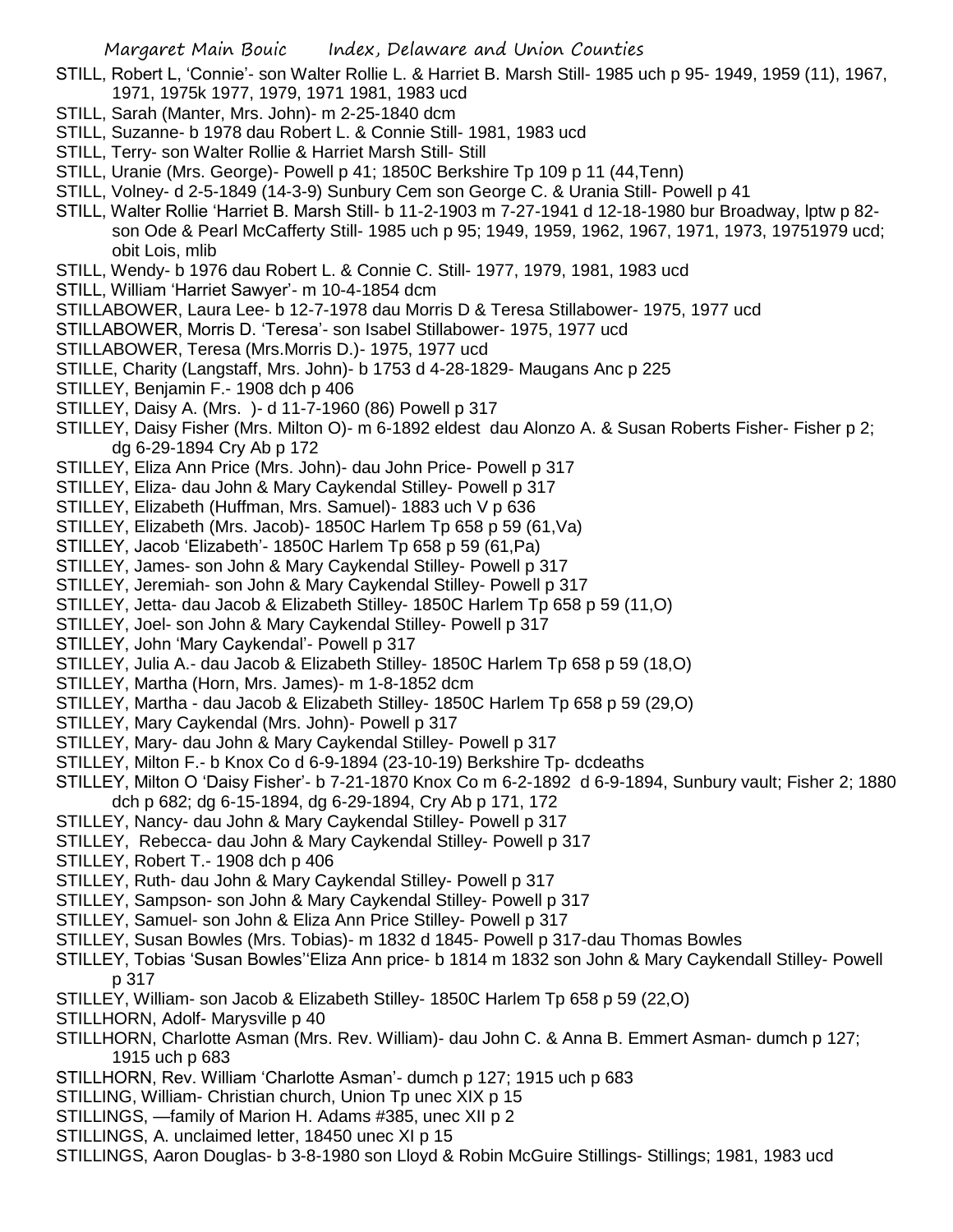STILLINGS, Alexander,unclaimed letter unec X p 53,candidate for sheriff,Whig; XII p 21, 58 70 STILLINGS, Alexander- son James & Mary/Frances Cole Stillings- 1915 uch p 716, 720; 1883 uch V p 458 STILLINGS, Alice (Mrs. John)- 1910C Union Tp 177 p 8B (35,O,O,O) m 17y, 4 ch

STILLINGS, Alice Z. Parthemore (Mrs. John L.)- b 5-15-1874 m 11-9-1892 ucm (Hearl) d 3-15-1967 Milford Cem- dau Christian/Christopher & Jane Moyer Parthemer- Stillings; obit Robert D., mlib (brown); mt 3-

13-1907 p1c4 Abs p 38; 1800C Allen Tp 198-203 p 9B (26,O,Penn,O); 1949, 1962 ucd

STILLINGS, Allie- mother of Sarah Carpenter- mt 8-7-1901 p1c1; Abs p 7

STILLINGS, Amanda- b 1978 dau Daniel & Karen Edwards Stillings- 1979, 1981, 1983 ucd

- STILLINGS, Amelia Gail- b 1977 dau Daniel & Karen Edwards Stillings- Stillings, 1979, 1981, 1983 ucdengaged to Eric Burns
- STILLINGS, Ann F. Kaufman (Mrs. Lewis A.)- b 8-16-1900 m 1929 d 3-12-1967 dau Jacob & Ricke Brett Kaufman- Stillings
- STILLINGS, Annis (Williams, Mrs. James E.)- b 6-1883 dau French G. & Ella Jane Vance Stillings- 1915 uch p 717; obit Ella Jane, mlib; 1900C Union Tp 188-195 p 10A (16,O,O,O)
- STILLINGS, Arlea (Crum, Mrs. Porter)-dau Walter Thomas & Bonny Wetherill Stillings- Stillings
- STILLINGS, Arthur L.- b 5-1898 son John & Alice Parthemer Stillings- 1900C Allen Tp 198-203 (2,O,O,O)
- STILLINGS, Arthur T. b 3-15-1878 d 8-11-1879 son Edward & Olive Carpenter Stillings- Stillings1231; obit French; mt 9-3-1879 p3c4; Abs p 7; 1915 uch p 720
- STILLINGS, Barbara Jean (Kuba, Mrs. )- dau Charles Milton & Maxine Pickett Stillings- 1985 uch p 135
- STILLINGS, Barbara- Byhalia Cem, no dates, Byhalia Cemk lptw p 123- dau Ralph & Mary Stillings
- STILLINGS, Barthena (Herre, Mrs. Herman)- dau Vinton & Lois Fenner Stillings- 1915 uch p 717; 1985 uch p 69; obit Vinton Richard, mlib (brown) ; obit Robert E., mlib
- STILLINGS, Bessie M. Sewell (Mrs. Robert D.)- d 8-30-1969 (75) bur Madison Mills- Stillings; obit, mlib (brown)
- STILLINGS, Beth Lohrene (Kise, Mrs. Roger)- dau Millard Fillmore & Margaret Adeloia Thomas Stillings- 1985 uch p 135; Stillings; 1949, 1959 ucd
- STILLINGS, Betty- dau Charles L. & Jane Stillings- Stillings
- STILLINGS, Betty- dau Edward & Vivian Lewis Stillings- obit Vivian, mlib
- STILLINGS, Betty Jane Burns (Mrs. Glen)- b 7-25-1924 dau William & Amelia Koerner Burns- Rausch 16651 III p 299; 1949, 1959, 1962, 1967 1971, 1973, 1975, 1977, 1979 ucd
- STILLINGS, Betty Joe- dau Everett & Mary Stillings- 1949 ucd
- STILLINGS, Betty- dau Ralph B. & Mary E. Stillings- no dates, Byhalia Cem lptw p 123; 1949, 1959 (12), 1962 ucd
- STILLINGS, Blanche- dau James & Mary Cole Stillings- 1915 uch p 720
- STILLINGS, Bonny Wetheril (Mrs. Walter Thomas)- m 7-1929- Stillings
- STILLINGS, Carl G.- son Carl R. & Cora Louise Nelson Stillings- obit Cora Louise, mlib
- STILLINGS, Carl R. 'Cora Louise Nelson'- b 11-1890 son French G. & Ella Jane Vance Stillings- Stillings; 1985 uch p 48; obit Ella Jane, obit Glenn, obit Cora, mlib; ; obit Friend, mlib (brown); 1900C Union Tp 188-195 p 10A (9,O,O,O); (Gail) 1910C Union Tp 250 p 11B (19,O,O,O)
- STILLINGS, —(Richard, Mrs. Arthur C.)- dau Carl R. & Cora Louise Nelson Stillings, obit Cora Louise, mlib
- STILLINGS, —(Richard, Mrs. Robert)- dau Carl R. & Cora Louise Nelson Stillings- obit Cora Louise, mlib
- STILLINGS, Carol- b 1958 dau Charles L. & Jane Burns Stillings- 1959, 1962 (4), 1967 1971, 1973, 1977 ucd
- STILLINGS, Carol (Mrs. Lane)- 6-21-1969- dau Harold & Ann Blumenschein- Stillings; 1971, 1973 ucd
- STILLINGS, Carrie D. Amrine (Mrs. Charles L.)- b 11-30-1871 m 1-1-1902 d 7-24-1947 (76) dau James M. & Nancy Blue Amrine- 1985 uch p 135 obit, mlib, obit Charles, mlib; Stillings; 1910C Union Tp 176 p 8B (37,O,O,O) m 9y, 3 ch
- STILLINGS, Carrie (Coe, Mrs. Byron M.)- m 4-3-1895 ucm (Hearl) dau William & Emma E. Wood Stillings-1915 uch p 721, 902; dumch p 252; obit Emily Eli., obit Charles, mlib; obit John L, obit William, mlib; unec V p 9; 1880C Union Tp 21 p 4 (5, O, O, O)
- STILLINGS, Casey- b 1967 ch Daniel L. & Karen Edwards Stillings- 1977, 1979, 1981, 1983 ucd
- STILLINGS, Catherine- dau James & Mary Cole/Barnes Stillings- 1915 uch p 716, 720
- STILLINGS, C/Katharine (Neugant/Nugent/Newgant, Mrs. Edward J.)- m 5-3-1849 ucm 1416- dau James & Mary Cole/Barnes Stillings- 1883 uch V p 458; unec VII p 45- sister John Stillings, mt 1904 Abs p 28; unec XIII p 19
- STILLINGS, Catherine (Northrup, Mrs. Stanley)- dau Charles L. & Carrie Amrine Stillings- 1915 uch p 721; 1985 uch p 135; obit Everett, mlib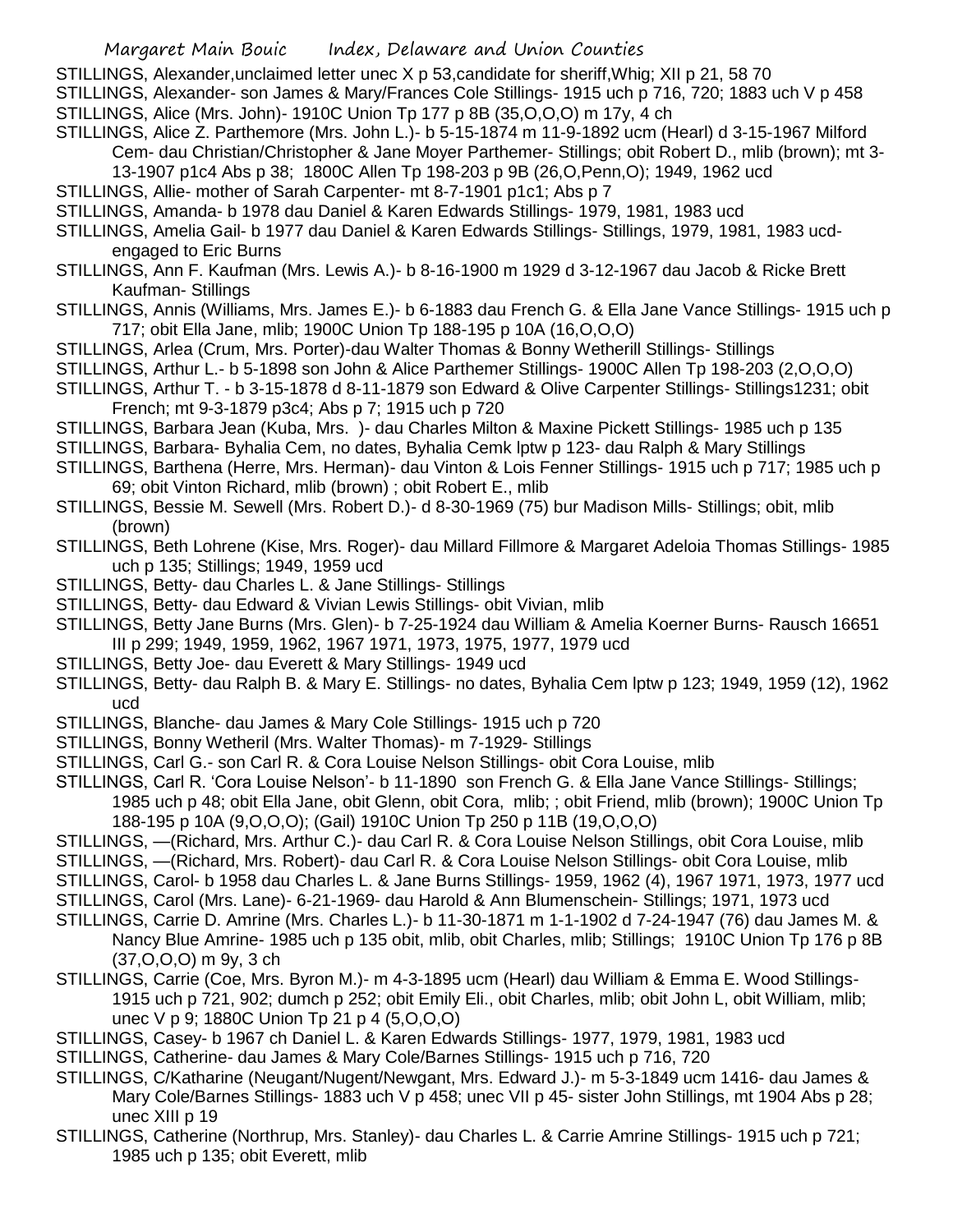STILLINGS, Charles F. 'Margaret Jane Lucas'- b 7-24-1921 m 3-16-1942- Weiser p 695

STILLINGS, Charles L. 'Jane'- son Herbert Fay & Mary Ethel Randall Stillings- Stillings; obit Ethel, mlib (brown); 1949, 1959, 1967, 1971, 1973, 1975, 1977, 1979, 1981, 1983 ucd

- STILLINGS, Charles Milton 'Maxine Pickett div, Vera Ruehle'- 1985 uch p 135- son Millard Fillmore & Margaret Adelia Thomas Stillings- Stillings; 1985 uch p 135
- STILLINGS, Charles Milton- son Charles Milton & Maxine Pickett Stillings- 1985 uch p 135
- STILLINGS, Charles Robert- b 3-28-1944 son Charles F. & Margaret Jane Lucas Stillings- Weiser p 695
- STILLINGS, Charles 'Victoria Vance''Carrie Amrine'- b 7-18-1866 d 1-20-1941 (74) son William & Emma E. Wood Stillings- 1915 uch p 721; dumch p 252; 1985 uch p 135; obit, mlib; obit Carrie, obit Emily Eliz., mlib; obit William, mlib; 1870C Allen Tp 15 (3,O); 1880C Union Tp 21 p 4 (13,O,o,o) 1900C Union Tp 180-187 p 9B (33,O,O,O) wid; 1910C Union Tp 176 p 8B (48,O O,O) m 9y
- STILLINGS, —(Adams, Mrs. Elmer)- dau Charles & Victoria Vance Stillings- obit Charles, mlib
- STILLINGS, —(Mrs. Charles)- d Saturday- mt 4-11-1900, Abs p 5
- STILLINGS, —(Ferrel, Mrs. LeRoy)- dau Charles & Victoria Vance Stillings- obit Charles, mlib
- STILLINGS, —(Northrup, Mrs. Stanley)- dau Charles & Carrie D. Amrine Stillings- obit Carrie, obit Charles, mlib
- STILLINGS, Charles- son Vinton Richard & Victoria Arquills Stillings- Stillings- obit Vinton Richard
- STILLINGS, Cheryl Ann Robinson (Mrs. William Stanley)- m 9-15-1979 dau John R,. Robinson- Stillings
- STILLINGS, Chester- b 8-1887 son Charles & Victoira Vance Stillings- 1915 uch p 721; obit Charles, obit Everet, milb; 1900C Union Tp 180-187 p 98 (12,O,O,O)
- STILLINGS, Claude- son Harry & Mae Michaels Stillings- 1915 uch p 717
- STILLINGS, Cloyd H. "Jim" 'Mary M. Hayes'- b 8-9-1914 m 1-29-1939 d 1-21-1978 son Harry & Mae Michaels Stillings- Stillings; obit mlib (brown)
- STILLINGS, Cora Louise Nelson (Mrs. Carl R.)- d 8-16-1957 bur London, O. dau Mrs. Frank Nelson; obit, mlib

STILLINGS, Daisy May- b 6-13-1880 dau Edward & Olive Carpenter Stillings- 1883 uch V p 481; obit French, mlib

- STILLINGS, Daniel L. 'Sharon Edwards'- son Cloyd H. & Mary M. Hayes Stillings- obit Cloyd, mlib (brown); 1971, 1975, 1977, 1979, 1981, 1983 ucd
- STILLINGS, Danna- dau John & Alice Stillings- 1910C Union Tp 177 p 8B (6,O,O,O)
- STILLINGS, Dawn (Mrs. Lloyd)- 1979, 1981 ucd
- STILLINGS, Debbie (Mrs. Ron)- Stillings
- STILLINGS, Don 'Mary'- 1949 ucd
- STILLINGS, Donald- son Herbert Fay & Mary Ethel Randall Stillings- Stillings; obit Ethel, mlib ;
- STILLINGS, Donna (Streng, Mrs. Lawrence E.)- dau John & Alice Parthemer Stillings- 1915 uch p 721; obit John, mlib; 1959, 1967, 1979 ucd
- STILLINGS, Dorothy Jane- b 10-20-1942 dau Charles F. & Margaret Jane Lucas Stillings- Weiser p 695
- STILLINGS, Dorothy (Maimona, Mrs. Andrew)- dau Vinton & Lois Fenner Stillings- Stillings; Maimona; obit Vinton Richard, mlib (brown); ; obit Robert E. mlib
- STILLINGS, Duane H. 'Jo Ann Cramer'- m 9-23-1951 son Millard & Margaret Thomas Stillings- 1985 uch p 173; Stillings; 1949, 1959, 1962, 1967, 19971, 1973, 1975, 1977, 1979, 1981, 1983 ucd
- STILLINGS, Edith Edna Michel (Mrs. Glenn)- b 9-1-1894 d 4-30-1972 dau Charles & Elizabeth Class Michel-1915 uch p 717; obit, mlib (brown); , obit Glenn, mlib (brown); 1949, 1959, 1962, 1967, 1971 ucd
- STILLINGS, Edna- b 3-1894; 1900C Allen Tp 198-203 p 9B (6,O,O,O)
- STILLINGS, Edna (Beightler, Mrs. )- dau John & Alice Parthemer Stillings- Stillings; 1915 uch p 721; 1910C Union Tp 177 p 8B (16,O,O,O)
- STILLINGS, Edward- son French G. & Ella Vance Stillings- 1915 uch p 717; obit Ella Jane, mlib; obit Glen,sr., mlib (brown); 1910C Union Tp 250 p 11B (14,O,O,O)
- STILLINGS, Edward- father of May David (Mrs. Forest)- mt 12-28-1904, Abs p 28
- STILLINGS, Edward 'Mary Smith'- son James & Mary Cole/Barnes Stillings- 1915 uch p 716, 720
- STILLINGS, Edward 'Olive Carpenter'- b 2-3-1850 m 9-14-1876 ucm (Hearl) d 1900-son Thomas & Somelia Dines Stillings- dumch p 251; 1883 uch V p 473; mt 9 -3-1879 p3c4, Abs p 7; obit, mlib, obit Thomas, mlib; obit French, mlib; unec XIV p 65; 1850C Allen Tp 1547-1567 p 299 (4/12,O); 1860C Allen Tp 890- 900 p 122 (10,O); 1870C Allen Tp 16 (20,O); 1880C Allen Tp 114-123 p 12 (30,O,Md,O); 1900C Allen Tp 199-204 p 9B (50,O,Md,O); mt 7-25-1900 -p4c2 Abs p 13; mt 7-5-1899 p5c3, Abs p 58; Affidavits, unec XV p 8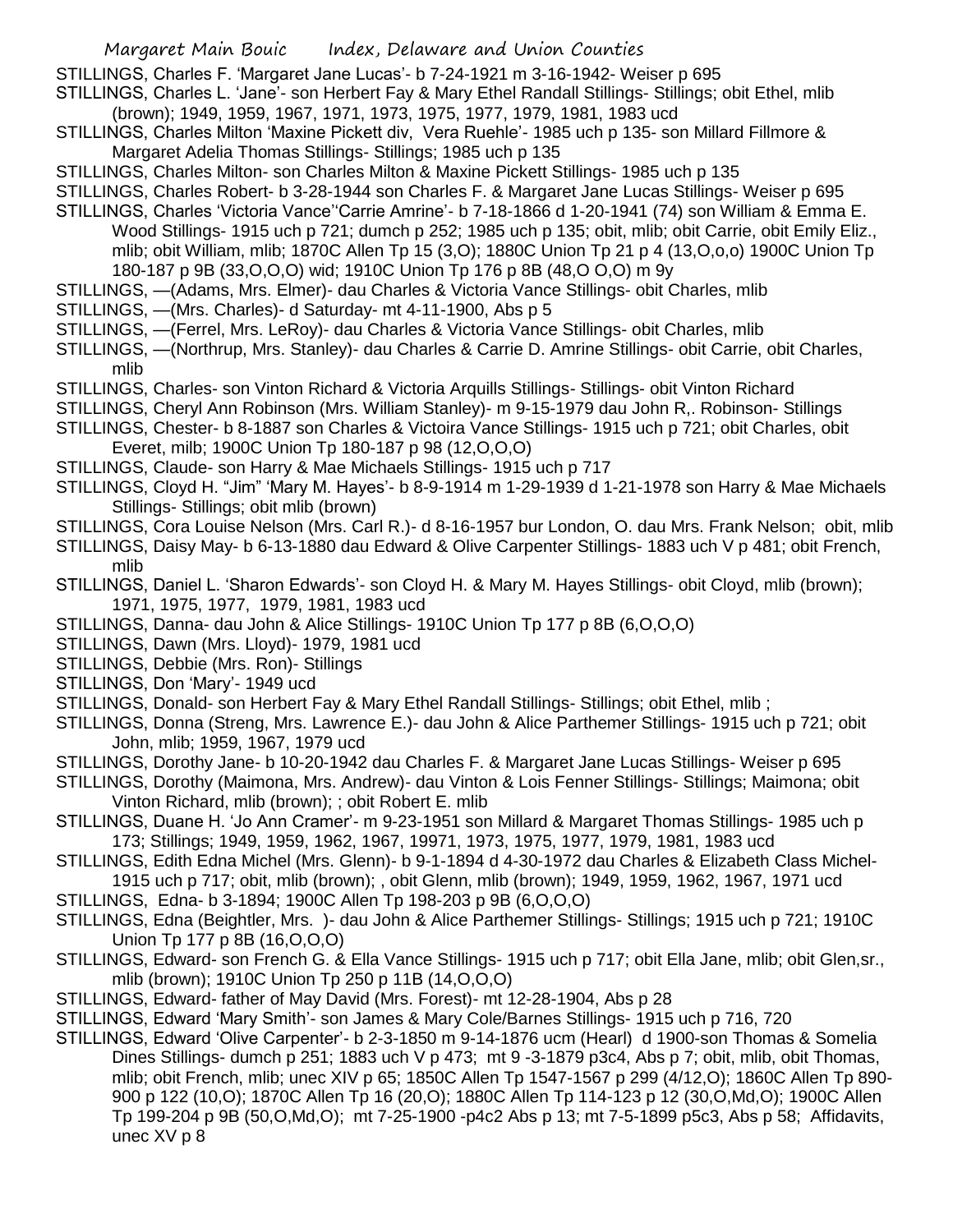- STILLINGS, Effie (Cussins, Mrs. William C.)- m 10-24-1888 ucm (Hearl)- dau George & Jane Walke Stillings-1870C Allen Tp 14 (9,O)
- STILLINGS, Eliza A. (Mrs. )(Baker, Mrs. Mitchell K.0- m 11-7-1878 ucm 6354
- STILLINGS, Elizabeth (Farrell, Mrs. Ray)- dau William & Anna Wood Stillings- Stillings; dumch p 252; 1915 uch p 721; obit William, mlib
- STILLINGS, Elizabeth Kelly (Mrs. Timothy)- 1883 uch V p 458
- STILLINGS, Ella- dau George & Jane Walke Stillings- 1870C Allen Tp 14 p 4 (6,O)
- STILLINGS, Ella J. Vance (Mrs. French G.)- m 12-16-1880 ucm 6865 d 12-18-1922 dau Davis & Anna Conn Vance- 1915 uch p 716, 717; 1883 uch V p 481; obit, mlib; obit French, mlib; obit Glen, mlib (brown); 1900C Union Tp 188-195 p 10A (37,O,Pa,Pa) m 19y, 8 ch, 6 living; 1910C Union Tp 250 p 11B (47,O,O,O) m 29y, 9 ch, 6 living
- STILLINGS, Emily Emma Wood (Mrs. William)- b 9-21-1845 m 1-1-1865 ucm 3662 d 7-6-1928 dau Michael Scribner & Eliza Thair Wood- dumch p 251; 1915 uch p 721; 1883 uch V p 481; obit John L, mlib; mt 10-24-1877 p3c5 Abs p 3; mt 3-18-1903 p8c4, Abs p 7; unec XXI p 44; 1870C Allen Tp 15 (23,O); 1880C Union Tp 21 p 4 (34,O,Vt,Vt); 1900C Union Tp 180-187 p 9B (50,O, Pa,Pa); 1910C Union Tp 175 p 8A 964,O,Pa,Pa)- m 45y, 8 ch, 7 living
- STILLINGS, Estella (Davis, Mrs. Edward)- b 1-8-1878 d 10-22-1962 dau William & Emma Emily Wood Stillings- 1915 uch p 721; dumch p 252; obit Charles, obit Emily E.,, ; obit john L, obit William, mlib
- STILLINGS, Ethel Mary (Randall, Mrs. Fay)- 1949, 1977, 1979 ucd
- STILLINGS, Eugene N.- son Carl R. & Cora Louise Nelson Stillings- obit Cora Louise, mlib
- STILLINGS, Everett 'Mary Frost'- b 8-2-1892 d 8-2-1960 son Charles & Victoria Vance Stillings- 1915 uch p 721; Stillings; obit Charles, mlib; 1949 ucd; 1900C Union Tp 180-187 p 9B (8,O,O,O); 1910C Union Tp 175 p 8a (19,O,O,O) grandson William & Emily; farm laborer
- STILLINGS, Fay- obit Everett, mlib;
- STILLINGS, Herbert Fay 'Mary Ethel Randall'- b 11-19-1889 m 1911 d 5-19-1967 Milford Cem- son Charles & Victoria Vance Stillings- 1915 uch p 721; obit, Mrs. Lawrence, mlib, obit Charles, mlib; obit Mary Ethel, mlib (brown); obit Everett, mlib 1900C Union Tp 180-187 p 9B (10,O,O,O); 1949, 1971, 1973, 1975 ucd
- STILLINGS, Frances- dau Charles & Carrie Amrine Stillings- 1915 uch p 721; 1985 uch p 135; Stillings 12115; obit Carrie, obit, Charles, obit Everett, mlib; 1910C Union Tp 176 p 8B (7,O,O,O)
- STILLINGS, Frankie- d 9-8-1877 (7m18d) son William & Emily Elizabeth Wood Stillings- obit Emily, mlib; obit William, mlib; mt 10-24-1877 p3c5. Abs p 3
- STILLINGS, French C."Peck"- b 3-25-1882 not m d 9-19-1942 (60) Milford Cem son Edward & Olive Carpenter Stillings- obit, mlib; 1915 uch p 716, 720; 1883 uch V p 481; 1900C Allen Tp 199-204 p 9B (18,O,O,O)
- STILLINGS, French G. 'Ella Jane Vance'- b 4-14-1857 m 12-16-1880 ucm (Hearl) son Thomas & Somelia Dines Stillings- dumch p 251; 1915 uch p 716, 717 picture, 720; 1883 uch V p 481; mt 7-5-1899 p5c3, Abs p 58; obit mlib; obit Glen, mlib (brown); , obit Thomas, obit William, mlib; 1860C Allen Tp 890- 900 p 122 (3,O); 1880C Allen Tp 263-276 p 27 (23,O,Md,O); 1900C Union Tp 188-195 p 10A (48,O,Md,O) m 19y; 1910C Union Tp 250 p 11B (55,O,O,O) m 29y; death of 6 wks old ch. mt 10-23-1901 p2c2, Abs p 13; obit mlib; obit Vivian, mlib
- STILLINGS, Gary-b 1966 son Robert C. & Sharon N. Stillings- 1973, 1975, 1977 ucd
- STILLINGS, George- Seventh Armey WWII, killed German, (18) dg 5-20-1945 son Herbert Fay Stillings- obit, mlib
- STILLINGS, George- parents of Mrs. Joseph W. Everett- mt 5-27-1896, Abs p 6
- STILLINGS, George- brother John Stillings- mt 1904, Abs p 28
- STILLINGS, George M. 'Jane M. Walk(e)'- lic m 9-14/13-1859 2921 Abs p 35 son James & Mary Cole or Burns Stillings- 1915 uch p 716, 720; 1883 uch V p 458; Maugans Anc p 225; mt 9-21-1859, Abs p 35; obit Walter, son John, mlib; unec XIX p 17; 1850C Allen Tp 1518-1528 p 225 (13,O); 1860C Allen Tp 811- 820 p 111 (22,O)
- STILLINGS, Gerald- son Don & Mary Stillings- 1949 ucd
- STILLINGS, Gerald- son Robert D. & Besse m. Sewell Stillings- Stillings; obit Robert D., obit Besse, mlib (brown)
- STILLINGS, Glen 'Betty Jane Burns'- Rausch (16651) III p 299; 1949, 1959, 1962, 1967, 1971, 1973, 1975, 1977, 1979, 1983 ucd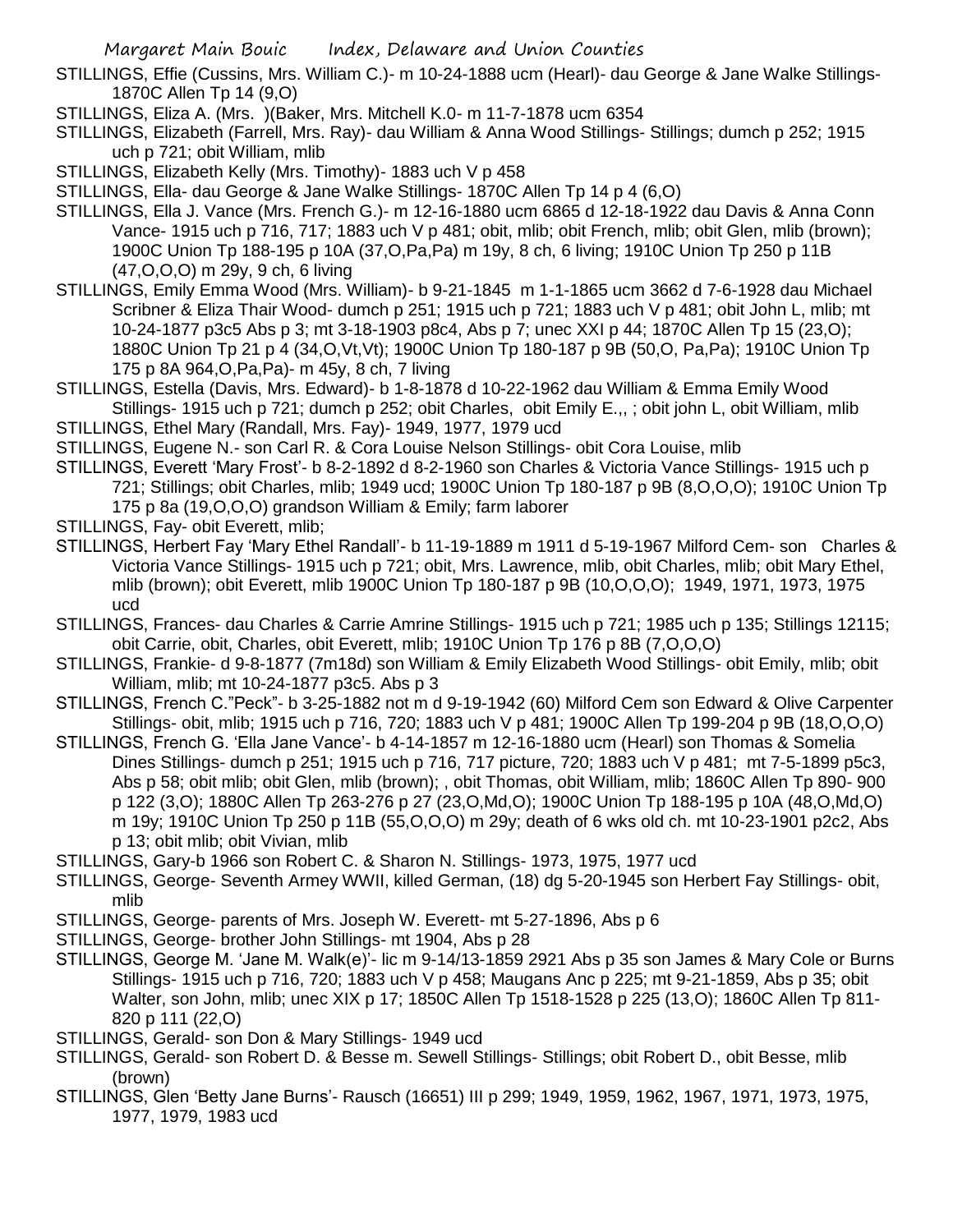- STILLINGS, Glen 'Edith Michel'- b 2-12-1893 m 2-1914 d 12-4-1980 son French G; & Ella Jane Vance Stillings- 1915 uch p 717; 1985 uch p 104; obit French, obit Ella Jane, mlib. obit Edith, mlib (brown); 1949, 1959, 1962, 1967, 1971, ucd; 1900C Union Tp 188-195 p 10A (7,O,O,O); 1910C Union Tp 250 p 11B (17,O,O,O)
- STILLINGS, Glen, Jr.- son Glenn Sr. & Edith E Michel Stillings- obit Edith E, obit Gen,Sr, obit mlib (brown); 1981 ucd Darby Tp
- STILLINGS, Glen S.- b 1-8-1954 son Glen & Betty Jane Burns Stillings- Rausch 166513U IV p 299; 1975 ucd
- STILLINGS, Guy- b Union Co d 10-15-1949 Boston Bass (73) son George & Jane M. Walke Stillings; obit mlib
- STILLINGS, Harry 'Mae Michaels''Matilda Bower'- b 10-1887 d 3-5-1951 (63) son French & Ella Jane Vance Stillings- 1915 uch p 717; Stillings 12331; obit French, obit Cloyd H, mlib obit Ellan Jane, mlib (brown); obit, mlib
- STILLINGS, , Heidia- b 1973 dau Robert G. & Sharon N. Stillings- 1975, 1977 ucd
- STILLINGS, Helen Marcelite (Robinson, Mrs. Lowell Victor,Sr)- m 6-18-1938- Stillings
- STILLINGS, Herbert- son Herbert Fay & Mary Ethel Randall Stillings- Stillings; obit, Mary Ethel, mlib (brown)
- STILLINGS, Iola (Ballinger, Mrs. Paul)- dau Robert D. & Besse M. Sewell Stillings- Stillings; obit Robert D., obit Besse, mlib (brown)
- STILLINGS, J.- mt 8-15-1860 (74) Abs p 41; 1883 uch IV p 433
- STILLINGS, Jack- d Tueday (2) Milford Cem- son Vinton Stillings- obit, mlib
- STILLINGS, James- uccp p 14, appraiser JB 2 p 334; estate of Solomon Carpenter 8-26-1837
- STILLINGS, James- drowned Sacramento River- unec V p 32
- STILLINGS, James E.- Son William & Susan Stillings- 1860C Allen Tp 809-818 p 111 (2,O)
- STILLINGS, James- son James & Mary Barnes or Cole Stillings- 1883 uch V p 458; 1915 uch p 716; Stillings 14
- STILLINGS, Jimmy- son Harry A. & Matilda Bower Stillings- obit Harry A., mlib
- STILLINGS, James- son Harry & Mae Michaels Stillings- obit Mae, mlib
- STILLINGS, James 'Mary Barnes or Cole'- b 5-8-1785 d 1965 1883 uch V p 458, 468; 1915 uch p 273, 463, 716, 720 195-C Allen Tp 1519-1538 p 225 (65, Md); (1860C Allen Tp 810-819 p 111 (74,Md)
- STILLINGS, James 'Mary M.'- 1971, 1973, 1975, 1977, 1979 ucd
- STILLINGS, Jane M. Walk(e) (Mrs. George M.)- lic m 9-14/13-1859 2921 Abs p 35; 1883 uch V p 458; mt 9- 21-1859,Abs p 35; mt 8-15-1860, Abs p 41; obit Walter, mlib; unec XIX p 17; 1860C Allen Tp 811-820 p 111 922,O); 1870C Allen Tp 14 (32,O); sister Mrs. Wesley Hardmount- mt 9-23-1903, p1c5, Abs p 18
- STILLINGS, Emma Jane (Mrs. Charles L.)- 1959, 1962, 1967, 1971, 1973, 1975, 1977, 1979, 1981, 1983 ucd STILLINGS, Janet Case (Mrs. Dan)(Jones, Mrs. Don)- dau Ruth Case- Stillings
- STILLINGS, Janet (Penwell, Mrs. Raymond)- dau Robert D. & Besse M. Sewell- Stillings; obit Besse, mlib
	- (brown)
- STILLINGS, Jeannette (Wrigley, Mrs. )- dau George & Jane Walke st- obit, Walter, mlib
- STILLINGS, Jennie Cantwell (Mrs. John)- d 1872, mt 12-21-1904, Abs p 6, 28
- STILLINGS, Jennie- dau George & Jane Walke Stillings- 1870c Allen Tp 14 (1,O)
- STILLINGS, Jeshua- b 1974 son Robert C. & Sharon N. Stillings- 1975, 1977 ucd
- STILLINGS, Jo Ann Cramer (Mrs. Duane Millard).- b 8-6-1929 m 9-23-1951 -dau Don C. & Georgia Staley Cramer- 1985 uch p 36, 134, 182; Stillings; 1959, 1962, 1967, 1971, 1973, 1975, 1977, 1979, 1981, 1983 ucd
- STILLINGS, John 'Jennie Cantwell''Louise Stambaugh'- b 5-14-1832 son James & Mary Barnes or Cole Stillings-mt 12-21-1904 Ab p 6, 28 1850C Allen Tp 1518-1537 p 225 (19,O)
- STILLINGS, John 'Alice Z Parthemer/Parthemore'- b 6-15-1869 m 11-9-1892 ucm (Hearl) d 10-24-1956 son William & Emily Elizabeth Wood Stillings- dumch p 252; 1915 uch p 721; Stillings 1213; obit, mlib; obit Emily Elizabeth, obit William, mlib; obit Robert D., mlib (brown); ; obit, Marvin, mlib; obit Charles, mlib; mt 3-13-1907 p1c4 Abs p 38; 1900C Allen Tp 199-204 p 9B (30,O,O,O); 1910C Union Tp 177 p 8B (40,O,O,O) m 17y; 1949 ucd
- STILLINGS, John 'Judy'- son Ralph B. & Mary E. Fisher Stillings- Byhalia Cem, lptw p 123, no dates; 1949, 1959 (15), 1962 ucd
- STILLINGS, Judith (Michael, Mrs. James)- dau Victor Stillings- Stillings
- STILLINGS, Judy (Mrs. John)- Stillings
- STILLINGS, Julia (Meek Mrs. Norman)- dau Herbert Fay & Mary Ethel Randall Stillings- Stillings; obit Mary Ethel, mlib (brown)
- STILLINGS, Karen Edwards (Mrs. Daniel)- 1975, 1977, 1979, 1981, 1983 ucd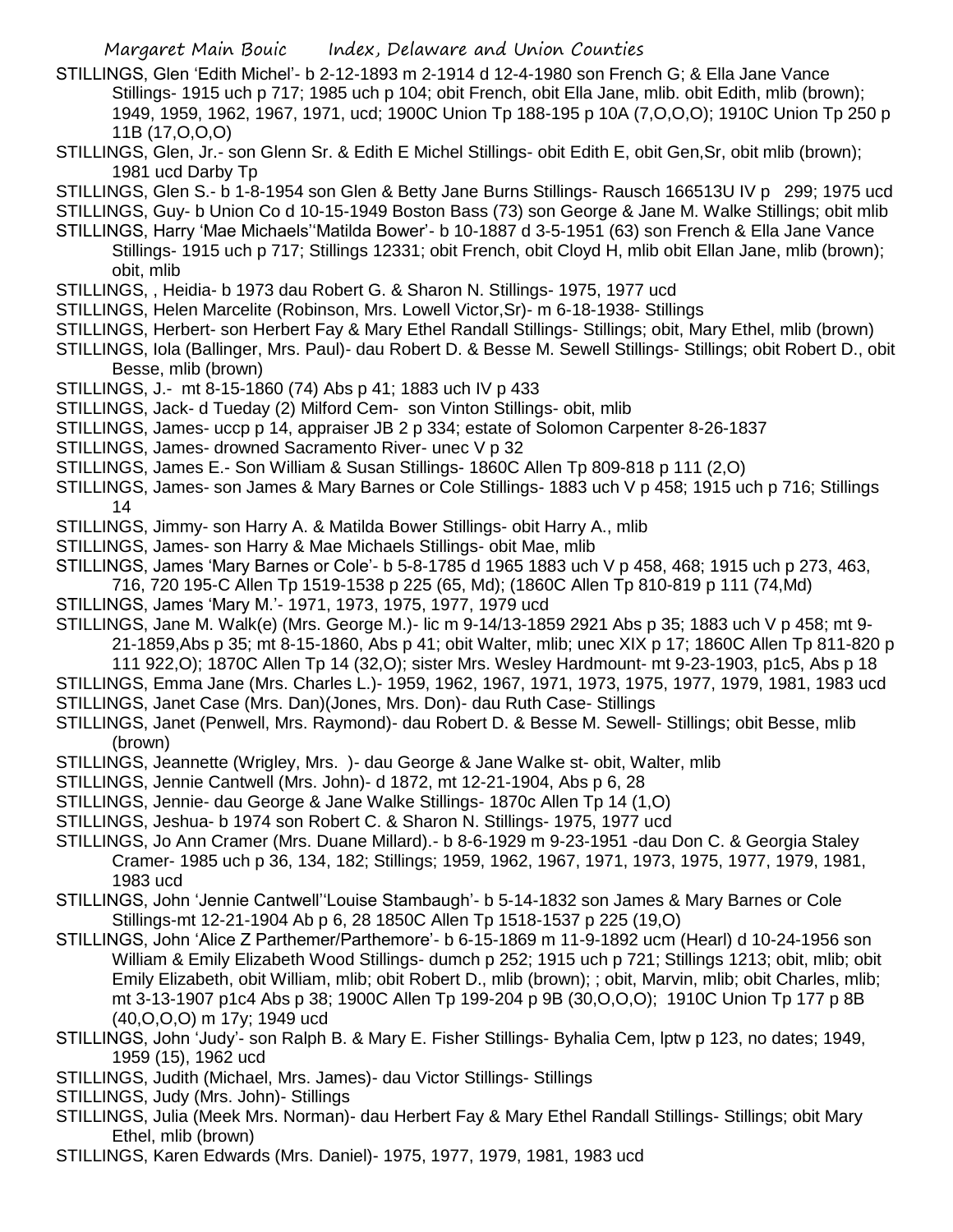- STILLINGS, Karma Margaret (Wuertz, Mrs. Donald) b 2-25-1938 m 1-6-1963 St., Paul p 102; 1985 uch p 135 dau Millard Fillmore & Margaret Adelia Thomas Stillings- 1985 uch p 135; 1949, 1959 ucd
- STILLINGS, Kathleen Lynn (Ivey, Mrs. Travis Jackson)- dau Charles Milton & Maxine Pickett Stillings- 1985 uch p 135
- STILLINGS, Kathleen (Woodworth, Mrs. John)- dau Walter Thomas & Bonny Wetherill Stillings- Stillings
- STILLINGS, Denise Kay (French, Mrs. Patrick)- b 4-15- 1958- dau Millard Duane & Jo Ann Cramer Stillings-
- 1985 uch p 134,135; Stillings; 1962, 1967, 1971, 1973, 1975, 1977, 1979 1981 ucd
- STILLINGS, Kelly- son Daniel & Karen Edwards Stillings- Stillings
- STILLINGS, Kelly Lynn (Eggleston, Mrs. Kent)- b 7-1865 dau Don & Janet Case Stillings- Stillings
- STILLINGS, Kenneth E.- son Robert D. & Besse M. Sewell Stillings- Stillings; obit Besse, obit Ralph D., mlib (brown)
- STILLINGS, Krista- b 1971 dau Lane R. & Carol Ann Blumenschein Stillings- Rausch 1665111; 1973 ucd
- STILLINGS, Lane R. 'Carol Ann Blumenschein'- b 7-16-1947 son Glenn Jr. & Betty Jane Burns Stillings-Rausch 166511 III p 299; 1949, , 1959, 1962, 1967, 1971, 1973 ucd
- STILLINGS, Lawrence- son Charles & Victoria Vance Stillings- b 4-1895 1915 uch p 721; obit Charles, obit Everett, obit Mrs. Lawrence, mlib; 1900C union Tp 180-187 p 9B (5,O,O,O); 1910C Union Tp 176 p 8B (18,O,O,O)
- STILLINGS, —(Mrs. Lawrence- d 1948, Kansas; obit, mlib
- STILLINGS, Lewis Arthur 'Ann Kaufman'- b 5-10-1898 m 6-23-1929 d 1-26-1963 bur Milford Cem- obit John L, mlib (brown); obit Marvin, mlib
- STILLINGS, Lewis- son Thomas & Somelia Dines Stillings- b 12-15-1944 d 1-15-1865 bur Milford Cem. dumch p 251; 1883 uch IV p 519, 520, 541, Powell p 481; mt 7-5-1899 p5c3 Abs p 58; 1850C Allen Tp 1549 p 1967 p 229 (6,O)
- STILLINGS, Lisa (Poling, Mrs. Mark)- m 10-8-1988 dau Mike Stillings- Stillings
- STILLINGS, Lisa Ann- b 10-27-1956 dau Duane Millard & Jo Ann Cramer Stillings- 1985 uch p 134, 135; Stillings; 1959, 1962, 1967, 1971, 1973, 1975, 1977, 1979 ucd
- STILLINGS, Lizzie- b 3-1882 dau William & Emma E. Wood Stillings- 1900C Union Tp 181-188 p 9B (18,O,O,O)
- STILLINGS, Lloyd G. 'Dawn''Robin'- b 1956 son Charles L. & Jane Emma Stillings- 1959, 1962, 1967, 1971, 1973, 1975, 1977, 1979, 1981 1983 ucd
- STILLINGS, Lois Fenner (Mrs. Vinton)- b 6-6-1891 d 4-30-1964 bur Milford Cen.- dau Ira & Emma Berry Fenner- 1915 uch p 717; Stillings; 1910C Union Tp 249 (18,O,O,O) m 1y
- STILLINGS, Louis- son John & Alice Stillings- 1910C Union T 177 p 8B (11,O,O,O)
- STILLINGS, Louise Stambaugh (Mrs. John)- mt 12-21-1904, Abs p 6, 28
- STILLINGS, Lynn- ch Glenn Jr. & Betty J. Stillings- 1962 (10), 1973 ucd
- STILLINGS, Madeline E. (Dunbar, Mrs. Floyd T.)- b 12-2-1917 m 10-26-1941 d 8-24-1979 bur Milford- dau Glen & Edith Edna Michel Stillings- Stillings; obit Glen, obit Edith, mlib (brown)
- STILLINGS, Mae- b 6-1880- dau Edward & Olive Carpenter Stillings- 1915 uch p 720; 1900C Allen Tp 199-204 p 9B (19,O,O,O)
- STILLINGS, Mae Michaels (Mrs. Harry)- d 3-9-1934- obit, mlib; 1915 uch p 717; Stillings (12331); obit Cloyd, mlib (brown); 1910C Allen Tp 55-56 p 3A (21,O,O,O) m 2y, 1 ch
- STILLINGS, Marcelite (Robinson, Mrs. Lowell)- m 6-1938 dau Glenn & Edith Edna Michel Stillings- Stillings; obit Edith, obit Glen, mlib (brown)
- STILLINGS, Margaret Adelia Thomas (Mrs. Millard F.)- b 9-25-1908 m 6-12-1927 dau Milton Eugene & Nell Williams Thomas- Stillings; 1985 uch p 135; obit, mlib; 1949, 1959, 1962, 1967, 1971, 1973, 1975, 1977, 1979, 1981, 1983 ucd
- STILLINGS, Margaret- dau Everett & Mary Stillings- 1949 ucd
- STILLINGS, Margene (Niday, Mrs. Carlos)- dau Charles & Carrie Amrine Stillings- 1915 uch p 721; 1985 uch p 135; obit Carrie, obit Everett, obit Charles, mlib
- STILLINGS, Marjorie- dau Charles & Carrie Amrine Stillings- 1910C Union Tp 176 p 8B (2,O,O,O)
- STILLINGS, Marvin- d 1-115-1945 Germany, WWII; son Robert Stillings- obit, mlib
- STILLINGS, Mary Barnes or Cole (Mrs. James)- b 11-1-1791; Stillings 1; 1860C Allen Tp 810-819 p 111 (68,Md)
- STILLINGS, Mary (Brown, Mrs. Joseph M.)- m 1-21-1852 ucm 1759 dau James & Mary Barnes or Cole Stillings- 1915 uch p 716m 720; 1883 uch V p 458; 1850C Allen Tp 1519-1538 p 225 (17,O)
- STILLINGS, Mary (Burkhard, Mrs. Philip)- dau Victor Stillings- Stillings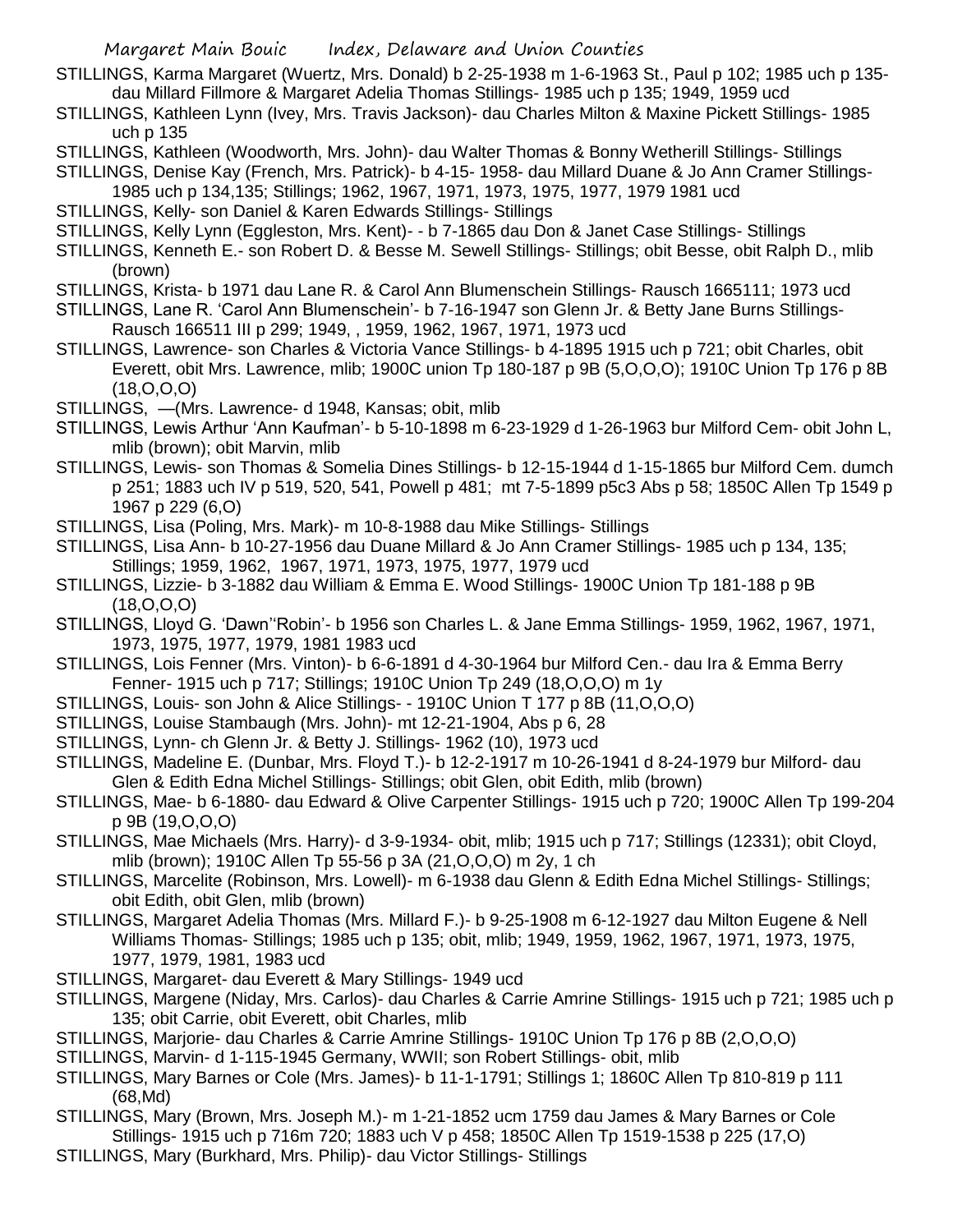- STILLINGS, Mary- b 1958 dau Charles L. & Jane Stillings- 1975 ucd
- STILLINGS, Mary "Carol" (Ferryman, Mrs. Richard)- b 3-6-1958 m 9-8-1979 St. Paul p 151
- STILLINGS, Mary (Mrs. Don)- 1949 ucd
- STILLINGS, Mary Ethel Randall (Mrs. Herbert Fay)- b 11-18-1893 m 1911 d 8-7-1980 Milford Cem- dau George & Serepta Fenton Randall- Stillings; obit, mlib (brown)
- STILLINGS, Mary (Mrs. Everett)- 1949 ucd
- STILLINGS, Mary E. (Ritter, Mrs. Jacob T.)- m 5-10-1886 ucm (Hearl)
- STILLINGS, Mary M. Hayes (Mrs. Cloyd H.)- 1-29-1939; Stillings; obit Cloyd, mlib (brown)
- STILLINGS, Mary M. (Mrs. James)- 1971, 1973, 1975, 1977, 1979, 1981, 1983 ucd
- STILLINGS, Mary M.- dau William & Susan Stillings- 1860C Allen Tp 809-818 p 111 (1,O)
- STILLINGS, Mary (Oberdier, Mrs. Roy)- dau Vinton & Lois Fenner Stillings- Stillings; obit Vinton Richard, mlib (brown)
- STILLINGS, Mary E. Fisher (Mrs. Ralph B.)- b 9-6-1915 d 11-24-1983, lptw p 122; Stillings; 1949, 1959, 1962, 1967, 1971, 1973, 1975, 1977, 1979, 1981, 1983 ucd
- STILLINGS, Mary Smith (Mrs. Edward)- 1883 uch V p 458
- STILLINGS, Mary (Turner, Mrs. )- dau Vinton & Victoria Arquilla Stillings- obit Robert E., mlib
- STILLINGS, Matilda Bower (Mrs. Harry A.)- obit Harry A., mlib
- STILLINGS, Maxine Pickett (Mrs. Charles Milton)- 1985 uch p 135
- STILLINGS, May (Davis,Mrs. Forest)- dau Edward Stillings- mt 12-28-1904, Abs p 28
- STILLINGS, Michael Anthony- b 1-22-1972 son Mike Stillings- Stillings
- STILLINGS, Michelle- dau Mike Stillings- Stillings
- STILLINGS, Mike- son Cloyd H. & Mary M. Hayes Stillings- Stillings; obit Cloyd, mlib (brown)
- STILLINGS, Millard Fillmore 'Margaret Adelie Thomas)- b 8-8-1901 m 6-12-1927 son Charles L. & Carrie Amrine Stillings- 1915 uch p 721; 1985 uch p 134, 135- obit Margaret Adelia, obit Carrie, obit Charles, obit Everet, mlib;1910C Union Tp 176 p 8B (4,O,O,O); 1949, 1959, 1962, 1967, 1971, 1973, 1975, 1977, 1979, 1981, 1983 ucd
- STILLINGS, Millard Duane 'JoAnn Cramer'- b 6-26-1928 m 9-23-1951- 1985 uch p 134. 135
- STILLINGS, Millie-dau French G. & Ella Jane Vance Stillings- Stillings (12332); 1915 uch p 717
- STILLINGS, Milton- son Millard & Margaret Adelia Thomas Stillings- 1949 ucd
- STILLINGS, Mollie- dau George & Jane Walke Stillings- 1870C Allen Tp 14 (4,O)
- STILLINGS, Nell (Kenney, Mrs. Robert)- dau William & Emma Elizabeth Wood Stillings- 1915 uch p 721; dumch p 252; obit Charles, mlib; 1880C Union Tp 21 p 4 (9,O,O,O)
- STILLINGS, Olive Carpenter (Mrs. Edward)- b 9-1856 m 9-14-1876 ucm 5931; d 9-30-1902 Milford Cem- dau George & Sarah A. Wilbur Carpenter, 1915 uch p 716, 729; 1883 uch V p 473; mt 9-3-1879 p3c4 Abs p 7; mt 10-8- 1902 p3c3 Abs p 18 mt 7-25-1900 p4c2- Abs p 13; obit mlib; obit Edward, unec XIV p 65; 1880C Allen Tp 114-123 p 12 (23,O,Va,O); 1900C Allen Tp 199-204 p 9B (43,O,Va,O)
- STILLINGS, Olive Carpenter (Mrs. Thomas)- 1883 uch V p 481
- STILLINGS, Patricia Gail Cobb (Mrs. Thomas Joseph)- m 2-9-1963 dau Thomas Walker Cobb- Stillings
- STILLINGS, Philip- son Don & Mary Stillings- 1949 ucd
- STILLINGS, Providence "Provy" (Adams, Mrs. Elmer)- m 7-24-1892 ucm (Hearl) dau William & Emily Elizabeth Wood Stillings- dumch p 252; Adams; 1915 uch p 721; obit Emily Elizabeth, obit John L, mlib; 1880C Union Tp21 p 4 (7,O,O,O)
- STILLINGS, Ralph B. 'Mary E. Fisher''Vera Viola Thomas'- b 9-1-1915 m (1) 1-23-1937 (2) 4-16-1984 d 4-17- 2001 (85) Byhalia Cem. lptw p 123- son John & Alice Parthemore Stillings- Stillings
- STILLINGS, Ray- d 12-24/25-1943 obit, mlib
- STILLINGS, Ray- son John & Jennie Dantwell Stillings- 1904, Abs p 28
- STILLINGS, Robert C."Bob"'Sharon'- son Ralph B. & Mary E. Fisher Stillings- Byhalia Cem, no dates, lptw p 123
- STILLINGS, Robert D.- b 3-18-1896 d 3-11-1972 Madison Mills Cem- son John & Alice Parthemer Stillingsobit, mlib (brown); obit John L, mlib; 1910C Union Tp 177 p 8B (14,O,O,O)
- STILLINGS, Robert E.- d 5-20-1945 Eng WWII, obit milb son Vinton & Covtoria Arquilla Stillings
- STILLINGS, Robin (Mrs. Lloyd)- 1983 ucd
- STILLINGS, Ron 'Debbie'- son Duane & Jo Ann Cramer Stillings- Stillings
- STILLINGS, Roger- son Don & Mary Stillings- 1949 ucd
- STILLINGS, Sally Ann- b 8-29-1981 dau William Stanley & Cheryl Ann Robinson Stillings- Stillings
- STILLINGS, Sara Marie- b 8-29-1981 dau William Stanley & Cheryl Ann Robinson Stillings- Stillings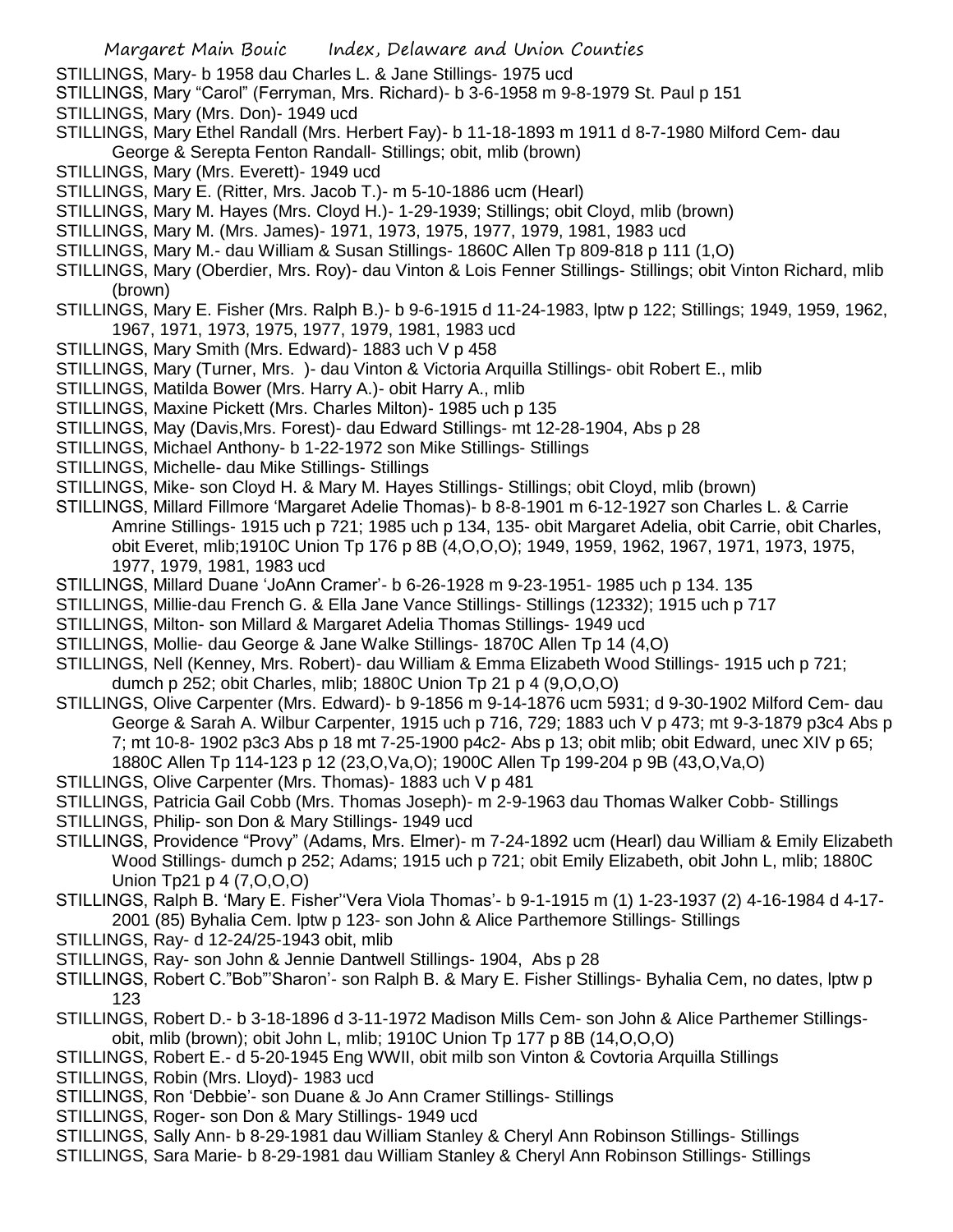STILLINGS, Sharon (Mrs. Robert C. " Bob")- Stillings

- STILLINGS, Sharon- dau Everett & Mary Stillings- 1949 ucd
- STILLINGS, Somilia Dynes (Mrs. Thomas)- b 6-14-1823 Clark Co m 2-14-1842 lic 2-21-1842 ucm (Hearl) d Monday (77) dau Chambers & Providence Dines - mt 7-5-1899 p5c3, Ab p 58; unec V p 59
- STILLINGS, Vera Viola Thomas (Mrs. Ralph B.)- m 4-16-1984- Stillings
- STILLINGS, William Stanley 'Cheryl Ann Robinson' son Glenn,Jr. & Betty Jane Burns Stillings- Rausch 166514, III p 299; 1962 ucd
- STILLINGS, Sue Ann (Powelson, Mrs. )- dau Charles Milton & Maxine Pickett Stillings- 1985 uch p 135
- STILLINGS, Susan (Mrs. William)- 1860C Allen Tp 809-818 p 111 (27,O)
- STILLINGS, Terry- d 5-25-1954, 3 ring binder
- STILLINGS, Thomas 'Somilia Dynes'- m 2-14-1842 ; mt 7-5-1899 p5c3, Abs p 58,lic 2-21-1842 ucm (Hearl) ; unec V p 59, VII p 5, XIX p 6; 1860C Allen Tp 890-900 p 122 (43,Md: 1900C Milford 154-165 p 6B (83, Md, Md, Md)- widow
- STILLINGS, Thomas- brother John Stillings, Abs mt, 1904 p 26
- STILLINGS, Trudy Jane (Anders, Mrs. Alan)- du Duane & Jo Ann Cramer Stillings- Stillings; 1985 uch p 134, 135
- STILLINGS, Vera Ruehle (Mrs. Charles Milton)- 1985 uch p 135
- STILLINGS, Vinton 'Lois Fenner'- son French & Ella Jane Vance Stillings- obit Jack, obit Robert E, obit Elola Jane, obit French, mlib; 1900C Union Tp 188-195 p 10A (15,O,O,O); 1910C UnionTp 249 (24,O,O,O) m 1y
- STILLINGS, Vinton Richard- son Vinton & Lois Fenner Stillings- obit, mlib
- STILLINGS, Vivian Lewis (Mrs. Edward)- m 3-1918 d 11-6-1924 (43) bur Milford, obt, mlib
- STILLINGS, Walter 'Bonny Wetherill'- b 2-4-1909 m 7-1929 d 3-6-1964 Milford Cem- son Harry A. & Mae Michaels Stillings- obit Harry A., mlib; 1915 uch p 717; Stillings; obit Mae, mlib; 1910C Allen Tp 55 p 3B  $(1 4/12, 0, 0, 0)$
- STILLINGS, William Brett-b 12-22-1966 son Thomas Walker & Patricia Gail Cobb Stillings- Stillings
- STILLINGS, William E.- b 12-1895 son French & Ella Vance Stillings- obit French, mlib; 1900C Union Tp 188- 195 p 10A (4,O,O,O)
- STILLINGS, William 'Emily Elizabeth Wood'- b 2-14-1843 m 1-1-1865 ucm 3662 d 5-14-1924 vault, Milfordson Thomas & Somelia Dines Stillings- dumch p 252; 1915 uch p 716, 720, 721 picture; 1883 uch IV 486, 494, V p 188, 191, 196, 481; Stillings 121; obit, mlib; obit Emily Eliz., mlib, obit Thomas, mt 10-24- 1877 p3c5 Abs p 3; unec XXI p 44; 1850C Allen Tp 1547-1567 p 229 (7,O) ; 1860C Allen Tp 890-900 p 122 (14,O); 1870C Allen Tp 15 (27,O); 1880C Union Tp 21 p 4 (37,O,Md,O); 1900C union Tp 181-188 p 9B (54,O,O,O) m 35y; 1910C Union Tp 175 p 8A (67, O,Md,O)- m 45y
- STILLINGS, William- son Everett & Mary Stillings- 1949 ucd
- STILLINGS, William- son George & Jane Walke Stillings- obit Walter, mlib
- STILLINGS, William- son James & Mary Cole or Barnes Stillings- 1883 uch V p 188, 458; 1915 uch p 716, 720
- STILLINGS, William 'Susan'- 1860C Allen Tp 809-818 p 111 (29,O)
- STILLINGS, William- son Thomas & Somelia Dines Stillings- mt 7-5-1899 p5c3, Abs p 58
- STILLINGS, Wilma Jean- dau Everett & Mary Stillings- 1949 ucd
- STILLISANO, Dr. Patrick- 1980 dcd
- STILLMAN,Adelia (Maine, Mrs. Silas C.)- b 8-15-1817- m 5-10-1835 Asp (413)
- STILLMAN, Adelia Maxson (Mrs. Anson)- Asp (1131)
- STILLMAN, Adelia- b 11-8-1836 d 3-30-1842 dau Robert & Philura L. Maine Stillman- Asp 1130
- STILLMAN, Alvin 'Laura Pierce'- b 5-1-1830 son Robert & Philura L. Maine Stillman Asp 1128
- STILLMAN, Anson 'Adelia Maxson'- b 12-24-1838 son Robert & Philura L. Maine Stillman- Asp 1131
- STILLMAN, Clara A. Bolser (Mrs. Horace Franklin)- m 6-5-1881 Asp (1950)
- STILLMAN, Clara Almena (Dudley, Mrs. Albert)- b 12-10-1870 m 9-10-1891 dau John Wells & Clarissa Jane Maine Stillman- Asp 1953
- STILLMAN, Clarissa Jane Maine (Mrs. John Wells)- b 11-27-1828 d 7-19-1890- Asp 1119
- STILLMAN, Elizabeth (Wells, Mrs. Elder)- Asp p 127
- STILLMAN, Emily Hart (Maine, Mrs. Sheffield Barber)- m 1818 d 1839- Asp (405)
- STILLMAN, George Prentice 'Kittie Holzer'- b 2-18-1863 son John Wells & Clarissa Jane Maine Stillman- Asp 1951
- STILLMAN, Hannah Lovina (Ernst, Mrs. Rev. William Hull)- b 3-18-1853 m 6-9-1872 dau John Wells & Clarissa Jane Maine Stillman- Asp 1949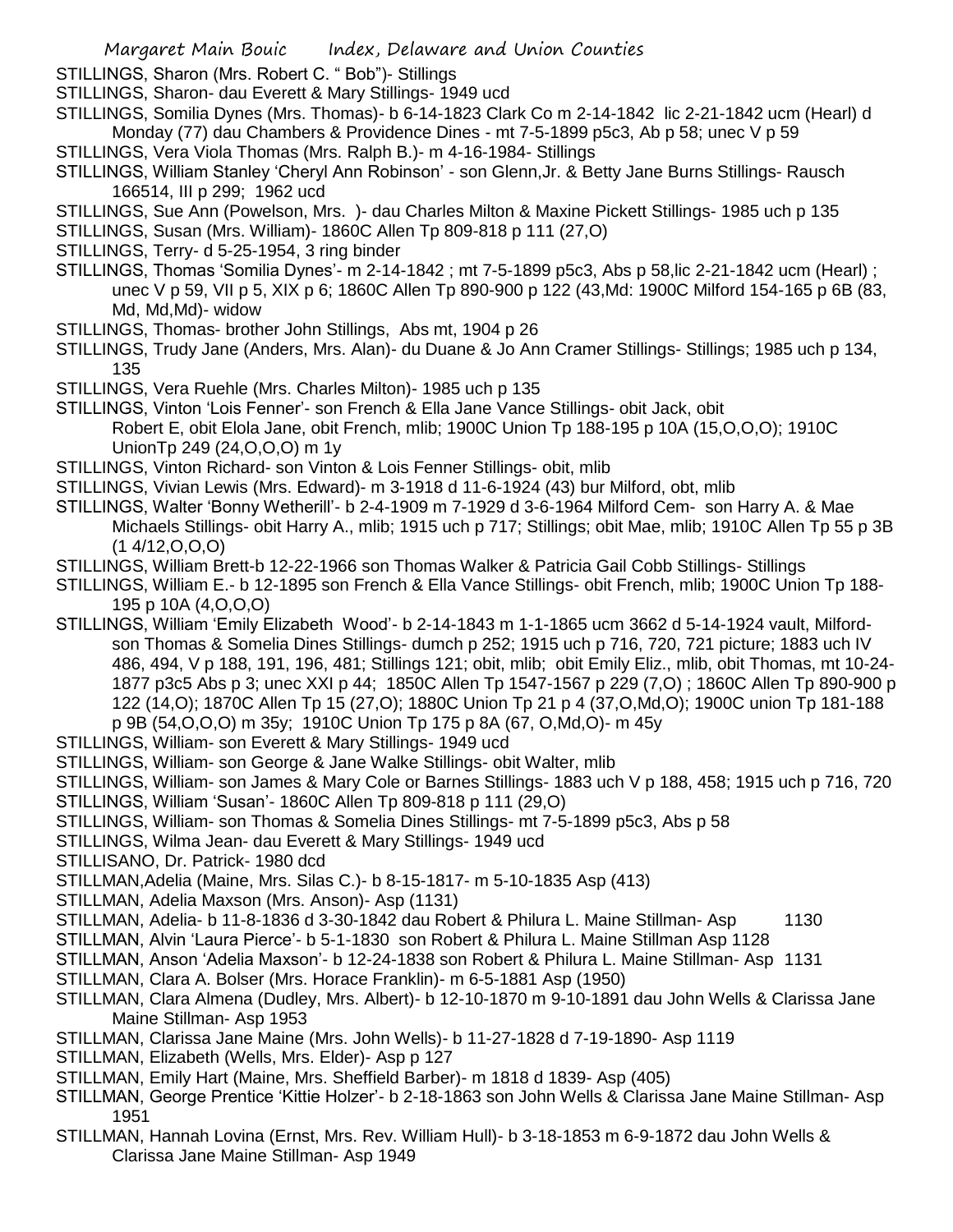- STILLMAN, Horace Franklin 'Clara A. Bolser'- b 2-14-1856 m 6-5-1881 son John Wells & Clarissa Jane Maine Stillman- Asp 1950
- STILLMAN, John Ernest- b 11-2-1866 d 12-7-1874 son John Wells & Clarissa Jane Maine Stillman- Asp 1952 STILLMAN, John 'Lovina Wells'- Asp see (1119)
- STILLMAN, John Wells 'Clarissa Jane Maine'- b 12-9-1824 d 9-15-1900 son John & Lovina Wells Stillman-Asp (1119)
- STILLMAN, Julia E. Maine (Mrs. Phineas W.)- b 3-4-1868 dau John Leroy & Edna I. Coon Maine- Asp 1586
- STILLMAN, Julia (Hall, Mrs. Augustus)(Barber, Mrs. Rowland)- b 11-18-1842 dau Robert & Philura L. Maine Stillman- Asp 1133
- STILLMAN, Kittie Holzer (Mrs. George Prentice)- Asp (1951)
- STILLMAN, Laura Pierce (Mrs. Alvin)- Asp (1128)
- STILLMAN, Lovina Wells (Mrs. John) see Asp (1119)
- STILLMAN, Lucy Lorentia (Maxson, Mrs. Norman)- b 6-8-1841 d 1896 dau Robert & Philura L. Maine Stillman-Asp 1132
- STILLMAN, Minerva Louise (Green, Mrs. M. W.)(Miller, Mrs. J. M.)- b 1-8-1850 m(1) 12-3-1871 (2) 1-4-1898 dau John Wells & Clarissa Jane Maine Stillman- Asp 1948
- STILLMAN, Nelson Robert 'Rosella Burdick'- b 8-6-1828 d 1900 son Robert & Philura L. Maine Stillman- Asp 1127
- STILLMAN, Phineas W. 'Julia E. Maine'- Asp (1586)
- STILLMAN, Robert 'Philura L. Maine'- b 1807 m 10-1827 d 10-26-1878- Asp (410)
- STILLMAN, Rosella Burdick (Mrs. Nelson Robert)- Asp (1127)
- STILLMAN, Samantha (Maine, Mrs. Alfred)- m 1829 d 1877 (69) dau Rev. Willet & Servish Hoyes Stillman-Asp (399)
- STILLMAN, Sarah (Maine, Mrs. Nathaniel Peter)- Asp (684a)
- STILLMAN, Susan (Clark, Mrs. Daniel)- b 7-12-1833 d 1889 dau Robert & Philura L. Maine Stillman- Asp 1129
- STILLMAN, Rev. Willet 'Zerviah Hoyes'- see Asp (339)
- STILLMAN, Zerviah Hoyes (Mrs.Rev. Willet)- see Asp (339)
- STILLSON, Hosea- d 8-29-1877 (3-1-7) Troy Tp dcdeaths
- STILLSON, Marie (Maine, Mrs. Conkling Strong)- m 4-26-1856 Asp (707)
- STILLWAGEN, Thoms C.- Nash p 70
- STILLWELL, Amanda Jane Fulton (Mrs. Benjamin)- m 5-29-1851 ucm 1676; unec XIV p 52
- STILLWELL, Ann Young (Mrs. James)- m 9-17-1837 Madison Co, unec IV p 5
- STILLWELL, Benjamin 'Amanda Jane Fulton'- m 5-29-1851 ucm 1676; unec XIV p 52
- STILLWELL, Catherine- Powers p 256
- STILLWELL, Capt. Elias- 1820C Darby Tp; Pabst 1 Powers p 256
- STILLWELL, Clarissa- Pabst 8 p 40, 42
- STILLWELL, Galena Flenniken (Mrs. )- dau James Darrah & Martha Curl Stillwell- Powers p 177
- STILLWELL, James- Jerome Tp unec XVI p 3
- STILLWELL, James- 1820C Darby Tp; 1883 uch V p 275; unec XV p 63
- STILLWELL, James 'Ann Young'- m 9-17-1837 Madison Co, unec IV p 5
- STILLWELL, James Darrah 'Martha Curl'- Powers p 177
- STILLWELL, Jane (Harrison, Mrs. Benjamin)- d 12-13-1947 Mich- query- parents, unec X p 39, 50
- STILLWELL, John- 1820C Darby Tp
- STILLWELL, Lena Flenniken (Mrs. Simeon)- b 4-18-1867 d 10-8-1925 dau James Darrah Flenniken- Powers p 159
- STILLWELL, Martha Curl (Mrs. James Darrah)- Powers p 177
- STILLWELL, Mary Flenniken (Mrs. )- dau James Darrah & Martha Curl Stillwell- Powers p 177
- STILLWELL, Phebe (Trant, Mrs. John)- m 1-3-1846 Madison Co, unec X p 27
- STILLWELL, Robert- dpc p 78
- STILLWELL, Simeon 'Lena Flenniken'- Powers p 159
- STILLY, Nettie McCracken (Mrs. Sampel)- dau Joseph & Elizabeth Weirich McCracken- dumch p 244 STILLY, Sampel 'Nettie McCracken'- dumch p 244
- STILSON, Linda Ruchert (Mrs. Steven)- McKitrick p 110
- STILSON, Marjorie Joe (Endresen, Mrs. William, ) dau Philip & Marjorie May McKitrick Stilson- McKitrick p 110
- STILSON, Marjorie May McKitrick (Mrs. Philip)- McKitrick p 110
- STILSON, Philip 'Marjorie May McKitrick- McKitrick p 110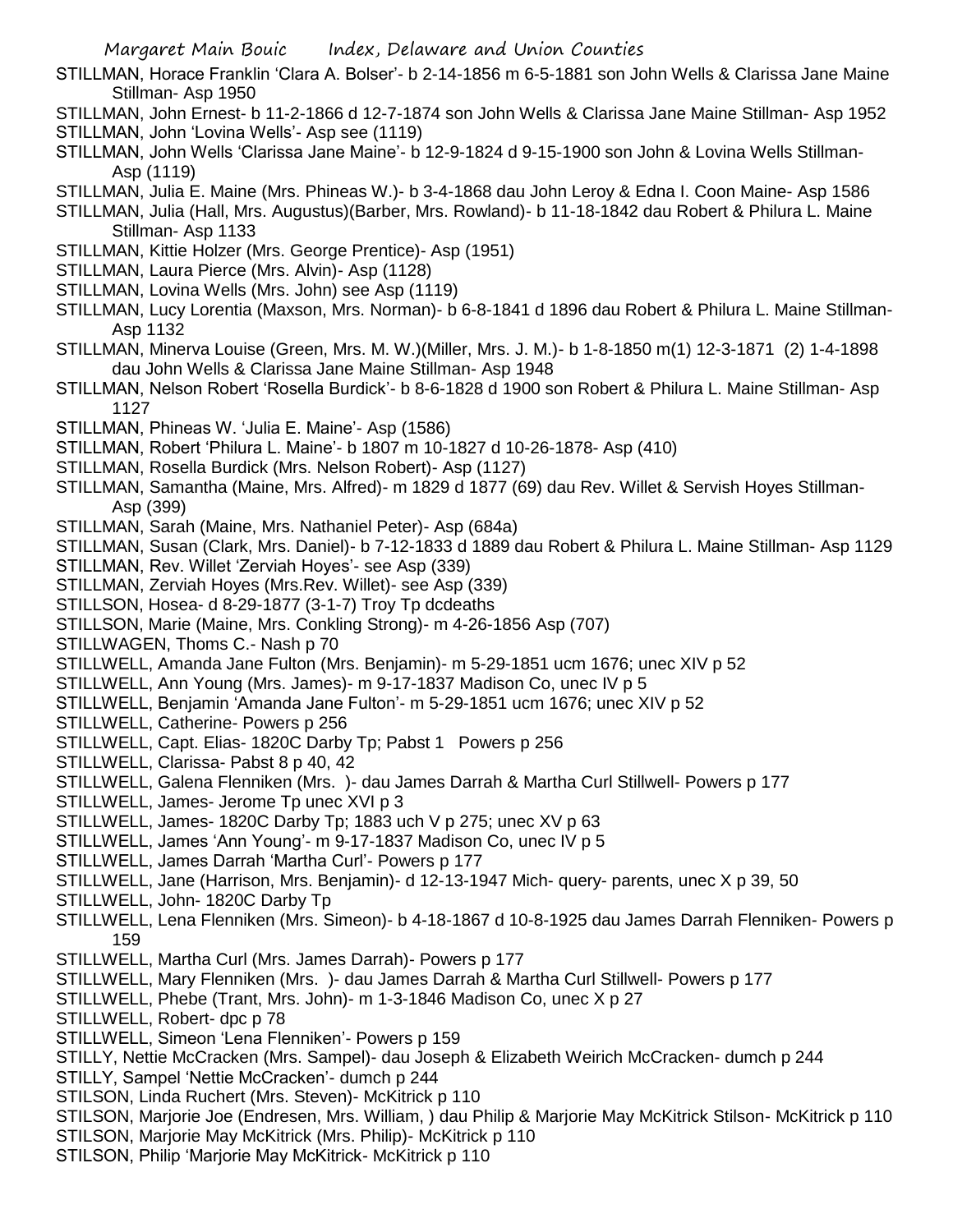Margaret Main Bouic Index, Delaware and Union Counties STILSON, Steven Roy 'Linda Ruchert'- son Philip & Marjorie May McKitrick Stilson- McKitrick p 110 STILTNER, Alexis (3-2003)- dau Kevin & Faith Lawson Stiltner- Stiltner STILTNER, Amanda- b 1977 dau David & Debbie - 1977, 1979 ucd STILTNER, Angela- b 1961 lived with Kenneth L. & Violet L. Grose, 1975, 1977, 1979 ucd STILTNER, Cynthia- b 1964 dau Norma - 1977, 1979 ucd STILTNER, David 'Debbie' 1977, 1979, 1981 ucd STILTNER, David- b 1973 son David & Debbie Stiltner- 1977, 1979 ucd STILTNER, Debbie (Mrs. David)- 1977, 1979 ucd STILTNER, Faith Lawson (Mrs. Kevin)- dau Ron & Ruth Lawson- Stiltner STILTNER, Frankie- b 1967 ch Norma Stiltner- 1977, 1979 ucd STILTNER, Georgia- b 1963 lived with Kenneth L. & Violet L. Grose- 1975, 1977 ucd STILTNER, Hunter Austin- b 10-27-2003 son Kevin & Faith Lawson Stiltner- Stiltner STILTNER, Kathryn Suzanne Young (Mrs. Samuel Lee)- m 6-26-1999 dau Frederick & Rita Young- Stiltner STILTNER, Kevin 'Faith Lawson'- son Kermit & Kathy Stiltner- Stiltner STILTNER, Leonard 'Mildred'- Stiltner STILTNER, Londa- 1962 ucd, Darby Tp STILTNER, Mildred (Mrs. Leonard)- Stiltner STILTNER, Norma- 1977, 1979, 1981, 1983 ucd STILTNER, Roosevelt- b 1968 son Norma Stiltner- 1977, 1979 ucd STILTNER, Samuel Lee 'Kathryn Suzanne Young'- m 6-26-1999 son Leonard & Mildred Stiltner- Stiltner STILTNER, Tabitha- b 1972 dau David & Debbie Stiltner- 1977, 1979 ucd STILTNER, Tangela/Tangea- b 1961 lived with Kenneth L. & Violet L. Grose- 1975, 1977, 1979 ucd STILTNER, Vicki- b 1966 dau Norma Stitlner- 1977, 1979 ucd STILTNER, Wendy- b 1969 ch Norma Stiltner- 1977, 1979 ucd STILTS, Henry Wilson 'Sidonie May Higelin'- Maugans Anc p 149 STILTS, Louise Mary (Everett, Mrs. Clyde Raymond)- b 7-31-1912 m 2-22-1933 dau Henry Wilson & Sidonie May Higelin Stilts- Maugans Anc p 149 STILTNER, Sidonie May Higelin (Mrs. Henry Wilson)- Maugans Anc p 149 STILWELL, Elias- 820C Darby Tp p 308 (45+). 1m (-16),2m (-26),1f 9-10),1 f (-45) unec V p 41 STILWELL, Ellen (2-1959) dau Robert W. Stilwell- Stilwell STILWELL, James- 1980 dcd STILWELL, James- 1820C Darby Tp 1m (-10), 1m (-45), 3f (-10), 1f (-26); unec XI p 54 STILWELL, Jenora L. (Mrs. John R.)- 1969, 1971 dcd STILWELL, John- 1820C Darby Tp 305 (36-45); 4m (-10) 1m (-26), 2f 9-10), 1f (+45) STILWELL, John R. 'Jenora L.'- 1969, 1971, 1980 dcd STILWELL, John- b 1957 son John R. & Jenora L. Stilwell- 1969, 1971 dcd STILWELL, Mary A.- 1860C Darby Tp 415-416 p 59 980,Va) lived with Wm. & Mary Dunfee STILWELL, Regina- b 1958 dau John R. & Jenora L. Stilwell- 1969, 1971 dcd STILWELL, Robert W.- Stilwell STILWELL, Ronald- b 1961 son John R. & Jenora L. Stilwell- 1969, 1971 dcd STILWELL, Shane- b 1970 ch James Stilwell- 1980 dcd STILWELL, Steven (5-1959) son Roger W. Stilwell- Stilwell STIUWELL, Martha (Harrison, Mrs. Bozel)- b 1774, query, parents, unec X p 50 STILZ, John 'Mary Brownmiller'- m 12-30-1865 dcm STILZ, Mary Brownmiller (Mrs. John)- m 12-30-1865 dcm STIMATS, Mary E (Ford, Mrs. James W.)- m 7-21-1875 ucm 5717; mt 3 p 14; mt 7-21-1875 STIMATZ, Hannah (McFadden, Mrs. Henry)- dau Samuel Stimatz- 1880 dch p 688 STIMATZ, Samuel- 1880 dch p 688 STIMEL,Kathryn Jean(Berkshire, Mrs. James Martin)- m 9-22-1973- dau John E. Stimel- Stimel STIMEL, John E.- Stimel STIMEL, Paulalinda- d 11-19-1884 (30) b Penn- dcdeaths STIMELL, Elnor- d 1-10-1873 (1y8m) Delaware - dcdeaths STIMEN, Trevor- 1981 ucd STIMMEL,some of the research on Stimmel has been done by Mrs. Paul Stimmel,Jr. Richwood STIMMEL, ----Fowler p 16 STIMMEL,--pallbearer for Fred McKinney- dg 2-1-1907, Cry Ab p 11 STIMMEL, Aaron- 1870C Delaware Town p 313 (13)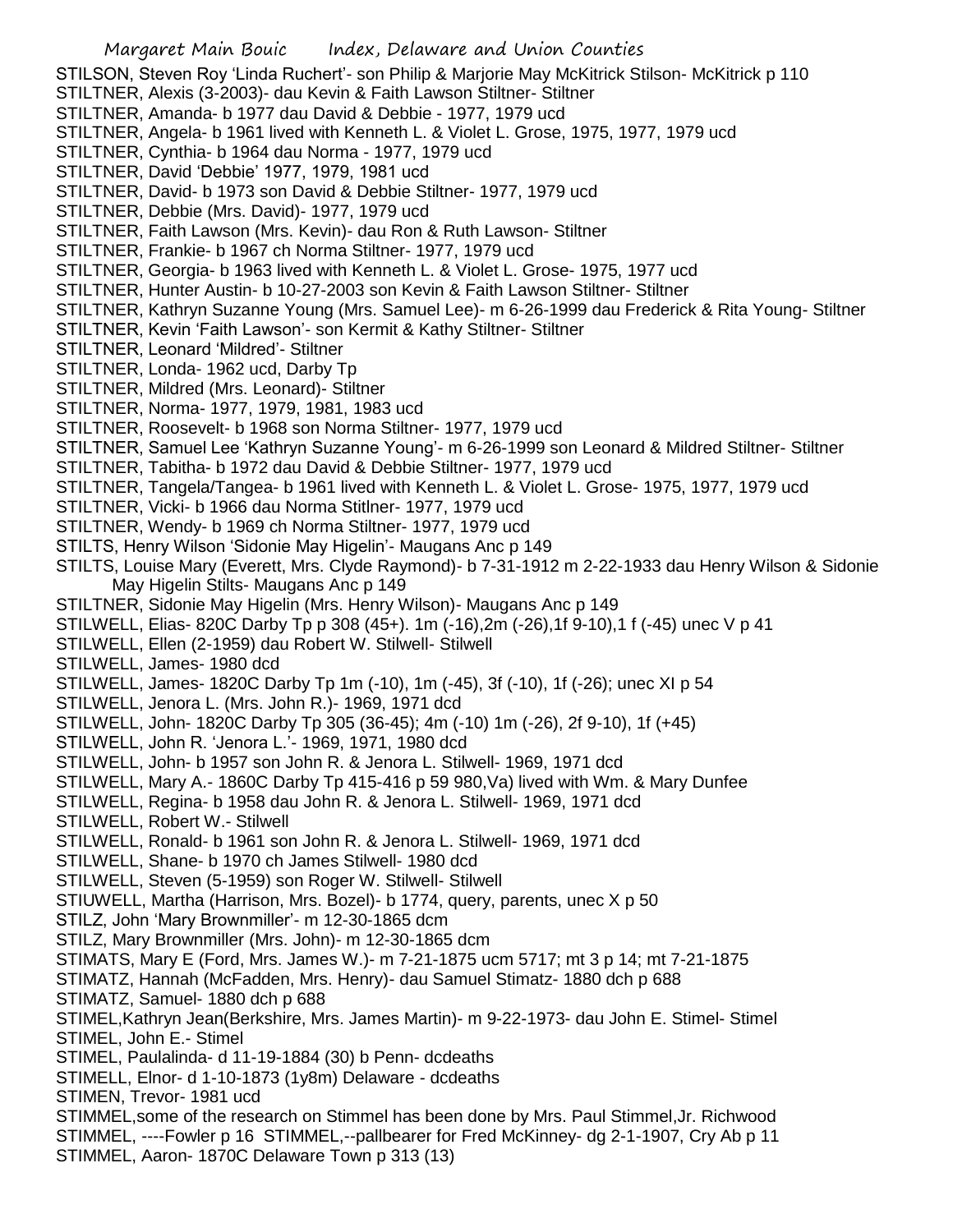STIMMEL, Abby M.- dau Michael & Almeda A. Smart Stimmel- 1850C Dover Tp 54-59 p 25 (9,O,O,O)

- STIMMEL, Abigail L. (Smart, Mrs. John Henry)(Thompson, Mrs. Albert J.)(Schertzer, Mrs. Peter) m 9-22- 1875 ucm 5742- dau Abraham & Elizabeth Lisle Stimmel- McKitrick p 266; W. Smart (1178); 1883 uch V p 336; Thompson 2; Stimmel 2 (48-1907) mt 3 p 15, 16, 24; mt 4-19-1876; 1880C Dover tp 54-49 p 25 )(22,O,O,O) wid
- STIMMEL, Abraham 'Elizabeth Lisle- b 6-11-1813 d 6-7-1866- Stimmel 1,2; 1883 uch V p 353; 1850C Millcreek Tp 1994-2015 p 290 (40,O); uccp p 36, security, guardianship of Henry Richardson; JB 4 p 91, 4-25-1848

STIMMEL, Alice Maxine (Mrs. Jack L.) - 1964, 1969 dcd

- STIMMEL, Alma E. Longbrake (Mrs. Joseph E.)- b 8-23-1870 m 3-14-1889 ucm (Hearl) d 7-7-1955 dau George & Isabel Richey Longbrake- Longbrake p 50; Hutchisson p 36; Stimmel 3,4; opc 616; Farnum 7,8; Richey 6, 7; 1915 uch p 769, 1050; obit Hugh Otis, mlib (brown); mt 3-20-1889, Ab p 6; mt 10-12- 1904 p5c5, Abs p 24; 1880C Millcreek Tp 82; 1900C Dover Tp 141-143 p 7A (29,O,O,O); 1910C Millcreek Tp 97-101 p 5A (39,O,O,Va) m 20y, 2 ch
- STIMMEL, Almed A. Smart (Mrs. Michael)- m 12-4-1862 dcm dau John & Angeline Carr Smart- J. Smart 134; 1850C Concord Tp 2263 p 132 (3,O); 1870C Millcreek Tp 62 (23mO) 1880C Dover Tp 54-59 p 25 (33,O,O,Va)
- STIMMEL, Alvin 'Anna Woodard'- b 11-23-1859 m 12-31-1889 d 1934 New Millcreek Cem p 41; son Robert Lisle & Rebecca E. Hutchisson Stimmel- 1883 uch V p 352; Stimmel 3; 1915 uch p 983, 984, 1049; Hutchisson p 36; mt 6-17-1896 Abs p 7; 1870C Millcreek Tp 192 (6/12,O); 1870C Mil T; 20 (10,O); 1880C Mil Tp 9 p 2 (20,O,O,O) (Calvin); 1900C Millcreek Tp 85-89 p 4B (36,O,O,O)
- STIMMEL, Andrew- son Abraham & Elizabeth Lisle Stimmel- Stimmel 2
- STIMMEL, Ann E. Covey (Mrs. John A.)- m 12-20-1876 ucm 5997; 1880C Scioto Tp 157 (24,O,O,O)
- STIMMEL, Anna Brown (Mrs. Rev. Robert)- Stimmel 3,4; Hutchisson p 36
- STIMMEL, Anna Woodard (Parmlee, Mrs. John)(Mrs. Alvin)- b 1852 m 12-31-1889 d 1923 New Millcreek Cem p 41- dau Joseph & Sophia Bowman Woodard- Woodard; Stimmel 3; 1900C Millcreek Tp 13 p 1B (49,O,O,Va) m 10y, 2 ch; Hutchisson p 36; 1915 uch p 984
- STIMMEL, Annie E.- dau Michael & Almeda E. Smart Stimmel- 1870C Millcreek Tp 62 (5,O); 1880C Dover Tp 54-59 p 5 (15,O,O,O)
- STIMMEL, Arthur- 1870C Delaware Tp p 278 (3)
- STIMMEL, Beatrice E. (Bernice)(Mrs. Wilber S.)- Stimmel; 1961, 1964 dcd
- STIMMEL, Benjamin- 1870C Delaware Town p 313 (74\*)
- STIMMEL, Benniville- b Penn d 11-6-1891 (68-9-2) Stimmel- dcdeaths
- STIMMEL, Benuel- Pabst 2 p 90
- STIMMEL, Bert- son Isaac & Sarah Albert Stimmel- dg 5-24-1910, Cry Ab p 125; dg 11-10-1914, 11-17-1914, Cry Ab p 156, 158
- STIMMEL, Betty- dau Robert C.,Sr. & Ermol Stimmel- Stimmel
- STIMMEL, Blanche- b 5-25-1885 d 9-20-1950 dau Robert Lisle & Rebecca E. Hutchisson Stimmel- Stimmel 3; Hutchisson p 36; 1915 uch p 1049; 1910C Marysville 95-85 p 3B (45,O,O,O)
- STIMMEL, C.- Pabst 2 p 90; 1908 dch p 43
- STIMMEL, —(Mrs. C.)- funeral of M ary Ryan at her residence- dg 3-6-1894, Cry Ab p 158
- STIMMEL, Calvin- see Alvin
- STIMMEL, Carol (Houchard, Mrs. )- dau Robeert C.Sr. & Ermol Stimmel- Stimmel
- STIMMEL, Caroline Reinert (Mrs. John)- m 5-3-1863 dcm; 1870C Delaware Town p 305 (36)
- STIMMEL, Catharine (McFarland, Mrs. Edward Henry)- m 11-18-1852 ucm 1877; unec IV p 33. VII p 57. XV p 19
- STIMMEL, Catharine Plumb (Mrs. Michael)- Stimmel 1; 1883 uch V p 352
- STIMMEL, Catharine- dau V. & Libella Stimmel- 1850C Scioto Tp 424 p 147 (14,Pa)
- STIMMEL, C. Franklin- Pabst 2 p 82
- STIMMEL, Charles A.- son John & Ann E. Stimmel- 1880C Scioto Tp 157 (2,O,O,O)
- STIMMEL, Charles F.- 1908 dch p 406
- STIMMEL, Charlie- b9-8-1862 d 10-4-1863 New Millcreek Cem p 2; son Robert Lisle & Rebecca E. Hutchisson Stimmel- Stimmel 3; Hutchisson p 36
- STIMMEL, Charles W.- son V. & Lihella Stimmel- 1850C Scioto Tp 2424 p 147 (1,O)
- STIMMEL, Clara- 1870C Delaware Town p 313 (3)
- STIMMEL, Clara- b 1856 d 1861 Oak Grove Cem, Powell p 440 dau L. A. & E. Stimmel dbg p 20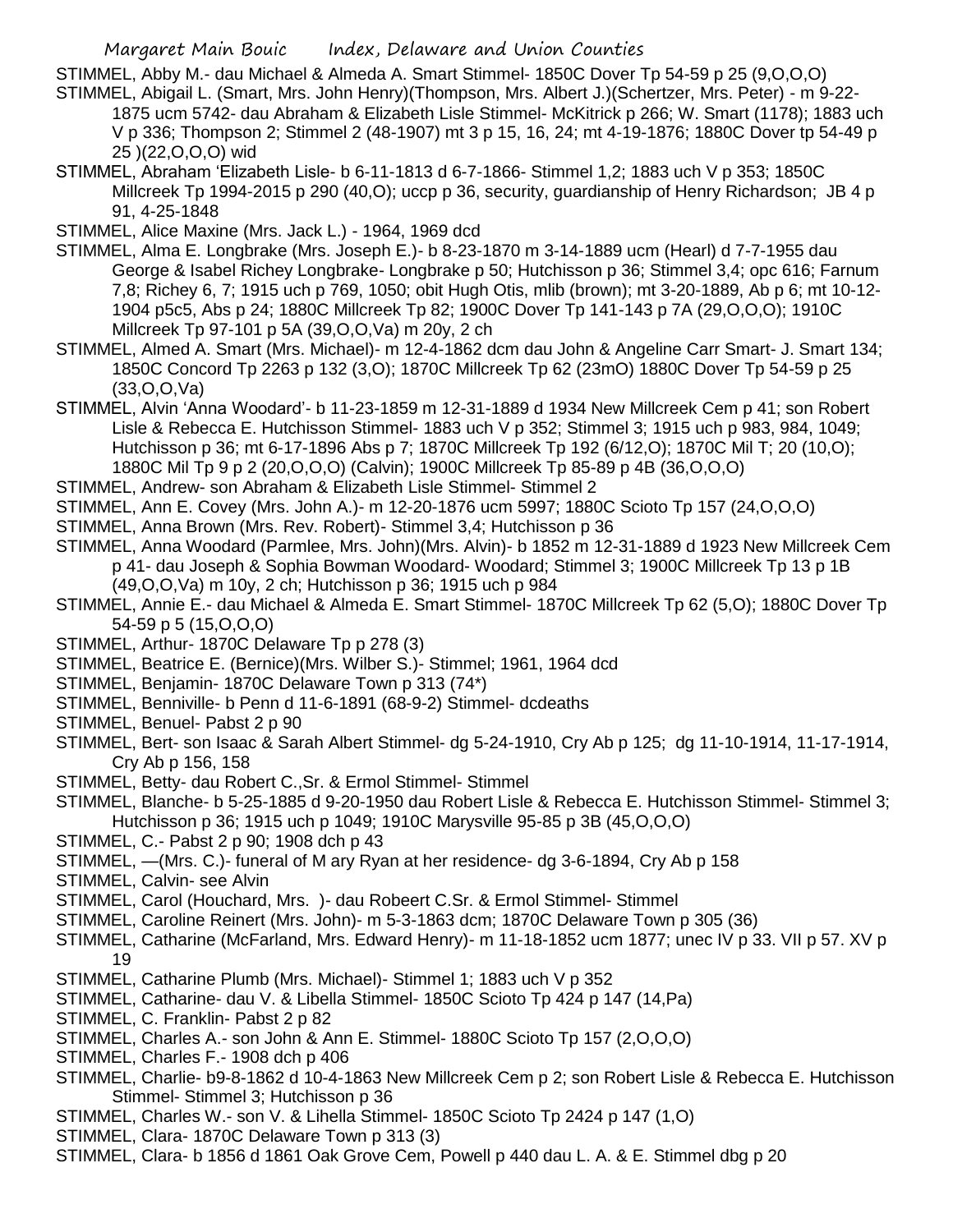- STIMMEL, Clara- b 3-13-1875 d 7-30-1879 New Millcreek Cem p 3- dau Robert Lisle & Rebecca E. Hutchisson Stimmel- Stimmel 3; Hutchisson p 36
- STIMMEL, Clarence O.- b 7-1879 son Michael & Almeda A. Smart Stimmel- 1880C Dover Tp 54-59 p 25  $(10/12, 0, 0, 0)$
- STIMMEL, Cornelius- son John & Mary Stimmel- 18650C Delaware Town 993 p 78 (2,O); Pabst 2 p 90
- STIMMEL, —(Mrs. Cornelius)- died 1905 Oak Grove Cem- mother of Mrs. Maury Ryan- dg 9-11-1896, Cry Ab p 84 ; dg 8-1-1905 Cry Ab p 41
- STIMMEL, –(Larue, Mrs. Eugene)- dau Cornelius Stimmel- dg 8-1-1905 Cry Ab p 41
- STIMMEL, –(Horn, Mrs. Chris)- dau Cornelius Stimmel- dg 8-1-1905, Cry Ab p 41
- STIMMEL, —(Kerchner, Mrs. T. H.)- dau Cornelius Stimmel- dg 8-1-1905 Cry Ab p 41
- STIMMEL, Cyrus- grandson John & Esther Stimmel- 1850C Delaware Town 970 p 77 (2,O)
- STIMMEL, D.- 1870C Delaware Town p 304 (54\*)
- STIMMEL, Dana- son Harold & Mary Louise Kaley Stimmel- Maugans Anc p 125
- STIMMEL, Daniel 'Elizabeth'- b Penn d 7-30-1880 (64y1m) Delaware dcdeaths 1850C Delaware Town 994 p 78 (35,Pa)
- STIMMEL, Daniel- mt 10-8-1856, Abs p 23 killed Delaware Co Fair -steam engine explosion
- STIMMEL, Daniel W.- b 1846 d 1847 Powell p 440; Oak Grove Cem
- STIMMEL, Danielle- b 1951 dau Harold A. & Marilouise Stimmel- 1969, 1971 dcd
- STIMMEL, David- 1880 dch p 634, 635
- STIMMEL, David- b 1951 dau Harold A. & Marilouise Stimmel- 1969, 1971 ucd
- STIMMEL, David Jeremias- Pabst 2 p 82, 90 D.- Pabst 1 p 34
- STIMMEL, David- son V. & Lihella Stimmel- 1850C Scioto Tp 2424 p 147 (12,O)
- STIMMEL, Dean L. b 1-3-1955 d 5-3-2000 (45) Africa Cem- son George A. & Ruby Lindquist. Stimmel- 1964, 1969, 1971 dcd
- STIMMEL, D. J.- 1870C Delaware Town p 307 (33\*)
- STIMMEL, Donn 'Freta Marie Burgess'- b 1955 m 2-14-1974 son George A. & Ruby Lindquist Stimmel-Stimmel; 1964, 1969, 1971 dcd
- STIMMEL, Dorothy (Coleman, Mrs. John Dana)- dau George Albert & Ethel Bobo Stimmel- Stimmel
- STIMMEL, E. (Mrs. A.) 1910C Millcreek Tp 85-89 p 4B (35, O, unk,O) no ch
- STIMMEL, Edgar S.- son H. L. & Jennie Stimmel- 1880C Washington Tp 24-25 (3/12,O)
- STIMMEL, E. (Mrs. L. A.)- dcb p 20
- STIMMEL, Elizabeth- b 3-1835 Penn d 11-6-1886 (51-7-28) Delaware, dcdeaths; dcg p 22; Powell p 100
- STIMMEL, Elizabeth (Mrs. Daniel)- 1850C Delaware Town 994 p 78 (39,Pa); 1870C Delaware Town p 304 (59)
- STIMMEL, Elizabeth Lisle (Mrs. Abraham)- b 1815 d 2-1873 1883 uch V p 352; Stimmel 1,2; 1850C Millcreek Tp 1994-2015 p 290 (35,O)
- STIMMEL, Elizabeth Reinert (Mrs. John F.)- m 3-23-1856 dcm
- STIMMEL, Ellen- 1870C Liberty Tp Del Co p 278 (7)
- STIMMEL, Emeline (Zeigler, Mrs. Solomon)- m 2-28-1861 dcm- dau Daniel & Elizabeth Stimmel- 1850C Delaware Town 994 p 78 (10,O)
- STIMMEL, Emma (Myers, Mrs. Rev. Daniel L.)- m 1-30-1890 ucm (Hearl) dau Robert Lisle & Rebecca E. Hutchisson - 1883 uch V p 352; 1915 uch p 1049; Hutchisson p 36; Stimmel 3,4; opc 408; mt 3-8-1882 p3c4 Abs p 10; mt 3-5-1884 Abs p 5; unec V p 9; 1870C Millcreek Tp 20 p 3 (2,O); 1880C mil Tp 9  $(12, 0)$
- STIMMEL, Emmet- b 1902 d 1937 Byhalia Cem, lptw p 117
- STIMMEL, Erdean (Johnson, Mrs. Ward)- b 5-30-1911 dau George Albert & Ethel Bobo Stimmel- Stimmel; Herriott 4
- STIMMEL, Eric- b 1955 son Paul C. & Margaret H. Morrison Stimmel- Stimmel; 1971, 1973 ucd
- STIMMEL, Ermol Kelch (Mrs. Robert G.,Sr.)- Stimmel
- STIMMEL, Ester Dorwart (Mrs. John F.)- m 9-26-1848 dcm
- STIMMEL, Ethel Bobo (Mrs. George Albert)- b 1879 d 6-23-1964 (85) Oak Grove Cem- dau Julius & Mary Bobo- dg 4-9-1909, Cry Ab p 23
- STIMMEL, Fern (Gortner/Gartner, Mrs. )- dau Isaac & Sarah Albert Stimmel- Stimmel; dg 5-24-1910, Cry Ab p 125; dg 11-10-1914, 11-17-1914, Cry Ab p 156, 158
- STIMMEL, Francis M. 'Mary Roberts'- m 6-6-1861 dcm
- STIMMEL, Frank- brother George Stimmel- dg 6-2-1914, Cry Ab p 126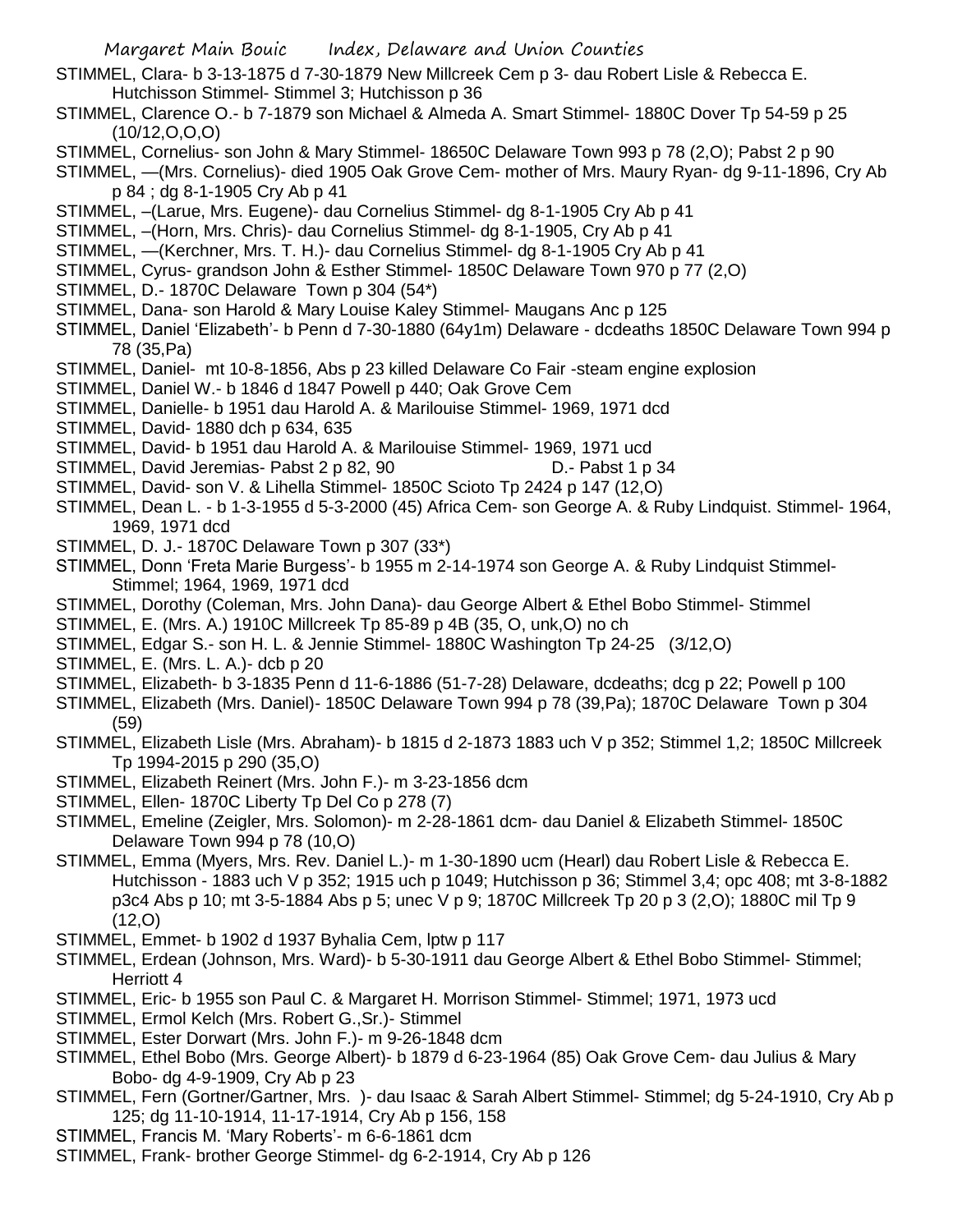STIMMEL, Frank H.- son Michael & Almeda A. Smart Stimmel- 1880C Dover Tp 54-59 p 25 (3,O,O,O)

- STIMMEL, Franklin A. P.- b 1857 d 1857 Oak Grove Cem- Powell p 440
- STIMMEL, Franklin Elmo 'Rose V. Knowlton'- b 10-6-1876 m 5-4-1904 d 5-16-1910 (33) Delaware tuberculosis- son Isaac & Sarah Ellen Albert Stimmel- T. Stimmel ped 4, dcc; dg 5-24-1910, Cry Ab p 125; dg 11-17-1914, Cry Ab p 158
- STIMMEL, Fred- d 1-20-1884 (1-10-6) New Millcreek Cem p 3- son Robert Lisle & Rebecca E. Hutchisson Stimmel- Hutchisson p 36; Stimmel 3; 1883 uch V p 352
- STIMMEL, Freta Marie Burgess (Mrs. Dean)- m 2-14-1974 dau Fred Burgess- Stimmel
- STIMMEL, Frieda Crandall (Mrs. Roy)- b 6-15-1900 m 10-5-1921 dau Homer & Blanche Walker Crandall-Stimmel 3,4; Richey 7,8; Hutchisson p 36; Farnum 8,9; 1961, 1964, 1969, 1971 dcd
- STIMMEL, George Albert 'Ethel Bobo'- b 10-8-1879 m 5-1-1900 d 2-27-1961 (81) Oak Grove Cem- son Isaac & Sarah Albert Stimmel- Stimmel
- STIMMEL, George A. 'Ruby L.'- 1964, 1969, 1971, 1980 dcd
- STIMMEL, George- d Thursday- brother Frank Stimmel- dg 6-2-1914, Cry Ab p 126
- STIMMEL, George H.- son Daniel & Elizabeth Stimmel- 1850C Delaware Town 994 p 78 (7,O)
- STIMMEL, George W.- 1870C Delaware Town p 304 (26)
- STIMMEL, Georgia Alberta (Coleman, Mrs. Herman)- b 2-20-1905 dau George Albert & Ethel Bobo Stimmel-Stimmel
- STIMMEL, Glenn- son Rev. Robert & Anna Brown Stimmel- Stimmel 4; Hutchisson p 36
- STIMMEL, G. W.- 1880 dch p 412; 1908 dch p 426
- STIMMEL, Harold A. 'Mary Louise Kaley'- Maugans Anc p 125; 1969, 1971, 1980 dcd
- STIMMEL, Harold- b 8-18-1916 son George Albert & Ethel Stimmel- Stimmel
- STIMMEL, Harriet- b 1856 d 9-3-1925 Oakdale I p 129 (F-R8-11)- dau Robert Lisle & Rebecca E. Hutchisson Stimmel - Stimmel 3; Hutchisson p 36; 1883 uch V p 352; 1915 uch p 1049; mt 3-8-1882 p3c4, Abs p 10; 1870C Millcreek Tp 20 (5,O); 1880C Mil Tp 9 (15,O); 1910C Marysville 95 p 4A (45,O,O,O)
- STIMMEL, Hattie- 1870C Delaware Town p 307 (2)
- STIMMEL, Hattie- judged insane- mt 9-22-1877 p 5, Abs p 26
- STIMMEL, Hattie Smith (Mrs. James S.)- m 7-29-1885 ucm (Hearl)
- STIMMEL, Heinrick- Pabst 2 p 91
- STIMMEL, Helen (Barber, Mrs. Ed)- dau Robert C. Sr. & Ermol Stimmel- Stimmel
- STIMMEL, Helen (O'Neal, Mrs. Harvey)- b 2-19-1902 d 1-30-1968 dau Geroge Albert & Ethel Bobo Stimmel-Stimmel
- STIMMEL, Helena- dau John & Mary Stimmel- Pabst 2 p 91; 1850C Delaware Town 993 p 78 (3,Pa)
- STIMMEL, Henry- 1880 dch p 264
- STIMMEL, Henry- 1870C Delaware Town p 313 (15); 1870C Troy Tp p 526 (15)
- STIMMEL, Henry- son Daniel & Elizabeth Stimmel- 1850C Delaware Town 994 p 78 (8,O)
- STIMMEL, Henry F.- d 9-9-1943 (88) Oak Grove Cem, brother Mrs. J. A. Oswald- Stimmel
- STIMMEL, Henry J. 'May J. Frined'- m 11-12-1885 ucm (Hearl)
- STIMMEL, Henry- son V. & Lihella Stimmel- 1850C Scioto Tp 2424 p 147 (10,O)
- STIMMEL, Henry W.- b 1840 d 1856 Oak Grove Cem- Powell p 440
- STIMMEL, Hester A. Zeigler (Mrs. John)- m 4-26-1855 dcm; 1908 dch p 562; 1870C Delaware Tp p 278 (37)
- STIMMEL, H. H.- 1870C Delaware Tpwn p 307 (23)
- STIMMEL, H. L. 'Jennie'- 1880C Washington Tp 24-25 (24,O,O,O)
- STIMMEL, Holly- b 1967 ch Jack L. & Alice Maxine Stimmel- 1969, 1971, 1980 dcd
- STIMMEL, Homer- brother Wilbur E. Stimmel- Stimmel
- STIMMEL, Horace- 1870C Delaware Town p 347 (20)
- STIMMEL, Hugh Otis 'Marie Rogers'- b 10-6-1891 m 10-21-1915 d 10-17-1975 son Joseph & Alma Longbrake Stimmel- Stimmel 4,5; Hutchisson p 36; 1915 uch p 1050;Farnum 8,9; oic 555; Longbrake p 50; Farnum 8,9; obit,mlib (brown); obit Marie, mlib (brown); 1964 1969, 1971 dcd; 1900C Dover Tp 141- 143 p 7A (8,O,O,O); 1910C Millcreek Tp 97-101 p 5A (18,O,O,O)
- STIMMEL, Ida- 1870C Delaware Town p 305 (11)
- STIMMEL, Irwin- son Robert Lisle & Rebecca E. Hutchisson Stimmel- Stimmel; Hutchisson p 36; 1915 uch p 1049; 1883 uch V p 352; 1870C Millcreek Tp 20 (9,O); 1880C mil Tp 9 (19,O)
- STIMMEL, Isaac- 1850C Delaware Town 1198 p 89 (3,O); 1870C Delaware Tp p 377 (23\*)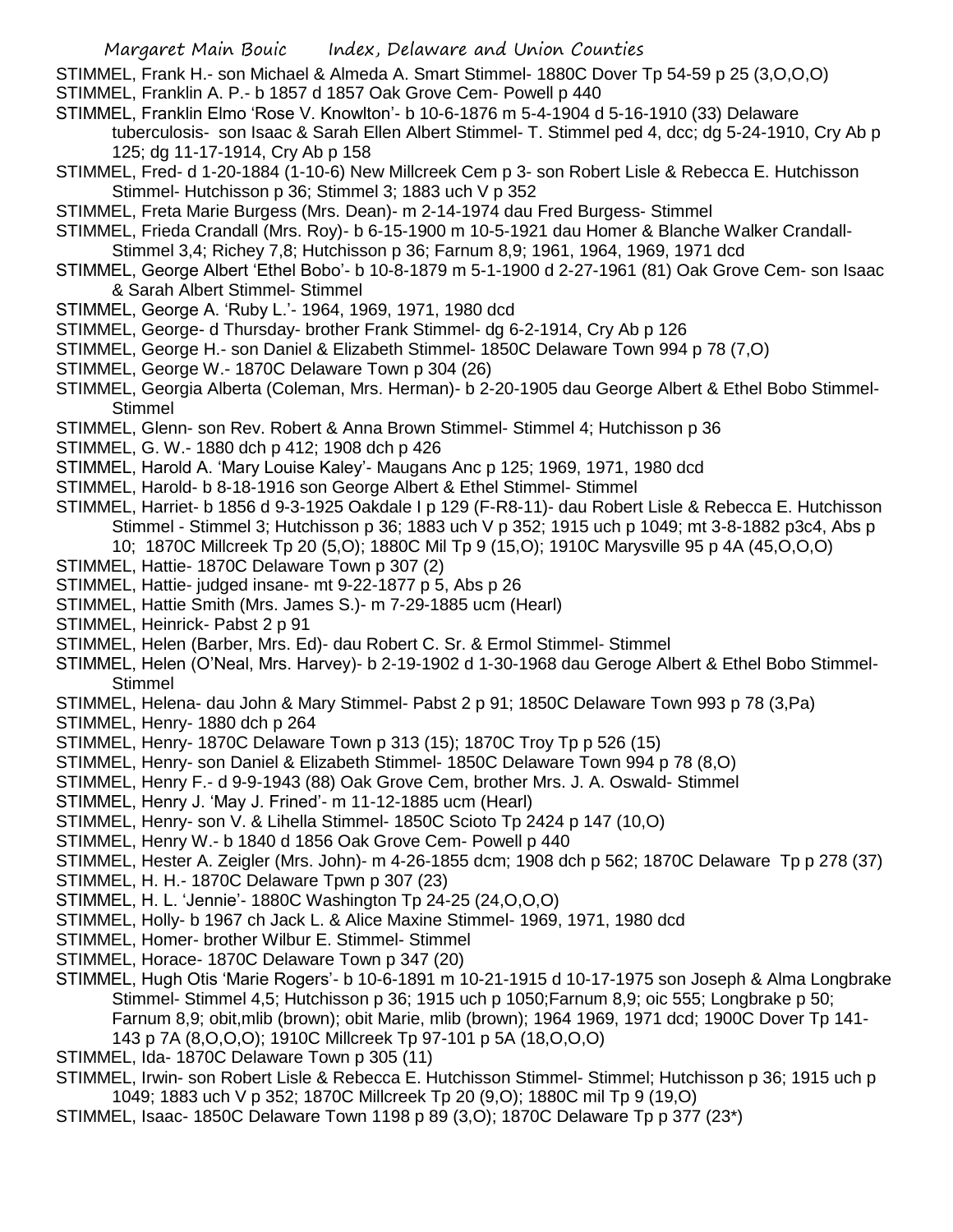- STIMMEL, Isaac 'Martha Snyder''Sarah Ellen Albert'- b 12-18-1846 m(10 12-24-1872 (2) 12-3-1875 d 11-5- 1914 (67-10-18); son John F. & Matilda Zeigler Steckel Stimmel- Paul Stimmel, Jr. ped 8 dcc; heir of Frederick Zeigler- dcw Bk 3 p 179; dg 5-24-1910, p 125, dg 11-10-1914, 11-17-1914, Cry Ab p 156, 158
- STIMMEL, Isabella- Pabst 2 p 91; 1870C Delaware Town p 304 (20)
- STIMMEL, Jack L. 'Alice Maxine'- son Paul Clifford.Sr. & Thelma/Nellie Wycoff Stimmel- Stimmel; obit Paul C. Sr.; 1961, 1964, 1969, 1971, 1980 dcd
- STIMMEL, Jack- b 1961 son Jack L. & Alice Maxine Stimmel- 1964, 1969, 1971 dcd
- STIMMEL, Jacob "Jake"- son Abraham & Elizabeth Lisle Stimmel- Stimmel 2; 1850C Millcreek Tp 1994-2015 p 290 (1)
- STIMMEL, Jacob F.- b 1859 d 1873 Oak Grove Cem, Powell p 441; 1870C Delaware Town p 313 (10)
- STIMMEL, James- 1870C Delaware Town p 313 (6)
- STIMMEL, James "Jim"E.- son Paul Clifford Sr. & Thelma/Nellie Wycoff Stimmel- obit Paul C.Sr., mlib; Stimmel
- STIMMEL, James- d 3-29-1860 (3-1-22) dbg p 22, Powell p 100- son J. F. & C. Stimmel
- STIMMEL, James LeRoy 'Mary'- son Paul C. Jr. & Margaret Helen Morrison Stimmel- Stimmel
- STIMMEL, James Michael- son James E. Stimmel- Stimmel
- STIMMEL, James R. 'Patty Howe'- b 5-7-1953 son Joseph Austin & Sarah Patterson Stimmel- Longbrake p 51
- STIMMEL, James S. 'Hattie Smith'- m 7-29-1885 ucm (Hearl)
- STIMMEL, Jean (Fisher, Mrs. )- dau Paul Clifford & Nellie Wycoff Stimmel- Stimmel
- STIMMEL, Jean (Lowe, Mrs. Fred)- b 8-19-1920 m 4-24-1944 dau Hugh Otis & Marie Rogers Stimmel-Stimmel 5,6; Richey 8,9; Farnum 9,10; Hutchisson p 35; Longbrake 50; obit Hugh O, obit Marie, mlib (brown); unec VIII p 29
- STIMMEL, Jean (Porter, Mrs. )- dau Wilber S. & Beatrice Stimmel- Stimmel
- STIMMEL, Jeffrey- son Jack L. & A. Maxine Stimmel- 1961 (14m), 1964, 1969, 1971 dcd
- STIMMEL, Jennie (Mrs. H. L.)- 1880C Washington Tp 24-25 (18,O,O,O)
- STIMMEL, J. F.- Pabst 2 p 90
- STIMMEL, Jim- b 1959 son Paul C. Jr. & Margaret H. Morrison Stimmel- 1971, 1973, 1975, 1977, 1979, 1981 ucd
- STIMMEL, John- Pabst 2 p 94; 1976 dch p 245
- STIMMEL, John- 1850C Delaware Tp 1353 p 96 (18,O)
- STIMMEL, John- b Berk Co Penn- d 2-22-1878 (61y) Delaware- dcdeaths
- STIMMEL, John A.- 1908 dch p 405; Pabst 2 p 90; 49ers p 2; CCC (1975 Delaware Tp); hadc p 99
- STIMMEL, John- son Abraham & Elizabeth Lisle Stimmel- Stimmel 2
- STIMMEL, John A. 'Ann E. Covey'- m 12-20-1876 ucm 5995 ; 1880C Scioto Tp 157 (26)
- STIMMEL, John 'Caroline Rinert'- m 5-3-1863 dcm; 1870C Delaware Town p 305 (53\*)
- STIMMEL, John E.- 1870C Delaware Tp p 278 (38\*)
- STIMMEL, John F. 'Maria Esther''Matilda Ziegler''Margaret'- b 1805 m 1844 dcb p 9, 10; Powell p 93; dcc ped Paul Stimmel,Jr. 16; Pabst 2 p 86; 1850C Delaware Town 93 p 77 (45,Pa); m Ester Dorwart 9-26-1848 dcm
- STIMMEL, John F. 'Elizabeth Rinert'- m 3-23-1856 dcm
- STIMMEL, John 'Hester A. Ziegler'- m 4-26-1855 dcm
- STIMMEL, John 'Hettie'- 1908 dch p 562
- STIMMEL, John 'Mary'- b 1818 d 1879 Oak Grove Cem- Powell p 440; 1850C Delaware Town p 78 (32,Pa)
- STIMMEL, John 'Matilda Steckel'- m 1-21-1844 dcm
- STIMMEL, Joseph Austin 'Sarah Patterson'- b 3-15-1925 m 7-17-1948 son Roy & Frieda Crandall Stimmel-Hutchisson p 36; Longbrake p 51; Stimmel 5; Richey 8, Farnum 9
- STIMMEL, Joseph B. 'Susan Culledge'- b 3-29-1951 son Joseph Austin & Sarah Patterson Stimmel-Longbrake p 51
- STIMMEL, Joseph E./L. 'Alma E. Longbrake'- b 7-15-1866 m 3-14-1889 ucm (Hearl) d 3-14-1942 son Robert Lisle & Rebecca E. Hutchisson Stimmel- 1883 uch V p 352; Hutchisson p 36; Longbrake p 50; Farnum 7,8; opc 622; 1915 uch p 769, 1050; mt 3-20-1889,Ab p 6; mt 3-8-1882 p3c4 Abs p 10, mt 3-5-1884 Abs p 5; mt 12-4-1901 p1c3; Abs p 15; 1900C Dover Tp 141-143 p 7A (33,O,O,O) m 11y; 1910C Millcreek Tp 97-101 p 5A (43,O,O,O) m 20y; obit Hugh Otis, mlib (brown); 1880C Millcreek Tp 9 (13,O,O,O)
- STIMMEL, Joseph L.- son Robert L. & Rebecca Stimmel- 1870C Millcreek Tp 20 (3,O)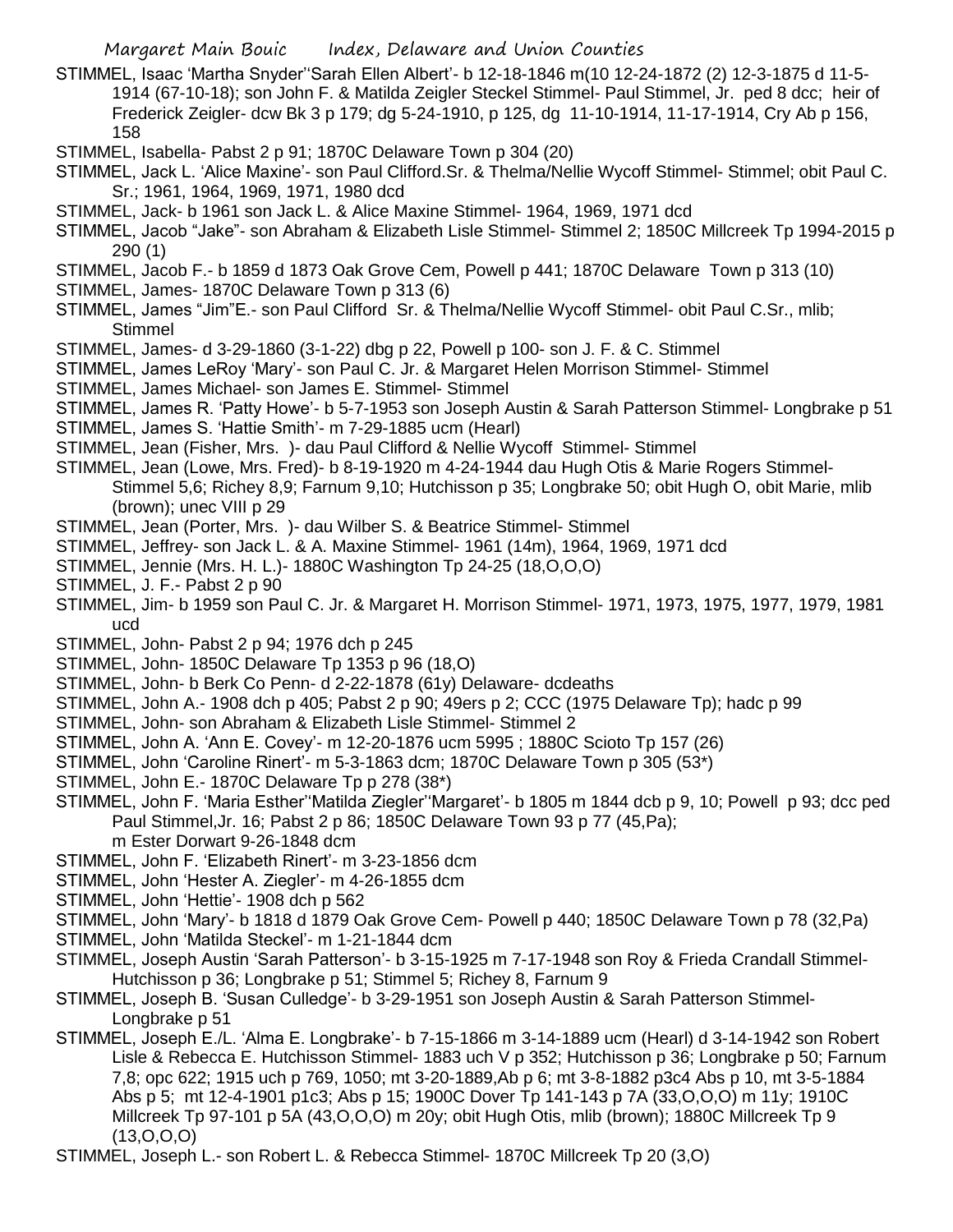STIMMEL, J. S. (Mrs. )-dau Wm. A. & Mary Philona McFarlin Smith- dg 1-23-1914, Cry Ab p 87

STIMMEL, Kim- b 1965 dau Wilbur Lee & Rose M. Stimmel- Stimmel; 1969, 1971 dcd

STIMMEL, L. A. 'E'- dbg p 2

STIMMEL, Laura- rtc p 9, 10

STIMMEL, Laura E.- dau Michael & Almeda Smart Stimmel- 1870C Millcreek Tp 62 (1,O); 1880C Dover Tp 54- 59 p 25 (11,O,O,O)

STIMMEL, Lihella (Mrs. V.)- 1850C Scioto Tp 2424 p 147 (35,Pa)

STIMMEL, Lisa Ann (Jones Mrs. Don)-- b 1964 dau Paul C. Jr. & Margaret Helen Morrison Stimmel- Stimmel; 1971, 1973, 1975, 1977, 1979, 1981 ucd

STIMMEL, Louise (Finch, Mrs. Emerson)(Graves, Mrs. Harry)- b 9-9-1917 m(1) 8-7-1938 (2) 5-1963 dau Hugh Otis & Marie Rogers Stimmel- Longbrake p 50; Hutchisson p 36; Richey 8,9; Stimmel 5,6; Farnum 9, 10; obit Hugh Otis, obit Marie Rogers, mlib (brown); unec VIII p 29

STIMMEL, Malinda J.- dau Abram & Elizabeth Lisle Stimmel- 1850C Millcreek Tp 1994-2015 p 29D (18,O)

STIMMEL, Margaret- b 1811 d 1843 Oak Grove Cem- Powell p 440

STIMMEL, Margaret Helen Morrison (Mrs. Paul C. Jr.)- b 8-2-1930 Pa m 9-15-1950 d 2-11-2001 (70) dau William C. Helga A. Hyde Morrison- Stimmel; 1971, 1973, 1975, 1977, 1979, 1981 ucd ;ped dcc Paul C. Jrl (1)

STIMMEL, Margaret (Mrs. John F.)- d 8-8-1813 (32-6-2) dcg p 10. Powell p 92

- STIMMEL, Maria- 1870C Delaware Tp p 278 (12)
- STIMMEL, Maria Esther (Mrs. John F.)- d 3-2-1855 dbg p 9, Powell p 93; 1850C Delaware Town 970 p 77 (40,Pa)
- STIMMEL, Maria (Siegfried, Mrs. Adam)- dau John & Hettie Ann Stimmel- 1908 dch p 562
- STIMMEL, Mariann- Pabst 2 p 87
- STIMMEL, Marie Rogers (Mrs. Hugh Otis)- b 2-13-1891 m 10-21-1915 d 11-24-1980 (89) Fairview Cem- dau Clark & Linna E. Bonnette Rogers- Hutchisson p 36; Longbrake p 50; Richey 7,8; Stimmel 4,5; Sbc p 45; obit , obit hugh Otis, mlib (brown); opc 618; 1964, 1969, 1971 dcd
- STIMMEL, Marilouise (Mrs. Harold A. (Mary A.)- 1969, 1971, 1980 dcd
- STIMMEL, Martha J.- dau Michael & Almeda E. Smart Stimmel- 1870C Millcreek Tp 62 (3,O); 1880C Dover Tp 54-59 p 25 (13,O,O,O)
- STIMMEL, Martha Snyder (Mrs. Isaac)- m 12-24-1872- Stimmel

STIMMEL, Mary- Pabst 2 p 90

- STIMMELL. Mary- b Penn d 12-1-1889 (61-11-4) Delaware dcdeaths,
- STIMMEL, Mary- 1870C J Town p 313 (21)
- STIMMEL, Mary- 1870C Delaware Town p 313 (42)
- STIMMEL, Mary Alice- d 3-21-1862 (1m13d) dbg p 22, Powell p 100 dau J. P & C.
- STIMMEL, Mary Ann- dau V. & Lihella Stimmel- 1883 uch V p 338; 1850C Scioto Tp 2424 p 147 (16,Pa)
- STIMMEL, Mary (Cooper, Mrs. )- b 6-29-1913 d 4-3-1978 dau George Albert & Ethel Bobo Stimmel- Stimmel
- STIMMEL, Mary (Douglas, Mrs. )- d 4-3-1978 (64) bur California- sister Stanley Stimmel- Stimmel
- STIMMEL, Mary (Mrs. James LeRoy)- Stimmel
- STIMMEL, Mary (Mrs. John)- b 1825 d 1861 Oak Grove Cem, Powell p 440 1850C Delaware Town 993 p 78 (25,Pa)
- STIMMEL, Mary Louise Kaley (Mrs. Harold)- b 12-22-1913 dau Patsey & Ada Thomas Kaley- Maugans Anc p 125
- STIMMEL, Mary Roberts (Mrs. Francis M.)- m 6-6-1861 dcm
- STIMMEL, Matilda Steckel Ziegler (Mrs. John F.)- b 8-18-1817 m 1-21-1837/1844 d 3-1-1847 (30y7m) Oak Grove Cem Powell p 9 3; dcc Paul Stimmel Jr., 17
- STIMMEL, Maud (Mrs. Robert)- d 11-1963 (84) Stimmel; Hutchisson p 36
- STIMMEL, A, Maxine (Mrs. Jack L.)- Stimmel; 1961, 1971, 1980 dcd
- STIMMEL, May J. Friend (Mrs. Henry J.)- m 11-12-1885 ucm (Hearl)
- STIMMEL, Michael 'Almeda A. Smart'- m 12-4-1862 dcm son Abram & Elizabeth Lisle Stimmel- Stimmel 2; 1850C Millcreek Tp 1994-2015 p 229 (11,O); mt 4-19-1876, mt 3 p 24; 1870C Millcreek Tp 62 (31,O); 1880C Dover Tp 54-59 p 25 (41,O,O,O)
- STIMMEL, Michael 'Catharine Plumb'- Stimmel 1; 1883 uch V p 352
- STIMMEL, Minnie- d 1-9-1866 (3 days) Old Millcreek Cem, Powell p 76; dau M. & A. A.
- STIMMEL, M. M.- 1915 uch p 411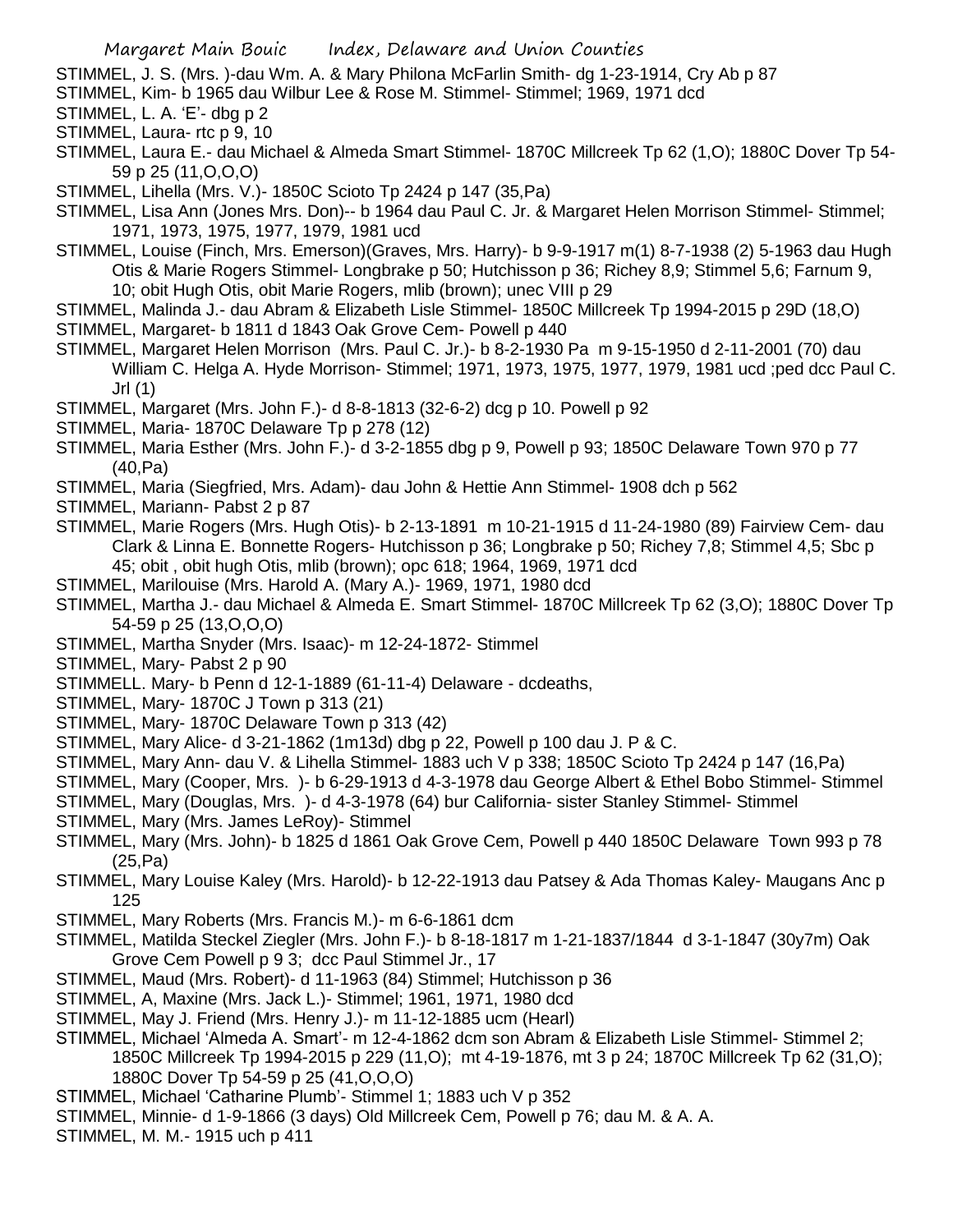- STIMMEL, Nellie Marjorie Wycoff (Mrs. Paul C.)- b 7-3-1909 m 8-17-1928 d 1-12-1948 Oak Grove Cem- dau George Washington & MaudeDiehl Wycoff- dcc. ped Paul Stimmel,Jr. 3
- STIMMEL, Passlinna'Paolinda- b 1853 d 1884 Oak Grove Cem- Powell p 440; 1870C Delaware Town p 313 (17)
- STIMMEL, Pattie (Young, Mrs. Wayne)- b 10-12-1949 dau Joseph Austin & Sarah Patterson Stimmel-Longbrake p 51
- STIMMEL, Paul Clifford Sr. 'Nellie Marjorie Wycoff' 'Thelma'-b 10-19-1905 m 8-17-1928 s d 5-20-1981 (75) son Franklin Elmo & Rose Veretta Knowlton Stimmel- dcc ped Paul Stimmel,Jr. 2; Delaware obit, mlib, Marion Star; dg 5-24-1910, Cry Ab p 125
- STIMMEL, Paul C. Jr. ;Margaret H. Morrison ' b 8-19-1928 m 9-15-1950 son Paul Clifford . & Nellie Marjorie Wycoff Stimmel; ped, dcc Paul C. Jr.- 1971, 1973, 1975, 1977, 1979, 1981 ucd
- STIMMEL, Paul Eric- son Paul C. Jr. & Margaret Helen Morrison Stimmel- Stimmel
- STIMMEL, Peggy (Stich, Mrs. George)- dau Wilber S. & Beatrice Stimmel- Stimmel
- STIMMEL, Rachel- dau Abraham & Elizabeth Lisle Stimmel- 1850C Millcreek Tp 1994-2015 p 299 (4)
- STIMMEL, Rebecca- Pabst 2 p 78, 82; 5 p 5; 1850C Delaware Town 993 p 78 (15,O)
- STIMMEL, Rebecca E. Hutchisson (Mrs. Robert Lisle)- b 2-15-1840 m 2-3-1859 ucm 2832 d 10-1-1894 New Millcreek Cem p 2 dau Joseph & Mary Hutchisson - Hutchisson p 36; Stimmel 2,3; 1915 uch p 983, 1049; 1883 uch V p 352; mt 10-1-1894, Abs p 56; unec IV p 28, XIX p 7; 1860C Millcreek Tp 102 920,O); 1870C mil Tp 20 (30,O); 1880C Mil Tp 9 (40,O,O,O)
- STIMMEL, Rebecca L.- dau V. & Lihella Stimmel- 1850c Scioto Tp 2424 p 146 (7,O)
- STIMMEL, Rebecca (Schroyer, Mrs. William J.)- m 8-15-1853 dcm
- STIMMEL, Reuben A.- d 3-18-1847 (1-5-13), dbg p 9; . Powell p 93- son John F. & Matilda- Stimmel
- STIMMEL, Richard- 1980 dcd
- STIMMEL, Richard- b 2-1939 son Harold & Mary Louise Kaley Stimmel- Maugans Anc p 125
- STIMMEL, Robert C. Sr. 'Ermol Welch'- b 11-29-1903 d 5-29-1958 (54) son George Albert & Ethel Bobo Stimmel- Stimmel
- STIMMEL, Robert Carl,Jr.- son Robert C. Sr. & Ermol Kelch Stimmel- Stimmel
- STIMMEL, Robert Lisle 'Rebecca E. Hutchisson;- b 12-14-1837 m 2-3-1859 ucm 2832 d 11-1901 New Millcreek Cem p 2- son Abraham & Elizabeth Lisle Stimmel-; 1915 uch p 983, 1049; Stimmel 2,3; Hutchisson p 34, 36; 1883 uch V p 338, 342, 352; mt 10-10-1894, Abs p 56, mt 12-4-1901 p1c3, Abs p 15; unec IV p 28, XIX p 7; 1860C Millcreek Tp 102 (22,O); 1870C Mil Tp 20 p 3 (32,O); 1880 Mil Tp 9 (42,O,Tenn,Tenn)
- STIMMEL, Rev; Robert T. 'Anna Brown''Maud'- b 7-20-1871 ucbirths- son Robert Lisle & Rebecca Hutchisson Stimmel; 1883 uch V p 352; 1915 uch p 1049; Hutchisson p 36; Stimmel 23; mt 3-8-1882 p3c4, Abs p 10; mt 3-5-1884, Abs p 5; mt 7-15-1896 p1c3 Abs p 7; 1880C Millcreek Tp p2 (8,O,O,O)
- STIMMEL, Rose M. (Mrs. Wilbur L.)- 1969, 1971 dcd
- STIMMEL, Rose V. Knowlton (Mrs. Franklin Elmo)- b 8-12-1886 m 5-4-1904 d 10-19-1966 Oak Grove Cemdau Levi & Hannah Hickinbotham Knowlton- dcc Paul Stimmel,Jr. 5; dg 5-24-1910, Cry Ab p 125
- STIMMEL, Roy M.'Frieda Crandall'- b 5-10-1896 m 10-5-1921 d 7-20-1968 bur Westerville- son Joseph L. & Alma Longbrake Stimmel- Stimmel 4,5; Hutchisson p 36; Richey 7,8; Farnum 8,9; OSSM, World War I; 1900C Dover Tp 141-143 p 7A (4,O,O,O); 1910C Millcreek Tp 97-101 p 5A (13,O,O,O); 1961, 1964, 1969, 1971, 1980 dcd
- STIMMEL, ----d 6-18-1922 Oakdale II p 71 (H-R6-13) infant dau of Roy Stimmel
- STIMMEL, Ruby L. (Mrs. George A.- 1964, 1969, 1971, 1980 dcd
- STIMMEL, Russell- son Wilber S. Stimmel- Stimmel
- STIMMEL, Samuel or Limmel? Pabst 2 p 94; 1850C Delaware Town 948 p 76 (21,Va)
- STIMMEL, Sarah- Pabst 2 p 91
- STIMMEL, Sarah- 1870C Delaware Town p 313 (19)
- STIMMEL, Sarah Ellen Albert (Mrs. Isaac)- b 12-8-1851 d 9-3-1928 Columbus- dau George & Sarah Albert/Albrecht- dcc Paul Stimmel,Jr. 9; dg 11-17-1914, Cry Ab p 158
- STIMMEL, Sarah- dau John & Mary Stimmel- 1850C Delaware Town 993 p 78 (5,Pa)
- STIMMEL, Sarah Patterson (Mrs. Joseph Austin)- b 8-9-1926 m 7-17-1948- Longbrake p 51
- STIMMEL, Smith- 1869 wsc; Pabst 8 p 21
- STIMMEL, Stanley- b 9-24-1918 son George Albert & Ethel Bobo Stimmel- Stimmel
- STIMMEL, Stephanie- b 1941 dau Harold & Mary Louise Kaley Stimmel- Maugans Anc p 125
- STIMMEL, Susan- 1870C Troy Tp p 526 (21\*)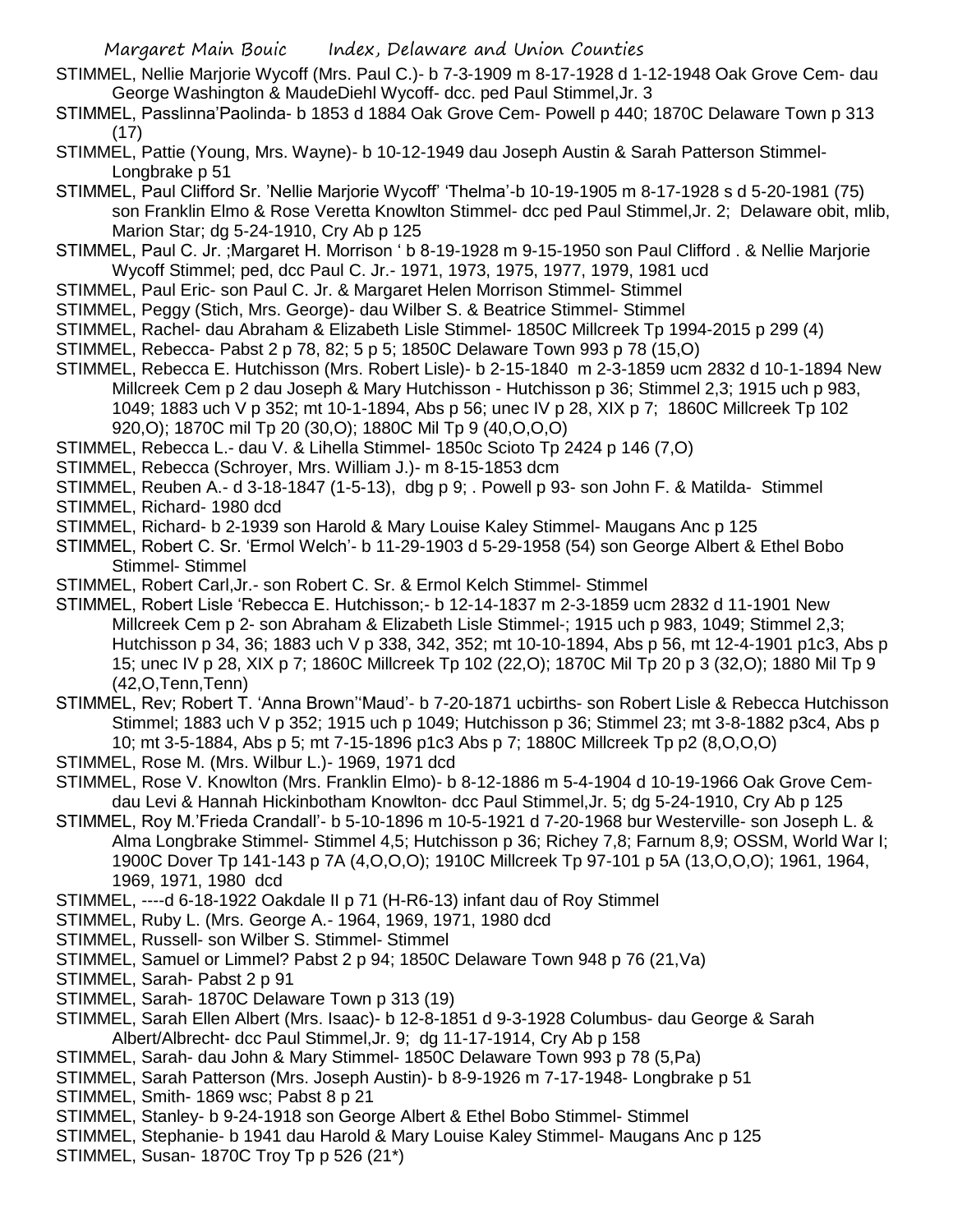STIMMEL, Susan- 1870C Delaware Town p 313 (20)

STIMMEL, Susanna Elizabeth- b 1838 d 1854 Oak Grove Cem, Powell p 440- dau Daniel & Elizabeth Stimmel- Pabst 2 p 82, 5 p 5; 1850C Delaware Town 994 p 78 (12,O)

- STIMMEL, Ted- b 1965 son Jack L. & Alice Maxine Stimmel- 1969, 1971, 1980 dcd
- STIMMEL, Thoburn- son Rev. Robert T. & Anna Brown Stimmel- Stimmel 4; Hutchisson p 36
- STIMMEL, Todd- son Wilbur Lee Stimmel- Stimmel
- STIMMEL, V. 'Lihella'- 1850C Scioto tp 2424 p 146 (41,Pa)
- STIMMEL, Viola (Haggard, Mrs. John Frank)- m 12-4-1895 ucm (Hearl) dau Robert Lisle & Rebecca E. Hutchisson Stimmel ; 1883 uch V p 353; Stimmel 3,4; Hutchisson p 36; 1915 uch p 725, 1049; mt 3-8- 1882 p3c4, Abs p 10; mt 3-5-1884, Abs p 5; 1880C Millcreek Tp 9 (6,O);1910C Marysville 95-85 p 3B (37,O,O,O) m 13y 4 ch
- STIMMEL, Virginia (Howard, Mrs.-- )- dau Robert S. Sr. & Ermol Welch Stimmel- Stimmel
- STIMMEL, W. E.- son George Stimmel- dg 6-2-1914, Cry Ab p 126
- STIMMEL, Wilbur Lee 'Rose M. Elizabeth'- d 10-26-1977 (43) Oller Cem- son Wilbur S. & Beatrice Stimmel-**Stimmel**
- STIMMEL, Wilbur S.'Beatrice/Bernice E.'-d 7-23-1968 (63) Oller Cem- Stimmel;1961, 1964 dcd
- STIMMEL, William- Pabst 2 p 83, 93
- STIMMEL, William- 1870C Delaware Tp p 278 (9)
- STIMMEL, William Brew- son Joseph E. & Susan Gulledge Stimmel- Longbrake p 51
- STIMMEL, William D.- d 11-26-1870 (10y26d) Delaware Tp- dcdeaths
- STIMMEL, William- b 1967 son Wilbur L. & Rose M. Stimmel- 1969, 1971 dcd
- STIMMELL, Agness- 1870C Delaware Town p 315 (2)
- STIMMELL, Coonrad- 1870C Delaware Town p 315 (23\*)
- STIMMETT, Isabella (Ellison, Mrs. John A. F.)- Nash p 334
- STIMMILL, Arthur- d 10-20-1874 (8y) Delaware Tp- dcdeaths
- STIMPERT, Billie- lived with Richard C. & Helen Vest- 1961 (17) dcd
- STIMPERT, Don- son Grover & Katherine Mantsch Stimpert
- STIMPERT, Eileen Mizer (Mrs. Robert D.)- m 6-19-1948 Stimpert
- STIMPERT, Georgie (Mrs. Thomas)- Stimpert
- STIMPERT, Grover 'Katherine Mantsch'- Stimpert
- STIMPERT, Katherine Mantsch (Mrs.Grover)- Stimpert
- STIMPERT, Kevin 'LuAnn'- son Robert D. & Eileen Mizer Stimpert- Stimpert
- STIMPERT, LuAnn (Mrs. Kevin)- Stimpert
- STIMPERT, Robert D.'Eileen Mizer'- b 7-19-1927 Okla m 6-19-1948 d 6-15-2002 (74) bur Mantua- son Grover & Katherine Mantsch Stimpert- Stimpert 1980 dcd
- STIMPERT, Scott- son Robert D. & Eileen Mizer Stimpert- Stimpert
- STIMPERT, Thomas 'Georgie'- son Robert D. & Eileen Mizer Stimpert- Stimpert
- STIMPFLE, Irvin'Margaret Herb'- m 2-19-1937- Stimpfle- friends of Lee Schacherbauers
- STIMPFLE, Margaret Herb (Mrs. Irvin) m 2-19-1937- Stimpfle, m same day as Schacherbauers
- STIMRUEL, Ida M. (Genier, Mrs. Abner)- m 1887- dumch p 469
- STIMSON, Abigail (Benjamin, Mrs. Abel)- b 7-1-1671 m 1695 dau Jonathon & Abigail Benjamin Stubbs Stimson- Powers Pat p 32
- STIMSON, Abagail Benjamin Stubbs (Mrs. Jonathan)- Powers Pat p 32
- STIMSON, Amanda Cornish (Mrs Holt S.)- m 11-19-1846 dcm
- STIMSON, Benjamin C 'Martha A. Curtiss'- m 7-20-1842 dcm
- STIMSON, Dr. C. H, -Stimpson; 1883 uch V p 616; 1915 uch p 654;
- STIMSON, Donna Lee (Simson, Mrs. Donald Lee)- m 9-22-1963 dau Hugh W. Stimson- Stimson
- STIMSON, Emma- dau John & Julia Ann Wolf Daniels- mt 11-30-1904 p9c4; Abs p 27
- STIMSON, Holt S. 'Amanda Cornish'- m 11-19-1846 dcm
- STIMSON, Hugh W.- Stimson
- STIMSON, James Leonard 'Sula Belle Ayres'- Maugans Anc p 149
- STIMSON, Jonathan 'Abagail Benjamin Stubbs'- Powers Pat p 32
- STIMSON, Martha A. Curtiss (Mrs. Benjamin C.)- m 7-20-1842 dcm
- STIMSON, Nita Faye (Thompson, Mrs. Clayton Alvin)- b 9-7-1933 m 8-16-1952 div 2-17-1960 dau James Leonard & Sula Belle Ayres Stimson- Maugans Anc p 1149
- STIMSON, Sula Belle (Mrs. James Leonard- Maugans Anc p 149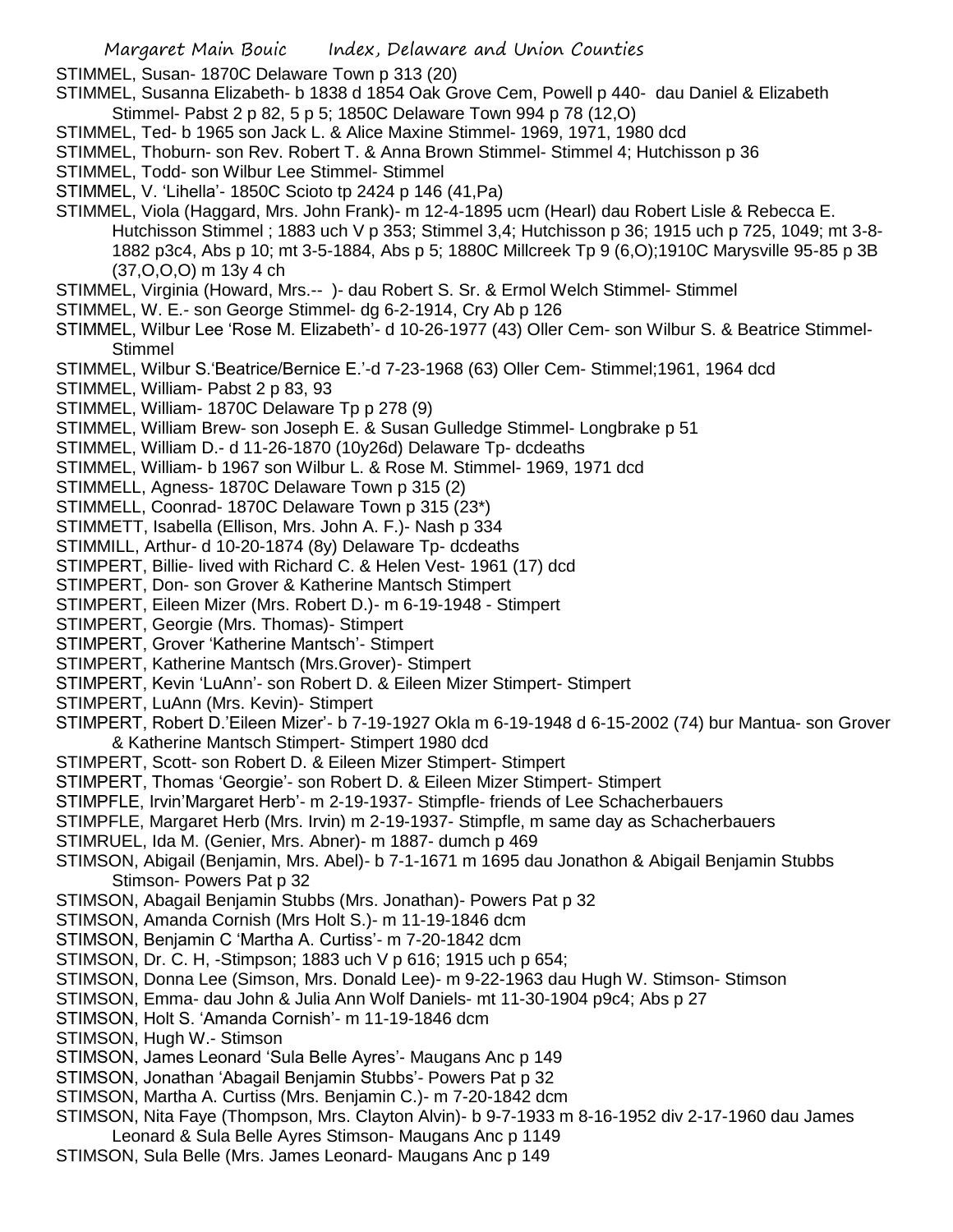STINATT, James- unec I p 15

STINCE, Abraham- 1820C: 53 See Stiner, Abraham Union township

- STINCHCOMB, Elizabeth W. (Pugh, Mrs. James)- b 5-16-1825- dau George Stinchcomb- dumch p 369
- STINCHCOMB, George- son George Stinchcomb- dumch p 369
- STINCHCOMB, George- dumch p 369
- STINCHCOMB, Joyce M.- dau Rosemary C. Fox Stinchcomb- obit Rosemary, mlib
- STINCHCOMB, Lawrence J.- son Rosemary C. Fox Stinchcomb- obit Rosemary, mlib
- STINCHCOMB, Martha Ann (Crouse, Mrs. Martin)- dau Rosemary C. Cox Stinchcomb; obit Rosemary, mlib
- STINCHCOMB, Michael A.- son Rosemary C. Fox Stinchcomb- obit Rosemary, mlib
- STINCHCOMB, Rosemary C. Fox (Mrs. )- b 6-2-1930 d 3-18-1981 Bucyrus, obit, mlib, Marion Star
- STINE, Albert- son Henry & Anna Fishback Stine- Stine- obit Russell, mlib (brown)
- STINE, Anna Fishback (Mrs. Henry)- Sine- obit Russell, mlib (brown)
- STINE, Anna (McEwen, Mrs. )- dau Henry & Anna Fishback Stine- Stine; obit Russell, mlib (brown)
- STINE, Catherine (Bovey, Mrs. Christina,Sr.)- Maugans Anc p 30
- STINE, Edith (Hedges, Mrs. )- dau Henry & Anna Fishback Stine- Stine; obit Russell, mlib
- STINE, Elizabeth (Mrs. S.)- dcg p 9; Powell p 93
- STINE, Emily Jane (Freshwater, Mrs. Archibald)- b 2-7-1840 m 9-17-1865 d 8-8-1923- Freshwater p 157, 158, 159
- STINE, Fanny (Rice, Mrs. Henry)- m 2-21-1843- Maugans Anc p 50
- STINE, Foster- son Lewis S. Stine- Stine
- STINE, Hannah (Maugans, Mrs. Enoch)- m 12-5-1832- Maugans Anc p 49
- STINE, Hattie R. Graham (Mrs. Lawrence W.)- m 11-3-1909 d 8-2-1963 (74) Radnor Cem dau Charles V. Graham- Stine; 1961 dcd
- STINE, Henry 'Anna Fishback'- Stine; obit Russell, mlib (brown)
- STINE, James William- d 1-15-1848 (8m) son S. & Elizabeth Stine- dcb p 9; Powell p 93
- STINE, Jennie A. Evans (Mrs. John D.)- m 3-8-1860 dcm
- STINE, John D. 'Jennie A. Evans'- m 3-8-1860 dcm; J. D.- CCC (1875 Delaware Tp)
- STINE, Lawrence W. 'Hattie R. Graham'- m 11-3-1909 d 7-3-1962 (75) Radnor Cem- son Lewis S. Stine-Stine; 1961 dcd
- STINE, (Detwiler, Mrs. William)- dau Lawrence W. & Hattie R. Graham Stine- Stine
- STINE, Lewis S.- Stine
- STINE, Lilla (Newton, Mrs. )- dau Lewis S. Stine- Stine
- STINE, Lydia Ann (Ritter, Mrs. John)- m 4-22-1875 ucm 5688; mt 3 p 12; mt 5-12-1875
- STINE, Mary Louise Wallace (Mrs. Gordon)- m 7 -19-1975 d 8-6-1975 (18) dau Arthur Wallace- Stine
- STINE, Naomi Flay Penhorwood (Mrs. Russell)- b 1899 m 11-12-1928 York Cem, Sec C. p 86; obit Russell, mlib (brown); ; 1959, 1962, 1967, 1971 ucd
- STINE, Opal (Smith, Mrs. Ralph) dau Henry & Anna Fishback Stine- Stine; obit Russell, mlib
- STINE, Raymond- son Henry & Anna Fishback Stine- Stine; obit Russell, mlib (brown)
- STINE, Robert- son Lawrence W. & Hattie R. Graham Stine- Stine
- STINE, Russell T. 'Naomi Flay Penhorwood'- b 1-20-1901 m 11-12-1928 d 6-11-1975 (74) York Cem, Sec C. p 86- son Henry & Anna Fishback Stine- Stine; obit, mlib (brown); 1962, 1967, 1971 ucd
- STINE, Ruth (Franklin, Mrs. )- dau Lewis S. Stine- Stine
- STINE, S. 'Elizabeth'- dcb p 9
- STINE, Sarah- Pabst 2 p 81, 5 p 5
- STINE, Sarah (Brougher, Mrs. James)- m 4-6-1858 dcm
- STINE, Sarah (Crunkleton, Mrs. David)- Maugans Anc p 33
- STINE, Sol- CCC (1849 Delaware Tp); hadc p 23
- STINEBARGER, Elizabeth Dasher (Mrs. George)- m 8-14-1847 ucm 1236
- STINEBARGER, George Adam 'Elizabeth Dasher'- m 8-14-1847 ucm 1236, unec VII p 25
- STINEMAN, Dawn (Mrs. Trevous)(Juzwiak, Mrs. )- Stineman
- STINEMAN, Jerry Lee 'Shannon Michelle Ormeroid'- m 7-27-2002 son Trevous & Dawn Stineman- Stineman STINEMAN, Shannon Michelle Ormeroid (Mrs. Jerry Lee)- m 7-27-2002- dau Dale Ormeroid- Stineman
- STINEMAN, Trevous 'Dawn'- Stineman; 1983 ucd
- STINEMETZ, Adam- b 1972 son Thomas"Tom" W. & Bambi Stinemetz- 1973, 1975, 1977, 1979, 1981, 1983 ucd
- STINEMETZ, Allen- b 1982 son Mark A. & Carol Sue Brill Stinemetz- 1983 ucd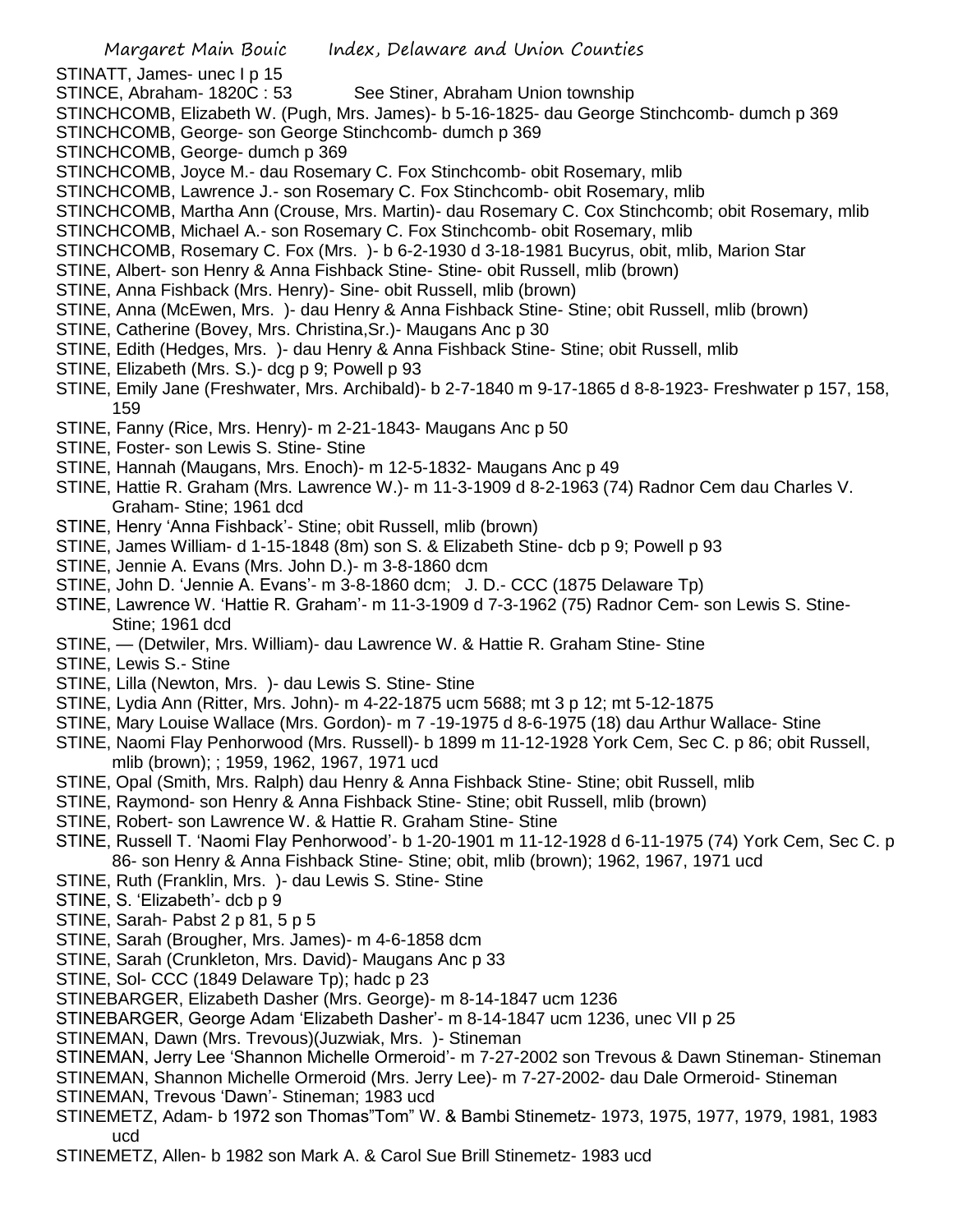- STINEMETZ, Amy Agnelita- b 6-24-1974 dau Mark A. & Carol Sue Brill Stinemetz- Stinemetz; 1975, 1977, 1979, 1981, 1983 ucd
- STINEMETZ, Anna E. Beaver (Mrs. Kenneth)- b 3-12-1896 m 12-15-1921 d 9-22-1980 (84) Grand Prairie Cem, Marion,- dau Henry & Matilda Harris Beaver, obit mlib (brown); Stinemetz; 1949, 1962, 1967, 1975, 1977, 1979, 1981, 1983 ucd
- STINEMETZ, Anna (Denman, Mrs. )- b 1961 dau Harold S. & Dorothy M. Stinemetz- Stinemetz; 1967, 1971, 1973, 1977, 1979, 1981, 1983 ucd
- STINEMETZ, Bambi (Mrs. Thomas "Tom")- 1973, 1975, 1977, 1979, 1981, 1983 ucd
- STINEMETZ, Blanche (Hurd, Mrs. )- dau Henry & Enola Leith Stinemetz- Stinemetz
- STINEMETZ, Carol Bialecki (Mrs. Douglas)- m 8-16-1980 dau William Bialecki- Stinemetz
- STINEMETZ, Carol Sue Brill (Mrs. Mark A.)- m 6-30-1973 dau Fred Brill- Stinemetz; 1975, 1977, 1979, 1981, 1983 ucd
- STINEMETZ, Charles- b 1960 son Glenn & Lona Stinemetz- 1962, 1967, 1971, 1973, 1975, 1977, 1979, 1981, 1983 ucd
- STINEMETZ, Deborah Lynn Atherton (Mrs. Gregory Glenn)- m 8-12-1979 dau Marvin Atherton- Stinemetz; Atherton
- STINEMETZ, Diana (Bird, Mrs. Kenneth Allen)- b 1940? m 4-21-1979 dau Howard E. & Doris M. Stinemetz-1959 (9), 1962, 1967, 1971, 1973 ucd
- STINEMETZ, Donald- b 1951 son Harold H. & Dorothy Stinemetz- Stinemetz; 1959, 1967, 1971, 1973, 1975 ucd
- STINEMETZ, Dora- d 10-6-1920 Freeman Bible, unec IV p 68
- STINEMETZ, Doris M. (Mrs. Howard R.)- 1962 ucd
- STINEMETZ, Dorothy M. (Mrs. Harold S.)- 1959, 1962, 1967, 1971, 1973, 1975, 1977, 1979 1981, 1983 ucd
- STINEMETZ, S. Douglass-b 1957 son Glenn & Lona Stinemetz- 1959, 1973, 1975, 1977 ucd
- STINEMETZ, Duane L. son Kenneth Henry & Anna E. Beaver Stinemetz- obit Anna E., mlib (brown); 1949, 1962, 1967, 1971, 1973, 1975, 1977m 1979, 1981, 1983 ucd
- STINEMETZ, Edwin- son Henry & Enola Leith Stinemetz- Stinemetz
- STINEMETZ, Enola Leith (Mrs. Henry)- Stinemetz
- STINEMETZ, Glenn M. 'Lona'- son Kenneth Henry & Anna E. Beaver Stinemetz- obit Anna E., mlib (brown); Stinemetz; 1949, 1962, 1967, 1971,1973, 1975, 1977, 1979, 1981, 1983 ucd
- STINEMETZ, Gregory Glenn 'Deborah Lynn Atherton'- b 1959 m 8-12-1979 son Glenn M. & Lona Stinemetz-1962, 1967, 1971, 1973, 1975, 1977, 1979, 1983 ucd
- STINEMETZ, Harold H 'Dorothy M.'- b 3-20-1923 d 5-18-2002 son Kenneth Henry & Anna Elsie Beaver Stinemetz- obit Anna E., mlib (brown); Stinemetz; 1959, 1962, 1967, 1971, 1973, 1975, 1977, 1979, 1981 1983 ucd
- STINEMETZ, Harold 'Shirley'- 1949 ucd'
- STINEMETZ, Helen (Ruhl, Mrs. John A.)- d 1963- Stinemetz
- STINEMETZ, Henry 'Enola Leith'- Stinemetz
- STINEMETZ, Homer- son Henry & Enola Leith Stinemetz- Stinemetz
- STINEMETZ, Howard K.'Doris M.' son Kenneth Henry & Anna Elsie Beaver Stinemetz- obit Anna E. mlib (brown); Stinemetz; 1949, 1959, 1962, 1967, 1971, 1973,.1975, 1977, 1979, 1981, 1983 ucd
- STINEMETZ, John H.'Lucy'- b 1963 son Harold H. & Dorothy M. Stinemetz- Stinemetz; 1967, 1971, 1973, 1975, 1977, 1979, 1981, 1983 ucd
- STINEMETZ, Joshua- b 1979 son Tom W. Sr. & Bambi L. Stinemetz- 1981, 1983 ucd
- STINEMETZ, Kenneth H 'Anna E. Beaver'- m 12-25-1921 d 3-20-1962, obit Anna E. mlib (brown); Stinemetz; 1949, 1962 ucd
- STINEMETZ, Krystal Danelle- b 6-21-1980 dau Gregory Glenn & Deborah Lynn Atherton Stinemetz-Stinemetz; Atherton
- STINEMETZ, Lona (Mrs. Glenn)-1959, 1962. 1967, 1971, 1973, 1975, 1977, 1979, 1981, 1983 ucd
- STINEMETZ, Lucy (Mrs. John)- Steinmetz
- STINEMETZ, Mae Zella (Linn, Mrs. Rolla R.)- 1985 uch p 92
- STINEMETZ, Mark A. 'Carol Sue Brill'- b 6-30-1973 son Harold H. & Dorothy M. Stinemetz- Steinmetz; 1959, 1967. 1971, 1973, 1975, 1977, 1979, 1981, 1983 ucd
- STINEMETZ, Patricia "Patty"(Cummins, Mrs. Ed)- b 1966 dau Harold H. & Dorothy M. Stinemetz- Stinemetz; 1967, 1971, 1973, 1975, 1977, 1979, 1983 ucd
- STINEMETZ, Ruth (Roszman, Mrs. )- dau Henry & Enola Leith Stinemetz- Stinemetz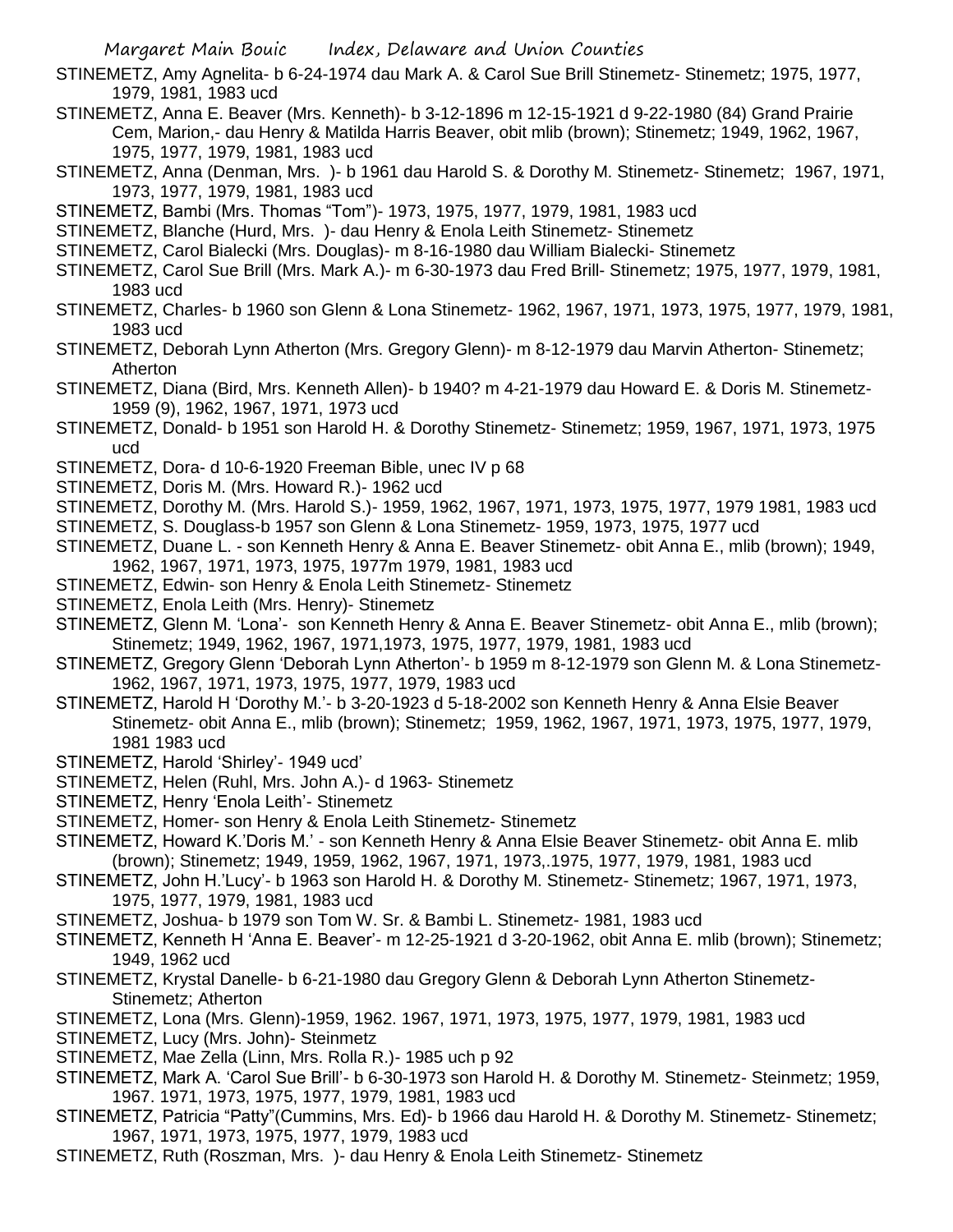STINEMETZ, Sharon K.- b 1960 dau Harold H. & Dorothy M. Stinemetz- Stinemetz; 1967, 1971, 1973, 1975, 1977, 1979, 1981, 1983 ucd

- STINEMETZ, Shirley (Mrs. Harold)- 1949 ucd
- STINEMETZ, Steven- b 1957 son Glenn M. & Lona L. Stinemetz- 1962, 1967, 1971 ucd
- STINEMETZ, Steven Douglas- author of "James Cahill"- unec XIII p 15
- STINEMETZ, Sue- dau Harold H. & Dorothy Stinemetz- Stinemetz
- STINEMETZ, Tammy- b 1975 ch Thomas & Bambi Stinemetz- 1975, 1977, 1979, 1981, 1983 ucd
- STINEMETZ, Thomas "Tom"'Bambi'- son Howard K. & Doris M. Stinemetz- 1962, 1967, 1971, 1973, 1975, 1977, 1979, 1981, 1983 ucd
- STINEMETZ, Travis- b 1981 ch Tom W. Sr. & Bambi L. Stinemetz- 1981, 1983 ucd
- STINEMETZ, Wendy- b 1977 ch Mark A. & Carol Sue Stinemetz- 1977, 1979, 1981, 1983 ucd
- STINEMETZ, William- b 1967 son Harold H. & Dorothy M. Stinemetz- Stinemetz; 1967, 1971, 1973, 1975, 1979, 1983 ucd
- STINER, Abraham- 1835 men p 22 76 p 35 Delaware Tp
- STINER, Abraham- 1883 uch IV p 435, V p 335, 398; 1915 uch p 278, 433; 1908 dch p 405; unec XII p 21, XVI p 5; 1820C Union Tp 210 (26-45); 1830C Millcreek Tp 363 p 290 (40-50); 1840C Paris Tp 957 p 43 (50-60) 1f (50-60) 1m (15-20) 1f (15-20); 1850C Liberty Tp Un Cp 859-876 p 129 (70,Pa);
- STINER, Ada- dau Frank P. & Samantha Stiner- 1880C Paris Tp 97-112 p 50 (4,O,O,O)
- STINER, Ada- dau John & Malina Stiner- 1880C Unionville 216 p 23 (12,O,O,O)
- STINER, Albert- son Ephraim & Elizabeth Stiner- 1860C Liberty Tp Un Co 1040-1050 p 142 (22,O)
- STINER/STEINER, Alice (Hager, Mrs. Daniel A.)- m 3-21-1875 mt 3-21-1875
- STINER, Alta- b 6-1881 dau Calvin & Maria P. Bowen Stiner- mt 9-26-1900 p8c3,Abs p 16; 1900C Paris Tp 158-161 p 9B (18,O,O,O)
- STINER, Belle (Brown, Mrs. Abraham)- WBrown IV p 471; 1985 uch p 19
- STINER, Bernice Taylor (Mrs. Charles)- m 5-15-1934 dau Harry A. & Gertrude Weaver Taylor- Taylor 11433 ; Sbc p 26
- STINER, Bessie Laird (Mrs. Roy)- b 1876 d 1950 Oakdale II p 40 (B-Rs-9)-dau Moses & Phoebe Hanawalt Laird- 1915 uch p 674; Sbc p 45
- STINER, Bessie R. (Mrs. C. L.)- 1910C Dover Tp 105-110 p 5A (36,O,O,O) m 10y

STINER, Betty- dpc p 102

- STINER, Calvin W. 'Martha/Mariah P. Bowen'- b 1837 m 1-7-1858 ucm 2667 d 2-11-1910 (73y1m) Co K. 66th OVI, Oakdale 2260 (196z)I p 35 (E-R33-6)- son Christian & Ruth Gibson Stiner- mt 1-13-1858; mt 9-19- 1900 p3c2, 9-26-1900 p 8c3 Abs p 15, 16; unec XII p 30, XVIII p 56; 1850C Paris Tp 575-588 p 88 (12,O); 1860C Allen Tp 856-866 p 117 (22,O); 1880C Allen Tp 127-137 p 14 (42,O,O,O); 1900C Paris Tp 158-161 p 9B (64,O,O,O) m 42y
- STINER, (Northrup, Mrs. Glen)- dau Calvin & Mariah P. Bowen Stiner- mt 9-26-1900 p 8c3, Abs p 16 STINER, —(Perry, Mrs. Wm.)- dau C. Stiner- unec IV p 50
- STINER, Carl C.'Vera'- b 1891 son W. F. & Grace Montgomery Stiner- 1915 uch p 966; Stiner; Sbc p 45; 1900C Dover Tp 102-104 p 5A (9,O,O,O); 1910C Dover Tp 24 p 1B (18,O,O,O)
- STINER, Catharine (Myers, Mrs. Jacob)- m 9-7-1837 ucm 442; unec III p 30
- STINER, Charles 'Bernice Taylor'- son Roy & Bessie Rebecca Laird Stiner- Stiner; Taylor (11433); Sbc p 26 ; obit Bessie, obi Roy, mlib
- STINER, Christian 'Lucy'- 1880C Dover Tp 139-147 p 33 (70,O)
- STINER, Christian 'Ruth Gibson- m 7-9-1829 ucm 180 d 2-22-1889 (78-7-20) Mount Herman Cem;; 1915 uch p 966; 1883 uch III p 288; unec II p 26; 1850C Paris Tp 575-588 p 88 (40,Ky); 1870C Dover Tp 78-80 p 10 (58.O)
- STINER, Christopher 'Ruth Gilson'- 1883 uch V p 42; 1915 uch p 248
- STINER, C. L. 'Bessie R.'- 1910C Dover Tp 105-110 p 5A (36,O,O,O) m 10y
- STINER, C. W.- 1883 uch IV p 466
- STINER, Clara- Sbc p 46
- STINER, Clarence 'Orpha Shoup'- Pounds 3
- STINER, Colvin- son of Mrs. Katie Myers- mt 9-1-1886, Abs p 27
- STINER, David 'Eliza Jane'- b 8-13-1816 d 4-3-1905 Stiner's Corner Cem. Powell p 330
- STINER, Della (Stickney, Mrs. Charles F.)- m 12-26-1886 ucm (Hearl)- dau Calvin W. & Maria Bowen Stiner-1880 C Allen Tp 127-137 p 14 (14,O)
- STINER, Drusyla (Mrs. Henry)- d 8-17-1850 (32y11m20d) Stiner's Corner Cem, Powell p 331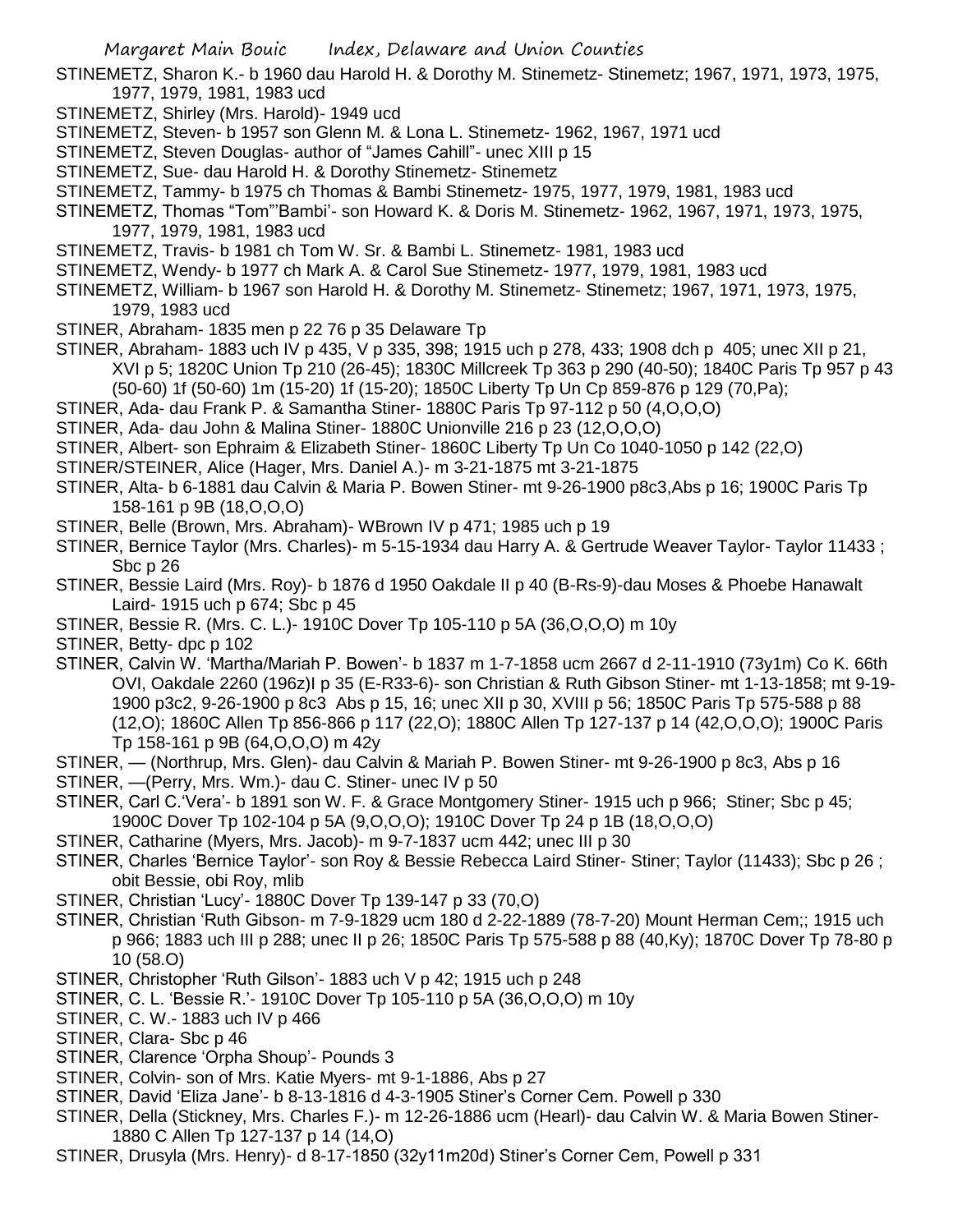- STINER, Effie (Hildreth, Mrs. Charles E.)- m 3-8-1897 ucm (Hearl) d 1934, dau Joseph & Margaret Louck Stiner; Sbc p 37; 1915 uch p 966
- STINER, Eliza Ann (Coulter, Mrs. James)- m 9-25-1845 ucm 1073; unec IV p 50, VI p 32, XXI p 41- dau C. **Stiner**
- STINER, Eliza Jane (Mrs. David)- b 7-27-1827 d 9-26-1907 Stiner's Corner Cem, Powell p 330
- STINER, Elizabeth- 1883 uch V p 338 Elizabeth- Long's Chapel
- STINER, Elizabeth- dau Christian & Ruth Gibson Stiner- 1850C Paris Tp 575-588 p 88 (20,O)
- STINER, Elizabeth (Mrs. Ephraim)- 1860C Liberty Tp Un Co 1010-1050 p 142 (57,NY)
- STINER, Elizabeth (Stovenour, Mrs. Christian)- b 1813 m 8-26-1830- Powell p 334
- STINER, Ellen (Harris, Mrs. John)- m 11-14-1872 ucm 5175
- STINER, Emma (Ferguson, Mrs. Andrew E.)- m 7-3-1878 ucm 6286
- STINER, Ephraim 'Elizabeth' 1860C Liberty Tp Un Co 1010-1050 p 142 (55,NY)
- STINER, Ernest- d 1875 (3) Darby Tp; mt 3 p 23; mt 7-26-1876
- STINER, Ethel (THompson, Mrs. Walter)- b 4-1893 dau William F. & Grace Montgomery Stiner- Sbc p 46; 1915 uch p 966; 1900C Dover Tp 102-104 p 5B (7,O,O,O); 1910C Dover Tp 24 p 1B (16,O,O,O)
- STINER, Frank P. 'Samantha'- 1880C Paris Tp 97-112 p 50 (24,O,Va,Va)
- STINER, Franklin P. 'Sarah S. Loucks'- m 11-9-1872 ucm 5170
- STINER, Franklin- son Christopher/Christian & Rth GibsonGilson Stiner- 1870C Dover Tp 78-80 p 10 (17,O) STINER, Gladys- Sbc p 46
- STINER, Glendora (Robinson, Mrs. Daniel A.)- m 9-10-1883 ucm (Hearl)- dau Calvin W. & Maria Bowen Stiner- 1880C Allen Tp 127-137 p 14 (12,O,O,O)
- STINER, Grace Montgomery (Mrs. William F.)- m 4-24-1890 ucm (Hearl) d 1966 (96)- dau John C. & Rebecca Williams Montgomery- Sbc p 45; 1915 uch p 966 1900C Dover Tp 102-104 p 5A (28,O,O,O) 2 ch m
	- 10y; 1910C Dover Tp 24 p 1B (32,O,O,O)
- STINER, Harriet- dau Ephraim & Elizabeth Stiner- 1860C Liberty Tp Un Co 1010-1050 p 142 (14,ILL)
- STINER, Henry- 1835 men p 38 #16 p 68 Lincoln Tp
- STINER, Henry 'Drusyla'- Powell p 331
- STINER, Isabella (Collumber, Mrs. Wilson)- m 1-22-1873 ucm (Hearl) dau Christian & Ruth Gibson Stiner-1850C Paris Tp 575-588 p 88 (3,O); 1870C Dover Tp 78-80 p 10 (23,O)
- STINER, Iva/Ivey- b 8-1885/6- dau Calvin & Maria P. Bowen Stiner- mt 9-26-1900, Abs p 16; ; 1900C Marysville 4th ward 369-379 p 18A (14, O,O,O) servant; 1900 Paris Tp 158-161 p 9B (13,O,O,O)
- STINER, Jacob 'Rachael Dillingham' m 3-18-1847 dcm
- STINER, Jacqueline Lee Ott (Mrs. Lester Lee, Jr.)- m 3-1-1969 dau dr. Arnold C. Ott- Stiner
- STINER, Jasper L.'Minnie I. Jaggers'- lic m 3-13-1894 (Hearl)- son Calvin W. & Maria Bowen Stiner- mt 9-26- 1900 p8c3 Abs p 16; 1880C Allen Tp 127-137 p 14 (9,O,O,O)
- STINER, Jennie (Heck, Mrs. )- dau Calvin W. & Maria Bowen Stiner- mt 9-26-1900 p8c3, Abs p 16; 1880C Allen Tp 127-137 p 14 (20,O,O,O)
- STINER, John- son John & Melina Stiner- 1880C Unionville 216 p 23 (10,O,O,O)
- STINER, John 'Melina'- b 1843-1880C Unionville 216 p 23 (45,O,O,O); 1900C Darby Tp 9-10 p 1A (65,O,O,Pa) m 43y
- STINER, Joseph- 1835 men p 22 #77 p 35 Delaware Tp
- STINER, Joseph- guardian of Enoch Mckinney- unec IV p 17
- STINER, Joseph- 1840C Paris Tp 866 p 40 (20-30) 1f (20-30) 1 m (5-10) 1m (-5), 1f (-5); unec XI p 67; unec XII p 40, 56, 65, unclaimed letter
- STINER, Joseph A. 'Margaret Louck'- m 10-25-1866 ucm 4071 d 5-25-1927 (83) Oakdale 3924 (G63) II p 40 (G-R5-9); Sbc p 45- son Christian & Ruth Gibson/Gilson Stiner- 1915 uch p 966; 1883 uch IV p 507. 534; unec XXII p 68; 1850C Paris Tp 575- 588 p 88 (8,O) ; 1870C Paris Tp 200-201 p 27 (27,O); 1910C Dover Tp 80-83 p 4A (68,O,Pa,Md)
- STINER, Josha 'Rosanna Blakely'- m 10-16-1839 dcm
- STINER, Kay (Peterson, Mrs. Jim)- dau Lester L. & Martha Mae Belville Stiner- Stiner; 1949 ucd
- STINER, L.- 1840C Paris Tp 863 p 38 (20-30) lf (20-30) 3f (5-10) 1m (-5) if (-5)
- STINER, Laura (Lowery, Mrs. George)- dau Joseph & Margaret louck Stiner- 1915 uch p 968; obit Roy mlib STINER, Lee- Sbc p 26, son Lester & Martha Stiner- 1949 ucd
- STINER, —(Mrs. Lee)- dau William Jaggers- mt 11-19-1902 p3c3, Abs p 21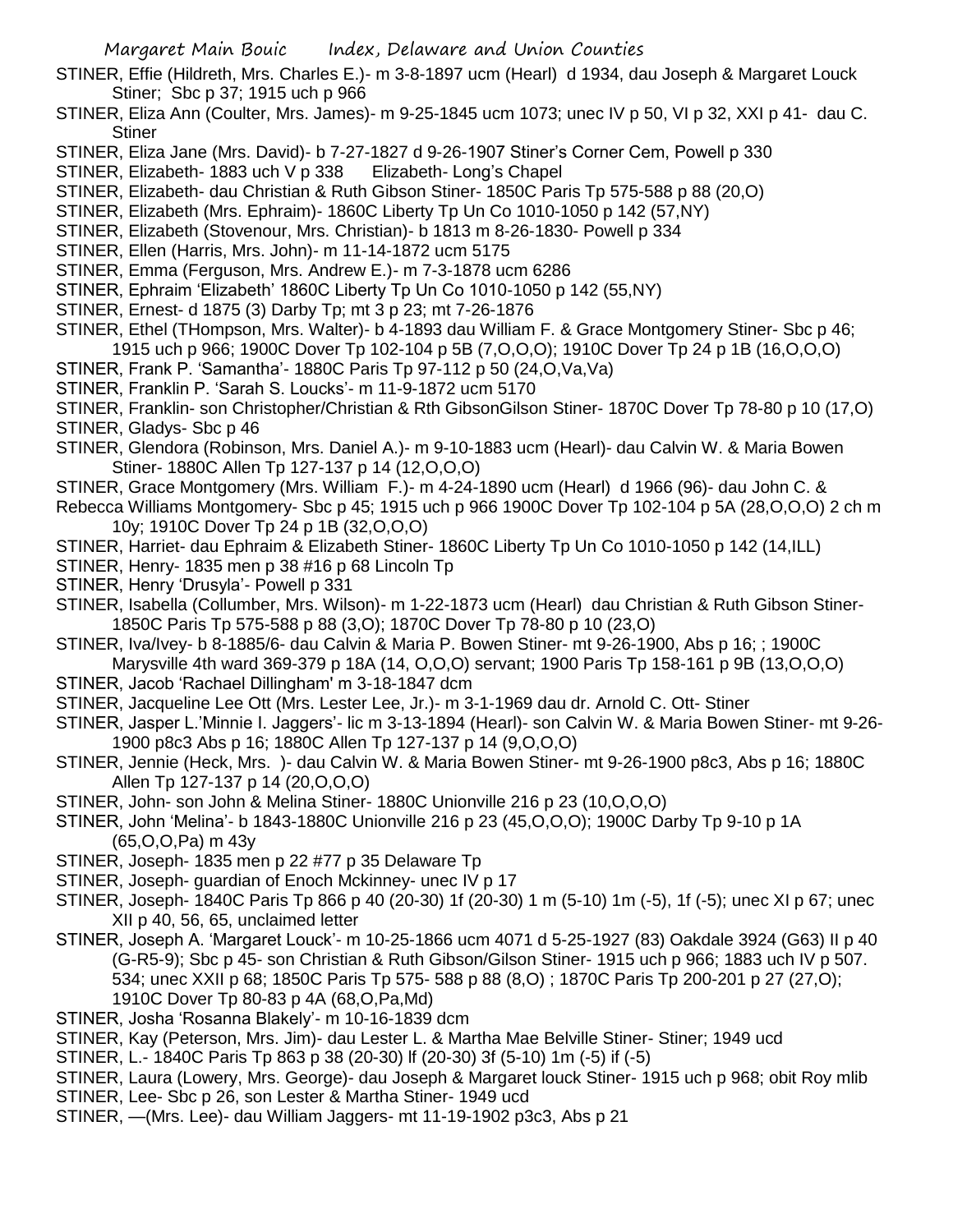- STINER, C. Leroy 'Bessie R. Laird '- b 3-6-1874 m 9-16-1899 d 1-21-1955 Oakdale II p 40 (G-R5-9); son Joseph & Margaret Louck- Stiner; obit Bessie, mlib; 1915 uch p 674, 966; Sbc p 45; mt 11-1-1899 p8c3 building barn;Abs p 64; 1900C Dover Tp 34 p 24 (24,O,O,O)
- STINER, Lester L. 'Martha Mae Belville.'- m 11-6-1937 d 10-22-1985 son Roy & Bessie Laird Stiner- Sbc p 23, 26, 29; obit Bessie, mlib; Stiner; 1949, 1959, 1962, 1967, 1971, 1973, 1975, 1977, 1979, 1981, 1983 ucd
- STINER, Lester Lee,Jr. 'Jacqueline Lee Ott'- m 3-1-1969 son Lester,Sr. & Martha Mae Belville Stiner- Stiner; 1959 ucd
- STINER, Lottie M.- b 4-1896 dau Lutrelle & Arlena Hush Stiner- 1900C Dover tp 21 p 1B (4,O,O,O); 1910C Dover Tp 74-77 p 3B (13,O,O,O)
- STINER, Louisa E.- dau Christopher/Christian & Ruth Gibson/Gilson Stiner- 1870C Dover Tp 78-80 p 10  $(19, 0)$
- STINER, Lucy (Mrs. Christian)- 1880c Dover Tp 1139-147 p 33 (68,O)
- STINER, Lutrelle 'Arlena/Orlena'- b 1872 , m 4-12-1895 ucm (Hearl) d 1946 Oakdale II p 40 (G-R5-9); 1900C Dover Tp 21 p 1B (27,O,O,O) m 5y; 1910C Dover Tp 74-77 p 3B (36,O,O,O) m 15y
- STINER, Lydia Ann (Ritter, Mrs. John)- m 4-22-1875 ucm (Hearl)- dau Christian & Ruth Gibson Stiner- 1850C Paris Tp 575-588 p 88 (5,O); 1870CC Dover Tp 78-80 p 10 (28,O)
- STINER, Lydia Ann (Ritter, Mrs. John)- m 4-22-1875 ucm 5688; mt 3 p 12
- STINER, Margaret Louck (Mrs. Joseph A.)- b 1845 m 10-25-1866 ucm 4071 d 1-12-1929 (85) Oakdale 4102 (G63) II p 40 (G-R5-9); 1915 uch p 966; Sbc p 45; unec XXII p 68; 1870C Paris Tp 200-201 p 27 (23,O)
- STINER, Maria P, Bowen (Mrs. Calvin)- b 5-12-1840 m 1-7-1858 ucm 2667 d 9-15-1900 (60-4-3) Oakdale I p 35 (E-R33-6)- dau Jonathan & Mahala Bowen- mt 1-13-1858, Abs p 27, mt 4-5-1893 p8c4, Ans p 35; ; mt 9-19-1900 p3c2, mt 9-26-1900 p 8c3, Abs p 15, 16; unec XII p 30, XVIII p 56; 1860C Allen Tp 856- 866 p 117 (20,O); 1880C Allen Tp 127-137 p 14 (39,O,O,O); 1900C Paris Tp 158-161 p 9B (60,O,O,O) m 40y, 9 ch 7 living
- STINER, Marian (Mrs. William)- d 12-10-1874 (81-11-24) Stiner's Corner Cem, Powell p 331
- STINER, Marie- 1949, 1959 ucd
- STINER, Marie Powers (Mrs. )- Sbc p 43
- STINER, Martha- dau Ephraim & Elizabeth Stiner- 1860C Liberty Tp Un Co 1040-1050 p 142 (18,ILL)
- STINER, Martha- dau Lester L. Sr. & Martha M. Stiner- 1959 (15) ucd
- STINER, Martha Mae Bellville (Mrs. Lester L.) (Lowe, Mrs; John)- b 9-13-1915 m(1) 11-6-1937 (2) 2-14-1987 d 7-8-1999 (83) dau Henry Amp & Bessie K. Winston Bellville- Stiner; Sbc p 26; 1949, 1959, 1962, 1967, 1971, 1973, 1975, 1977, 1979, 1981, 1983 ucd
- STINER, Mary Ann- Long's Chapel- unec XVIII p 4
- STINER, Mary Ann (Mather, Mrs. John)- m 5-6-1857 ucm 2555; mt 5-13-1857; unec XVIII p 19
- STINER, Mary- dau Christian & Ruth Gibson Stiner- 1850C Paris Tp 575-588 p 88 (17,O)
- STINER, Mary-dau Ephraim & Elizabeth Stiner-1860C Liberty Tp UnCo 1040-1050 p 142 (20,O)
- STINER, Melina (Mrs. John)- 1880C Unionville216 [ 23 (45.O,O,O); 1900C Unionville 9-10-p4A
	- (64,WVa,WVa,Wva) 7 ch 2 living m 43y
- STINER, Minerva Jane (Debolt, Mrs. John W.)- m 4-1-1862 ucm 3308- dau Christian & Ruth Gibson Stinerunec XX p 43; 1850C Paris Tp 575-588 p 88 (10,O)
- STINER, Minnie I. Jaggers (Mrs. Jasper L.)- lic m 3-13-1894 ucm (Hearl)
- STINER, Mollie (Laird, Mrs. Frank)- dau Joseph & Margaret Louck Stiner- 1915 uch p 966; Stiner; Sbc p 39; obit Roy, mlib; 1900C Dover Tp 35 p 2A (18,O,ILL,O)
- STINER, Nancy (Buck, Mrs. Collins)- dumch p 467
- STINER, Ora (Cook, Mrs. Rollie D.)- b March, 1870 m 9-1-1892 ucm (Hearl) dau Joseph & Margaret Louck Stiner- 1915 uch p 966; Sbc p 32; obit Roy, mlib; 1870C Paris Tp 200-201 p 27 (3/12,O)
- STINER, Orlena/Arlena Hush (Mrs. Lutrell)- m 4-12-1895 ucm (Hearl) d 1-6-1923 (51) Oakdale 3516 (G63) II p 40 (G-R5-9); Sbc p 45; 1900C Dover Tp 21 p 1B (29,O,o,O) m 5y; 1910C Dover Tp 74-77 p 3B (38,O,Pa,Md) m 15y 1 ch;
- STINER, Orpha Shoup (Mrs. Clarence)- dau James Romanus Shoup- Pounds 5
- STINER, Penelope Weinman (Mrs. Roger A.)0- m 1-9-1970 dau Fred Weinman- Stiner
- STINER, Rachael- dau Christian & Ruth Gibson Stiner- 1850C Paris Tp 575-588 p 88 (19,O)
- STINER, Rachael Dillingham (Mrs. Jacob)- m 3-18-1847 dcm
- STINER, Robert- son Marie Stiner- 1949 ucd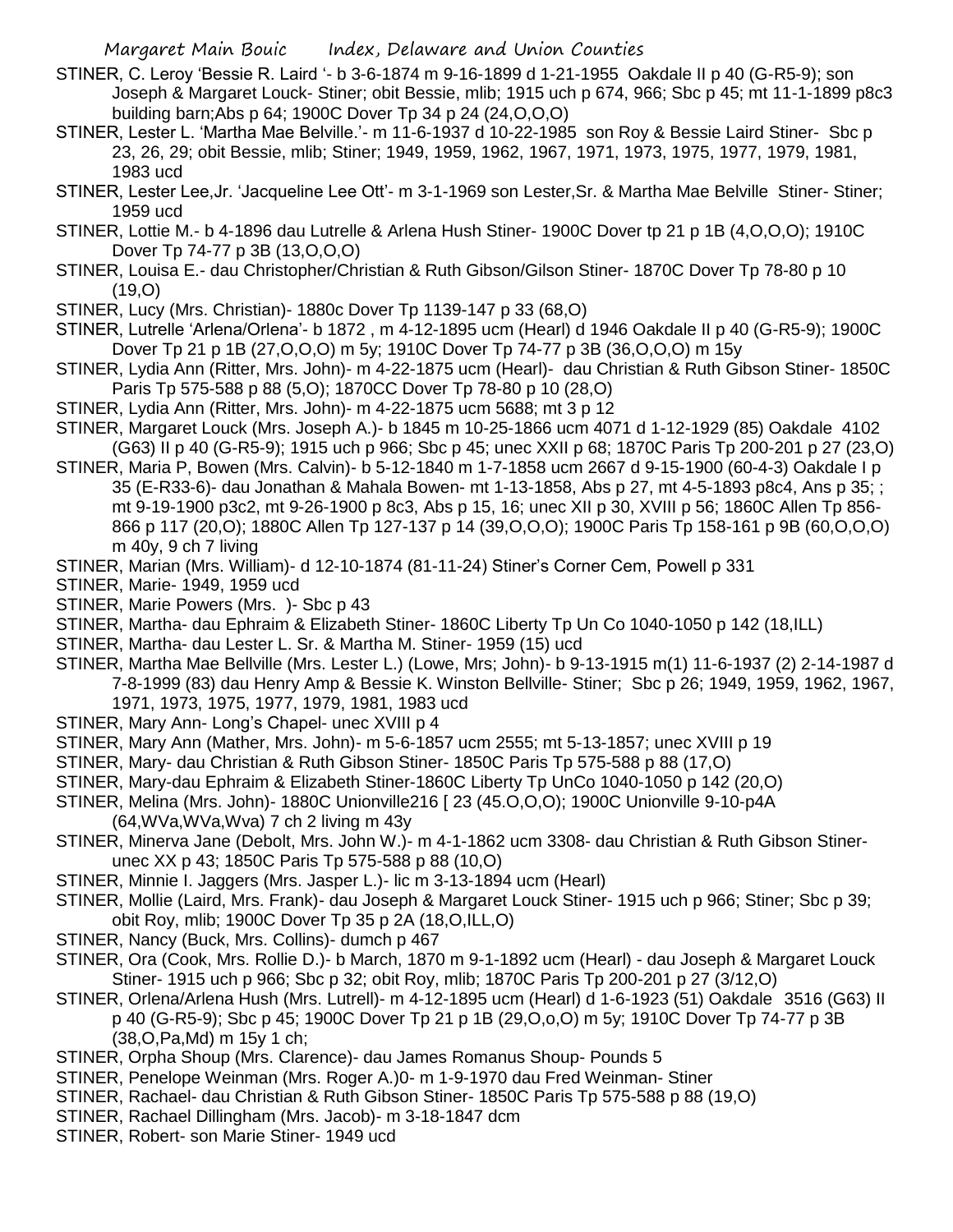- STINER, Roger A. 'Penelope Weinman''Delaine'- m 1-9-1970 son Lester L.Sr. & Martha Mae Belville Stiner-Stiner; Sbc p 26; 1949, 1959 (14), 1962, 1967 ucd
- STINER, Rosalia (Holycross, Mrs. )-dau Calvin & Maria Bowen Stiner- mt 9-26-1900 p8c3, Abs p 16; 1860C Allen Tp 856-866 p 117 (1,O)
- STINER, Rosanna Blakely (Mrs. Joshua)- m 10-16-1839 dcm
- STINER, Ruth Gibson(Mrs. Christian-m 7-9-1829 ucm 180 d 10-10-1891 (69-10-29) Mt. Herman Cem, djlm p 16- 1883 uch III p 288; unec II p 26; 1850C Paris Tp 575-588 p 88 (38,O)
- STINER, Ruth Gilson (Mrs. Christian)- 1915 uch p 966; 1870C Dover Tp 78-80 p 10 (58,O)
- STINER, Samantha (Mrs. Frank)- 1880C Paris Tp 97-112 p 50 (26,O,O,O)
- STINER, Sarah- dau Christian & Ruth bibson Stiner- 1850C Paris Tp 575-588 p 88 (15,O)
- STINER, Sarah E. Loucks (Mrs. Franklin P.)- m 11-9-1872 ucm 5170
- STINER, Senor A.- son Ephraim & Elizabeth Stiner- 1860C Liberty Tp 1040-1050 p 142 (12,Wisc)
- STINER, Stella (Stickney, Mrs. )- dau Calvin & Maria P. Bowen Stiner- mt 9-26-1900 p8c3, Abs p 16
- STINER, Trell 'Valera Marie Weaver'- m 1931 d 1946(75) son Joseph & Margaret Louck Stiner- 1915 uch p 966; Sbd p 28, 34;; obit Valera Marie, mlib (brown); Stiner
- STINER, Valera Marie Weaver (Mrs. Trell)- b 10-30-1887 m 1931 d 1-31-1976 Claibourne Cem p 18- dau Benjamin & Sarah Cunningham Weaver- Stiner; obit, mlib (brown); 1962 ucd
- STINER, Venice- dau Frank P. & Samantha Stiner- 1880C Paris Tp 97-112 p 50 (6,O,O,O)
- STINER, Vera (Mrs. Carl)- d 8-15-1964 bur California- Stiner
- STINER, Wesley- son Ephraim & Elizabeth Stiner- 1860C Liberty Tp Un Co 1040-1050 p 142 (24,O)
- STINER, William- 1835 men p 38 #15 o 68 Lincoln Tp
- STINER, William F. 'Grace Montgomery'- b 3-2-1868/9 m 4-24-1890 ucm (Hearl) son Joseph & Margaret Louck Stiner- 1915 uch p 966; Sbc p 28, 45; 1870C Paris Tp 200-201 p 5A (3,O,O,O); 1900C Dover Tp
	- 102-104 p 5A (31,O,O,O) m 10y; 1910C Dover Tp 224 p 1B (42,O,O,O) m 19y, obit Roy, mlib
- STINER, William 'Marian'- d 10-11-1837 (65-2-16) Stiner's Corner Cem; Powell 331
- STINERS, Henry- operated mill with Riley Doty- dg 12-21-1909, Cry Ab p 78
- STINES, Isabel (Collumber, Mrs. Wilson)- m 1-22-1873 ucm 5213
- STINGER, Gerald A. 'Mary K.'- 1967 ucd
- STINGER, Gerald- b 1964 son Gerald A. & Mary K. Stinger- 1967 ucd
- STINGER, Jacob- unclaimed letter, 1850; unec V p 32
- STINGER, Jeffrey- b 1966 son Gerald A. & Mary K. Stiner- 1967 ucd
- STINGER, Louis 'Malinda'- 1860C York Tp 1197-1207 p 162 (25,O)
- STINGER, Malinda (Mrs. Louise)- 1860C Yor, Tp 1197-1207 p 162 (21,O)
- STINGER, Mary (Gickhout, Mrs. Hartman)- Powell p 367
- STINGER, Mary K. (Mrs. Gerald A.)- 1967 ucd
- STINGHAN, Donato Joseph- b 10-18-1948 son Joseph Donato & Rita Iola Salada Stinghan- Weiser p 340
- STINGHAN, Joel Salada- b 9-18-1950 son Joseph Donato & Rita Iola Salada Stinghan- Weiser p 340
- STINGHAN, Joseph Donato 'Rita Iola Salada'- b 6-18-1908 m 8-6-1942- Weiser p 339
- STINGHAN, Mary Candice- b 8-25-1943 dau Joseph Donato & Rita Iola Salada Stinghan- Weiser p 339
- STINGHAN, Rita Iola Salada (Mrs. Joseph Donato)- b 10-30-1914 m 8-6-1942 dau Artie Foster & Dora Elmire Clouser Salada- Weiser p 339
- STINGLE, Clara Belle (Boyer, Mrs. William Francis)- b 1870 d 1946, dau john D. & Priscilla Ann Royal- ped Suzanne Rising #201 7; unec X p 31
- STINGLE, John D. 'Priscilla Ann Royal'- b 1846 d 1936 son Thomas & Margaret Stewart Stingle- ped Suzanne Drysdale Rising #201 14; unec X p 31
- STINGLE, Margaret Stewart (Mrs. Thomas)- b 1816 d 1902 ped Suzanne Drysdale Rising #201 31; unec X p 31
- STINGLE, Priscilla Ann Royal (Mrs. John d.)- b 1846 d 1928 dau William & Eunice Emaline Withrow Royalped Suzanna Drysdale Rising #201 15 ; unec X p 31
- STINGLE, Thomas 'Margaret Stewart\_ b 1809 d 1888 ped Suzanne Drysdale Rising #201 30; unec X p 31
- STINGLEY, Belva Elizabeth (Fish, Mrs. Guy Alonzo)- b 12-24-1880 m 5-21-1902- dau Peter Jacob & Mary Ann Eikelberner Stingley- Weiser p 165
- STINGLEY, Catherine (Bush, Mrs. Leonard, Sr.)- dcc Ruth Bush Gagley Franker 33
- STINGLEY, Emelia- b 11-11-1829 (72-10-1) Harmony Chapel Cem- Powell p 320
- STINGLEY, Grace Myrtle (Mason, Mrs. William Walker)- b 7-23-1886 m 6 -20-1929 dau Peter Jacob & Mary Ann Eikelberner Stingley- Weiser p 165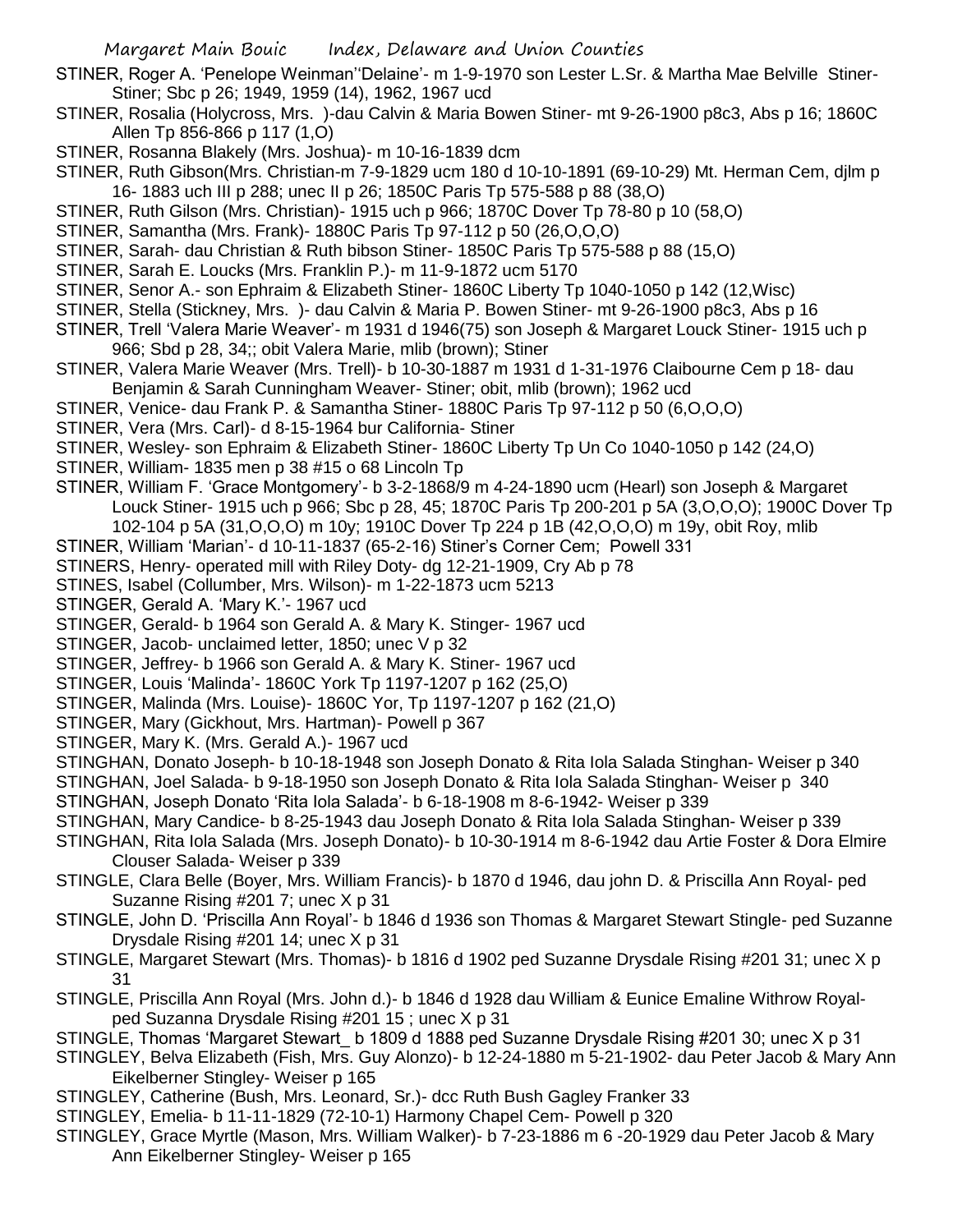STINGLEY, Mary Ann Eikelberner (Mrs. Peter Jacob)- b 12-17-1857 m 3-21-1880 d 9-1942 dau Uriah Mengel & Elizabeth Corbet Eikelberner- Weiser p 165

STINGLEY, Peter Jacob 'Mary Ann Eikelberner'- b 1-18-1856 m 3-21-1880 d 5-19-1936- Weiser p 165

- STINNER, Nancy (Buck, Mrs. Collins)- m 4-8-1847 dcm
- STINNETT, Ethel (Wells, Mrs. Charlie)- m 1809 Fairfield- Stuart Bible, unec IV p 56
- STINNETT, James- performed marriage. unec XVI p 30

STINSON, Abraham 'Lulu'"Lou" Beaver'- b 11-1867 m 2-25-1892 ucm (Hearl); mt 12-20-1905 p 9c3, Abs p 30, blacksmith; 1900C Jerome Tp 61-66 p 3A (32,O,O,O) m 8y ; 1910C Jerome Tp 179-185 p 20A

- (42,O,O,O) son-in-law of Peter Beaver
- STINSON, Calvin- son Charles Stinson
- STINSON, Charles- Stinson
- STINSON, Charles- son Charles Stinson- Stinson
- STINSON, Diana Dean- stillborn 11-17-1964 dau Charles Stinson- Stinson
- STINSON, J. Edward 'Ruth J.'- 1980 dcd
- STINSON, Ethel Jane (Burke, Mrs. James Joseph)- m 7-4-1895 ucm (Hearl)
- STINSON, Ethie- 1915 uch p 411
- STINSON, Irene- dau Charles Stinson
- STINSON, Kenneth- son Charles Stinson
- STINSON, Lulu "Lou" Beaver (Mrs. Abraham) b 11-4-1867 m 2-25-1892 ucm (Hearl) d 12-18-1946 Raymond Cem, lptw p 38; 1900C Jerome Tp 61-66 p 3A (32,O,O,O) m 8y1ch; 1910C Jerome Tp 179-189 p 9A (42,O,O,O) m 18y 1 ch
- STINSON,Pauline Mary (McKitrick Mrs. John Leslie)- b 1-6-1909 m 10-31-1931- McKitrick p 282
- STINSON, Ruth J. (Mrs. J. Edward)- 1980 dcd
- STINSON, William M.- b 1897 d 1952 son Abraham & Lou Beaver Stinson- 1900C Jerome Tp 61-66 p 9A  $(2,0,0,0)$
- STINTON, Mary Jane Salada (Mrs. Russell L.)- b 10-12-1907 m 2-1-1930 dau Artie Foster & Dora Elmira Glouser Salada- Weiser p 339
- STINTON, Russell L. 'Mary Jane Salada'- b 2-25-1906 m 2-1-1930- Weiser p 339
- STION?, Morhorn- uccp p 2, appr Will book p 80
- STIPHEN, Amos- son Wm. & Malissa Stiphen- 1880C Richwood 279-295 (12,O,O,O)
- STIPHEN, Betsy- dau Wm. & Malissa Stiphen- 1880C Richwood 279-295 (19,O,O,O)
- STIPHEN, Charley- b Feb.- grandson Wm. Stiphen- 1880C Richwood 279-295 (4/12,O,O,O)
- STIPHEN, Ida- dau Wm. & Malissa Stiphen- 1880C Richwood 279-295 (6,O,O,O)
- STIPHEN, James- son Wm. & Malissa Stiphen- 1880C Richwood 279-295 (14,O,O,O)
- STIPHEN, Louisa- dau Wm. Stiphen- 1880C Richwood 279-295 (30, O,O,O)
- STIPHEN, Lucy- dauWm. & Malissa Stiphen- 1880C Richwood 279-295 (16, O,O,O)
- STIPHEN, Malissa (Mrs. Wm)- 1880C Richwood 279-295 (38,O,O,O)
- STIPHEN, Wm. 'Malissa' 1880C Richwood 279-295 (60,O,Md, Pa)
- STIPHEN, Wilson- grandson William Stiphen- 1880C Richwood 279-295 (6,O,O,O)
- STIPP, Sally Ann Jolliff (Mrs )- b 5-21-1943 Delaware d 9-18-2001 Texas- dau Lester & Ethel Wilt Jolliff- bur Texas- Stipp
- STIRES, Denise Rones- dau James & Patricia Stires- Stires
- STIRES, Ida R. (Mrs. Jimmie E.)- 1964 dcd
- STIRES, James 'Patricia'- Stires
- STIRES, Jimmie E. 'Ida R.'- 1964 dcd
- STIRES, Jimmie- son Jimmie E. & Ida R. Stires- 1964 (8) dcd
- STIRES, John- unclaimed letter, 1850, unec VII p 30
- STIRES, Kathy/Katherine- b 1973 dau Michael & Mary Stires, 1975, 1977, 1981, 1983 ucd
- STIRES, Kent- son Jimmie E. & Ida R. Stires- 1964 (7) dcd
- STIRES, Mary (Mrs. Michael)- 1975, 1977, 1981, 1983 ucd
- STIRES, Michael 'Mary'- 1975, 1977, 1981, 1983 ucd
- STIRES, Michael- b 1970 son Michael & Mary Stires- 1975, 1977, 1981, 1983 ucd
- STIRES, Patrica (Mrs. James)(Saxton, Mrs. )- Stires
- STIRES, Robin- son Jimmie E. & Ida R. Stires- 1964 (3) dcd
- STIRGIS, Rev.- Pabst 6 p 84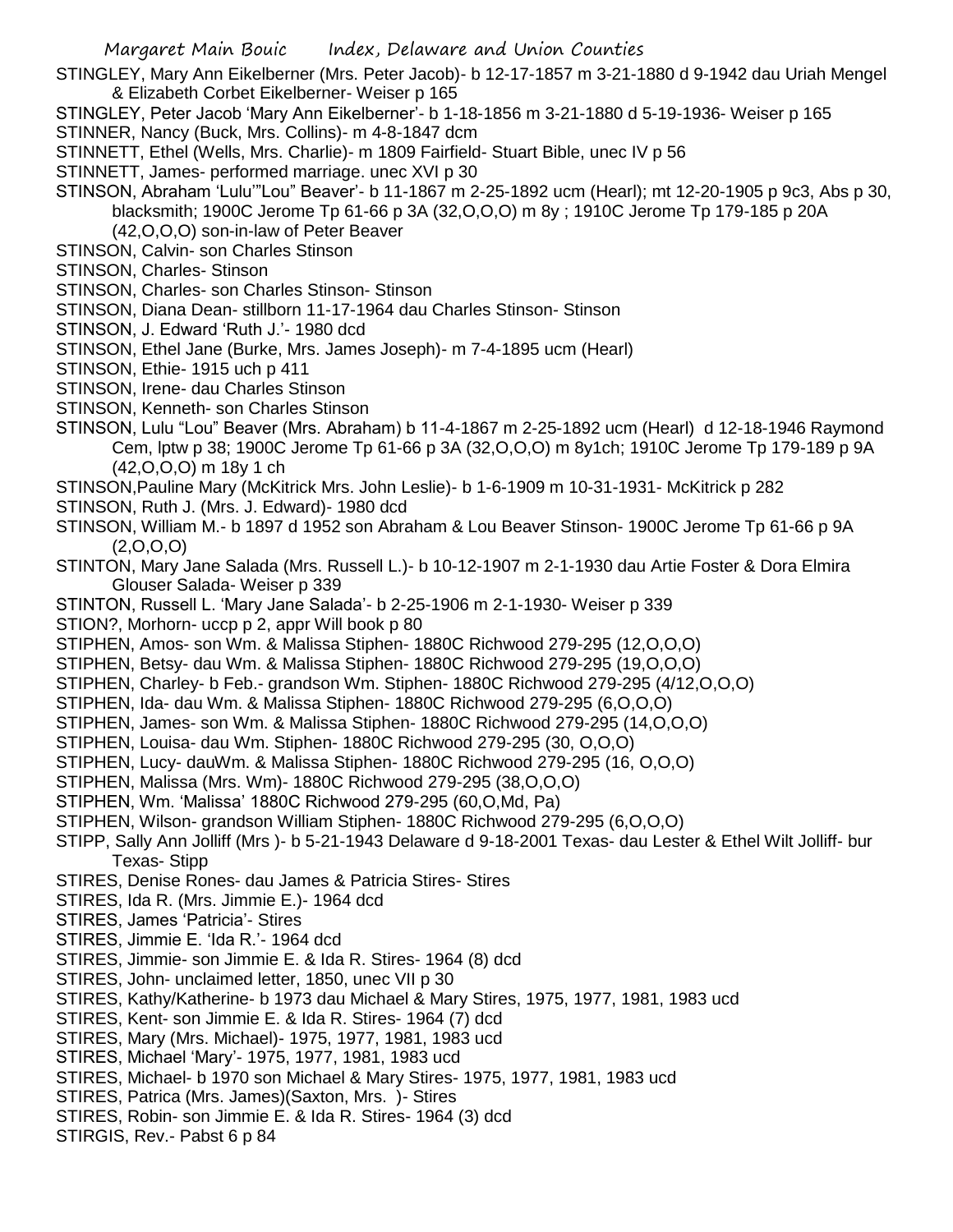- STIRGWOLT, Holly Ann (Pool, Mrs. David M.)- b 1962 m 11-11-1983- dau Richard K,.& Tish Stirgwolt- 1980 dcd
- STIRGWOLT, Kris- b 1966 dau Richard K.& Tish Stirgwolt- Stirgwolt; 1980 dcd
- STIRGWOLT, Richard 'Tish'- 1980 dcd
- STIRGWOLD, Tish (Mrs. Richard)- 1980 dcd
- STIRIS, Mary (Ormerod, Mrs. John)- ped Barbara Jean Hush Bowen #378 21; unec XV p 45
- STIRLING, A. James- 1870C Marysville -Paris Tp 131 p 15 (35,O)
- STIRLING, Cap.- 1962, unec XXI p 52
- STIRLING, Virginia- query- Fredrick Pierce unec XV p 38
- STIRRAT, STERETT, STERRATT- unec IV p 26
- STIRRAT, family of Hazel Stein # 69- unec V p 2, VI p 69, VII p 2, IX p 2, 61
- STIRRATT—hmp p 89
- STIRRAT. Alexander- ped Hazel Nelson Stein #69 18; unec VI p 22
- STIRRAT, J. A.- unec X p 54
- STIRRATT, Alexander 'Anna Hollister'- b 1778 m 12-22-1808 d 12-12-1871; hmp p 90; 1883 uch V p 38; unec III p 30, Irwin Bible, V p 11; ped Ruth Edna Poston by Hazel M. Stein 12; unec XVII p 18
- STIRRATT, Anna Hollister (Mrs. Alexander)- b 4-3-1782/1792 Conn m 12-22-1808 d 9-20/29-1851 (59) Oakdale 595 (151F) I p 99 (D-R9-14( moved here 10-8-1890); Irwin Bible, unec III p 5, V p 11; ped Ruth Edna Poston by Hazel M. Stein 13; unec XVII p 18
- STIRRATT, Charlotte G. Stone (Mrs. John A.)- m 2-15-1857, mt 3-25-1857 Abs p 24
- STIRRATT, Elizabeth (Mrs. John A.- d 8-16-1856; mt 9-10-1856
- STIRRAT, Flora Lee (Poston, Mrs. Arminious Whitney)- b 2-4-1855/1860 m 10-22-1885 d 5-16-1950; dau John Abner & Mary E. Stirratt, Stirrat; ped Hazel Nelson Stein #69 unec III p 5, Irwin Bible; VI p 22; pe3d Ruth Edna Poston Nelson 3; by Hazel sTein #69 ; unec XVII p 18
- STIRRATT,Frank Mason- b 3-7-1858 son John A. & Charlotte G. Stirratt- Irwin Bible, unec III p 6
- STIRRATT, French Lyman- b 6-18-1852 d 9-3-1854 son John a. & Mary E. Stirratt- Irwin Bible; unec III p 5
- STIRRATT,George- b 11-15-1861 son John a. & Charlotte G. Stirratt, Irwin Bible, unec III p 6
- STIRRATT, Jaf- present with John A. & Mary Irwin- unec VI p 68
- STIRRATT, James- unec I p 15
- STIRRATT, Rev. James A. son Alexander & Anna ?, unec V p 11; opc minister; 1908 dch p 241; hmp p 55, 128, 167, 171, 183- 1915 uch p 2520; 1883 uch V p 43, 187; school examiner 10-8-1847 JB 4 p 83, uccp p 36; unec IV p 71, V p 11, XVI p 30, 42
- STIRRATT, James A.- b 1848 d 10-17-1851 (3y) Oakdale 597(151F) I p 99 (D-R9-14)
- STIRRATT, John Abner b 1-14-1826 m 5-21-1846 d 4-1897 son Alexander & Anna Hollister Stirratt, Irwin Bible, unec III p 5; ped Ruth Edna Poston by Hazel M. Stein #69 6; unec XVII p 18, 32; Pioneer 046
- STIRRATT, John Alexander- b 1-14-1848 d 10-17-1851 son John A. & Mary E. Stirratt- Irwin Bible, unec III p 5, 40;
- STIRRAT/STIRRETT, John A. 'Mary Elizabeth Irwin' Charlotte G. Stone'- m 5-21-1846 ucm 1134 m(2) 2-15- 1857, mt 3-25-1857, Abs p 24; mt 9-10-1856; uccp p 23 JB 2 p 67, 323, JB4 p 106, partition estate James H. Irwin; unec III p 5, Irwin Bible, VI p 6, 68
- STIRRAT, John Abner- b 1826 d 1897 son Alexander Stirrat- ped Hazel Nelson Stein 10; unec VI p 22 STIRRATT, C. Lee- present above getting license- unec VI p 68
- STIRRATT, Mary Elizabeth Irwin(Mrs. John Abner)- b 9-29-1826 m 5-21-1846 ucm 1134 d 8-16-1856- dau James Hughs & Mary Elizabeth Reynolds Irwin- ped Ruth Edna Poston by Hazel M. Stein #69 7; unec XVII p 18, mt 9-10-1856 Abs p 22; unec VI p 68; uccp p 23, JB 2 p 323, JB 4 p 106; partition estate James H. Irwin; uccp p 23, unec III p 5, Irwin Bible, VI p 68
- STIRRATT, Mary Ann- b 1848 or 7-26-1850 d 10-14-1851 (2y) Oakdale 586 (151F) I p 99 (D-R9-14) dau John A. & Mary E. Sirratt, unec III p 6; Irwin Bible
- STIRRATT, Sarah Emma- b 8-17-1859 dau John A. & Charlotte G. Stirratt, Irwin Bible, unec III p 6
- STIRRATT, Will Lincoln-b 11-15-1861 son John a. & Charlotte G. Stirratt-unec III p 6 Irwin Bible
- STIRRICK, (Heath, Mrs. Joseph C.)- committed suicide- mt 11-8-1905 p6c1, Abs p 27
- STISCHOK, Elizabeth A. (Mrs. John J.)- 1977, 1979 ucd
- STISCHOK, John J. 'Elizabeth A.'- 1977, 1979 ucd
- STISCHOK, John J. 'Julie A.'- 1971, 1973, 1975, 1977, 1979 ucd
- STISCHOK, Julie A. (Mrs. John J.)- 1977, 1979 ucd
- STISCHOK, Sandy- b 1964 dau John J. & Julie A. Stischok- 1977, 1979 ucd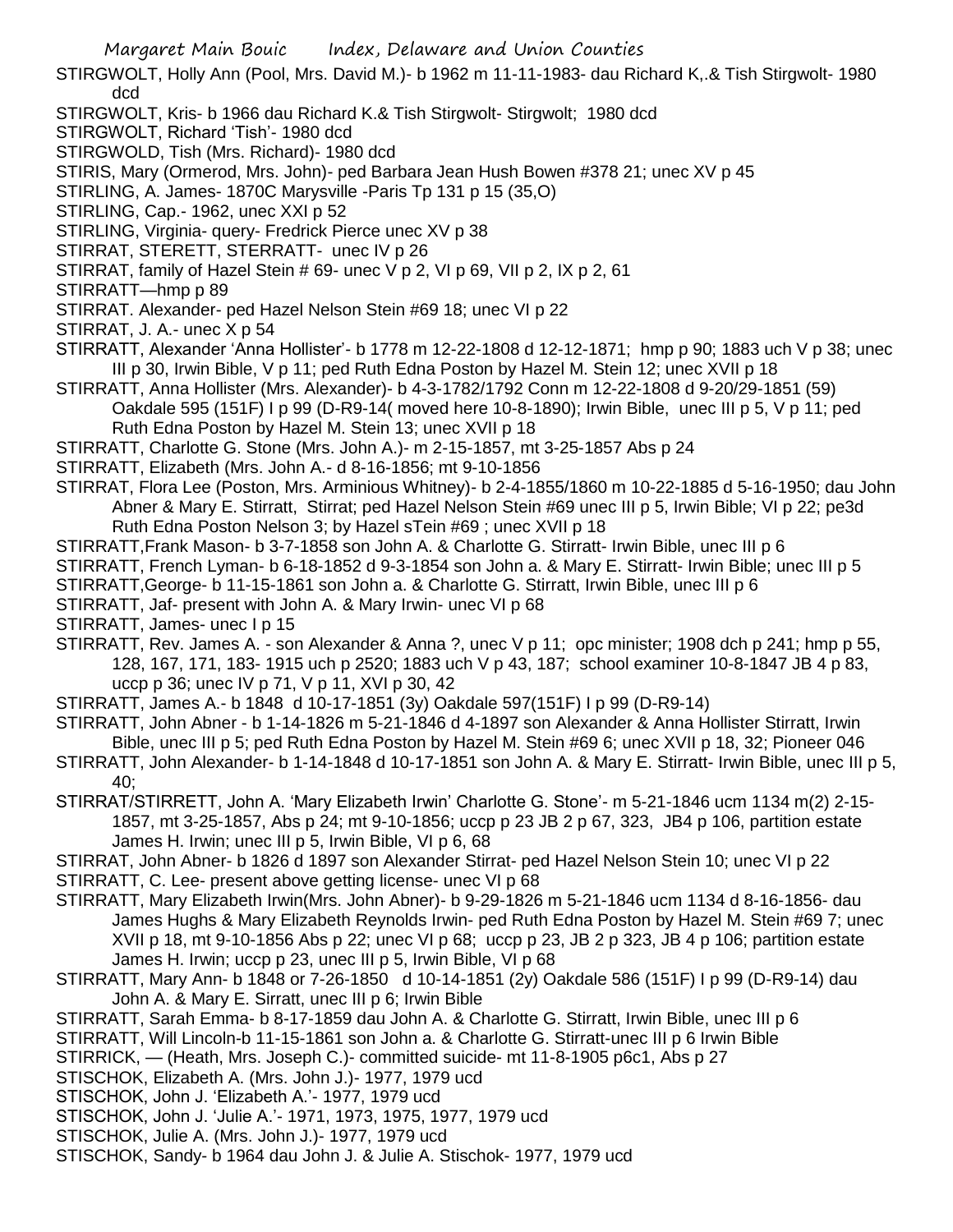- STISCHOK, Sherry- b 1963 dau John J. & Julie A. Stischok- 1977, 1979 ucd
- STISCHOK, Steve- b 1965 son John J; & Jlie A. Stischok- 1977, 1979 ucd
- STITCH, Jacob 'Mary Ann Shoff'- m 8-13-1854 dcm
- STITCH, Mary Ann Shoff (Mrs. Jacob)- m 8-13-1854 dcm
- STITELY, Lula Maugans (Mrs. Will)- d 5-1914 bur Md.- dau William S. & Margaret Harbaugh Maugans-Maugans Anc p 66
- STITELY, Will 'Lula Maugans'- Maugans Anc p 66
- STITH, —Mr. And Mrs. dg 8-14-1914, Cry Ab p 142
- STITH, Aleta B. (Mrs. Henry V.)- 1964, 1969, 1971, 1980 dcd
- STITH, Carroll Dale 'Rosemary Mitchell'- b 7-27-1920 Sunbury d 10-6-2002 (82) Sunbury Mem. Pk- son Pearlee W. & Lurrel M. Barton Stith- Stith- 1976 dch p 345; 1961, 1964, 1969,. 1971 dcd
- STITH, Carroll Denton- d 9-25-1971 (19) Sunbury- son Carroll Dale & Rosemary G Mitchell Stith- 1961(9) 1964, 1969, 1971 dcd
- STITH, Catherine- b 1-30-1841 d 4-15-1913 Claibourne Cem p 79
- STITH, Catherine- b 1-1844; 1900C Claibourne Tp 13-16 p 1B (56,O,O,O); 1910C Richwood 419-427 p 15A (68,O,O,O)
- STITH, C. E. (Mrs. )- dau Mrs. Milo A. Williamson- dg 1-31-1913, Cry Ab p 11
- STITH, Charles- son Jesse Stith- dg 8-14-1914, Cry Ab p 142
- STITH, Charley E.- 1870C Trenton Tp p 513 (2)
- STITH, Clara Mae- b 1888 d 1938 Oakdale II p 41 (G-RS-17)
- STITH, Claribel G. (Mrs. Finley V.)- 1961 dcd
- STITH, Denny- son Carroll Dale & Rosemay Mitchell Stith- Stith
- STITH, Dwight P. 'Ferrell G.'- 1964, 1969 dcd
- STITH, Ella- d 3-4-1897 (39-4-13) Sunbury- dcdeaths
- STITH, Ferrell G. (Mrs. Dwight P.)- 1964, 1969 dcd
- STITH, Finley V. 'Claribel C.'- 1961, 1964 dcd
- STITH, Frank- d 11-2-1902 age not given, Infirmary, dcdeaths
- STITH, Franklin- 1870C Trenton Tp p 513 (14)
- STITH, infant d 4-2-1883 (8 days)-Sunbury- ch Frank & Ella Perfect Stith- dcdeaths
- STITH, George Could- Pabst 2 p 35
- STITH, George- pallbearer for Mrs. Milo A. Williamson- dg 2-4-1913, Cry Ab p 12
- STITH, George W. M.- son J. D. & M.- Trenton Cem, Powell p 277
- STITH, Gladys Callahan (Humes, Mrs. John)- dcq John Humes (1); White (232)
- STITH, Hannah (Mrs. Henry )- d 2-2-1899 (78-1-25) Trenton Cem, Powell p 277; 1870C Trenton Tp p 513 (49)
- STITH, Hanorah- d 2-2-1899 (78-1-25) Sunbury; b Fairfield Co dcdeaths
- STITH, Harry- brother Pearlee W. Stith- Stith
- STITH, Hazel (Mrs. Jack W.)- 1980 dcd
- STITH, Henry 'Hannah'- d 4-17-1883 (67-3-23) Trenton Cem, Powell p 277; Suinbury p 98; 1870C Trenton Tp p 513 (54\*)
- STITH, Henry H. 'Lillie M.'- 1961, 1964, 1969 dcd
- STITH, Henry V. 'Aleta B.'- 1964, 1969, 1971, 1980 dcd
- STITH, Isabella Huddleston (Mrs. James W.)- m 10-1-1865 dcm; 1870C Porter Tp p 455 (26)
- STITH, Jack W.'Hazel'- 1980 dcd
- STITH, Jack- b 1968 son Jack W. & Hazel Stith- 1980 dcd
- STITH, James D. 'Margaret'- 1850C Trenton Tp 889 p 72 (28,O); hadc p 54
- STITH, James W. 'Isabella Huddleston'- m10-1-1865 dcm; 1870C Porter Tp p 455 (32\*)
- STITH, Jamie (Mrs. Kevin)- Stith
- STITH, Jeffrey Lee- d 9-16-1967 (10) Sunbury Cem- son Carroll Dale & Rosemay C. Stith- Stith; 1961 (4) dcd
- STITH, Jennifer- b 1971 dau Jack W. & Hazel Stith- 1980 dcd
- STITH, Jesse 'Margaret Ann Van Houten'- m 5-4-1865 dcm; hadc p 54; 1870C Trenton Tp p 513 (28)
- STITH, ----(McKay, Mrs. Bert)- d (48) dau Jesse Stith- dg 8-14-1914, Cry Ab p 142
- STITH, —(Durnnel, Mrs. Charles)- dau Jesse Stith- dg 8-14-1914, Cry Ab p 142
- STITH, Julie- b 1970 dau Jack W. & Hazel Stith- 1980 dcd
- STITH, Kevin 'Jamie'- son Carroll Dale & Rosemay Mitchell Stith- Stith; 1961 (7), 1964, 1969, 1971 dcd
- STITH, Larue 'Margery P.'- Sunbury p 60, 119; 1964, 1969, 1971, 1980 dcd
- STITH, Lela (Wirthman, Mrs. )- dau Pearlee W. & Lurrel D. Barton Stith- Stith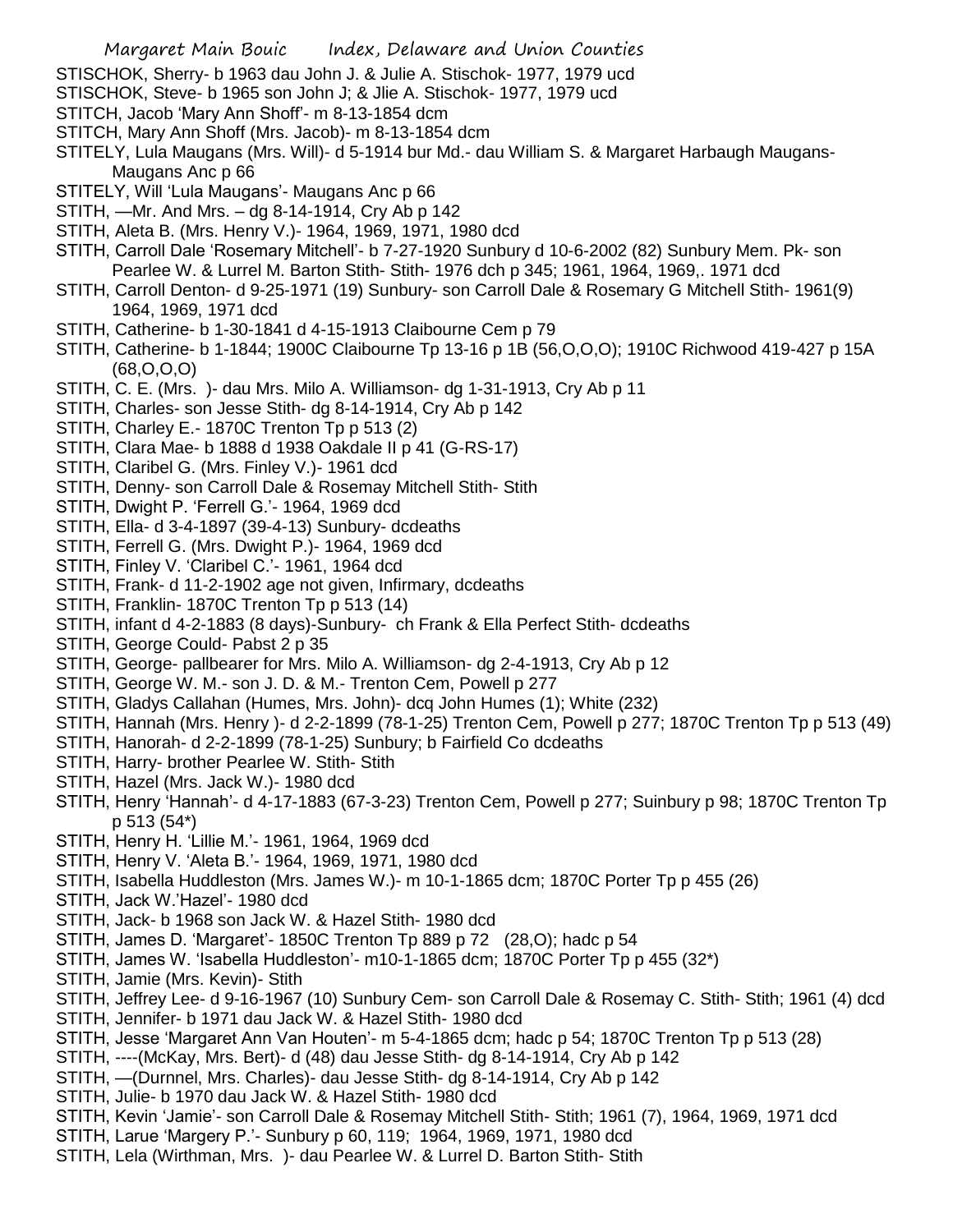STITH, Lettie- d Friday- niece of Mr. and Mrs. D. S. Grube- dg 6-17-1910, Cry Ab p 130

- STITH, Lillie M. (Mrs. Henry H.)- 1961, 1964 dcd
- STITH, Lurrel D. (Mrs.Pearlee W.)- Stith; dpc p 122; 1961, 1964 dcd
- STITH, Lurrel (Ulery, Mrs. Tom)- dau Carroll Dale & Rosemary Mitchell Stith- Stith; 1961(2), 1969, 1971 dcd
- STITH, Margaret Ann Van Houten (Mrs. Jesse)- m 5-4-1865 dcm; 1870C Trenton Tp p 513 (28)
- STITH, Margaret A. (Mrs. Roger L.)- 1964, 1969, 1971, 1980 dcd
- STITH, Margaret (Gammell, Mrs. David)- m 7-5-1855 dcm
- STITH, Margaret (Mrs. James D.)- 1850C Trenton Tp 889 p 72 (29,O)
- STITH, Margery P. (Mrs. Larue)- Sunbury p 53, 108, 109; 1964, 1969, 1971, 1980 dcd
- STITH, Martha (Patch, Mrs. Harmon) m 1-12-1837 ucm 405; unec III p 29
- STITH, Mary- dau James D. & Margaret Stith- 1850C Trenton Tp 889 p 72 (6,O)
- STITH, Mary (Stockwell, Mrs. James)- 1976 dch p 389
- STITH, Maryette- 1870C Porter Tp p 455 (3)
- STITH, Maude (Mrs. Orlando J.)- d 3-11-1926 (46) Oakdale 3800 (G96) II p 41 (G-R5-17)
- STITH, Mike- b 1963 son Roger L. & Margaret A. Stith- 1964, 1969 dcd
- STITH, Nancy (Meredith, Mrs. George)- m 11-2-1858 dcm; dumch p 490
- STITH, Nellie D.- b 10-2-1892 (4m28d) Sunbury, dcdeaths
- STITH, Orlando J. 'Maude Donley'- b 2-7-1878 d 3-3-1961 Oakdale II p 41 (G-R5-17), Pvt. Co G. 23 Reg Inf. Spanish American War
- STITH, Pearlee W. 'Lurrel D.' d 3-14-1960 (71) Stith; Sunbury p 101
- STITH, Philip N.- son Henry & Aleta Stith- 1964, 1971 dcd
- STITH, Roger L. 'Margaret A.'- Sunbury p 39, 63, 98; 1964, 1969, 1971, 1980 dcd
- STITH, Rosemary Mitchell (Mrs. Carroll Dale)- dau Uel & Edith Mitchell- 1976 dch p 345; Stith; 1961, 1964, 1969 dcd
- STITH, Sally- b 1961 dau Roger L. & Margaret A. Stith- 1964, 1969 dcd
- STITH, Samuel- son James D. & Margaret Stith- 1850C Trenton Tp 889 p 72 (4,O)
- STITH, Sarah- 1870C Trenton Tp 513 (17)
- STITH, Scott- b 1962 son Roger L. & Margaret A. Stith- 1964, 1969 dcd
- STITH, Susan J.- 1870C Trenton Tp p 513 (3)
- STITH, Mrs. T. H- residence was place of birth of Mrs. B. Wooden, dg 11-3-1890m Cry Ab p 34
- STITH, Willis H.- 1870C Trenton Tp p 513 (11)
- STITHEM, —family of Norma L. Eaton #163, unec XII p 2, 4
- STITHEM, Accey Louise (McIntire, Mrs. Cornelius)- bc 1877 d 1915 ped Norma l. Eaton #163, unec IX p 68
- STITHEM, Ada- dau Amos & Mary A. McEntire Stithem- 1910C Richwood 122-124 p 5A (7,O,O,O)
- STITHAM, Alexander Benjamin 'Elizabeth Patch'- d 1867 Jerome Tp;1840C Jerome Tp (60-70) 1f (50-60), 2m (15-20) 1m (10-15); unec X p 30
- STITHEM, Alice Mary McEntire (Mrs. Amos)- b 3-1874 m 8-23-1890 ucm (Hearl); DJ p 94; unec IV p 54; obit William Harvey, mlib (brown); 1900C Richwood 39-42 p 2B ( 26,O,O,O) m 10y, 3 ch, 2 living; 1910C Richwood 122-124 p 5A (36,O,O,O) m 14y, 5 ch 3 living
- STITHEM, Alma- dau William Stithem d Friday New Calif. mt 11-23-1887 p3c2 Abs p 42
- STITHEM, Amos 'Alice Mary McEntire'- n 11-1868 m 8-23-1890 ucm (Hearl)- DJ p 94-dau William & Melissa Stitham-; unec IV p 54; obit William Henry, mlib (brown); 1870C Darby Tp 1 p 1 (2,0); 1900C Richwood 39-42 p 2B (31,O,O,O) m 10y; 1910C Richwood 122-124 p 5A (42,O,O,O) m 14y; ditcher, tile
- STITHEM, Andrew S. 'Betsey M.''Delight Mapes'- m 1-7-1847 ucm 1185; DJ p 10. 12; unec VI p 69; 1850C Darby Tp 1624-1644 p 241 (33,NY)
- STITHEM, Achsa L. (McIntire, Mrs. Cornelius)- m 1-22-1882 ucm 7108- dau Wm. J..S. & Anna M. Stithem-1860C Darby Tp 338-340 p 48 (37,Vt) Accey- query, unec VI p 20
- STITHEM, A. M. (Mrs. F. S.)- DJ p 45
- STITHAM, Ann Mariah Page (Mrs. William J. S.)- m 6-18-1846 ucm 1137 d 3-9-1862 (41-5-8) New California Cem, DJ p 94; unec VI p 68; 1850C Darby Tp 1624-1644 p 241 (28,O); 1860C Darby Tp 338-340 p 48 (37,Vt)
- STITHAM, Axae- 1870C Darby Tp 1 p 1 (19,0)
- STITHEM, Betsy M. (Mrs. Andrew S.)- d 1-9-1843 (23-9-7) Mitchell Cem, DJ p 10
- STITHAM, Betsy- dau William & Melissa Stitham- 1870C Darby Tp 1 p 1 (9,O)
- STITHEM, Billy- b 1971 son Marion W. & Cynthia A. Stithem- 1979 ucd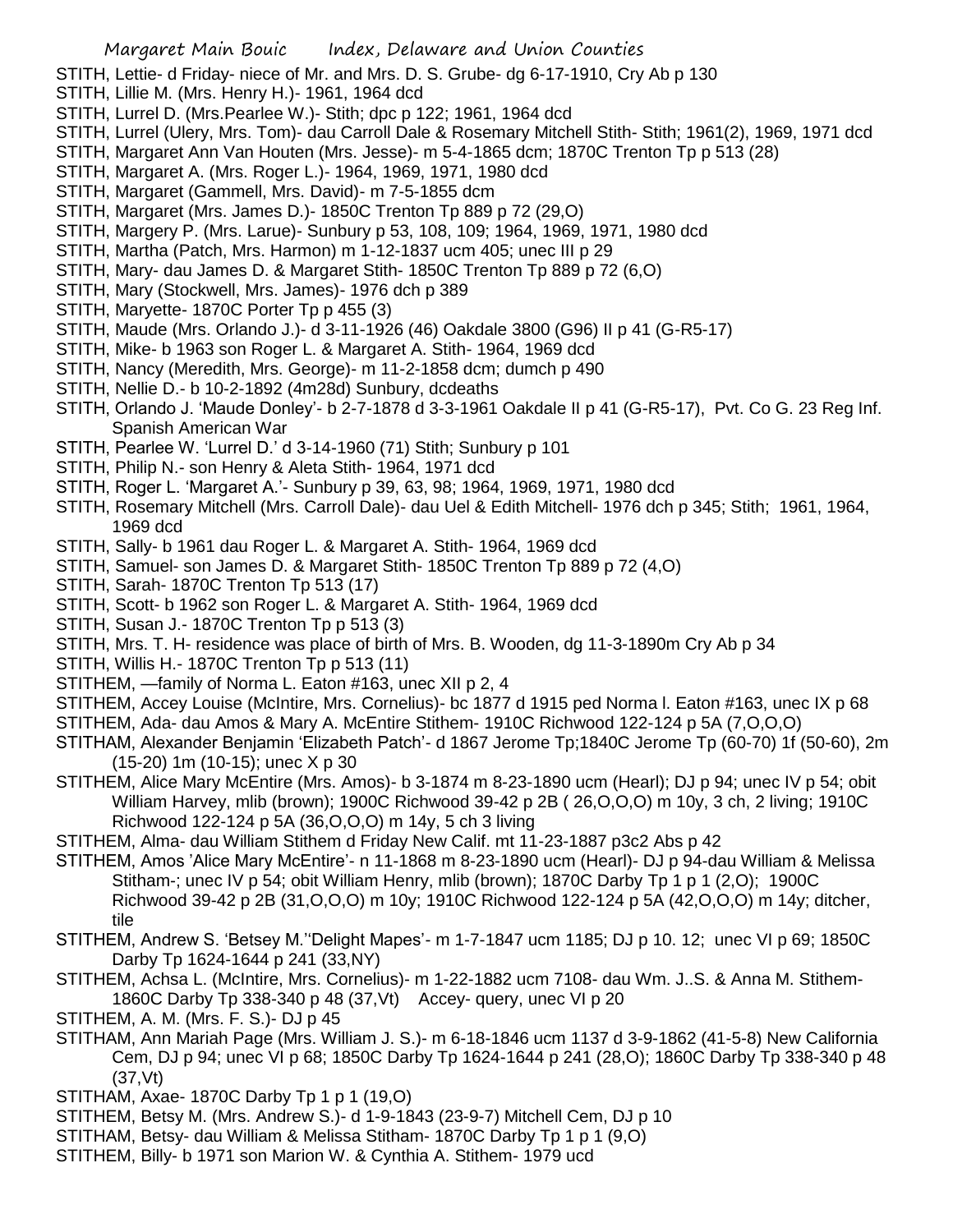STITHAM, Bully Boy- b 4- -1870C Darby Tp 1 )(2/12,O)

- STITHEM, Carol Sue (Gwilliams, Mrs. Waldo)- dau Norman & Margaret Ewing Stithem- Stithem; obit Norman, mlib (brown)
- STITHEM, Cecil (Mrs. Norman)- div 1-1961- Stithem
- STITHEM, Clifford- researcher- unec X p 30
- STITHEM, Cynthia A. (Mrs. Marion W.)- 1979 ucd
- STITHEM, Delight Mapes (Mrs. Andrew S.)- m 1-7-1847 ucm 1185; unec VI p 58; 1850C Darby Tp 1624-1644 p 241 (31,O)
- STITHEM, Della- d 1-8-1895 (5-4-4) son Amos & Alice J. Stithem- New California Cem, DJ p 94
- STITHAM, Edith- b in institution (1884, dismissed 5-2-1885; uninf p 1
- STITHEM, Elizabeth- dau Andrew S. & Betsy M.- d 1-11-1843 (4-9-4) Mitchell Cem DJ p 12
- STITHEM, Elmer- 1880C Paris Tp 46-59 (9,O,O,O) infirmary
- STITHEM, Felicia- b 1969 dau Marion W. & Cynthia A. Stithem- 1979 ucd
- STITHEM, Frank- son J. Elmer & Leona Stithem- 1910C Jerome Tp 371-377 p 16B (6,O,O,O)
- STITHEM, F. S. 'A. M.'- DJ p 95
- STITHEM, ---1854 infant son of F. S. & A. M.- New California Cem; DJ p 95
- STITHEM, George C.- son Wm. J. S. & Anna M. Stithem- 1850C Darby Tp 1624-1644 p 241 (1,O); 1860C Darby Tp 338-340 p 48 (10,Vt)
- STITHEM, George W. 'Lydia Mapes'- m 6-5-1882 ucm 7180
- STITHEM, Hannah- 1870C Paris Tp 75-76 p 11 (19,O); idiotic; infirmary
- STITHEM, Harvey- b 11-1895 son Amos & Alice Stithem- 1900C Richwood 39-42 p 2B (9,O,O,O); 1910C Richwood 122-124 p 5A (19,O,O,O)
- STITHEM, Ida Gratia/Gratton (Brown, Mrs. William H.)- m 1-24-1891 ucm (Hearl) ; unec V p 6, 9 STITHEM, Isaac- son Andrew & Delight Stithem- 1850C Darby Tp 1624-1644 p 241 (9,O)
- STITHEM, Ivan- son William Harvey Stithem- Stithem; obit Wm. Harvey, mlib (brown)
- STITHEM, James- b 11-1892 son Amos & Alice Stithem- 1900C Richwood 139-142 p 2B (7,O,O,O); 1910C Richwood 122-124 p 5A (16,O,O,O)
- STITHEM,James J.-son J. Elmer & Leona Stithem- 1910C Jerome Tp 371-377 p 16B (4,O,O,O)
- STITHEM, James- brother Norman Stithem- Stithem; obit Norman, mlib (brown);
- STITHAM, James- son William & Melissa Nicherson Stitham- 1910C Darby Tp1 p 1 (4,O)
- STITHEM, J. Elmer 'Leona Halfhill''- obit Norman, mlib (brown); 1910C Jerome Tp 371-377 p 16B (37,O,O,O) m 5y (m2)
- STITHEM, Jim- son Norman & Margaret Ewing Stithem- Stithem; obit norman, mlib (brown)
- STITHEM, J. N.- 1883 uch IV p 509
- STITHEM, Jody (Mrs. Robert)- Stithem
- STITHEM,Joseph M.-son J. Elmer & Leona Stithem-1910C jerome Tp 371-377 p 16C (2,O,O,O)
- STITHEM, Leona Halfhill (Mrs. J. Elmer)- obit Norman, mlib (brown); 1910C Jerome Tp 371-377 p 16B (38,O,O,O) m 5y 4 ch (M2)
- STITHEM, Leonard A/L. d 1-20-1862 (16-4-16( New California Cemk DK p 93, 94- son Wm. J. S. & Anna M. Stithem- hjt p 195, 201, 204; 1883 uch IV p 486; 1850C Darby Tp 1624-1644 p 241 (4,O): 1860C Darby Tp 338-340 p 48 (14,Vt)
- STITHEM, Leonidas- 1880C Paris Tp 46-59 (10,O,O,O) infirmary
- STITHEM, Llewellyn Hl- son Malisse Stithem- 1910C Jerome Tp 352-358 p 15B (41,O,O,O)
- STITHEM, Lucy (Clark, Mrs. George W.)- m 11-11-1881 ucm 7065
- STITHAM, Lucy- dau William & Melissa Nicherson Stitham- 1870C Darby Tp 1 p 1 (7,O)
- STITHAM, Lydia (23-1884) Leesburg Tp; uninf p 1
- STITHEM, Lydia A. (Conklin, Mrs. David)- m 6-14-1887 ucm (Hearl)
- STITHEM, Lydia Mapes (Mrs. George W.)- m 6-5-1882 ucm (Hearl)
- STITHEM, Margaret Ewing (Mrs. Norman)- m 10-12-1962- Stithem; obit Norman, mlib (brown); , obit mlib (brown)
- STITHEM, Marion W, 'Cynthia A.'- 1979 ucd
- STITHEM, Martha C. (Schmeck, Mrs. Henry)- m 2-19-1874 ucm 5442- dau Wm. J. & Anna M. Stithem- 1860C Darby Tp 338-340 p 48 (7,Vt)
- STITHEM, Martha (Patch, Mrs. Harmon)- m 1-12-1837 ucm 405
- STITHEM, Mary A?-dau Wm. J. S. & Anna M. Stithem- 1850C Darby Tp 1624-1644 p 241 (-,O); 1860C Darby Tp 338-340 p 48 (12,Vt)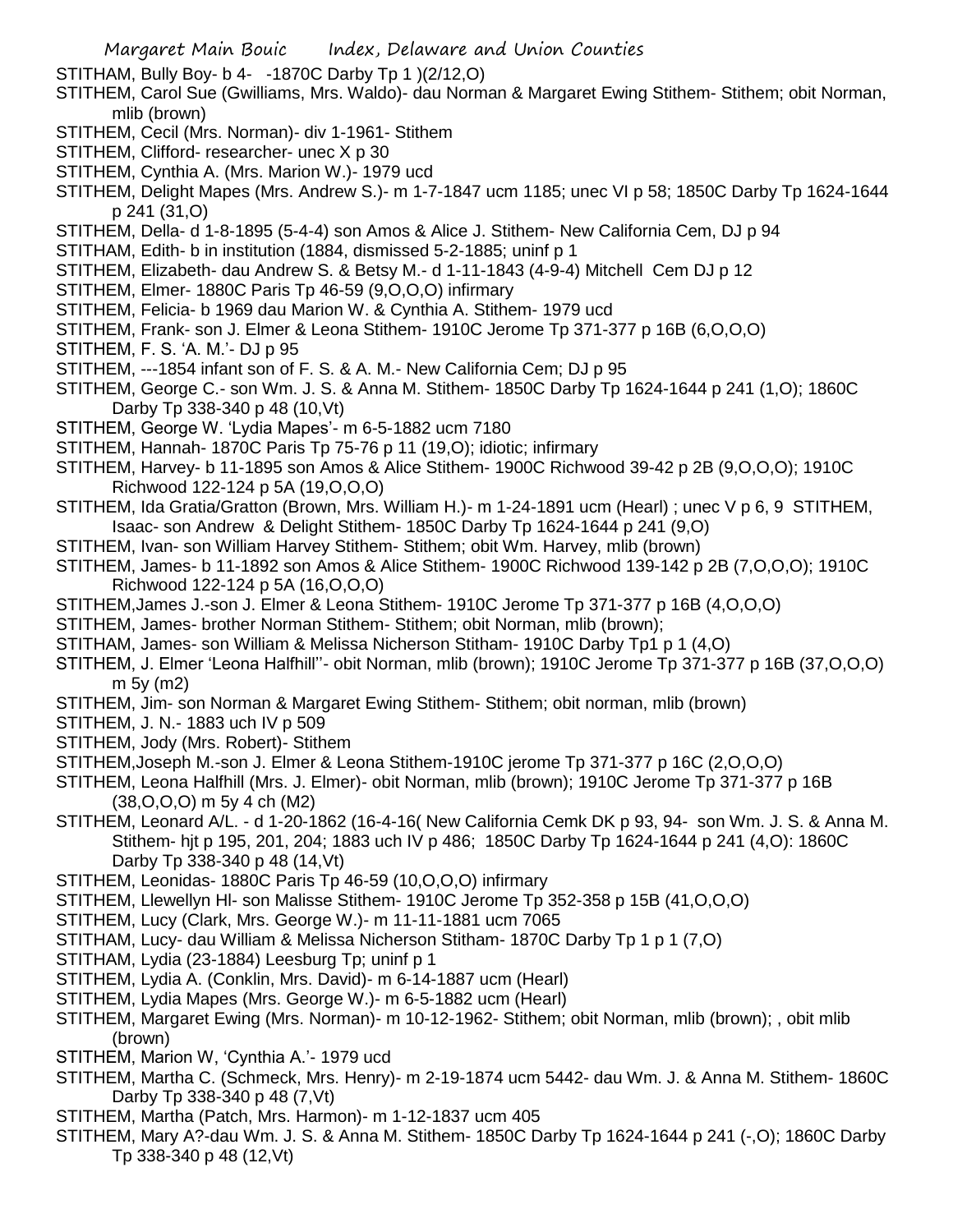STITHEM, Mehitable- d 9-30-1835 (5m10d) Mitchell Cem, DJ p 10- dau Andrew S. & Betsy M. Stithem STITHEM, Melissa Nickerson (Mrs. William J. S.)- m 9-12-1862 ucm 3354; unec XX p 43; 1870C Darby Tp 1 p

- 1 (25,O); 1910C Jerome Tp 352-358 p 15B (67,O,US,O) wid, 9 ch, 5 living
- STITHEM, Miranda (3-1999)- dau Robert & Jody Stithem- Stithem
- STITHEM, Nancy- dau Wm. J. S. & Anna Stithem- 186 0C Darby Tp 338-340 p 48 (5,Vt)
- STITHEM, Nathan James Delane- b 8-17-1999 son Robert & Jocy Stithem- Stithem
- STITHEM, Norman "Jr" 'Margaret Ewing'- b 7-27-1907 m 10-12-1962 d 12-24/3-1976 (69) E. Liberty Cem- son Elmer & Leoni Halfhill- obit mlib (brown)
- STITHEM, Robert 'Jody'- son Jim & Linda Stithem- Stithem
- STITHEM, Sarah- dau Andrew S. & Delight Stithem- 1850C Darby Tp 1624-1644 p 241 (2,O)
- STITHEM, Sarah J. (Cooperider, Mrs. Samuel C..)- m 2-25-1868 ucm 4345
- STITHEM, Thelma (Harvonick, mrs. )- dau William Harvey Stithem- obit Wm. Harvey, mlib
- STITHEM, Warrenton M.- d 7-23-1865 (7y2m) New California Cem, DJ p 95- son Wm. J. S. & Anna M. Stithem- 1860C Darby Tp 338-340 p 48 (2,Vt)
- STITHEM. William- father of Alma- mt 11-23-1887 p3c2, Abs p 42
- STITHEM, William Harvey- b 11-29-1889 d 9-21-1974 son Amos & Mary McEntire Stithem- obit, mlib (brown)
- STITHEM, William. J. S. 'Melissa Nickerson'- m 9-12-1862 ucm 3354; unec XX p 43; 1870C Darby Tp 1 p 1 (49,O)
- STITHAM, William J. S/L.'Ann Mariah Page'- m 6-18-1846 ucm 1137 ; DJ p 94; unec VI p 68; 1850C Darby Tp 1624-1644 p 241 (29,O) 1860C Darby Tp 338-340 p 48 (39,O)
- STITHEN, b 1898 d 1975 Claibourne Cem p 105S
- STITHERN, William- d Sunday (16) Watkins; mt 11-8-1899 p8c4; Abs p 64
- STITLER, Benjamin- 1908 dch p 151
- STITSWORTH, Baker G.- b 3-1899 son Ralph & Grace Stitsworth- 1900C Washington Tp 99 p 5A (1,O,O,O)
- STITSWORTH, Grace (Mrs. Ralph)- b 4-1874 1900C Washington Tp 99 p 5A (26,O,O,Switz) m 10y, 4 ch 2

living

- STITSWORTH, Ralph 'Grace'- b 12-1867 1900C Washington Tp 99 p 5A 933,O,O,O) m 10y
- STITSWORTH, Ruth- b 10-1892 dau Ralph & Grace Stitsworth- 1900C Washington T 99 p 5A (7,O,O,O)
- STITT, Isabelle Bennett (McKittrick, Mrs. Edward Perry)- b 10-29-1848 m 1865 dau James Stitt- McKitrick p 354, 355, 356, 357
- STITT, James- McKitrick p 354
- STITZER, Sarah Leitzell (Mrs. William)- dau Moses & Elizabeth Regina Weiser Leitzell- Weiser p 831
- STITZER, William 'Sarah Leitzell'- Weiser p 831
- STITZLEIN, Diana K. (Mrs. Gary A.)- 1980 dcd
- STITZLEIN, Gary A. 'Diana K.;- 1980 dcd
- STIVERS, David Arthur- b 11-30-1950 son Joseph A. & Eoizabeth Rey Daugherty Stivers- Weiser p 584

STIVERS, Elizabeth Rey Daugherty (Mrs. Joseph A.)- b 4-12-1925 m 10-7-1948 dau William Arthur & Edith Arnetta Wynn Daugherty- Weiser p 584

- STIVERS, Joseph A. 'Elizabeth Rey Daugherty'- b 12-25-1923 m 10-7-1948- Weiser p 584
- STIVISON, —author of "The Lord's Shepherds in Ohio Hills"- unec XIII p 8
- STIZER, Abigal (Mrs. Joseph T.)- 1870C Taylor Tp 15 p 2 (43,O)
- STIZER, Adaline- dau Joseph T. & Abigal Stizer- 1870C Taylor Tp 15 p 2 (20,O)
- STIZER, Charles- son Joseph T. & Abigal Stizer- 1870C Taylor Tp 15 p 2 (19,O)
- STIZER, Eber B.- son Joseph T. & Abigal Stizer- 1870C Taylor Tp 15 p 2 (2,O)
- STIZER, George A.- on Joseph T. & Abigal Stizer- 1870C Taylor Tp 15 p 2 (10,O)
- STIZER, Joseph S.- son Joseph T. & Abigal Stizer- 1870C Taylor Tp 15 p 2 (13,O)
- STIZER, Joseph T. 'Abigal'- 1870C Taylor Tp 15 p 2 (43,O)
- STIZER, Martha- dau Joseph T. & Abigal Stizer- 1870C Taylor Tp 15 p 2 (15,O)
- STIZER, William- son Joseph T. & Abigal Stizer- 1870C Taylor Tp 15 p 2 (17,O)
- ST. JAMES, Evelyn (Maris, Mrs. James Clarence)- Graham 18353)
- ST. JOHN, Anna (Kennedy, Mrs. Matthew)- m 2-2-1858 ucm 2676; unec VII p 30 slip
- ST. JOHN, Edwin 'Elizabeth Slattery'- mt 11-1-1905 p1c5 Abs p 26
- ST. JOHN, Elizabeth Slattery (Mrs. Edwin)- mt 11-1-1905 p1c5, Abs p 26
- ST. JOHN, Henry- auditor's sale- unec XII p 51
- ST. JOHN, James R.- 1883 uch IV p 557
- ST. JOHN, James- d (23y) son Michael & Mary St. John- mt 6-6-1883 p9c6, Abs p 8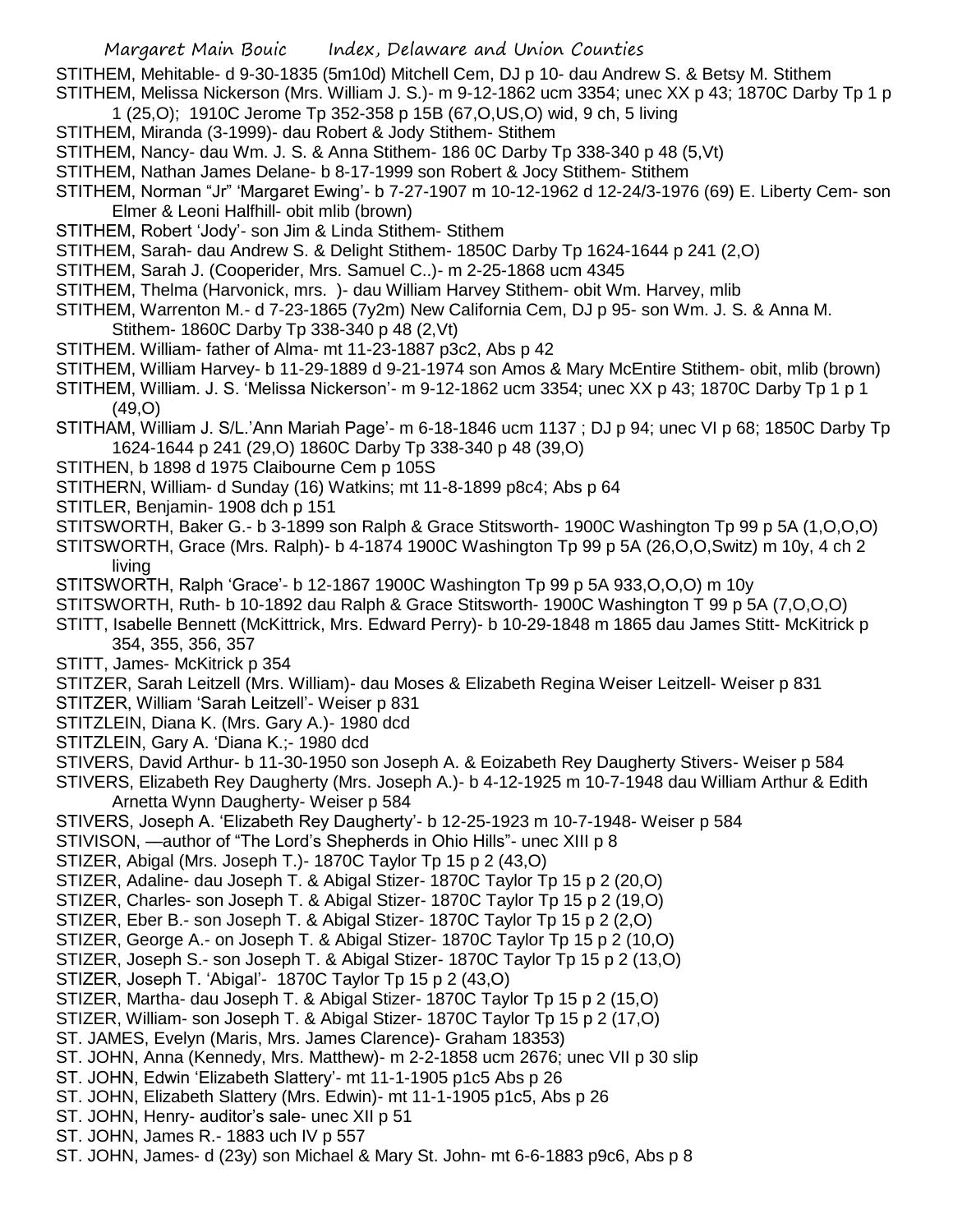- ST. JOHN, John- Oakdale 311 I p 20 buried 2-19-1887; 1915 uch p 317; 1883 uch IV p 557
- ST. JOHN, Julia (Cummings, Mrs. James)- m 4-31-1855 ucm 2275
- ST. JOHN, Mary (Hines, Mrs. Patrick)- lic 11-24-1856 ucm 2483
- ST. JOHN, Mary (Powers, Mrs. William)- b Irel, lic 2-12-1857 ucm 2524 d (72); mt 1-10-1900 p 7c3, Abs p 1
- ST. JOHN, Mary- dau Edwin & Elizabeth Slattery St. John- mt 11-1-1905 p1c5, Abs p 26
- ST. JOHN, Mary (Mrs. Michael)- mt 6-6-1883 Abs p 8
- ST. JOHN, Michael 'Mary'- mt 6-6-1883 Abs p 8
- ST. JOHN, Sally Ann (Ink, Mrs. )(Mrs. )- dcw Bk 2 p 360
- ST. JOHN, Sally Ann- dau Sally Ann St. John- dcw Bk 2 p 360
- ST. JOHN, Winifred (Bentley, Mrs. L. Mac)- m 1-7-1902; Asp ((2135-1)
- ST. JOHNS, James- son Michael & Mary St. Johns- 1870C Paris Tp 222-223 p 30 (9,O); 1880C Paris Tp 87- 102 p 49 (19,O,Irel,Irel)
- ST. JOHNS, John- son Michael & Mary St. Johns- 1870C Paris Tp 222-223 p 30 (13,O); 1880C Paris Tp 87- 102 p 49 (23,O,Irel,Irel)
- ST. JOHNS, Mary (Mrs. Michael)- 1870C Paris Tp 222-223 p 30 (43,Irl); 1880C Paris Tp 87-102 p 49 (51,Irel,Irel,Irel)
- ST. JOHNS, Mary- dau Michael & Mary St. Johns- 1870C Paris Tp 222-223 p 30 (17,O)
- ST. JOHNS, Michael 'Mary'- 1870C Paris Tp 222-223 p 30 (51,Irel); 1880C Paris Tp 87-102 p 49 (62,Irel,Irel,Irel)
- ST. LOUIS, Anna Patingale (Mrs. Elno)- see opc 870
- ST. LOUIS, Rev. E. J. A. 'Lela' d 7-20-1972 bur Marion- St. Louis
- ST. LOUIS, Elno 'Ana Patingale'- see opc 870
- ST. LOUIS, Lela (Mrs. Rev. E. J. A.)- St. Louis
- ST. LOUIS, Virginia (Kramer, Mrs. Dr. Richard)- opc 870 dau Elmo & Anna Patingale St. Louis- St. Louis STOAKLEY, David- dumch p 451
- STOAKLEY, Elizabeth (Hildreth, Mrs. William)- dau David Stoakley- dumch p 451
- STOBART, Kitty J., 1964 dcd, Genoa Tp
- STOBBER, Mary English (Mrs. )- d 1-2-1975 bur Illinois- Stobber
- STOBBS, Elizabeth "Bettie" (Mrs. Roy N.)- 1961, 1964, 1969, 1971, 1980 dcd
- STOBBS, Kimberly- b 1962 ch Roy N. & Bettie Stobbs- 1961, 1964, 1969, 1971 dcd
- STOBBS, Roy N. 'Elizabeth "Bettie"- 1961, 1964, 1969, 1971, 1980 dcd
- STOBBY, Carolyn Ufferman (Mrs. Gerald E.)- dau Thurman & Nina Main Ufferman- dcq Nina Main Ufferman 1; Main 1131615622
- STOBBY, David- son Gerald E. & Carolyn Ufferman Stobby- dcq Nina Main Ufferman 1; Marin 11316156223 STOBBY, Gerald E. 'Carolyn Ufferman'- Main (131615622)
- STOBBY, Judy- dau Gerald E. & Carolyn Ufferman Stobby- dcq Nina Main Ufferman 1; Main 131615624
- STOBBY, Richard- son Gerald E. & Carolyn Ufferman Stobby- dcq Nina Main Ufferman 1; Main 131615622
- STOBBY, William- son Gerald E. & Carolyn Ufferman Stobby- dcq Nina Main Ufferman 1; Maine 131615621
- STOBE, Laura- d 6-7-1972 (90) bur W. Va- Stobe
- STOBAR, Rudolph- 1959, 1962 dcd
- STOCBERGER, infant d 10-6-1885 (4m) Ashley- ch Eli Stocberger- dcdeaths
- STOBY, Miss Mary- unclaimed letter, unec XII p 40
- STOCK, Albert J.- 1980 dcd
- STOCK, A. T. 'Mary Milligan'- b 1-16-1851 m 1871 son Eliza Ashton Stock- Powell p 334
- STOCK, Becky (Finks, Mrs. )- dau Paul Walter & Jane Stock- Stock
- STOCK, Bill- son Paul Walter & Jane Stock- Stock
- STOCK, Debbie- dau Paul Walter & Jane Stock- Stock
- STOCK, Eliza Ashton (Mrs. )- m 1-2-1844 dau Thomas & Martha Marsh Ashton- Powell p 334
- STOCK, Jane (Mrs. Paul Walter)- Stock
- STOCK, Janice (WIlcox, Mrs. John Thomas)- 1985 uch p 146
- STOCK, John- son Paul Walter & Jane Stock- Stock
- STOCK, Joseph- brother Paul Walter Stock- Stock
- STOCK, Marie AnToinette- b 8-19-1974 dau Paul Walter Stock II- Stock
- STOCK, Mary (Grogan, Mrs. )- dau Paul Walter & Jane Stock- Stock
- STOCK, Mary Milligan (Mrs. A. T.)- b 7-31-1850 m 1871 dau James Milligan- Powell p 334
- STOCK, Mathilda- sister Paul Walter Stock- Stock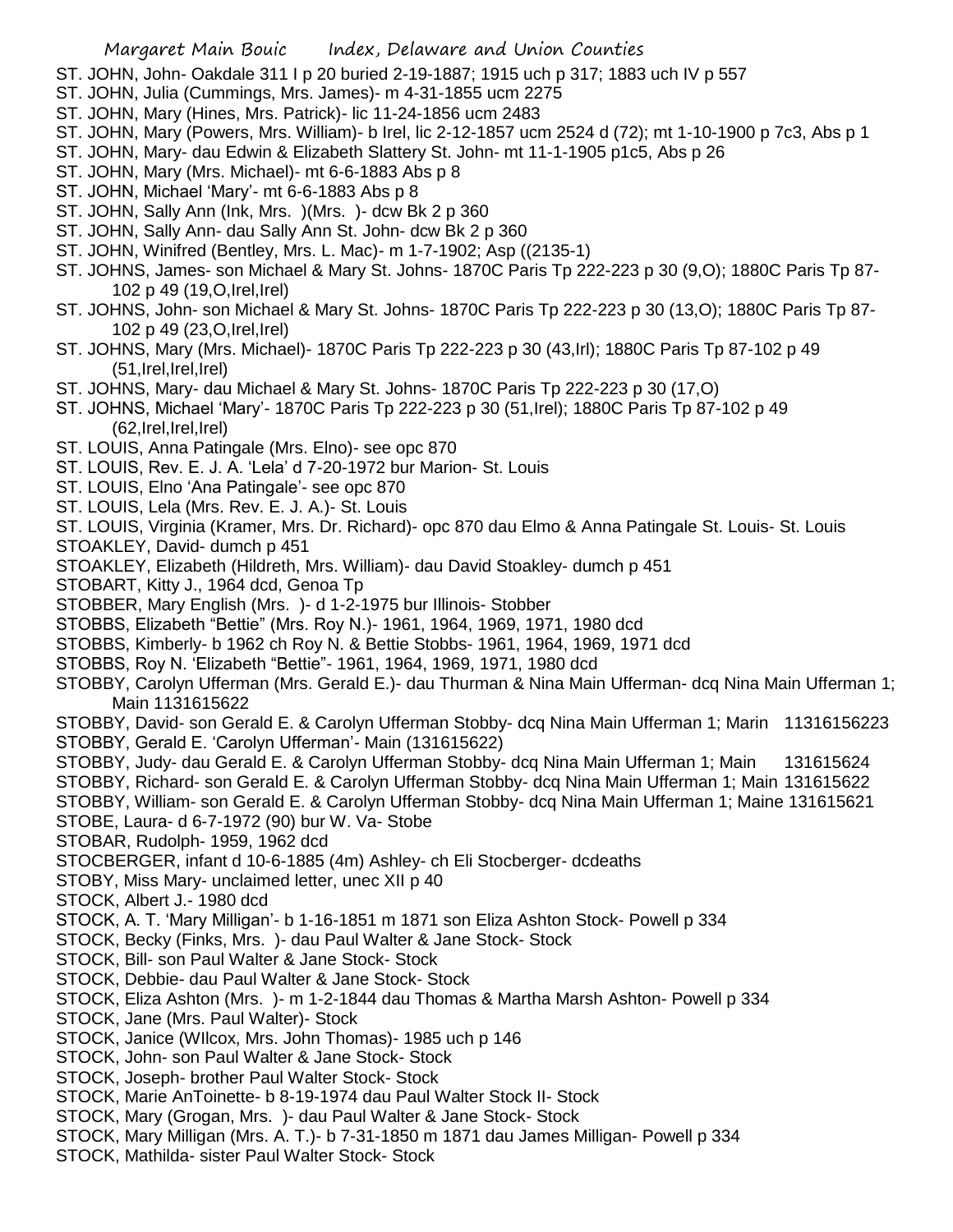Margaret Main Bouic Index, Delaware and Union Counties STOCK, Pati (Harter, Mrs. )- dau Paul Walter & Jane Stock- Stock STOCK, Paul Walter 'Jane'- d 1-11-1976 bur St. Mary's Cem- Stock STOCK, Paul Walter II- son Paul Walter & Jane Stock- Stock STOCK, Sarah (Blanchard, Mrs. Evan Gabriel)- m 4-18-1882- dg 3-4-1913, Cry Ab p 21 STOCK, Theresa (Reider, Mrs. )- dau Paul Walter & Jane Stock- Stock STOCKANDER, Barbara (Mrs. Dexter)- 1850C Harlem Tp 551 p 52 (25,Germany) STOCKANDER, Dexter 'Barbara'- 1850C Harlem Tp 551 p 52 (32,Vt) STOCKANDER, Edgar- son Dexter & Barbara Stockander- 1850C Harlem Tp 551 p 52 (4,O) STOCKANDER, Joseph- son Dexter & Barbara Stockander- 1850C Haarlem Tp 551 p 52 (2,O) STOCKANDER, Josephine-dau Dexter & Barbara Stockander-1850C Harlem Tp 551 p 52 (3,O) STOCKANDER, Rachel-dau Dexter & Barbara Stockander- 1850C Harlen Tp 551 p 52 (4/12,O) STOCKARD, Catherine- dau William and Mary Stockard- 1850C Radnor Tp 204 p 181 (5,O) STOCKARD, Charles- son William and Mary Stockard- 1850C Radnor Tp 204 p 181 (11,O); 1860C Scioto Tp 864 (21,O) STOCKARD, Elizabeth R. (Lovell, Mrs. Levi C.)- m 2-19-1865 dcm STOCKARD, Elizabeth- dau William and Mary Stockard- 1850C Radnor Tp 204 p 181 (3,O); 1860C Scioto Tp 864 (13,O) STOCKARD, Ella- dau William and Mary Stockard- 1860C Scioto Tp 864 (8,O) STOCKARD, Emma C.- b 1845 d 1860 Oak Grove Cem- Powell p 440 STOCKARD, H. L.- 1908 dch p 406 STOCKARD, Homer- son William and Mary Stockard- 1850C Radnor Tp 204 p 181 (10,O); 1860C Scioto Tp 864 (17,O) STOCKARD, John- son Rufus & Mary Newhouse Sstockard- Newhouse 11392, 13492 p 72 STOCKARD, Maggie (Roberts, Mrs. Robert)- dau Rufus & Mary Newhouse Stockard- Newhouse 11391, 13491 p 72 STOCKARD, Mary Newhouse (Mrs. Rufus)- b 9-10-1844 dau John & Mary Newhouse Newhouse Newhouse - Newhouse 1139, 1349, p 72; 1850C Scioto Tp 2453 p 148 (6,O) STOCKARD, Mary (Mrs. William)- 1850C Radnor Tp 204 p 181 (30,O); 1860C Scioto Tp 864 (40,O) STOCKARD, Rufus 'Mary Newhouse'- son William and Mary Stockard- Newhouse (1139), (1349) 1850C Radnor Tp 204 p 181 (8,O) STOCKARD, Susan A.- b 1850 d 1851 Oak Grove Cem- Powell p 440 STOCKARD, Susan- dau William and Mary Stockard- 1850C Radnor Tp 204 p 181 (3/12,O) STOCKARD, Walter- son William and Mary Stockard- 1850C Scioto Tp 864 (4,O) STOCKARD, William- 1880 dch p 486 William R.- 1908 dch p 406 STOCKARD, William 'Mary'- 1850C Radnor Tp 204 p 181 (32,Va); 1860C Scioto Tp 864 (47) STOCKARD, William- son William and Mary Stockard- 1860C Scioto Tp 864 (17,O) STOCKBARGER, Drusilla Maugans (Mrs. John S.)- m 10-22-1865 dcm STOCKBARGER, John S. 'Drusilla Maugans'- m 10-22-1865 dcm STOCKBERGER, Jemima (Fisher, Mrs. Joseph)- b 1-14-1830 m 1–27-1850 d 9-24-1912- Weiser p 297 STOCKBURGER, Dale- 1973 ucd STOCKDALE, Achsah/Acklin (Pornell, Mrs. James)- dumch p 131; 1883 uch V p 414 STOCKDALE, Amy- b 1953 dau Bernard R. & Rachel Stockdale- 1971 dcd STOCKDALE, Anna (Mrs. )- mother of Charles Lloyd Stockdale- Stockdale STOCKDALE, Bernard R. 'Rachel'- 1971 dcd STOCKDALE, Bertha M. (Mrs. Ernest E.)- 1969, 1971, 1980 dcd STOCKDALE, Betty (Sparks, Mrs. )- dau Charles R. & Grace Hoffsinger Stockdale- Stockdale STOCKDALE, Betty (Wolverton, Mrs. )- dau Anna Stockdale- Stockdale STOCKDALE, Carol- dau David A. & Marjorie A. Stockdale- 1961 (17) dcd STOCKDALE, Charles Lloyd 'Helen'- d 12-9-1973 (59) bur Westerville- son Anna Stockdale- Stockdale; 1961, 1964, 1969, 1971 dcd STOCKDALE, Charlie- b 1-7-1877 d 2-17-1877 Harmony Chapel Cem, Powell p 319; son l. & M STOCKDALE, Clyde Edison 'Mary Margaret Bremkamp'- m 12–27-1948 d 9-9-2003 (82) son Ira Lewis & Nell Lynch Stockdale- Stockdale STOCKDALE, Dan- b 1951- son Charles Lloyd & Helen Stockdale- 1061, 1969, 1971 dcd STOCKDALE, Daniel- son Clyde Edison & Mary Margaret Bremkamp Stockdale- Stockdale STOCKDALE, David A. 'Marjorie A.'- 1961 dcd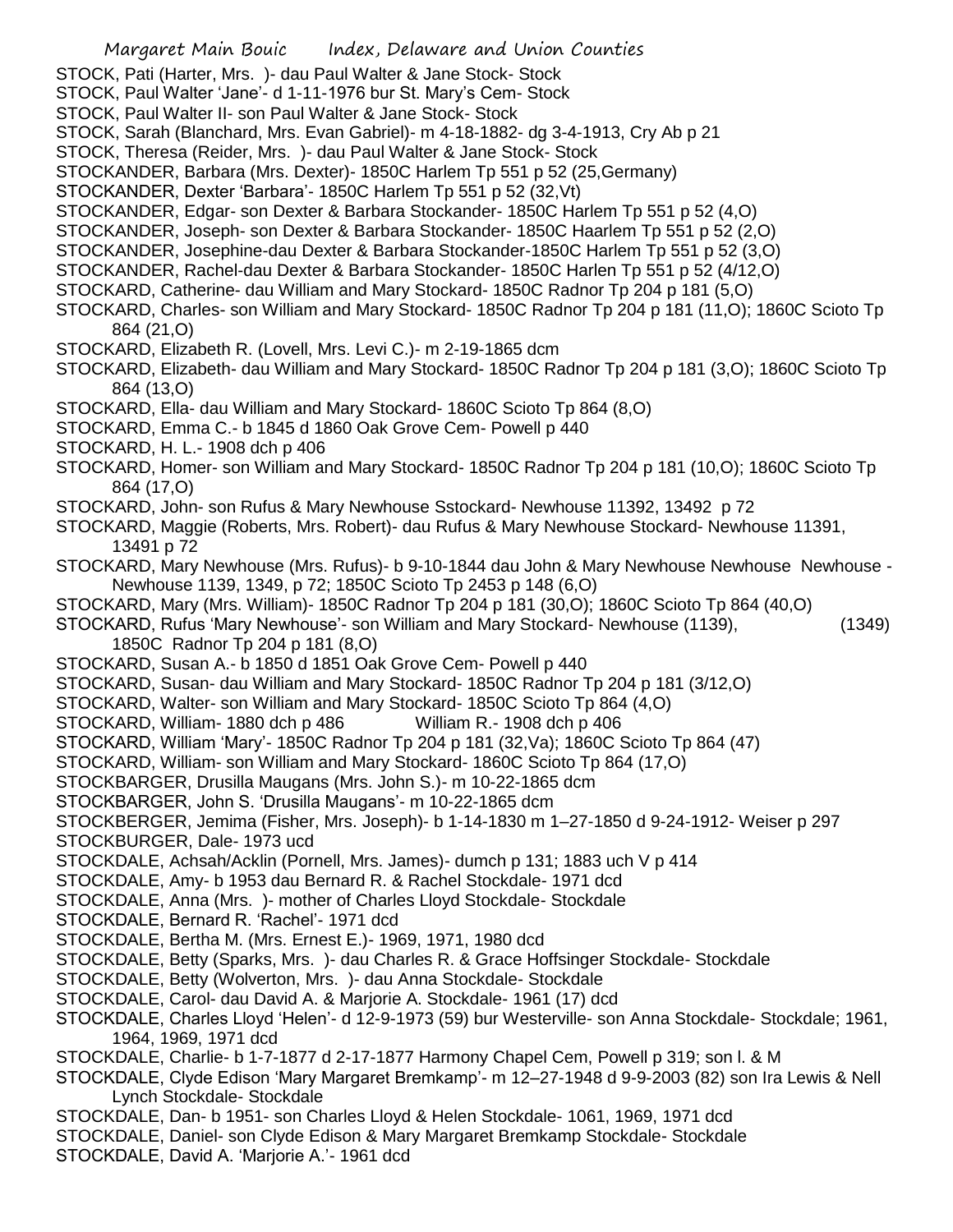Margaret Main Bouic Index, Delaware and Union Counties STOCKDALE, David- son Anna Stockdale- Stockdale STOCKDALE, David- b 1957 son Bernard R. & Rachel Stockdale- 1971 dcd STOCKDALE, David - Son David A. & Marjorie A. Stockdale- 1961 (15) dcd STOCKDALE, David 'Judi'- son Clyde Edison & Mary Margaret Bremkamp Stockdale- Stockdale STOCKDALE, Ella M. Maine (Mrs. William)- b 11-18-1847 m 12-24-1870 dau Elias B. & Mary Ann Huntington Maine- Asp (1426) STOCKDALE, Emily (Mrs. Howard A.)- 1961, 1964, 1969, 1971, 1980 dcd STOCKDALE, Ernest E. 'Martha M.'- 1969, 1971, 1980 dcd STOCKDALE, Eugene- son Anna Stockdale- Stockdale STOCKDALE, Eva- 1961 dcd STOCKDALE, Evelyn (Mrs. James)- 1961, 1964, 1969, 1971, 1980 dcd STOCKDALE, Faye (Bash, Mrs. Fred)- dau Harvey L. & Leona J. Church Stockdale- Stockdale STOCKDALE, Gertrude (Bauder, Mrs. Clarence Leo)- b 4-15-1905 m 3-3-1925 dau Herman & Isa Stockdale-Stockdale; Weiser p 237 STOCKDALE, Harvey L. 'Leona J. Church'- d 10-12-1966 (85) Oak Grove Cem- Stockdale STOCKDALE, -- (McCord, Mrs. Claude)-dau Harvey L. & Leona J. Church Stockdale- Stockdale STOCKDALE, Heather- b 1971 dau Michael F. & Sandra L. Stockdale- 1980 dcd STOCKDALE, Helen L. (Mrs. Charles Lloyd)- Stockdale; 1961, 1964, 1969, 1971 dcd STOCKDALE, Herman 'Ima V.'- Stockdale STOCKDALE, –(Shaw, Mrs. Donald)- dau Herman & Isa Stockdale- Stockdale STOCKDALE, Howard A. 'Emily'- 1961, 1964 dcd STOCKDALE, Ima C.- 1961 dcd STOCKDALE, Oira Lewis 'Nell Lynch'- Stockdale STOCKDALE, Isa V. (Mrs. Herman)- d 11-7-1965 (85) Oak Grove Cem- Stockdale STOCKDALE, James A. 'Mary Iler'- m 6-20-1931 son Harvey L. & Leona J. Church Stockdale- Stockdale STOCKDALE, James D.- son James A. & Mary A. Iler Stockdale- Stockdale STOCKDALE, James H. 'Evelyn'- son Isa V. Stockdale- 1961, 1964, 1969, 1971, 1980 dcd STOCKDALE, James L. (teacher Big Walnut)- 1971 dcd STOCKDALE, James- son Lloyd & Helen Stockdale- 1961 (17) 1964, 1969 dcd STOCKDALE, Jean (Vladimir Jivotovske)- dau Clyde Edison & Mary Margaret Bremkamp Stockdale-**Stockdale** STOCKDALE, Jeffrey- b 1968 son Michael F. & Sandra L. Stockdale- 1969, 1971, 1980 dcd STOCKDALE, John- son Harvey L. & Leona J. Church Stockdale- Stockdale STOCKDALE, Jon "Jack" 'Joan'- son Clyde Edison & Mary Margaret Bremkamp Stockdale- Stockdale STOCKDALE, Judi (Mrs. David)- Stockdale STOCKDALE, Kathleen Ann (Hayes, Mrs. Leslie)- dau James A. & Mary A. Iler Stockdale- Stockdale STOCKDALE, Kathrun (Mrs. Timothy)- Stockdale STOCKDALE, Laurie- b 1955 dau Bernard H. & Rachel Stockdale- 1971 dcd STOCKDALE, Lawrence H.- 1961, 1964 dcd STOCKDALE, Leona J. Church (Mrs. Harvey L.)- d 2-6-1966 Oak Grove Cem- Stockdale STOCKDALE, Linda- 1961 dcd STOCKDALE, Lois (Oberle, Mrs. Lawrence)- m 12-28-1963 dau James & Evelyn Stockdale- 1961 dcd (18) STOCKDALE, Lucille (Mrs. Rev. Charles R.)- obit Rev, Charles R., mlib(brown) STOCKDALE, Lydia (Bargdill, Mrs. William)- 1985 uch p 42 STOCKDALE, Marjorie A. (Mrs. David A.)- 1961 dcd STOCKDALE, Marjorie- d 1925 dau Herman & Isa V. Stockdale- Stockdale STOCKDALE, Martha- dau Charles Lloyd & Helen Stockdale- 1961(14), 1964, 1969, 1971 dcd STOCKDALE, Martha- dau Clyde Edison & Mary Margaret Bremkamp Stockdale- Stockdale STOCKDALE, Mary A. Iler ( Mrs. James A.)- b 11-7-1913 Prospect m 6-20-1931 d 6-18-2000 (86) Oak Grove Cem- dau Charles & Eveanna Gatton Iler- Stockdale STOCKDALE, Mary Margaret Bremkamp (Mrs. Clyde Edison)- m 12-27-1948- Stockdale STOCKDALE, Michael F. 'Sandra'- son James & Evelyn Stockdale- 1961 (15), 1964, 1969, 1971, 1980 dcd STOCKDALE, Milo E.- b 9-29-1879 d 6-12-1884 son William & Ella M. Maine Stockdale- Asp 2171 STOCKDALE, Nell Lynch (Mrs. Ira Lewis)- Stockdale STOCKDALE, Rachel (Mrs. Bernard R.)- 1971 dcd STOCKDALE, Rebecca A. (Mrs. Larrry J.)- 1964 dcd